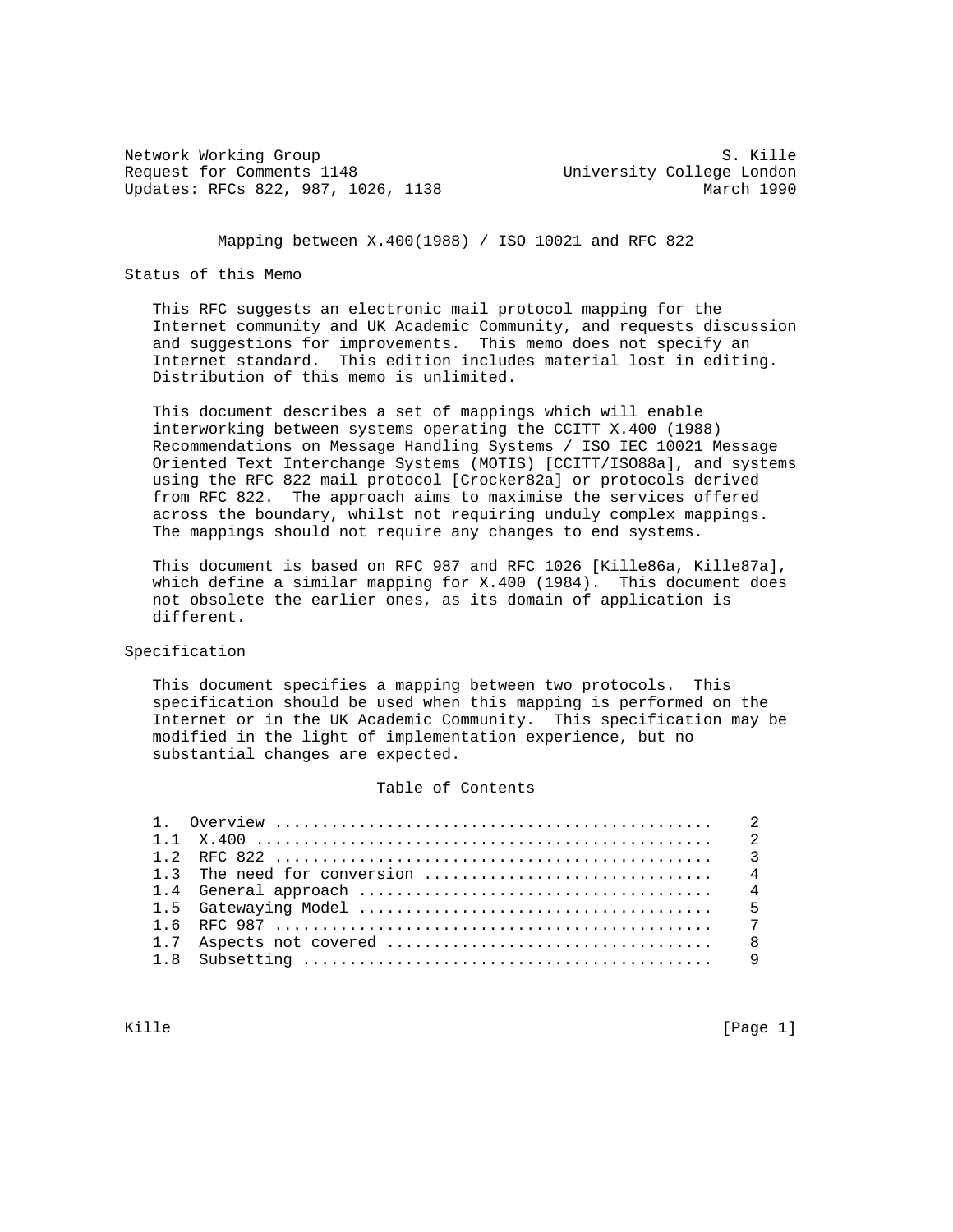| 1.9                                              | 9  |
|--------------------------------------------------|----|
| 1.10                                             | 10 |
| 2.                                               | 10 |
| 2.1<br>The Notion of Service Across a Gateway    | 10 |
| 2.2                                              | 11 |
| 2.3                                              | 15 |
| 3.                                               | 24 |
| 3.1                                              | 24 |
| 3.2                                              | 25 |
| 3.3                                              | 25 |
| Encoding ASCII in Printable String<br>3.4        | 28 |
| 4.                                               | 29 |
| A textual representation of MTS.ORAddress<br>4.1 | 30 |
| 4.2<br>Basic Representation                      | 30 |
| EBNF.822-address <-> MTS.ORAddress<br>4.3        | 34 |
| 4.4                                              | 43 |
| 4.5                                              | 45 |
| 4.6                                              | 45 |
| 4.7                                              | 48 |
| 5.                                               | 52 |
| 5.1                                              | 52 |
| 5.2                                              | 59 |
| 5.3                                              | 60 |
| Appendix A Differences with RFC 987              | 79 |
| $1$ .                                            | 79 |
| 2.                                               | 80 |
| 3.                                               | 80 |
| 4.                                               | 80 |
| 5.                                               | 80 |
| б.                                               | 81 |
| Appendix B Mappings specific to the JNT Mail     | 81 |
| $1$ .                                            | 81 |
| 2.                                               | 81 |
| 3.                                               | 81 |
| 4.                                               | 82 |
| Timezone specification<br>5.                     | 82 |
| Lack of 822-MTS originator specification<br>б.   | 82 |
| Appendix C Mappings specific to UUCP Mail        | 83 |
| Object Identifier Assignment<br>Appendix D       | 83 |
| Appendix E                                       | 84 |
| Appendix F<br>Format of address mapping tables   | 91 |
|                                                  | 92 |

Chapter 1 -- Overview

1.1. X.400

This document relates to the CCITT 1988 X.400 Series Recommendations

Kille [Page 2]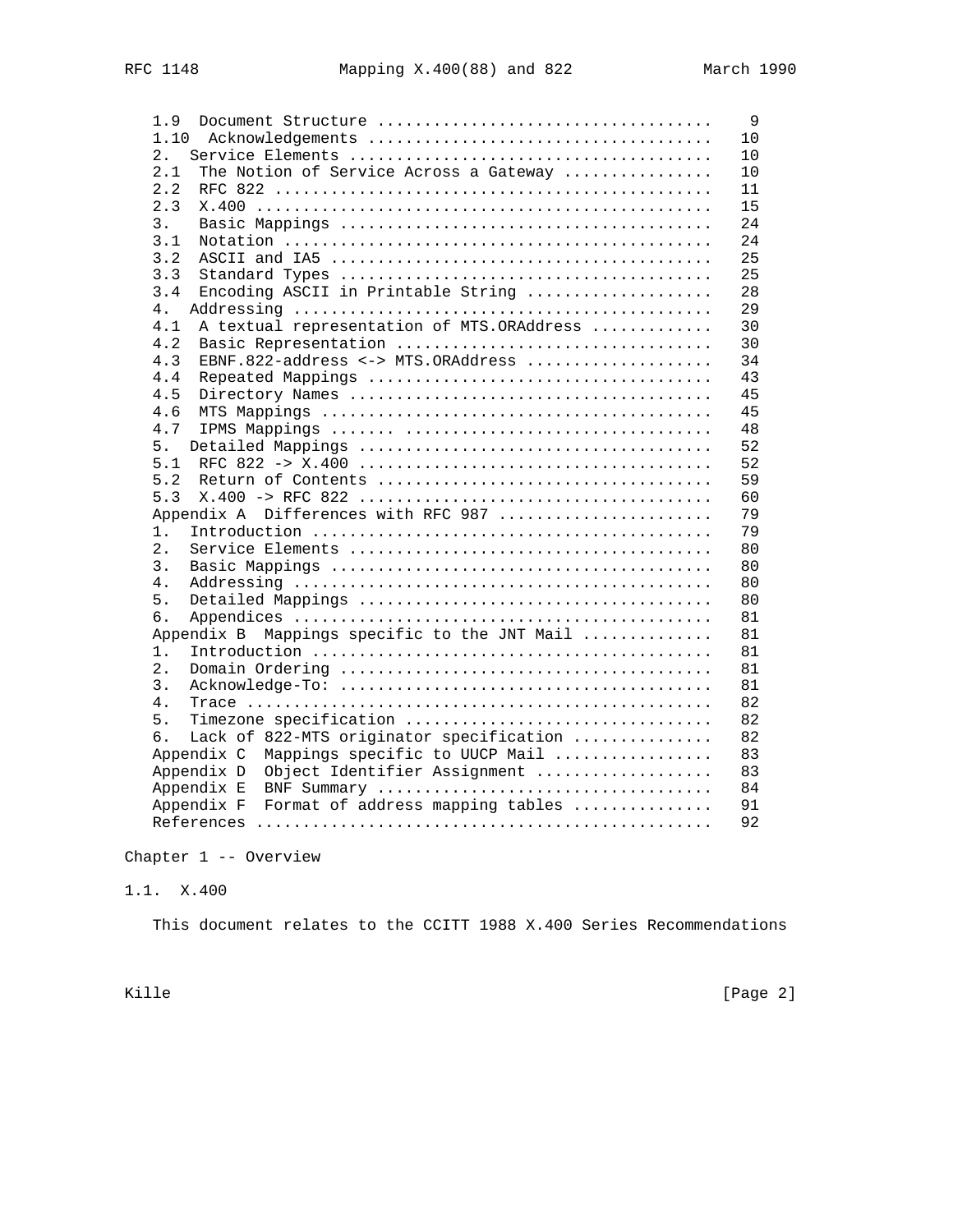/ ISO IEC 10021 on the Message Oriented Text Interchange Service (MOTIS). This ISO/CCITT standard is referred to in this document as "X.400", which is a convenient shorthand. Any reference to the 1984 CCITT Recommendations will be explicit. X.400 defines an Interpersonal Messaging System (IPMS), making use of a store and forward Message Transfer System. This document relates to the IPMS, and not to wider application of X.400. It is expected that X.400 will be implemented very widely.

## 1.2. RFC 822

 RFC 822 is the current specification of the messaging standard on the Internet. This standard evolved with the evolution of the network from the ARPANET (created by the Defense Advanced Research Projects Agency) to the Internet, which now involves over 1000 networks and is sponsored by DARPA, NSF, DOE, NASA, and NIH. It specifies an end to end message format. It is used in conjunction with a number of different message transfer protocol environments.

SMTP Networks

 On the Internet and other TCP/IP networks, RFC 822 is used in conjunction with two other standards: RFC 821, also known as Simple Mail Transfer Protocol (SMTP) [Postel82a], and RFC 1034 which is a Specification for domains and a distributed name service [Mockapetris87a].

UUCP Networks

 UUCP is the UNIX to UNIX CoPy protocol, which is usually used over dialup telephone networks to provide a simple message transfer mechanism. There are some extensions to RFC 822, particularly in the addressing. They use domains which conform to RFC 1034, but not the corresponding domain nameservers [Horton86a].

## Csnet

 Some portions of Csnet follow the Internet protocols. The dialup portion of Csnet uses the Phonenet protocols as a replacement for RFC 821. This portion uses domains which conform to RFC 1034, but not the corresponding domain nameservers.

Bitnet

 Some parts of Bitnet and related networks use RFC 822 related protocols, with EBCDIC encoding.

Kille [Page 3]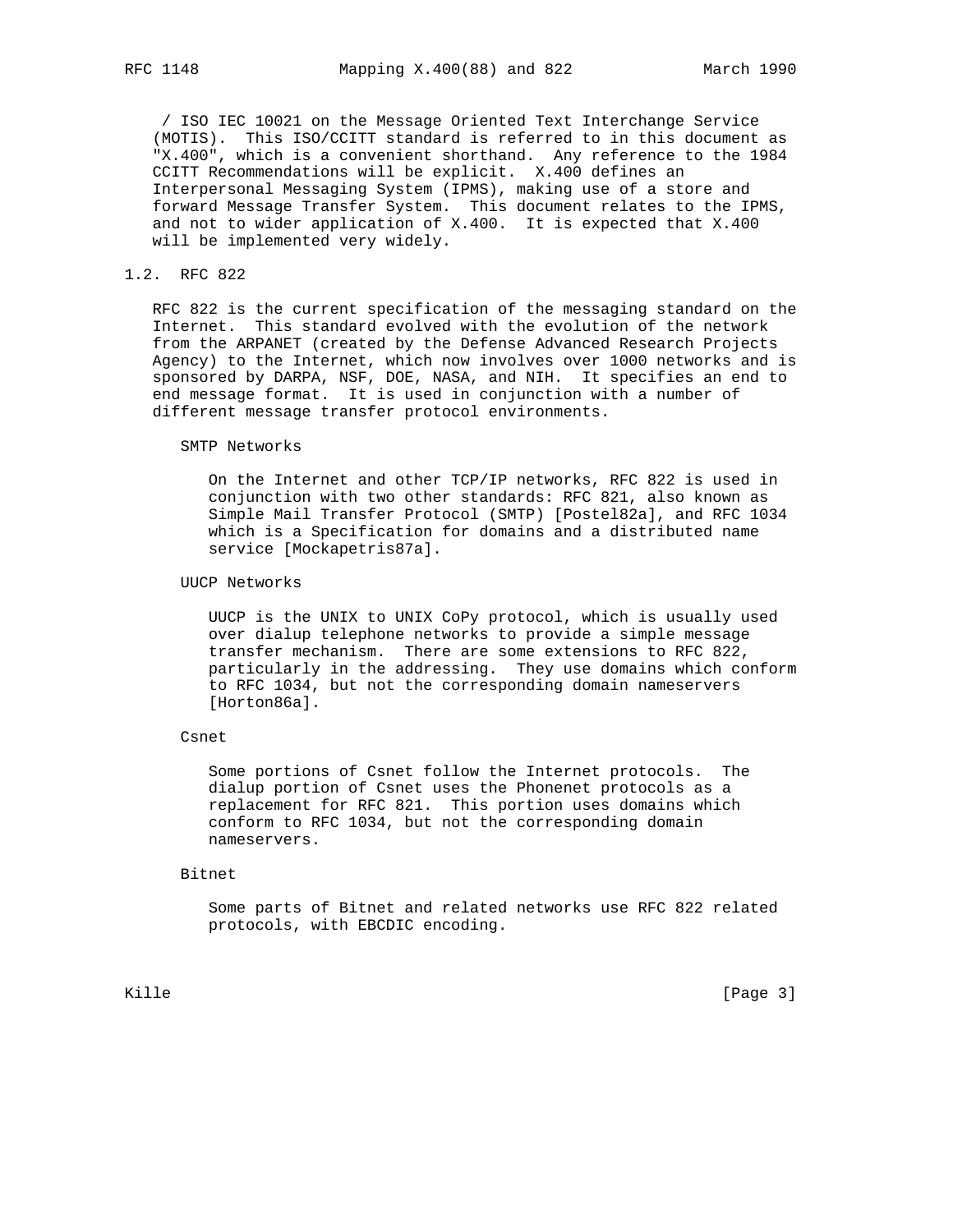# JNT Mail Networks

 A number of X.25 networks, particularly those associated with the UK Academic Community, use the JNT (Joint Network Team) Mail Protocol, also known as Greybook [Kille84a]. This is used with domains and name service specified by the JNT NRS (Name Registration Scheme) [Larmouth83a].

 The mappings specified here are appropriate for all of these networks.

# 1.3. The need for conversion

 There is a large community using RFC 822 based protocols for mail services, who will wish to communicate with users of the IPMS provided by X.400 systems. This will also be a requirement in cases where communities intend to make a transition to use of an X.400 IPMS, as conversion will be needed to ensure a smooth service transition. It is expected that there will be more than one gateway, and this specification will enable them to behave in a consistent manner. Note that the term gateway is used to describe a component performing the protocol mappings between RFC 822 and X.400. This is standard usage amongst mail implementors, but should be noted carefully by transport and network service implementors.

Consistency between gateways is desirable to provide:

- 1. Consistent service to users.
- 2. The best service in cases where a message passes through multiple gateways.
- 1.4. General approach

 There are a number of basic principles underlying the details of the specification. These principles are goals, and are not achieved in all aspects of the specification.

- 1. The specification should be pragmatic. There should not be a requirement for complex mappings for "Academic" reasons. Complex mappings should not be required to support trivial additional functionality.
- 2. Subject to 1), functionality across a gateway should be as high as possible.
- 3. It is always a bad idea to lose information as a result of any transformation. Hence, it is a bad idea for a gateway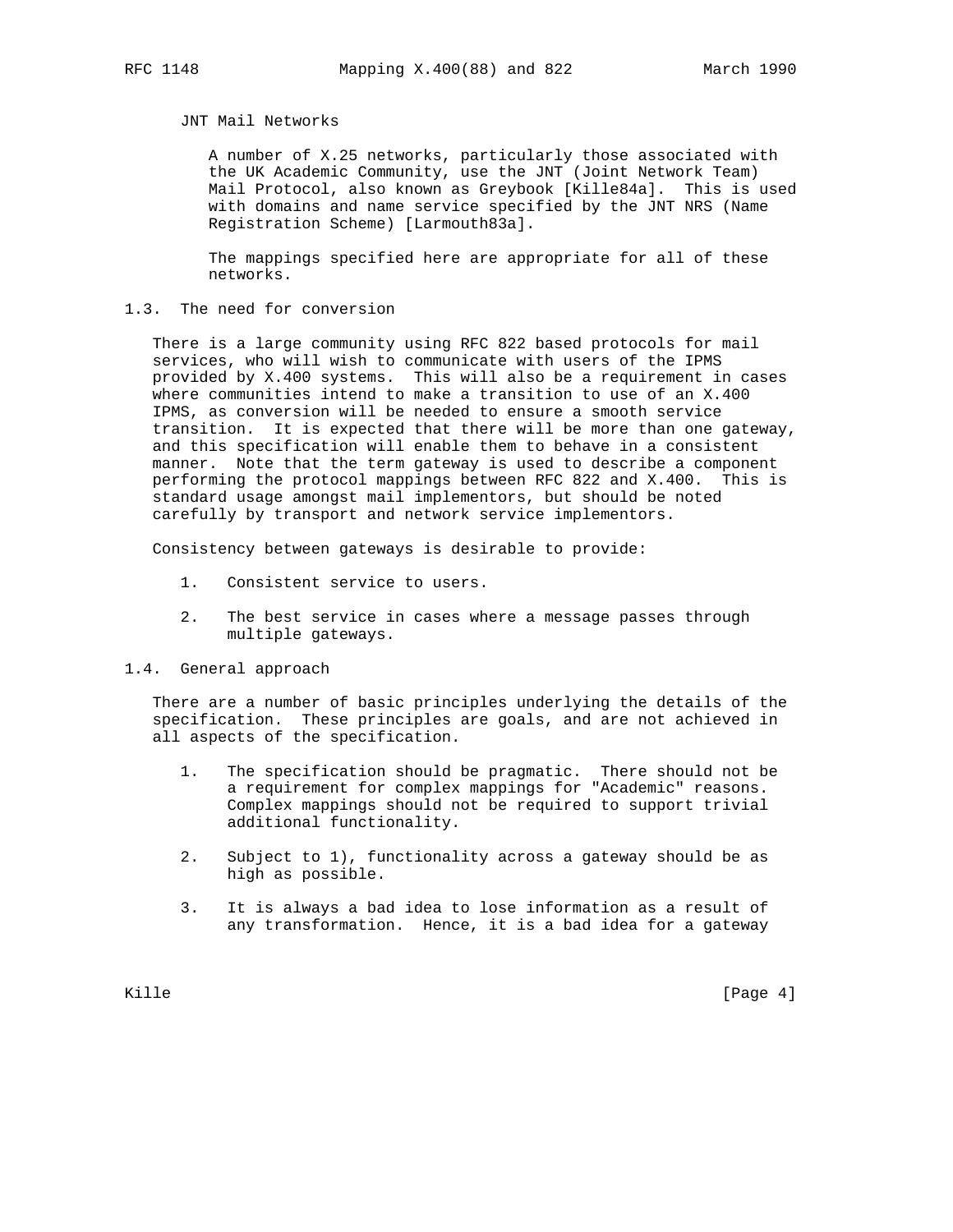to discard information in the objects it processes. This includes requested services which cannot be fully mapped.

- 4. All mail gateways actually operate at exactly one level above the layer on which they conceptually operate. This implies that the gateway must not only be cognisant of the semantics of objects at the gateway level, but also be cognisant of higher level semantics. If meaningful transformation of the objects that the gateway operates on is to occur, then the gateway needs to understand more than the objects themselves.
- 5. The specification should be reversible. That is, a double transformation should bring you back to where you started.
- 1.5. Gatewaying Model
- 1.5.1. X.400

 X.400 defines the IPMS Abstract Service in X.420/ISO 10021-7, [CCITT/ISO88b] which comprises of three basic services:

- 1. Origination
- 2. Reception
- 3. Management

 Management is a local interaction between the user and the IPMS, and is therefore not relevant to gatewaying. The first two services consist of operations to originate and receive the following two objects:

- 1. IPM (Interpersonal Message). This has two components: a heading, and a body. The body is structured as a sequence of body parts, which may be basic components (e.g., IA5 text, or G3 fax), or IP Messages. The heading consists of fields containing end to end user information, such as subject, primary recipients (To:), and importance.
- 2. IPN (Inter Personal Notification). A notification about receipt of a given IPM at the UA level.

 The Origination service also allows for origination of a probe, which is an object to test whether a given IPM could be correctly received.

 The Reception service also allows for receipt of Delivery Reports (DR), which indicate delivery success or failure.

Kille [Page 5]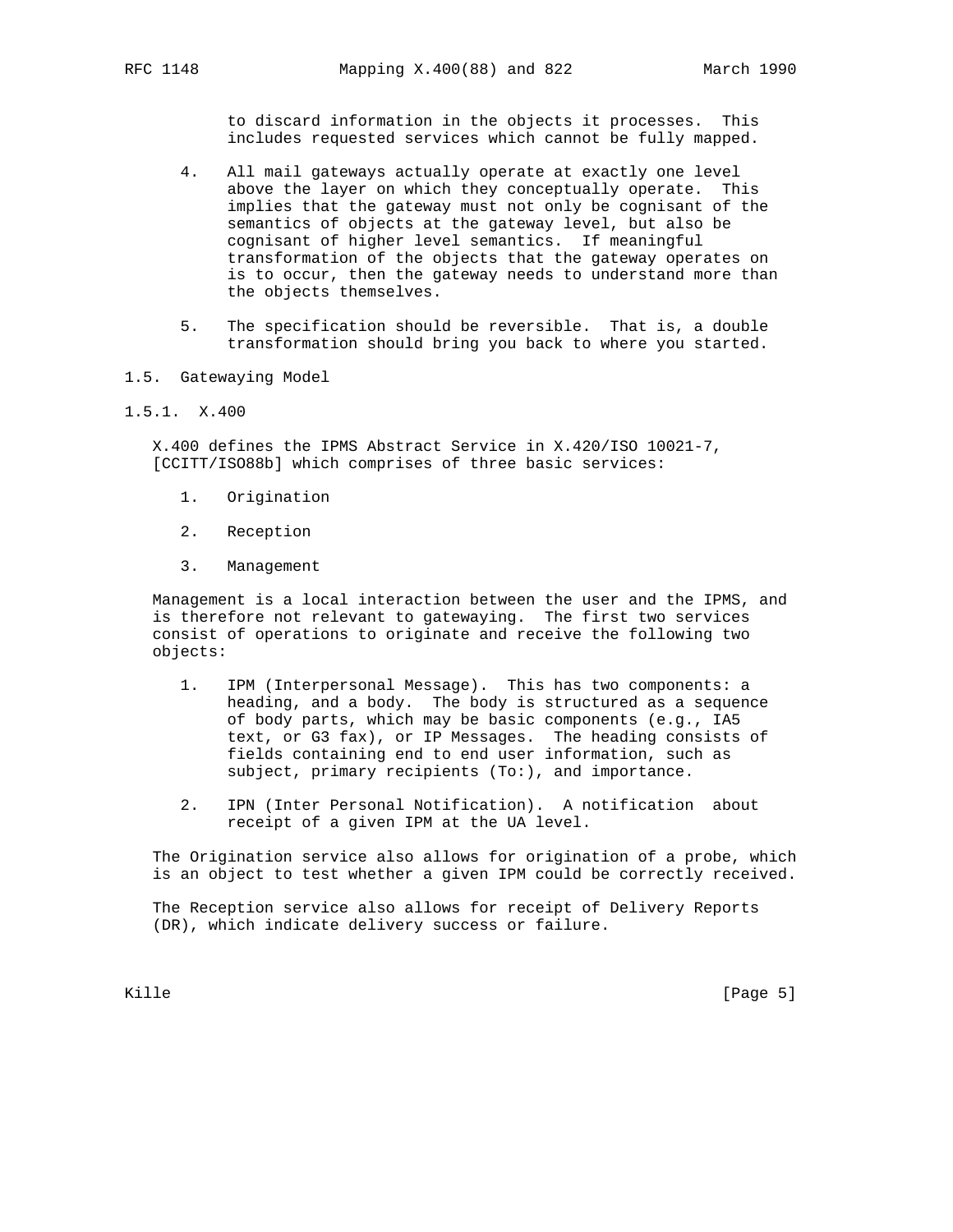These IPMS Services utilise the Message Transfer (MT) Abstract Service [CCITT/ISO88c]. The MT Abstract Service provides the following three basic services:

- 1. Submission (used by IPMS Origination)
- 2. Delivery (used by IPMS Reception)
- 3. Administration (used by IPMS Management)

 Administration is a local issue, and so does not affect this standard. Submission and delivery relate primarily to the MTS Message (comprising Envelope and Content), which carries an IPM or IPN (or other uninterpreted contents). There is also an Envelope, which includes an ID, an originator, and a list of recipients. Submission also includes the probe service, which supports the IPMS Probe. Delivery also includes Reports, which indicate whether a given MTS Message has been delivered or not.

 The MTS is REFINED into the MTA (Message Transfer Agent) Service, which define the interaction between MTAs, along with the procedures for distributed operation. This service provides for transfer of MTS Messages, Probes, and Reports.

1.5.2. RFC 822

 RFC 822 is based on the assumption that there is an underlying service, which is here called the 822-MTS service. The 822-MTS service provides three basic functions:

- 1. Identification of a list of recipients.
- 2. Identification of an error return address.
- 3. Transfer of an RFC 822 message.

 It is possible to achieve 2) within the RFC 822 header. Some 822-MTS protocols, in particular SMTP, can provide additional functionality, but as these are neither mandatory in SMTP, nor available in other 822-MTS protocols, they are not considered here. Details of aspects specific to two 822-MTS protocols are given in Appendices B and C. An RFC 822 message consists of a header, and content which is uninterpreted ASCII text. The header is divided into fields, which are the protocol elements. Most of these fields are analogous to P2 heading fields, although some are analogous to MTS Service Elements or MTA Service Elements.

Kille [Page 6] [Page 6] [Page 6] [Page 6] [Page 6] [Page 6] [Page 6] [Page 6] [Page 6] [Page 6] [Page 6] [Page 6] [Page 6] [Page 6] [Page 6] [Page 6] [Page 6] [Page 6] [Page 6] [Page 6] [Page 6] [Page 6] [Page 6] [Page 6]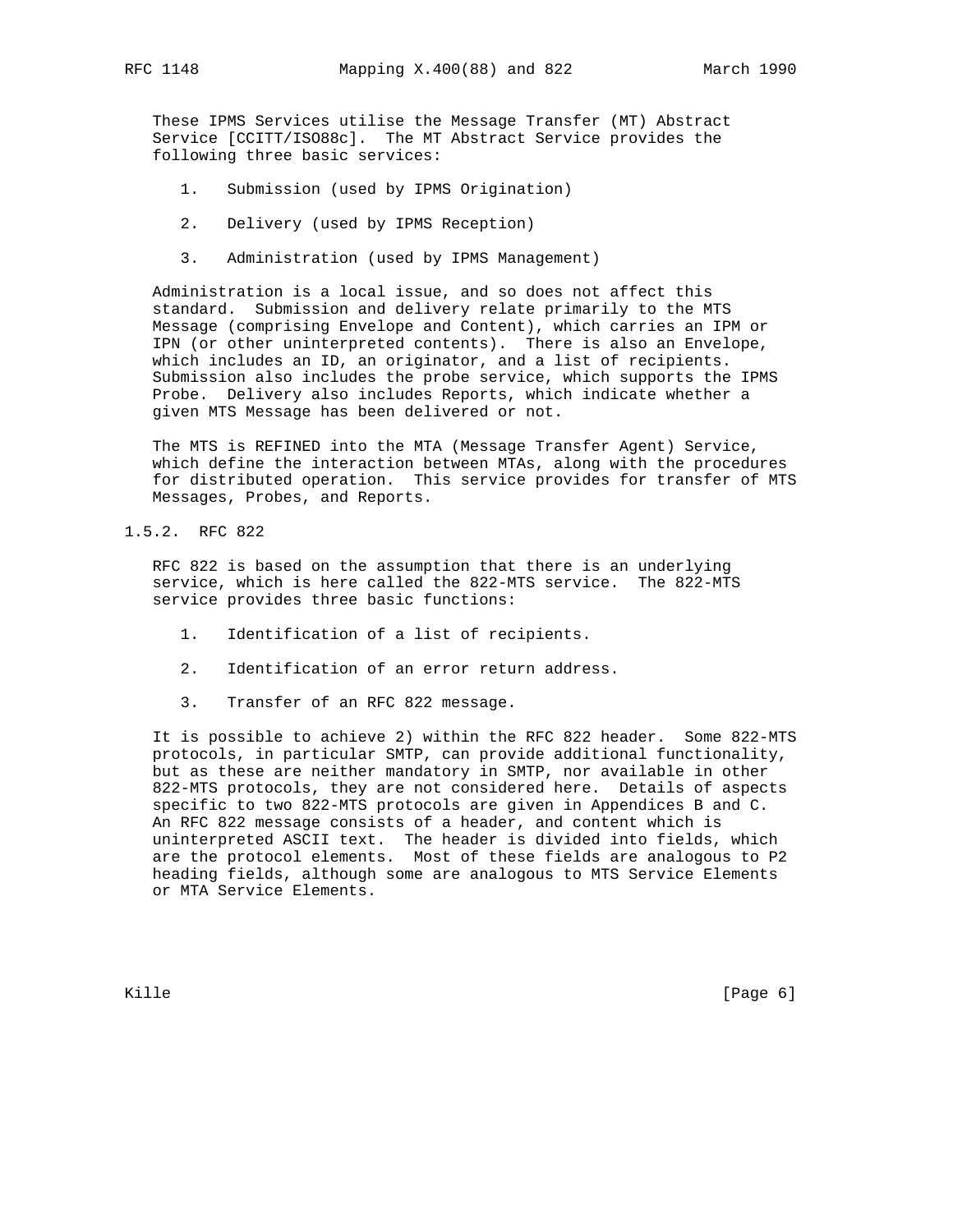### 1.5.3. The Gateway

 Given this functional description of the two services, the functional nature of a gateway can now be considered. It would be elegant to consider the 822-MTS service mapping onto the MTS Service Elements and RFC 822 mapping onto an IPM, but reality just does not fit. Another elegant approach would be to treat this document as the definition of an X.400 Access Unit (AU). Again, reality does not fit. It is necessary to consider that the IPM format definition, the IPMS Service Elements, the MTS Service Elements, and MTA Service Elements on one side are mapped into RFC 822 + 822-MTS on the other in a slightly tangled manner. The details of the tangle will be made clear in Chapter 5. Access to the MTA Service Elements is minimised.

 The following basic mappings are thus defined. When going from RFC 822 to X.400, an RFC 822 message and the associated 822-MTS information is always mapped into an IPM (MTA, MTS, and IPMS Services). Going from X.400 to RFC 822, an RFC 822 message and the associated 822-MTS information may be derived from:

- 1. A Report (MTA, and MTS Services)
- 2. An IPN (MTA, MTS, and IPMS Services)
- 3. An IPM (MTA, MTS, and IPMS Services)

 Probes (MTA Service) must be processed by the gateway, as discussed in Chapter 5. MTS Messages containing Content Types other than those defined by the IPMS are not mapped by the gateway, and should be rejected at the gateway.

### 1.5.4. Repeated Mappings

 The mappings specified here are designed to work where a message traverses multiple times between X.400 and RFC 822. This is often essential, particularly in the case of distribution lists. However, in general, this will lead to a level of service which is the lowest common denominator (approximately the services offered by RFC 822). In particular, there is no expectation of additional X.400 services being mapped - although this may be possible in some cases.

# 1.6. RFC 987

 Much of this work is based on the initial specification of RFC 987 and in its addendum RFC 1026. A basic decision is that the mapping will be to the full 1988 version of X.400, and not to a 1984 compatible subset. This is important, to give good support to communities which will utilise full X.400 at an early date. This has

Kille [Page 7]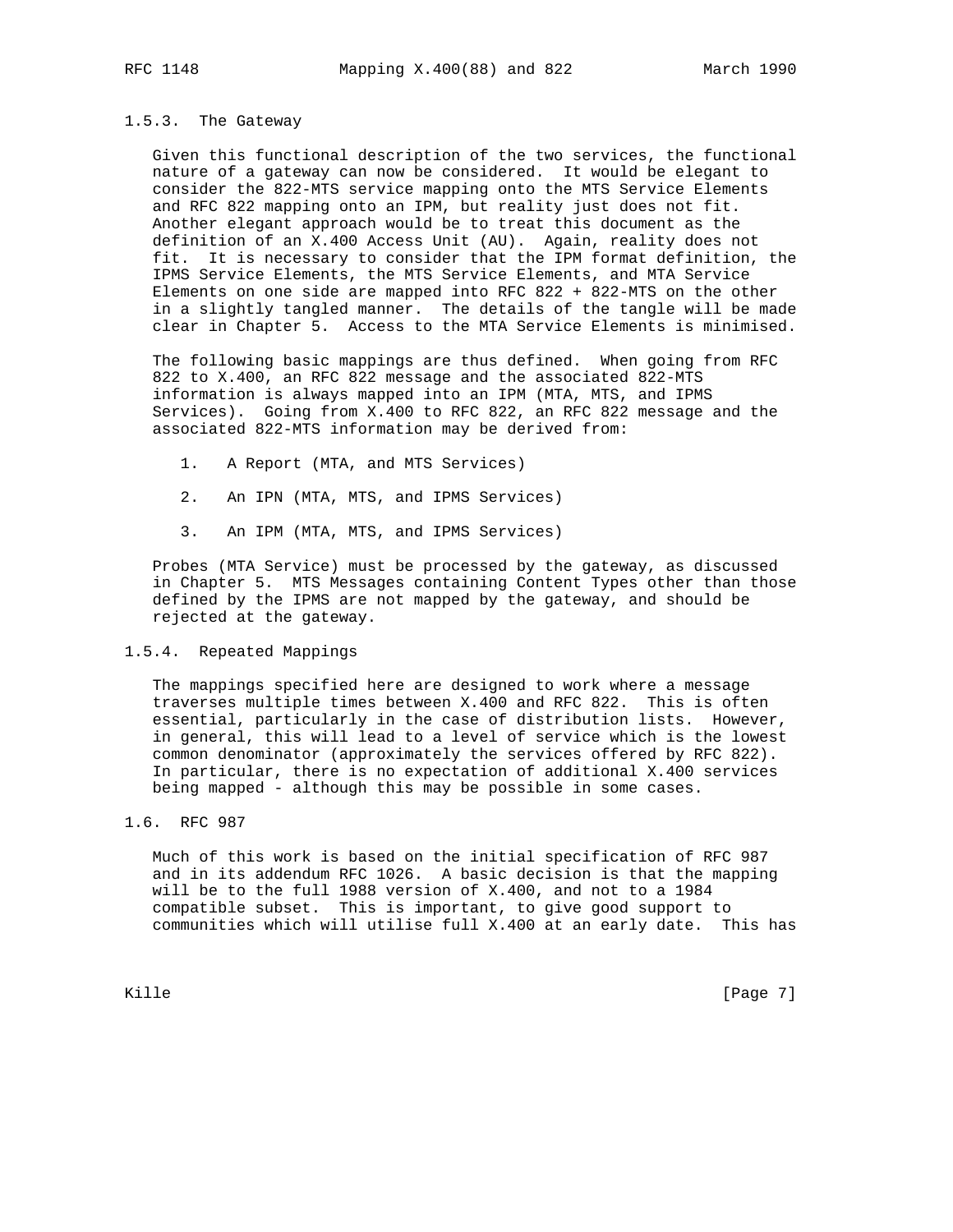the following implications:

- This document does not obsolete RFC 987, as it has a different domain of application.
- If a gatewayed message is being transferred to a 1984 system, then RFC 987 should be used. If the X.400 side of the gateway is a 1988 system, then it should be operated in 1984 compatibility mode. There is no advantage and some disadvantage in using the new mapping, and later on applying X.400 downgrading rules. Note that in an environment where RFC 822 is of major importance, it may be desirable for downgrading to consider the case where the message was originated in an RFC 822 system, and mapped according to this specification.
- New features of X.400 can be used to provide a much cleaner mapping than that defined in RFC 987.

 Unnecessary change is usually a bad idea. Changes on the RFC 822 side are avoided as far as possible, so that RFC 822 users do not see arbitrary differences between systems conforming to this specification, and those following RFC 987. Changes on the X.400 side are minimised, but are more acceptable, due to the mapping onto a new set of services and protocols.

A summary of changes made is given in Appendix A.

1.7. Aspects not covered

 There have been a number of cases where RFC 987 was used in a manner which was not intended. This section is to make clear some limitations of scope. In particular, this specification does not specify:

- Extensions of RFC 822 to provide access to all X.400 services
- X.400 user interface definition

 These are really coupled. To map the X.400 services, this specification defines a number of extensions to RFC 822. As a side effect, these give the 822 user access to SOME X.400 services. However, the aim on the RFC 822 side is to preserve current service, and it is intentional that access is not given to all X.400 services. Thus, it will be a poor choice for X.400 implementors to use RFC 987(88) as an interface - there are too many aspects of X.400 which cannot be accessed through it. If a text interface is desired, a

Kille [Page 8]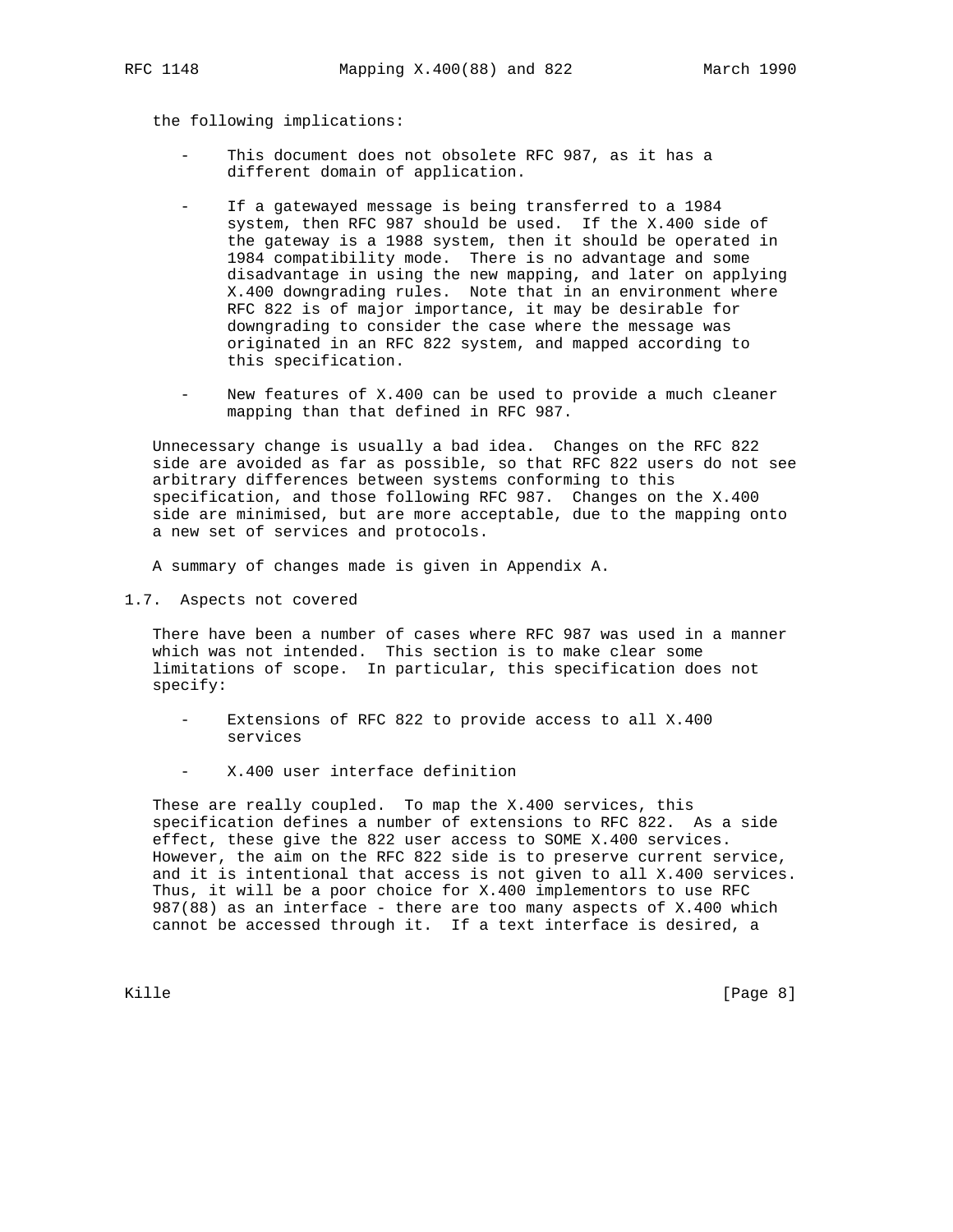specification targeted at X.400, without RFC 822 restrictions, would be more appropriate.

1.8. Subsetting

 This proposal specifies a mapping which is appropriate to preserve services in existing RFC 822 communities. Implementations and specifications which subset this specification are strongly discouraged.

1.9. Document Structure

This document has five chapters:

- 1. Overview this chapter.
- 2. Service Elements This describes the (end user) services mapped by a gateway.
- 3. Basic mappings This describes some basic notation used in Chapters 3-5, the mappings between character sets, and some fundamental protocol elements.
- 4. Addressing This considers the mapping between X.400 O/R names and RFC 822 addresses, which is a fundamental gateway component.
- 5. Detailed Mappings This describes the details of all other mappings.

There are also six appendices:

- A. Differences with RFC 987
- B. Mappings Specific to JNT Mail
- C. Mappings Specific to UUCP Mail
- D. Object Identifier Assignment
- E. BNF Summary
- F. Format of Address Tables

WARNING:

 THE REMAINDER OF THIS SPECIFICATION IS TECHNICALLY DETAILED. IT WILL NOT MAKE SENSE, EXCEPT IN THE CONTEXT OF RFC 822 AND

Kille [Page 9] [Page 9]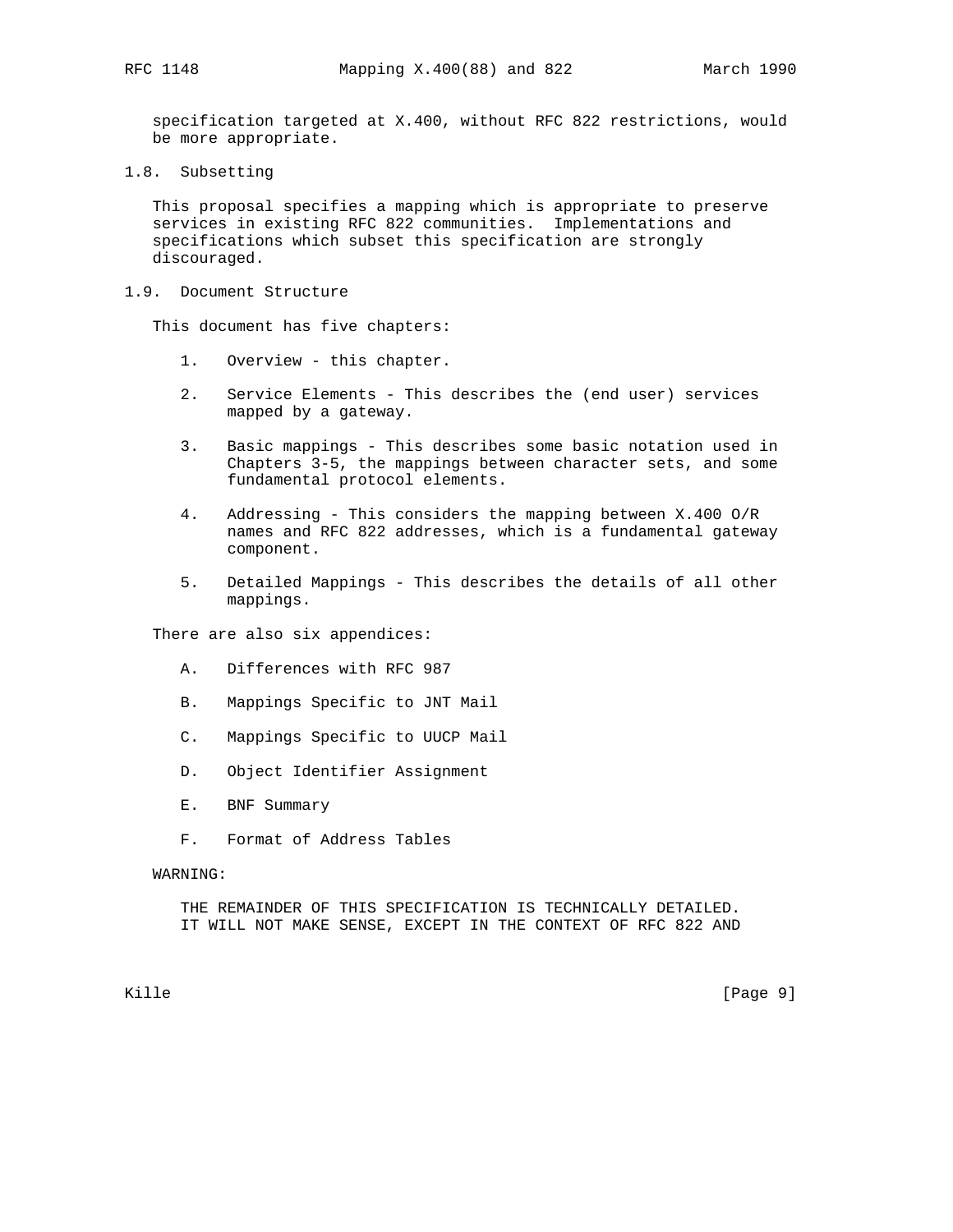X.400 (1988). DO NOT ATTEMPT TO READ THIS DOCUMENT UNLESS YOU ARE FAMILIAR WITH THESE SPECIFICATIONS.

# 1.10. Acknowledgements

 This work was partly sponsored by the Joint Network Team. The workshop at UCL in June 1989 to work on this specification was also an IFIP WG 6.5 meeting.

 The work in this specification was substantially based on RFC 987, which had input from many people.

 Useful comments and suggestions were made by Pete Cowen (Nottingham Univ), Jim Craigie (JNT), Christian Huitema (Inria), Peter Lynch (Prime), Julian Onions (Nottingham Univ), Sandy Shaw (Edinburgh Univ), Einar Stefferud (NMA), and Peter Sylvester (GMD).

Chapter 2 -- Service Elements

 This chapter considers the services offered across a gateway built according to this specification. It gives a view of the functionality provided by such a gateway for communication with users in the opposite domain. This chapter considers service mappings in the context of SINGLE transfers only, and not repeated mappings through multiple gateways.

2.1. The Notion of Service Across a Gateway

 RFC 822 and X.400 provide a number of services to the end user. This chapter describes the extent to which each service can be supported across an X.400 <-> RFC 822 gateway. The cases considered are single transfers across such a gateway, although the problems of multiple crossings are noted where appropriate.

# 2.1.1. Origination of Messages

 When a user originates a message, a number of services are available. Some of these imply actions (e.g., delivery to a recipient), and some are insertion of known data (e.g., specification of a subject field). This chapter describes, for each offered service, to what extent it is supported for a recipient accessed through a gateway. There are three levels of support:

 Supported The corresponding protocol elements map well, and so the service can be fully provided.

Kille [Page 10]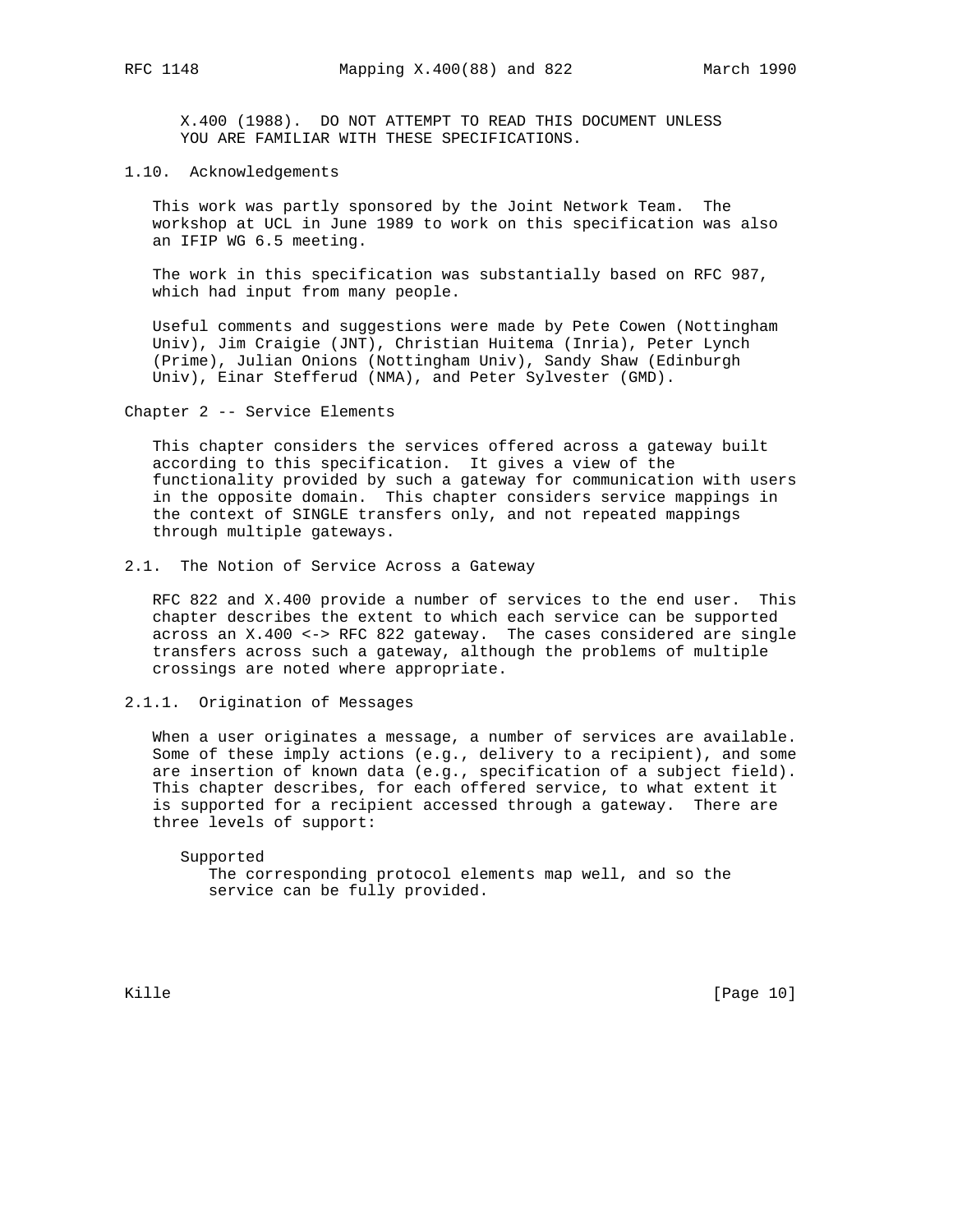Not Supported The service cannot be provided, as there is a complete mismatch.

 Partial Support The service can be partially fulfilled.

 In the first two cases, the service is simply marked as "Supported" or "Not Supported". Some explanation may be given if there are additional implications, or the (non) support is not intuitive. For partial support, the level of partial support is summarised. Where partial support is good, this will be described by a phrase such as "Supported by use of.....". A common case of this is where the service is mapped onto a non- standard service on the other side of the gateway, and this would have lead to support if it had been a standard service. In many cases, this is equivalent to support. For partial support, an indication of the mechanism is given, in order to give a feel for the level of support provided. Note that this is not a replacement for Chapter 5, where the mapping is fully specified.

If a service is described as supported, this implies:

- Semantic correspondence.
- No (significant) loss of information.
- Any actions required by the service element.

 An example of a service gaining full support: If an RFC 822 originator specifies a Subject: field, this is considered to be supported, as an X.400 recipient will get a subject indication.

 All RFC 822 services are supported or partially supported for origination. The implications of non-supported X.400 services is described under X.400.

2.1.2. Reception of Messages

 For reception, the list of service elements required to support this mapping is specified. This is really an indication of what a recipient might expect to see in a message which has been remotely originated.

2.2. RFC 822

 RFC 822 does not explicitly define service elements, as distinct from protocol elements. However, all of the RFC 822 header fields, with the exception of trace, can be regarded as corresponding to implicit

Kille [Page 11]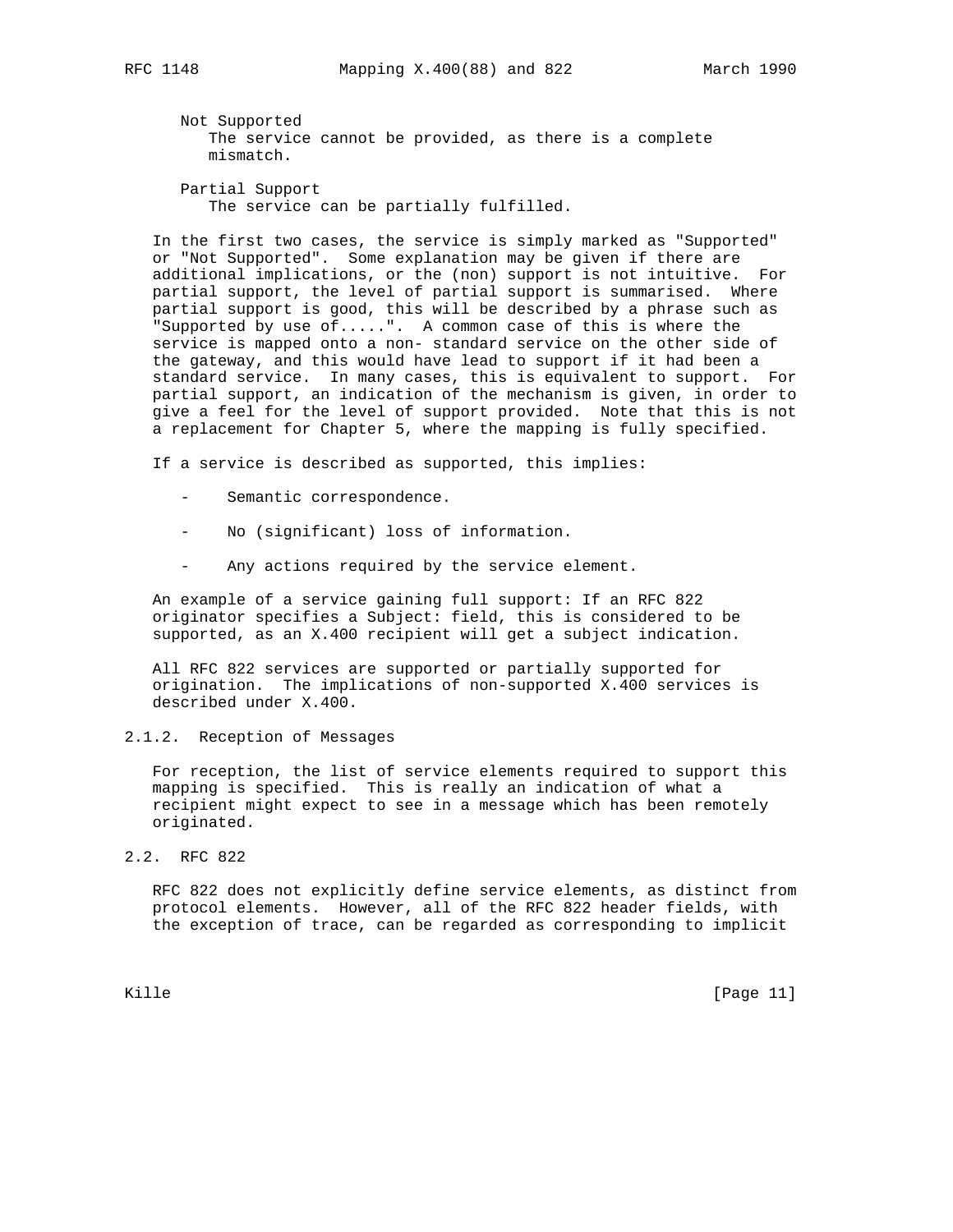RFC 822 service elements.

2.2.1. Origination in RFC 822

 A mechanism of mapping, used in several cases, is to map the RFC 822 header into a heading extension in the IPM (InterPersonal Message). This can be regarded as partial support, as it makes the information available to any X.400 implementations which are interested in these services. Communities which require significant RFC 822 interworking should require that their X.400 User Agents are able to display these heading extensions. Support for the various service elements (headers) is now listed.

Date:

Supported.

From:

 Supported. For messages where there is also a sender field, the mapping is to "Authorising Users Indication", which has subtly different semantics to the general RFC 822 usage of From:.

Sender:

Supported.

 Reply-To: Supported.

- To: Supported.
- Cc: Supported.
- Bcc: Supported.

 Message-Id: Supported.

In-Reply-To:

 Supported, for a single reference. Where multiple references are given, partial support is given by mapping to "Cross Referencing Indication". This gives similar semantics.

#### References:

Supported.

# Keywords: Supported by use of a heading extension.

Kille [Page 12]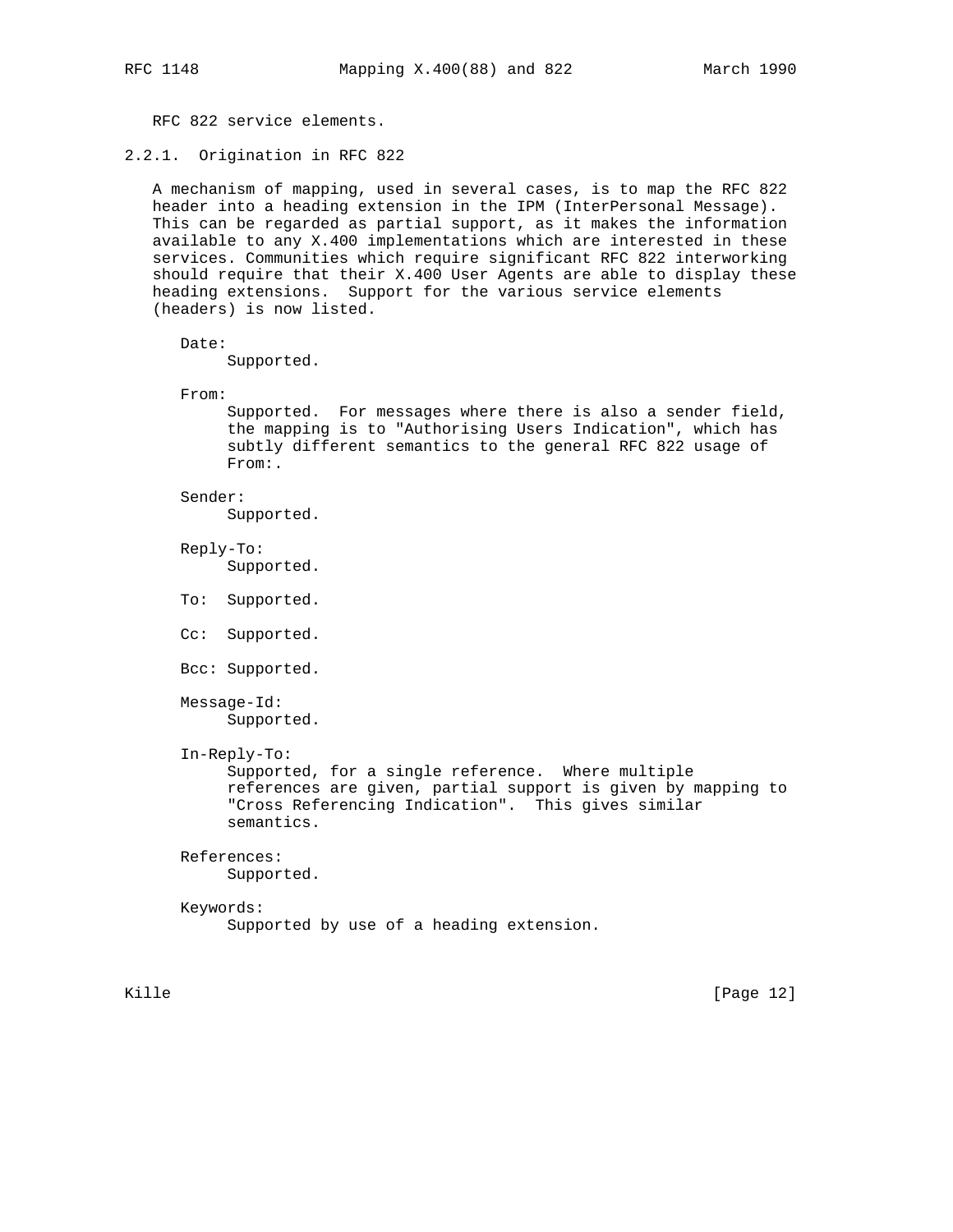Subject: Supported. Comments: Supported by use of an extra body part. Encrypted: Supported by use of a heading extension. Resent-\* Supported by use of a heading extension. Note that addresses in these fields are mapped onto text, and so are not accessible to the X.400 user as addresses. In principle, fuller support would be possible by mapping onto a forwarded IP Message, but this is not suggested. Other Fields In particular X-\* fields, and "illegal" fields in common usage (e.g., "Fruit-of-the-day:") are supported by use of heading extensions.

2.2.2. Reception by RFC 822

 This considers reception by an RFC 822 User Agent of a message originated in an X.400 system and transferred across a gateway. The following standard services (headers) may be present in such a message:

Date:

From:

Sender:

Reply-To:

To:

Cc:

Bcc:

Message-Id:

In-Reply-To:

References:

Kille [Page 13]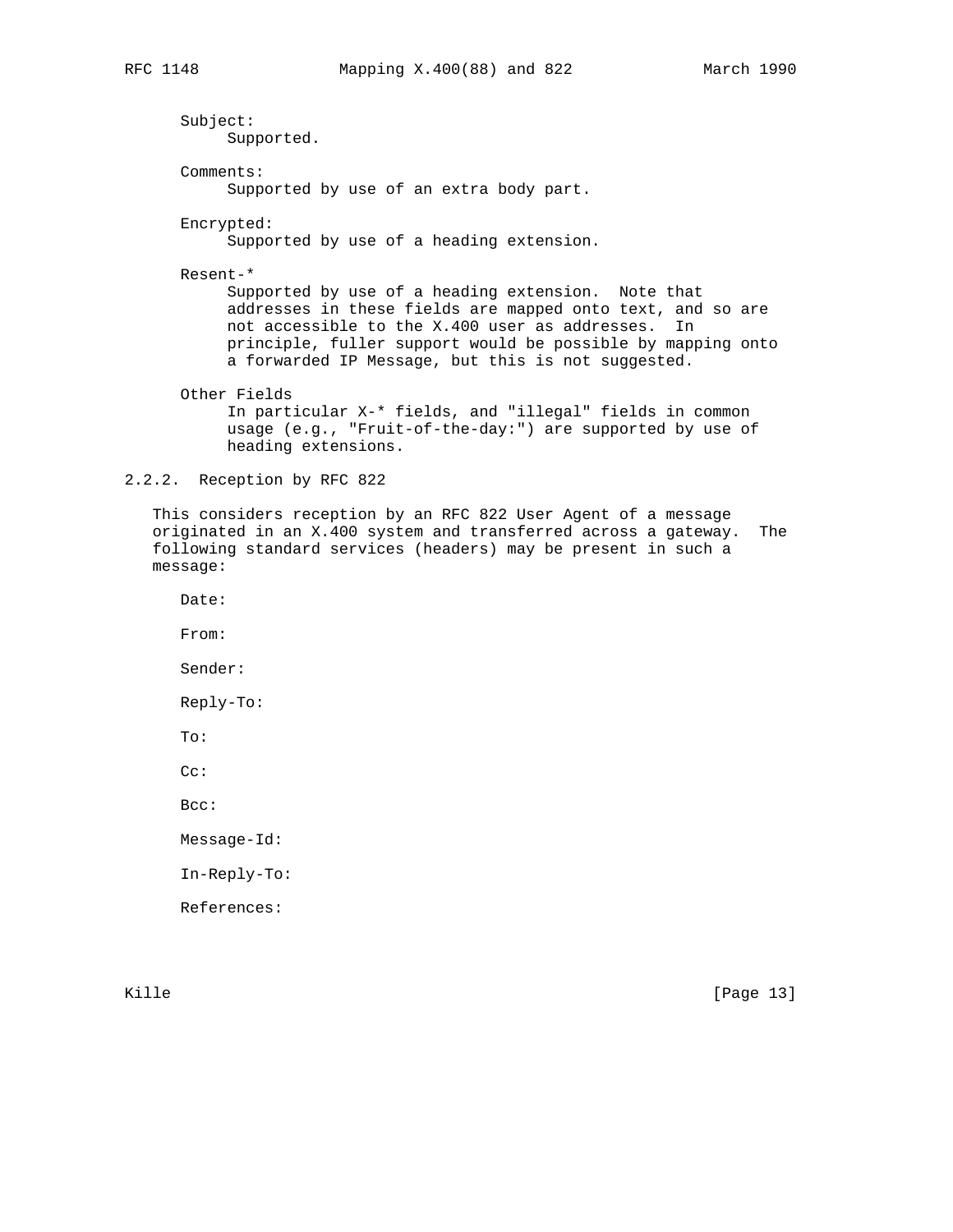Subject:

 The following non-standard services (headers) may be present. These are defined in more detail in Chapter 5 (5.3.4, 5.3.6, 5.3.7):

Autoforwarded:

Content-Identifier:

Conversion:

Conversion-With-Loss:

Delivery-Date:

Discarded-X400-IPMS-Extensions:

Discarded-X400-MTS-Extensions:

DL-Expansion-History:

Deferred-Delivery:

Expiry-Date:

Importance:

Incomplete-Copy:

Language:

Latest-Delivery-Time:

Message-Type:

Obsoletes:

Original-Encoded-Information-Types:

Originator-Return-Address:

Priority:

Redirection-History:

Reply-By:

Requested-Delivery-Method:

Kille [Page 14]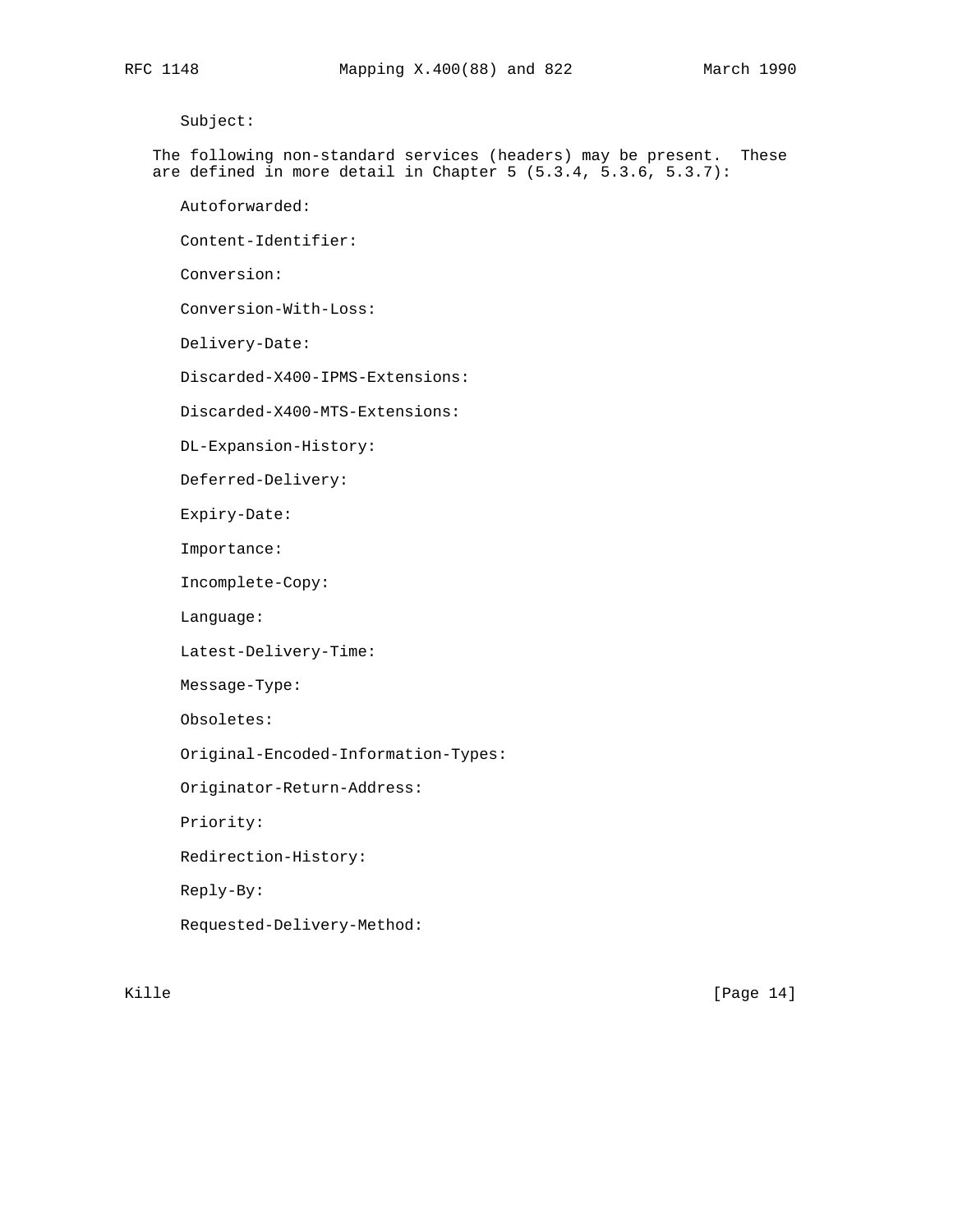Sensitivity:

X400-Content-Type:

X400-MTS-Identifier:

X400-Originator:

X400-Received:

X400-Recipients:

- 2.3. X.400
- 2.3.1. Origination in X.400

 When mapping services from X.400 to RFC 822 which are not supported by RFC 822, new RFC 822 headers are defined. It is intended that these fields will be registered, and that co-operating RFC 822 systems may use them. Where these new fields are used, and no system action is implied, the service can be regarded as being partially supported. Chapter 5 describes how to map X.400 services onto these new headers. Other elements are provided, in part, by the gateway as they cannot be provided by RFC 822.

 Some service elements are marked N/A (not applicable). There are five cases, which are marked with different comments:

 N/A (local) These elements are only applicable to User Agent / Message Transfer Agent interaction and so they cannot apply to RFC 822 recipients.

N/A (PDAU)

 These service elements are only applicable where the recipient is reached by use of a Physical Delivery Access Unit (PDAU), and so do not need to be mapped by the gateway.

- N/A (reception) These services are only applicable for reception.
- N/A (prior) If requested, this service must be performed prior to the gateway.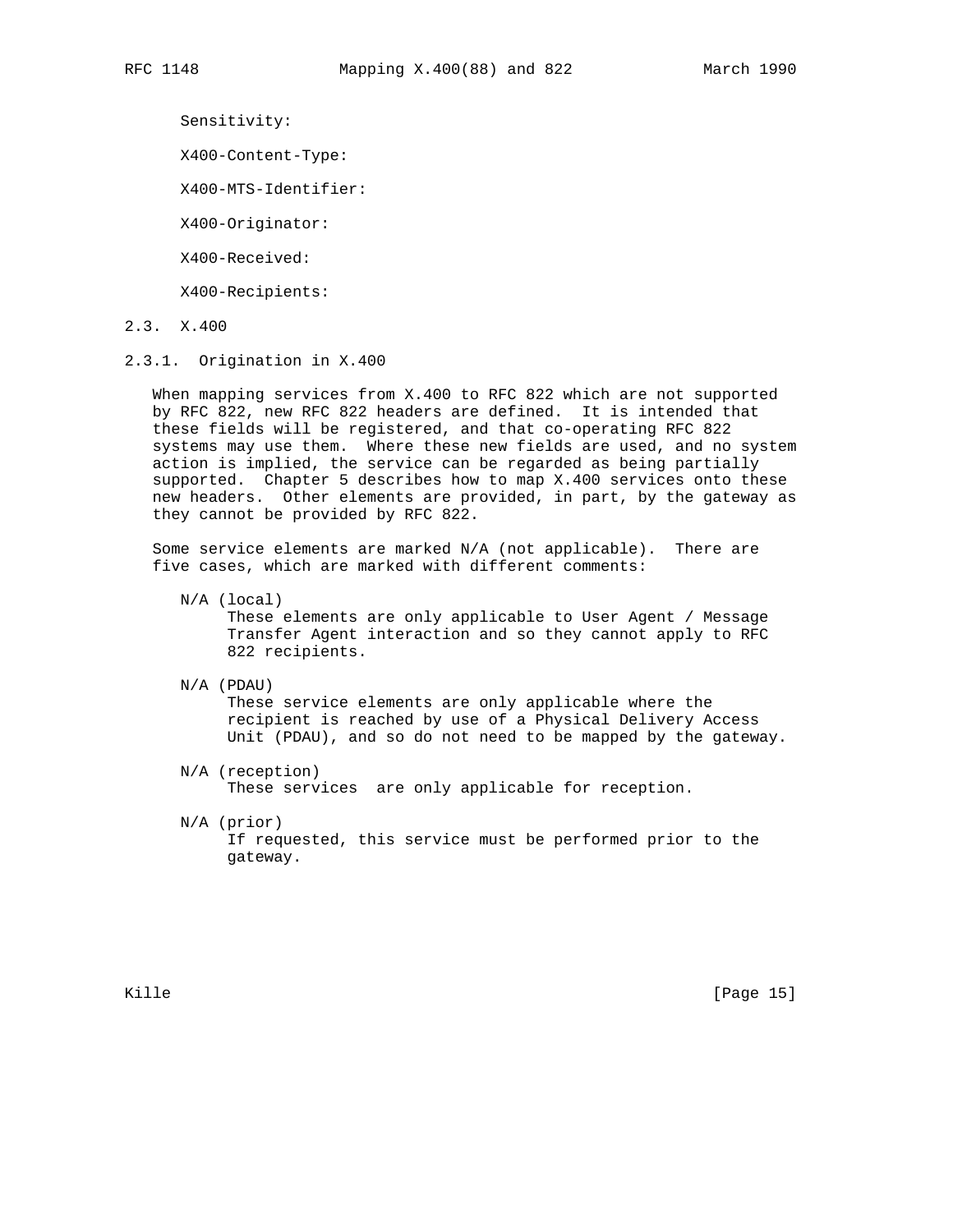$N/A$  (MS) These services are only applicable to Message Store (i.e., a local service).

 Finally, some service elements are not supported. In particular, the new security services are not mapped onto RFC 822. Unless otherwise indicated, the behaviour of service elements marked as not supported will depend on the criticality marking supplied by the user. If the element is marked as critical for transfer or delivery, a non delivery notification will be generated. Otherwise, the service request will be ignored.

2.3.1.1. Basic Interpersonal Messaging Service

 These are the mandatory IPM services as listed in Section 19.8 of X.400 / ISO/IEC 10021-1, listed here in the order given. Section 19.8 has cross references to short definitions of each service.

 Access management N/A (local).

 Content Type Indication Supported by a new RFC 822 header (Content-Type:).

- Converted Indication Supported by a new RFC 822 header (X400-Received:).
- Delivery Time Stamp Indication N/A (reception).

 IP Message Identification Supported.

 Message Identification Supported, by use of a new RFC 822 header (X400-MTS-Identifier). This new header is required, as X.400 has two message-ids whereas RFC 822 has only one (see previous service).

 Non-delivery Notification Not supported, although in general an RFC 822 system will return error reports by use of IP messages. In other service elements, this pragmatic result can be treated as effective support of this service element.

 Original Encoded Information Types Indication Supported as a new RFC 822 header (Original-Encoded-Information-Types:).

Kille [Page 16]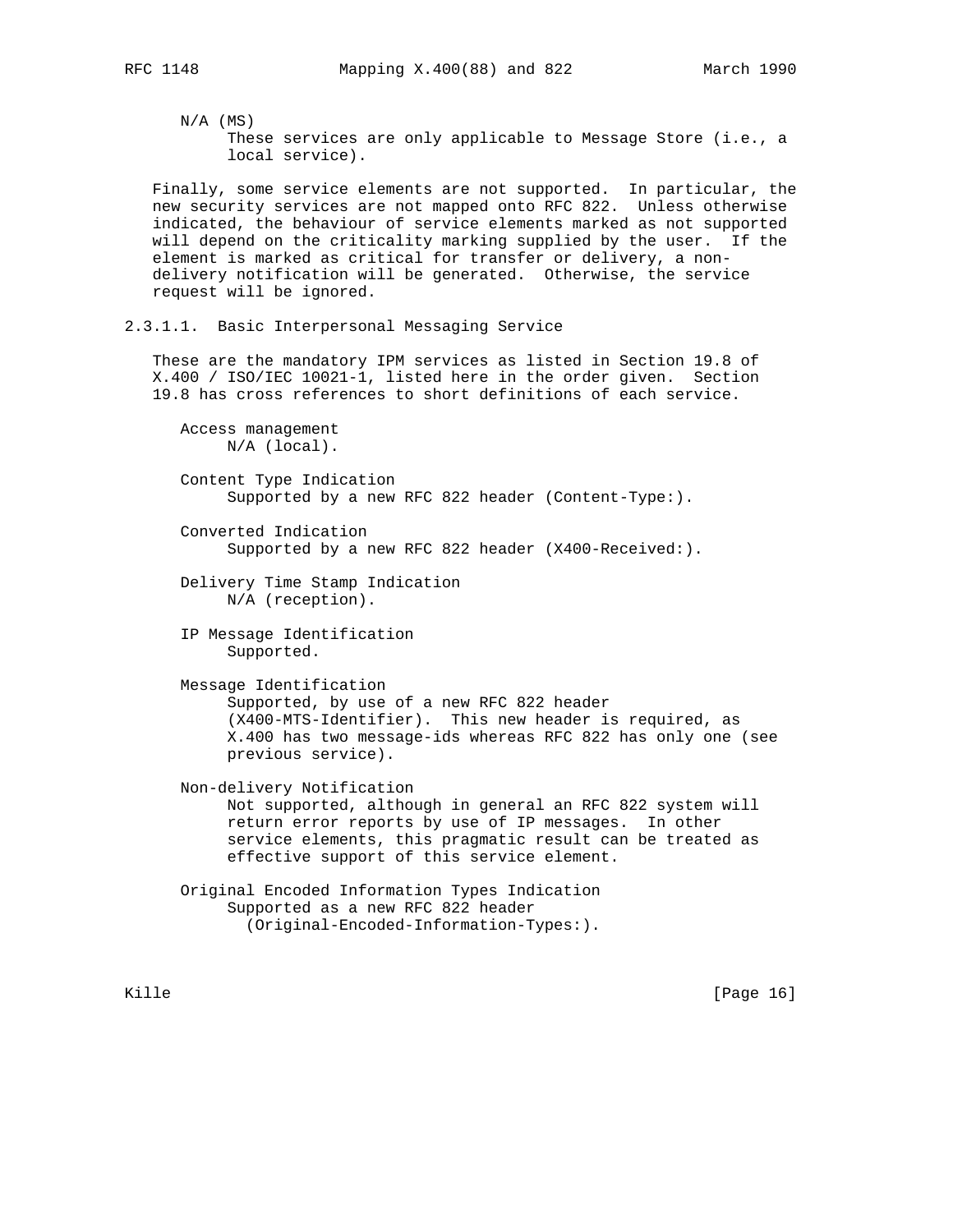Submission Time Stamp Indication Supported.

Typed Body

 Some types supported. IA5 is fully supported. ForwardedIPMessage is supported, with some loss of information. Other types get some measure of support, dependent on X.400 facilities for conversion to IA5. This will only be done where content conversion is not prohibited.

 User Capabilities Registration N/A (local).

2.3.1.2. IPM Service Optional User Facilities

 This section describes support for the optional (user selectable) IPM services as listed in Section 19.9 of X.400 / ISO/IEC 10021- 1, listed here in the order given. Section 19.9 has cross references to short definitions of each service.

 Additional Physical Rendition N/A (PDAU).

Alternate Recipient Allowed

 Not supported. There is no RFC 822 service equivalent to prohibition of alternate recipient assignment (e.g., an RFC 822 system may freely send an undeliverable message to a local postmaster). Thus, the gateway cannot prevent assignment of alternative recipients on the RFC 822 side. This service really means giving the user control as to whether or not an alternate recipient is allowed. This specification requires transfer of messages to RFC 822 irrespective of this service request, and so this service is not supported.

 Authorising User's Indication Supported.

 Auto-forwarded Indication Supported as new RFC 822 header (Auto-Forwarded:).

 Basic Physical Rendition N/A (PDAU).

 Blind Copy Recipient Indication Supported.

Kille [Page 17]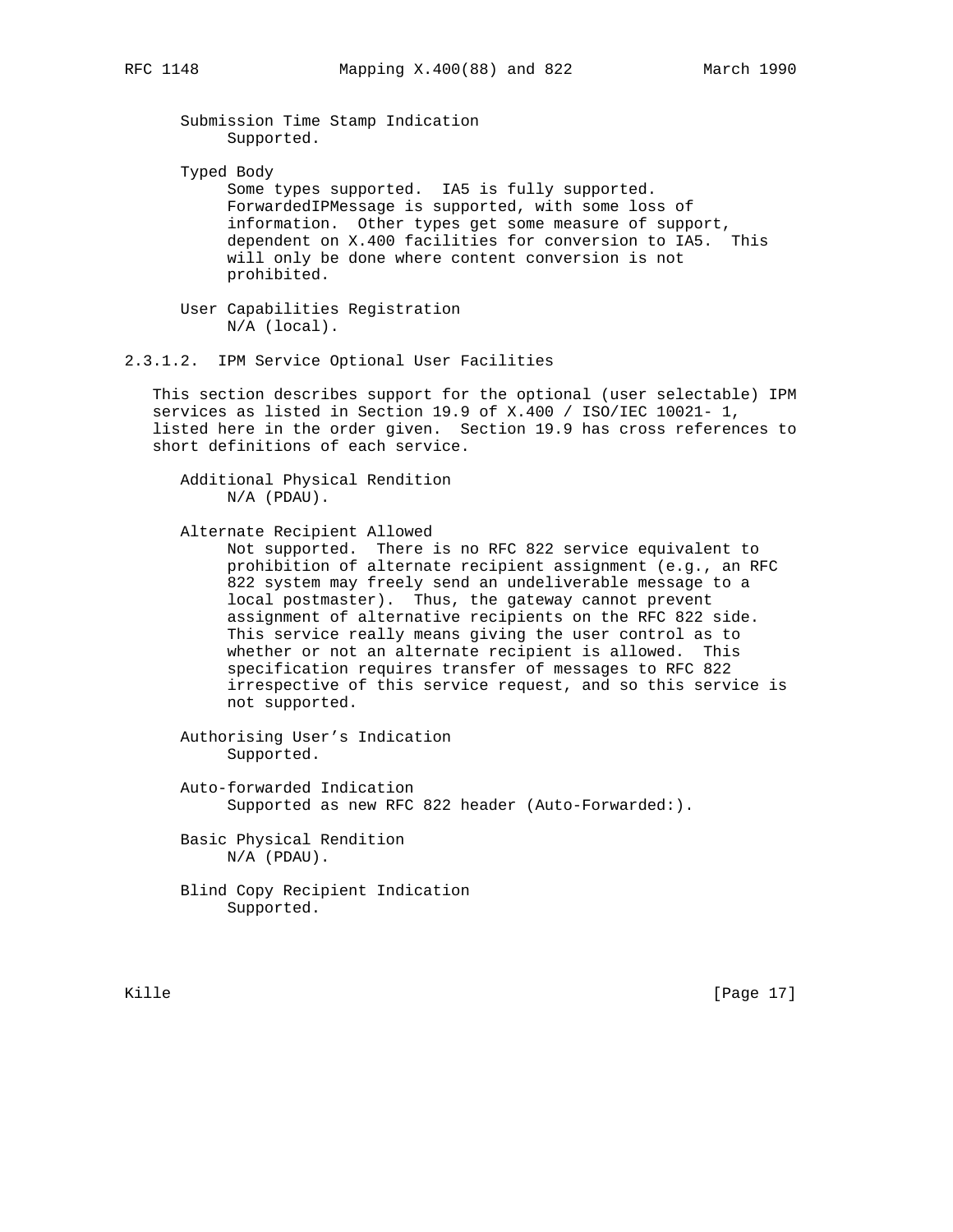Body Part Encryption Indication Supported by use of a new RFC 822 header (Original-Encoded-Information-Types:), although in most cases it will not be possible to map the body part in question. Content Confidentiality Not supported. Content Integrity Not supported. Conversion Prohibition Supported. In this case, only messages with IA5 body parts, other body parts which contain only IA5, and Forwarded IP Messages (subject recursively to the same restrictions), will be mapped. Conversion Prohibition in Case of Loss of Information Supported. Counter Collection N/A (PDAU). Counter Collection with Advice N/A (PDAU). Cross Referencing Indication Supported. Deferred Delivery N/A (prior). This service should always be provided by the MTS prior to the gateway. A new RFC 822 header (Deferred-Delivery:) is provided to transfer information on this service to the recipient. Deferred Delivery Cancellation N/A (local). Delivery Notification Supported. This is performed at the gateway. Thus, a notification is sent by the gateway to the originator. If the 822-MTS protocol is JNT Mail, a notification may also be sent by the recipient UA. Delivery via Bureaufax Service N/A (PDAU).

Kille [Page 18]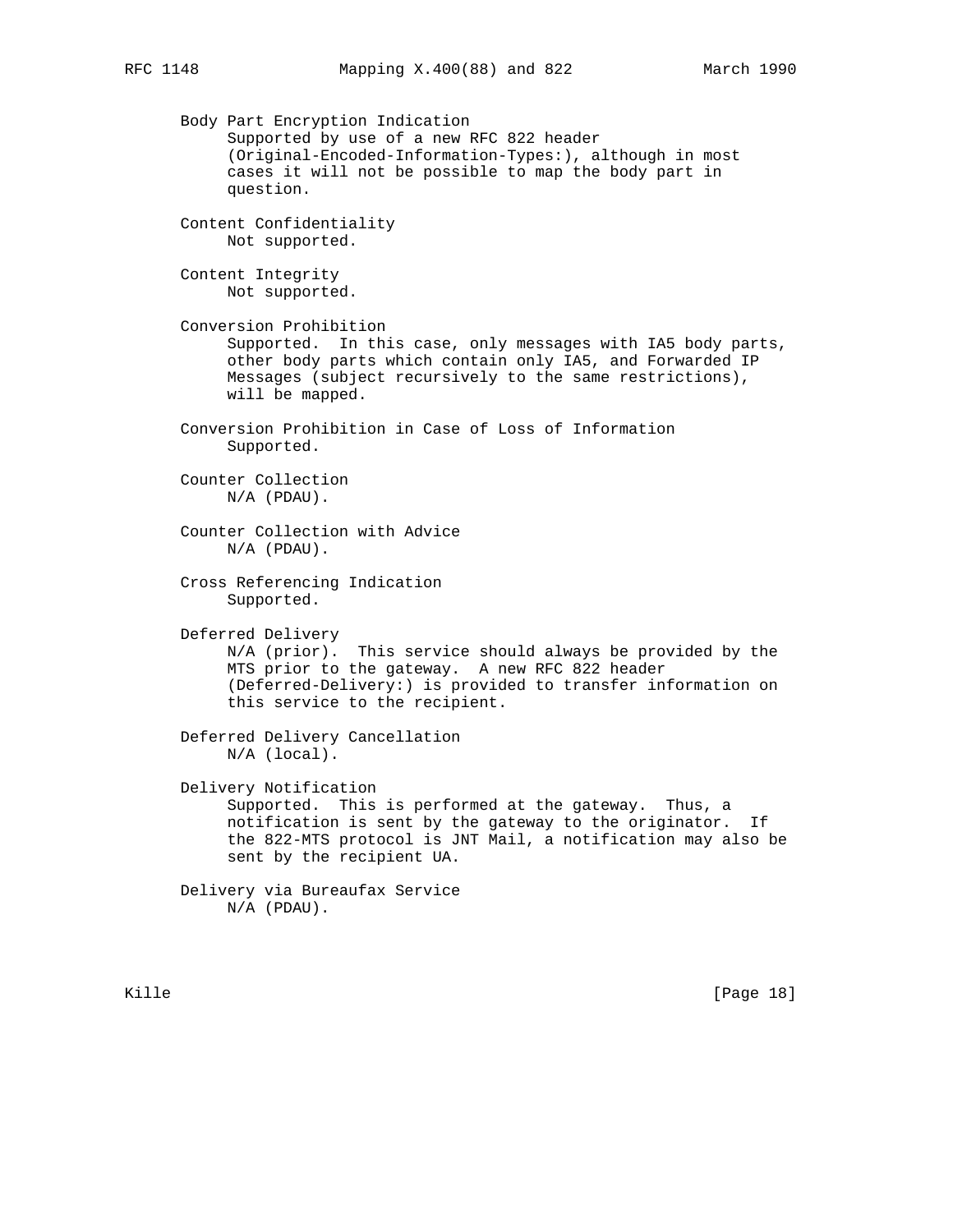Designation of Recipient by Directory Name N/A (local). Disclosure of Other Recipients Supported by use of a new RFC 822 header (X400-Recipients:). This is descriptive information for the RFC 822 recipient, and is not reverse mappable. DL Expansion History Indication Supported by use of a new RFC 822 header (DL-Expansion-History:). DL Expansion Prohibited Distribution List means MTS supported distribution list, in the manner of X.400. This service does not exist in the RFC 822 world. RFC 822 distribution lists should be regarded as an informal redistribution mechanism, beyond the scope of this control. Messages will be sent to RFC 822, irrespective of whether this service is requested. Theoretically therefore, this service is supported, although in practice it may appear that it is not supported. Express Mail Service N/A (PDAU). Expiry Date Indication Supported as new RFC 822 header (Expiry-Date:). In general, no automatic action can be expected. Explicit Conversion N/A (prior). Forwarded IP Message Indication Supported, with some loss of information. The message is forwarded in an RFC 822 body, and so can only be interpreted visually. Grade of Delivery Selection N/A (PDAU) Importance Indication Supported as new RFC 822 header (Importance:). Incomplete Copy Indication Supported as new RFC 822 header (Incomplete-Copy:). Language Indication Supported as new RFC 822 header (Language:).

Kille [Page 19]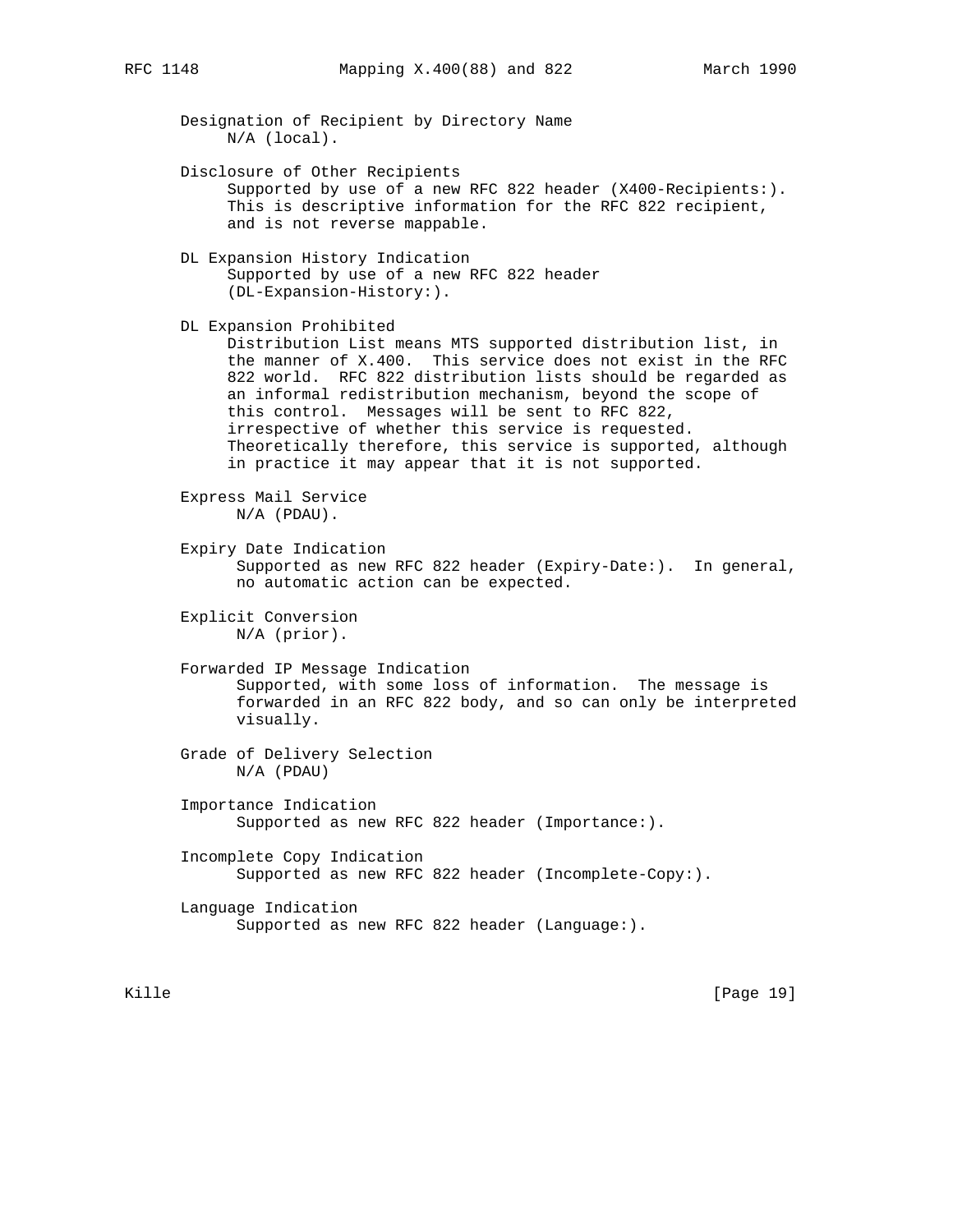Latest Delivery Designation Not supported. A new RFC 822 header (Latest-Delivery-Time:) is provided, which may be used by the recipient. Message Flow Confidentiality Not supported. Message Origin Authentication N/A (reception). Message Security Labelling Not supported. Message Sequence Integrity Not supported. Multi-Destination Delivery Supported. Multi-part Body Supported, with some loss of information, in that the structuring cannot be formalised in RFC 822. Non Receipt Notification Request Not supported. Non Repudiation of Delivery Not supported. Non Repudiation of Origin N/A (reception). Non Repudiation of Submission N/A (local). Obsoleting Indication Supported as new RFC 822 header (Obsoletes:). Ordinary Mail N/A (PDAU). Originator Indication Supported. Originator Requested Alternate Recipient Not supported, but is placed as comment next to address (X400-Recipients:).

Kille [Page 20]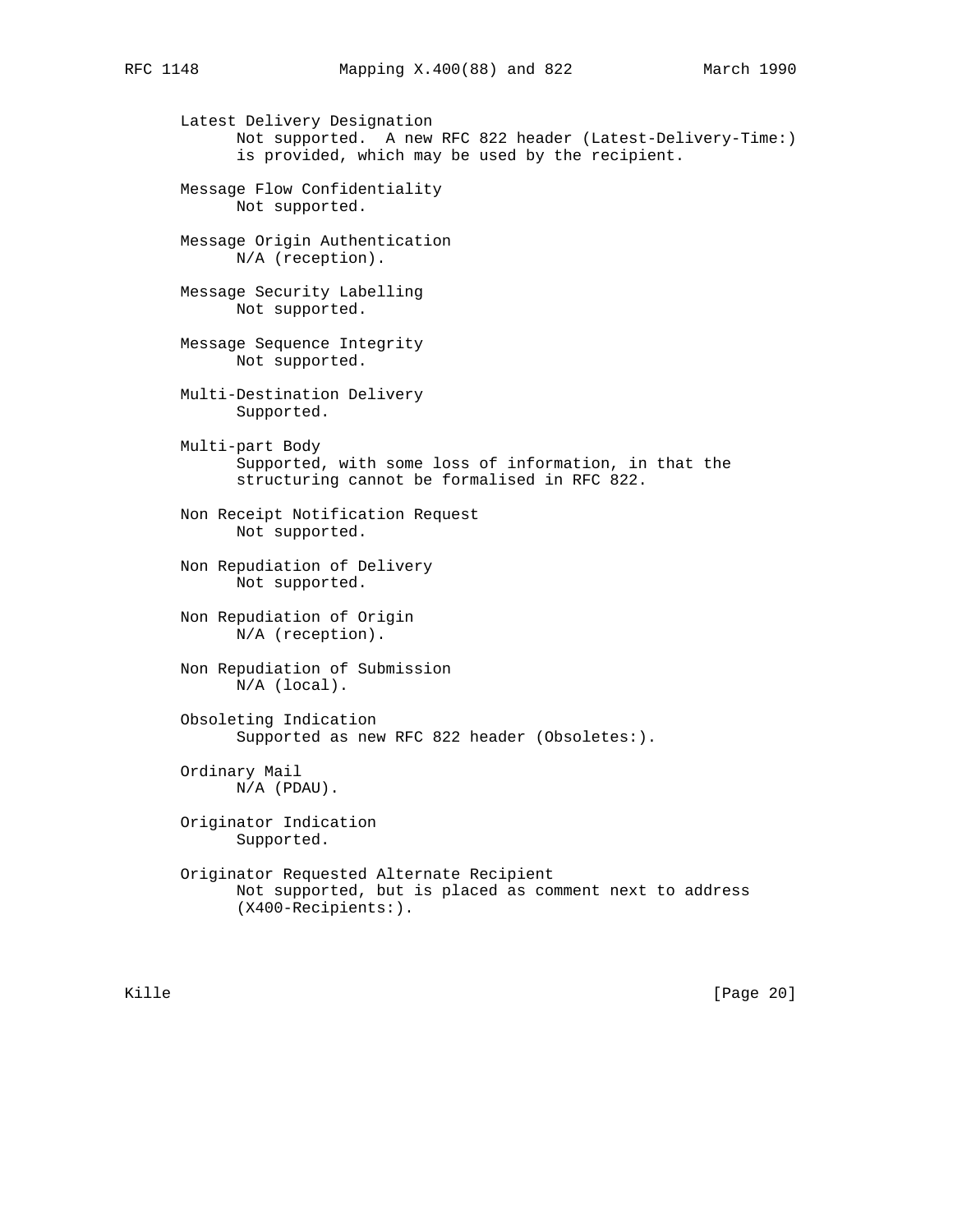Physical Delivery Notification by MHS N/A (PDAU). Physical Delivery Notification by PDS N/A (PDAU). Physical Forwarding Allowed Supported by use of a comment in a new RFC 822 header (X400-Recipients:), associated with the recipient in question. Physical Forwarding Prohibited Supported by use of a comment in a new RFC 822 header (X400-Recipients:), associated with the recipient in question. Prevention of Non-delivery notification Supported, as delivery notifications cannot be generated by RFC 822. In practice, errors will be returned as IP Messages, and so this service may appear not to be supported (see Non-delivery Notification). Primary and Copy Recipients Indication Supported. Probe Supported at the gateway (i.e., the gateway services the probe). Probe Origin Authentication N/A (reception). Proof of Delivery Not supported. Proof of Submission N/A (local). Receipt Notification Request Indication Not supported. Redirection Allowed by Originator Redirection means MTS supported redirection, in the manner of X.400. This service does not exist in the RFC 822 world. RFC 822 redirection (e.g., aliasing) should be regarded as an informal redirection mechanism, beyond the scope of this control. Messages will be sent to RFC 822, irrespective of whether this service is requested. Theoretically therefore,

Kille [Page 21]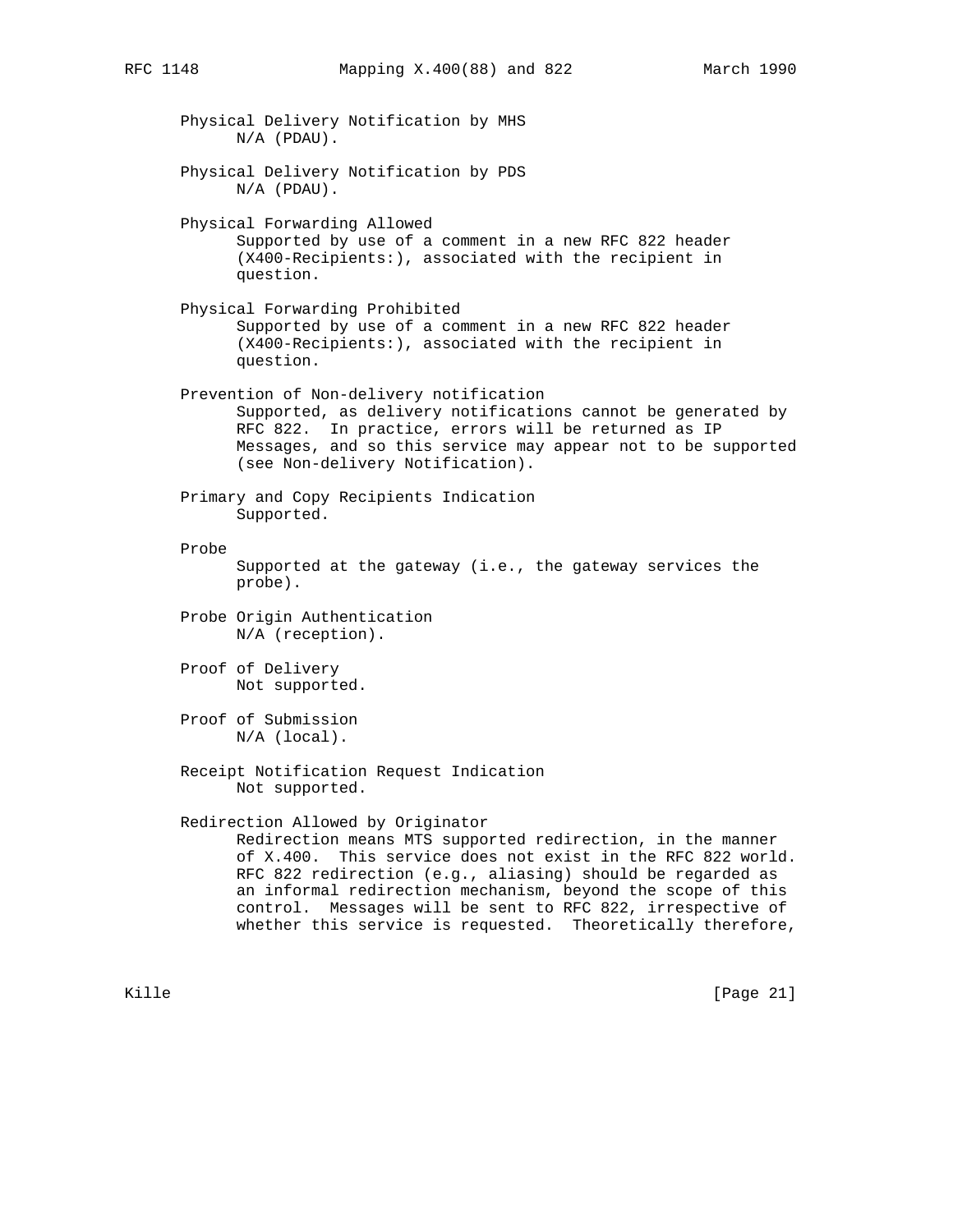this service is supported, although in practice it may appear that it is not supported.

 Registered Mail N/A (PDAU).

 Registered Mail to Addressee in Person N/A (PDAU).

 Reply Request Indication Supported as comment next to address.

 Replying IP Message Indication Supported.

 Report Origin Authentication N/A (reception).

 Request for Forwarding Address N/A (PDAU).

Requested Delivery Method

 N/A (local). The services required must be dealt with at submission time. Any such request is made available through the gateway by use of a comment associated with the recipient in question.

Return of Content

 In principle, this is N/A, as non-delivery notifications are not supported. In practice, most RFC 822 systems will return part or all of the content along with the IP Message indicating an error (see Non-delivery Notification).

 Sensitivity Indication Supported as new RFC 822 header (Sensitivity:).

 Special Delivery N/A (PDAU).

 Stored Message Deletion  $N/A$   $(MS)$ .

 Stored Message Fetching  $N/A$   $(MS)$ .

 Stored Message Listing  $N/A$   $(MS)$ .

Kille [Page 22]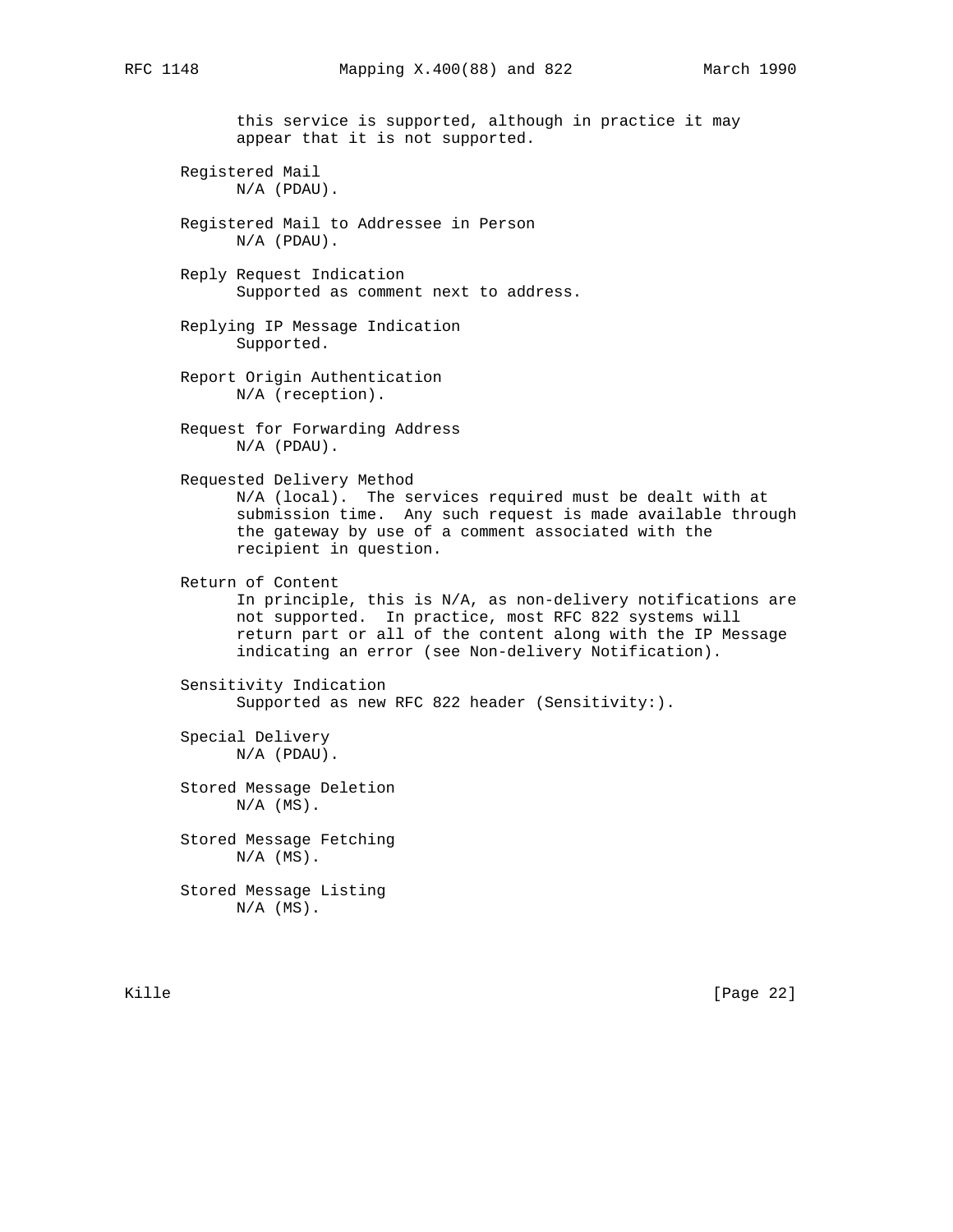Stored Message Summary  $N/A$   $(MS)$ .

 Subject Indication Supported.

 Undeliverable Mail with Return of Physical Message N/A (PDAU).

 Use of Distribution List In principle this applies only to X.400 supported distribution lists (see DL Expansion Prohibited). Theoretically, this service is N/A (prior). In practice, because of informal RFC 822 lists, this service can be regarded as supported.

2.3.2. Reception by X.400

2.3.2.1. Standard Mandatory Services

 The following standard IPM mandatory user facilities may be required for reception of RFC 822 originated mail by an X.400 UA.

Content Type Indication

Delivery Time Stamp Indication

IP Message Identification

Message Identification

Non-delivery Notification

Original Encoded Information Types Indication

Submission Time Stamp Indication

Typed Body

# 2.3.2.2. Standard Optional Services

 The following standard IPM optional user facilities may be required for reception of RFC 822 originated mail by an X.400 UA.

Authorising User's Indication

Blind Copy Recipient Indication

Kille [Page 23]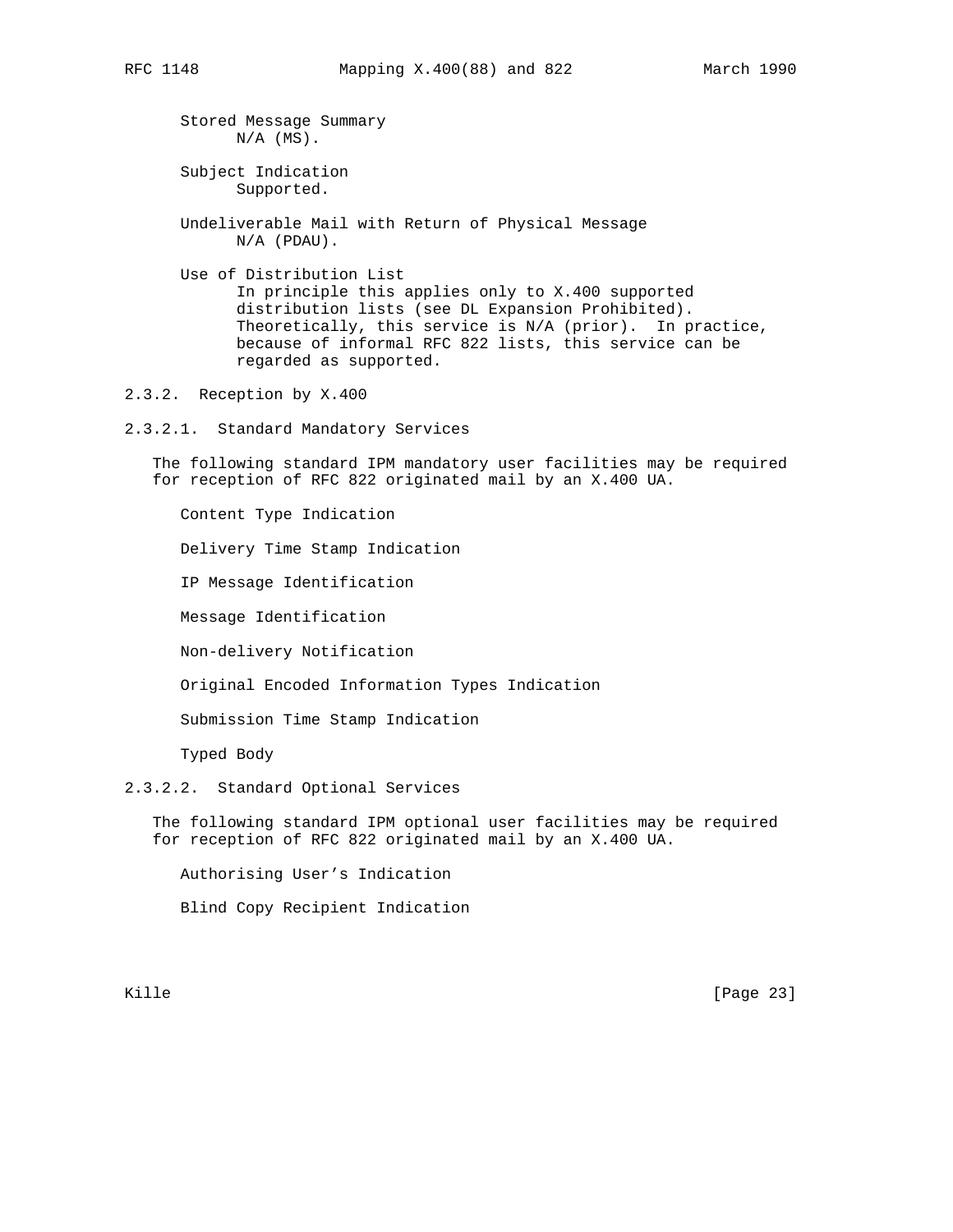Cross Referencing Indication

Originator Indication

Primary and Copy Recipients Indication

Replying IP Message Indication

Subject Indication

2.3.2.3. New Services

 A new service "RFC 822 Header Field" is defined using the extension facilities. This allows for any RFC 822 header field to be represented. It may be present in RFC 822 originated messages, which are received by an X.400 UA.

Chapter 3 -- Basic Mappings

3.1. Notation

 The X.400 protocols are encoded in a structured manner according to ASN.1, whereas RFC 822 is text encoded. To define a detailed mapping, it is necessary to refer to detailed protocol elements in each format. A notation to achieve this is described in this section.

3.1.1. RFC 822

 Structured text is defined according to the Extended Backus Naur Form (EBNF) defined in Section 2 of RFC 822 [Crocker82a]. In the EBNF definitions used in this specification, the syntax rules given in Appendix D of RFC 822 are assumed. When these EBNF tokens are referred to outside an EBNF definition, they are identified by the string "822." appended to the beginning of the string (e.g., 822.addr-spec). Additional syntax rules, to be used throughout this specification, are defined in this chapter.

The EBNF is used in two ways.

- 1. To describe components of RFC 822 messages (or of 822-MTS components). In this case, the lexical analysis defined in Section 3 of RFC 822 should be used. When these new EBNF tokens are referred to outside an EBNF definition, they are identified by the string "EBNF." appended to the beginning of the string (e.g., EBNF.bilateral-info).
- 2. To describe the structure of IA5 or ASCII information not in

Kille [Page 24]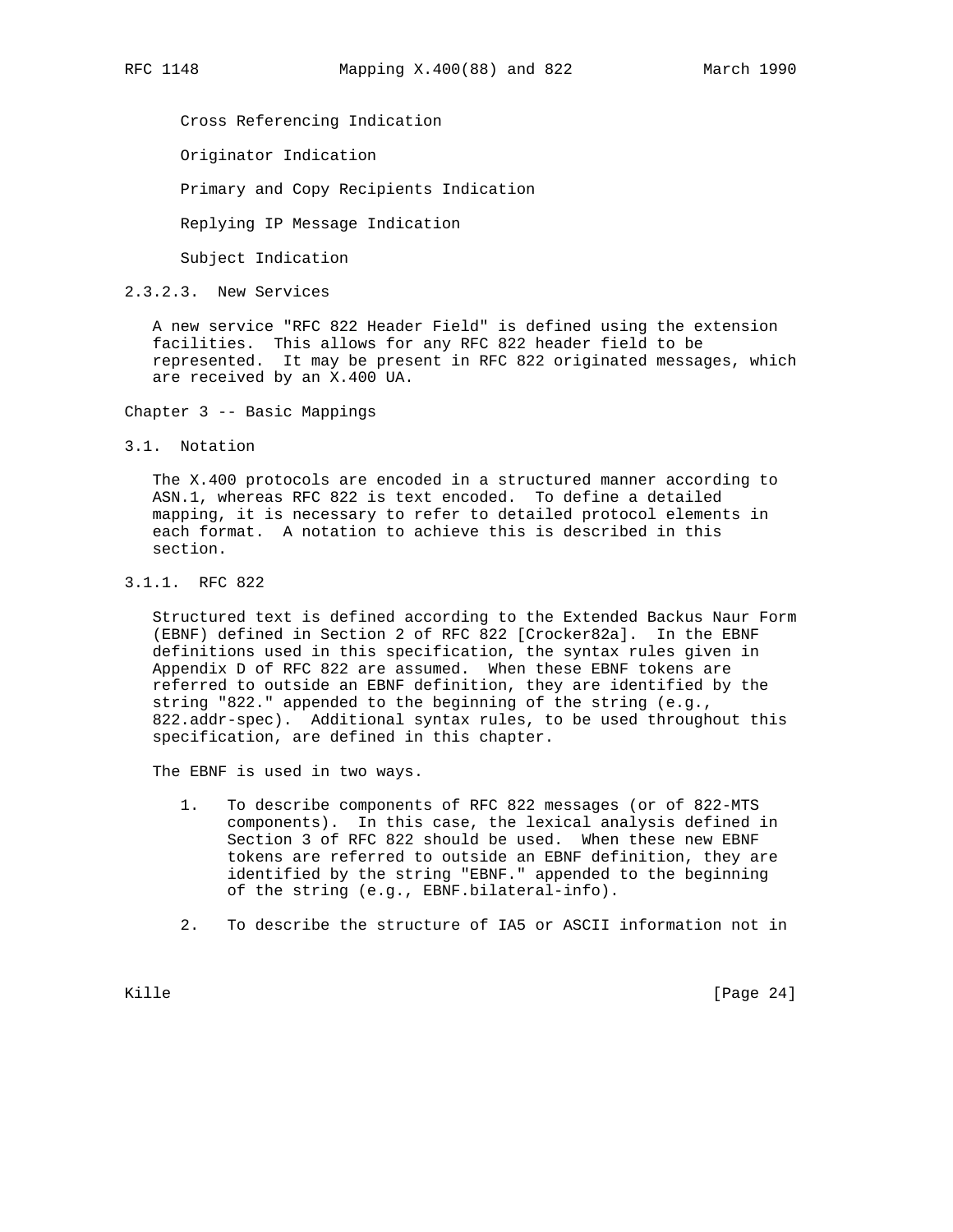an RFC 822 message. In these cases, tokens will either be self delimiting, or be delimited by self delimiting tokens. Comments and LWSP are not used as delimiters.

# 3.1.2. ASN.1

An element is referred to with the following syntax, defined in EBNF:

| element    | $=$ service "." definition $*($ "." definition $)$ |
|------------|----------------------------------------------------|
| service    | $=$ "TPMS" / "MTS" / "MTA"                         |
| definition | $=$ identifier / context                           |
| identifier | = ALPHA $\star$ < ALPHA or DIGIT or "-" >          |
| context    | $= "[' 1*DiffIT "']"$                              |

 The EBNF.service keys are shorthand for the following service specifications:

- IPMS IPMSInformationObjects defined in Annex E of X.420 / ISO 10021-7.
- MTS MTSAbstractService defined in Section 9 of X.411 / ISO  $10021 - 4$ .
- MTA MTAAbstractService defined in Section 13 of X.411 / ISO 10021-4.

 The first EBNF.identifier identifies a type or value key in the context of the defined service specification. Subsequent EBNF.identifiers identify a value label or type in the context of the first identifier (SET or SEQUENCE). EBNF.context indicates a context tag, and is used where there is no label or type to uniquely identify a component. The special EBNF.identifier keyword "value" is used to denote an element of a sequence.

 For example, IPMS.Heading.subject defines the subject element of the IPMS heading. The same syntax is also used to refer to element values. For example, MTS.EncodedInformationTypes.[0].g3Fax refers to a value of MTS.EncodedInformationTypes.[0].

# 3.2. ASCII and IA5

 A gateway will interpret all IA5 as ASCII. Thus, mapping between these forms is conceptual.

3.3. Standard Types

 There is a need to convert between ASCII text, and some of the types defined in ASN.1 [CCITT/ISO88d]. For each case, an EBNF syntax

Kille [Page 25]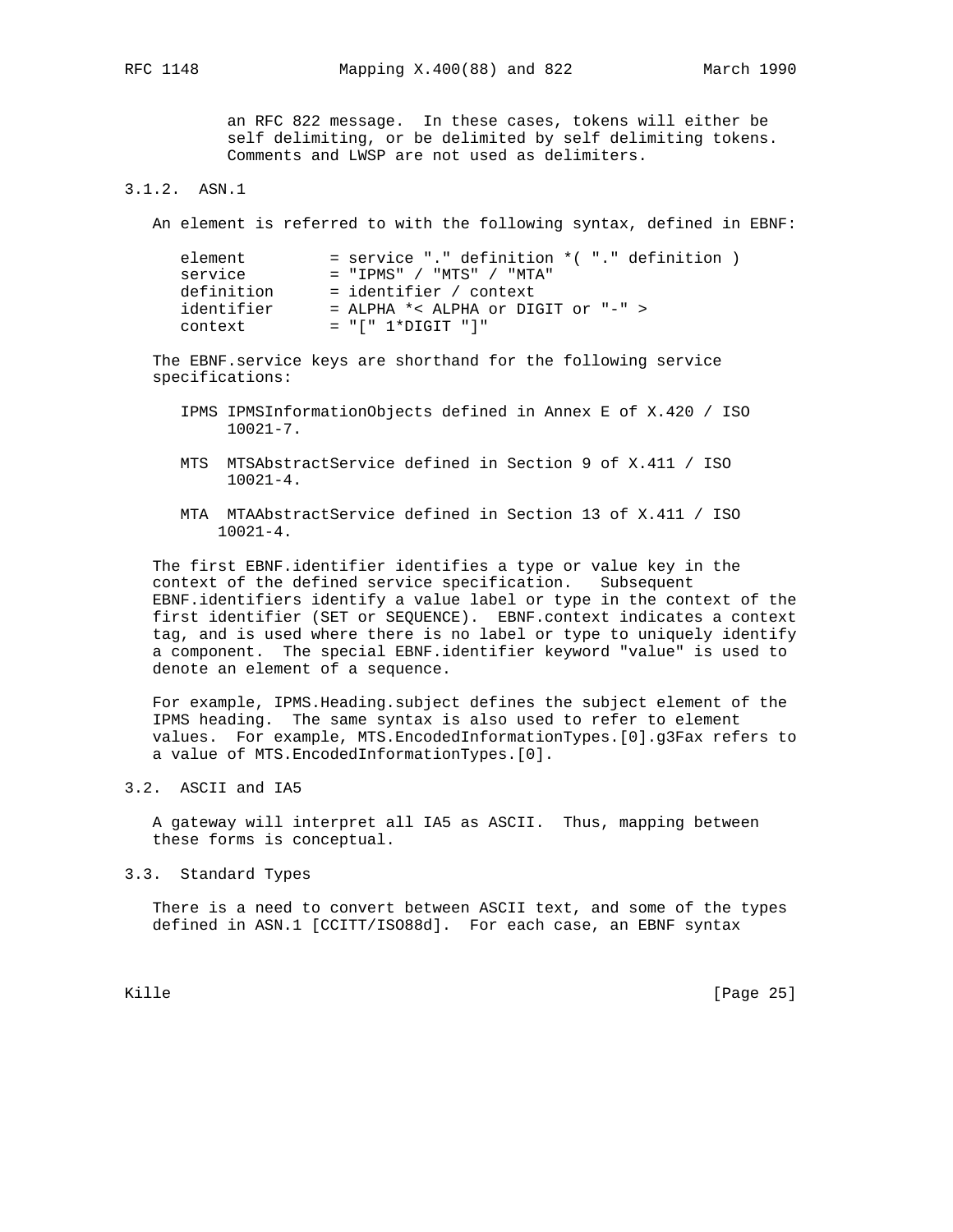definition is given, for use in all of this specification, which leads to a mapping between ASN.1, and an EBNF construct.

 All EBNF syntax definitions of ASN.1 types are in lower case, whereas ASN.1 types are referred to with the first letter in upper case. Except as noted, all mappings are symmetrical.

3.3.1. Boolean

Boolean is encoded as:

boolean = "TRUE" / "FALSE"

3.3.2. NumericString

NumericString is encoded as:

numericstring = \*DIGIT

3.3.3. PrintableString

PrintableString is a restricted IA5String defined as:

| printablestring = $*($ ps-char) |                                                          |
|---------------------------------|----------------------------------------------------------|
|                                 | $ps-restricted-char$ = 1DIGIT / 1ALPHA / " " / "'" / "+" |
|                                 | /  ","  /  "-"  /  ","  /  " / "  /  ":"  /  "="  /  "?" |
| ps-delim                        | $=$ " $($ " $/$ " $)$ "                                  |
| ps-char                         | = ps-delim / ps-restricted-char                          |

This can be used to represent real printable strings in EBNF.

### 3.3.4. T.61String

 In cases where T.61 strings are only used for conveying human interpreted information, the aim of a mapping should be to render the characters appropriately in the remote character set, rather than to maximise reversibility. For these cases, the mappings to IA5 defined in CCITT Recommendation X.408 (1988) should be used [CCITT/ISO88a]. These will then be encoded in ASCII.

 There is also a need to represent Teletex Strings in ASCII, for some aspects of O/R Address. For these, the following encoding is used:

```
 teletex-string = *( ps-char / t61-encoded )
t61-encoded = "{^{\cdots}}1^* t61-encoded-char "}"
 t61-encoded-char = 3DIGIT
```
Common characters are mapped simply. Other octets are mapped using a

Kille [Page 26]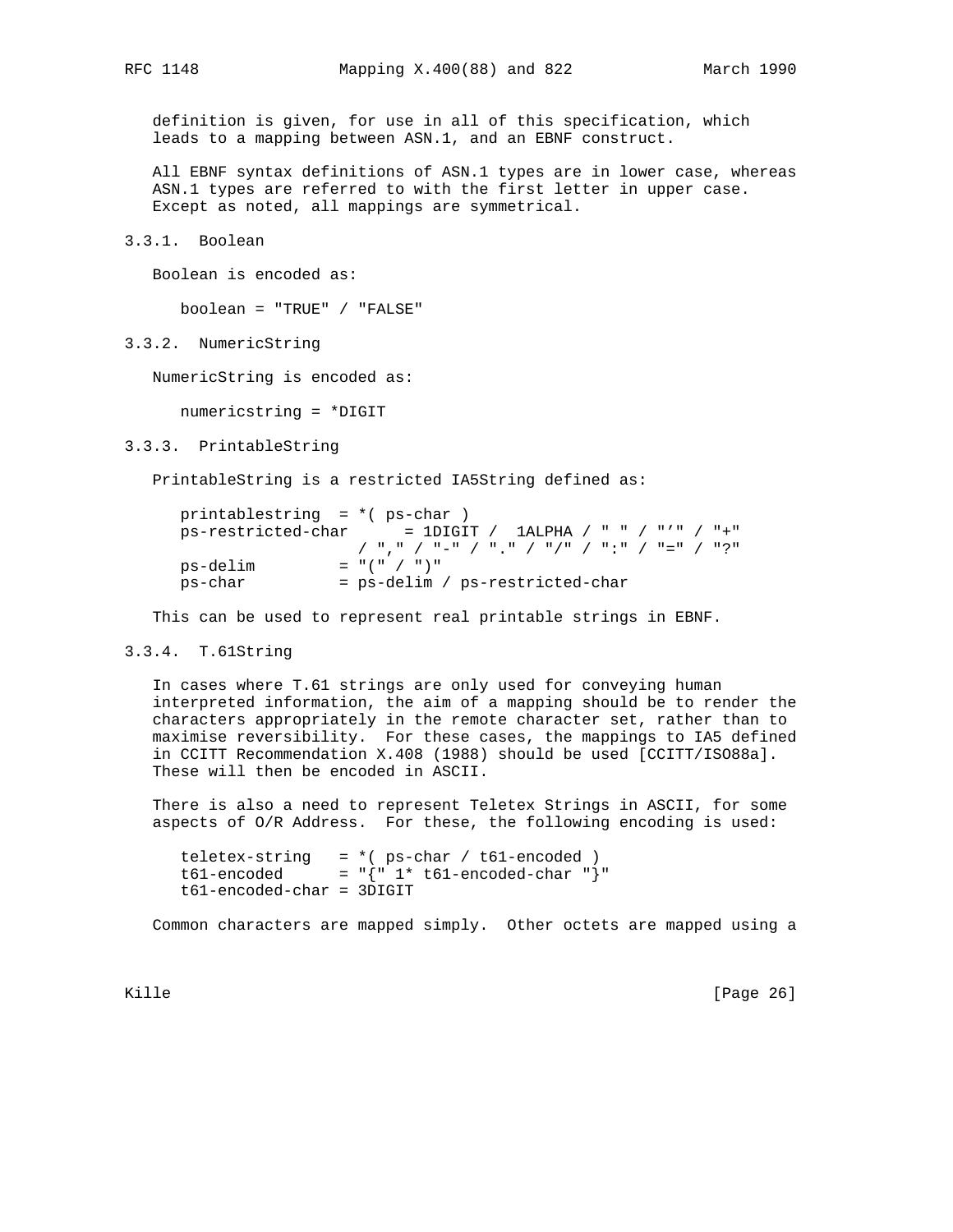quoting mechanism similar to the printable string mechanism. Each octet is represented as 3 decimal digits.

 There are a number of places where a string may have a Teletex and/or Printable String representation. The following BNF is used to represent this.

teletex-and-or-ps = [ printablestring ] [ "\*" teletex-string ]

 The natural mapping is restricted to EBNF.ps-char, in order to make the full BNF easier to parse.

3.3.5. UTCTime

 Both UTCTime and the RFC 822 822.date-time syntax contain: Year (lowest two digits), Month, Day of Month, hour, minute, second (optional), and Timezone. 822.date-time also contains an optional day of the week, but this is redundant. Therefore a symmetrical mapping can be made between these constructs.

Note:

 In practice, a gateway will need to parse various illegal variants on 822.date-time. In cases where 822.date-time cannot be parsed, it is recommended that the derived UTCTime is set to the value at the time of translation.

 The UTCTime format which specifies the timezone offset should be used.

# 3.3.6. Integer

 A basic ASN.1 Integer will be mapped onto EBNF.numericstring. In many cases ASN.1 will enumerate Integer values or use ENUMERATED. An EBNF encoding labelled-integer is provided. When mapping from EBNF to ASN.1, only the integer value is mapped, and the associated text is discarded. When mapping from ASN.1 to EBNF, addition of an appropriate text label is strongly encouraged.

labelled-integer ::= [ key-string ] "(" numericstring ")"

 key-string = \*key-char key-char  $=$   $,  $A-Z$ ,  $1-9$ , and  $"$ -">$ 

3.3.7. Object Identifier

 Object identifiers are represented in a form similar to that given in ASN.1. The numbers are mandatory, to ease encoding. It is recommended that as many strings as possible are used, to

Kille [Page 27]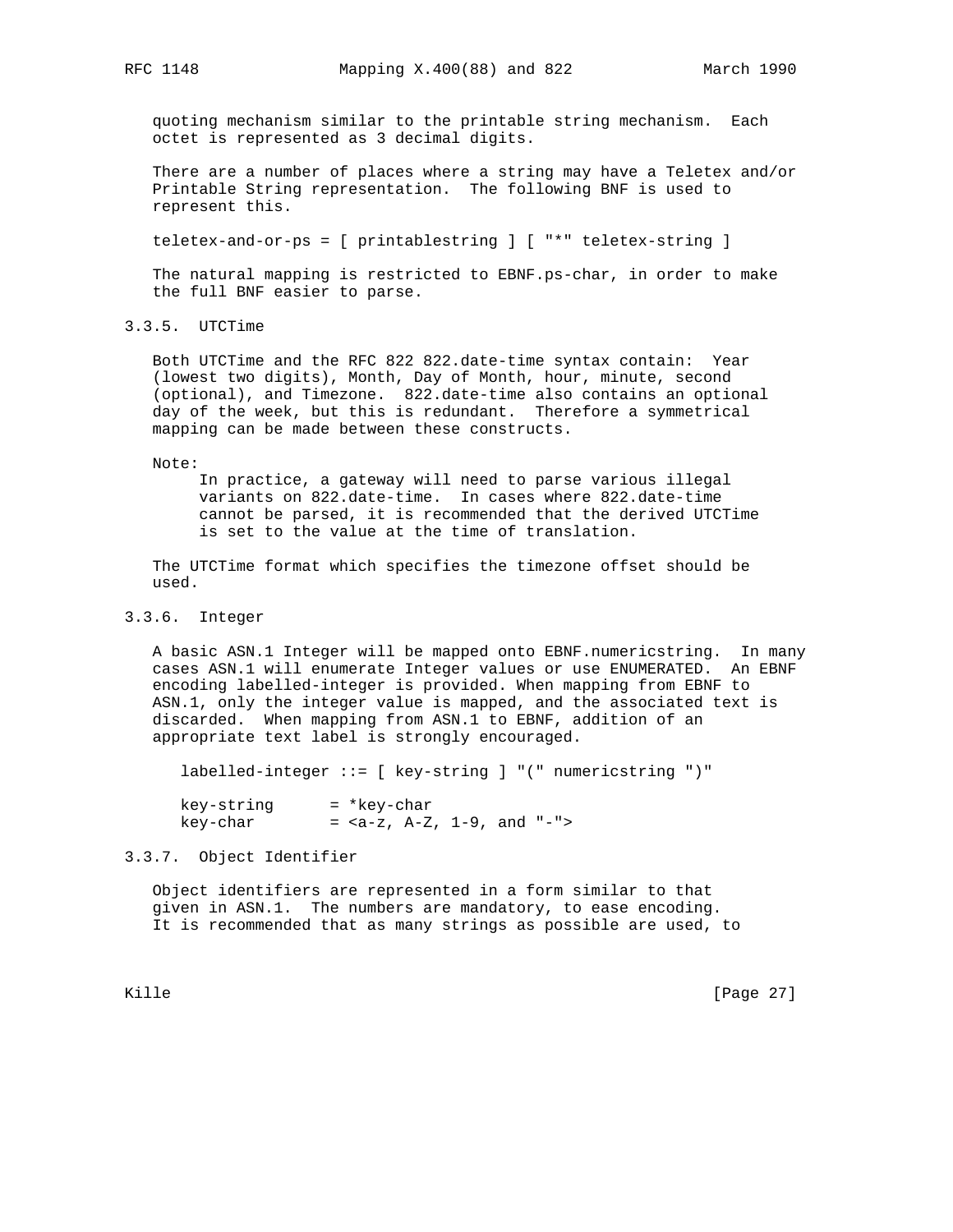facilitate user recognition. object-identifier ::= [ defined-value ] oid-comp-list oid-comp-list ::= oid-comp oid-comp-list | oid-comp defined-value ::= key-string oid-comp ::= [ key-string ] "(" numericstring ")"

3.4. Encoding ASCII in Printable String

 Some information in RFC 822 is represented in ASCII, and needs to be mapped into X.400 elements encoded as printable string. For this reason, a mechanism to represent ASCII encoded as PrintableString is needed.

 A structured subset of EBNF.printablestring is now defined. This can be used to encode ASCII in the PrintableString character set.

| ps-encoded                | $=$ *( ps-restricted-char / ps-encoded-char ) |                                 |  |
|---------------------------|-----------------------------------------------|---------------------------------|--|
| $ps-encoded-char = "(a)"$ |                                               | $; (\circledcirc)$              |  |
|                           | $/$ "(p)"                                     | ; (%)                           |  |
|                           | $/$ "(b)"                                     | $\mathfrak{z}$ (!)              |  |
|                           | $/$ "(q)"                                     | $\left($ $\right)$              |  |
|                           | / "(u)"                                       | $\,$ ; ()                       |  |
|                           | / "(1)"                                       | $\cdot$ $\cdot$ $\cdot$ $\cdot$ |  |
|                           | $/$ " $(r)$ "                                 | ; "                             |  |
|                           | / "(" 3DIGIT ")"                              |                                 |  |
|                           |                                               |                                 |  |

 The 822.3DIGIT in EBNF.ps-encoded-char must have range 0-127, and is interpreted in decimal as the corresponding ASCII character. Special encodings are given for: at sign (@), percent (%), exclamation mark/bang (!), double quote ("), underscore (\_), left bracket ((), and right bracket ()). These characters, with the exception of round brackets, are not included in PrintableString, but are common in RFC 822 addresses. The abbreviations will ease specification of RFC 822 addresses from an X.400 system. These special encodings should be mapped in a case insensitive manner, but always be generated in lower case.

 A reversible mapping between PrintableString and ASCII can now be defined. The reversibility means that some values of printable string (containing round braces) cannot be generated from ASCII. Therefore, this mapping must only be used in cases where the printable strings may only be derived from ASCII (and will therefore have a restricted domain). For example, in this specification, it is

Kille [Page 28]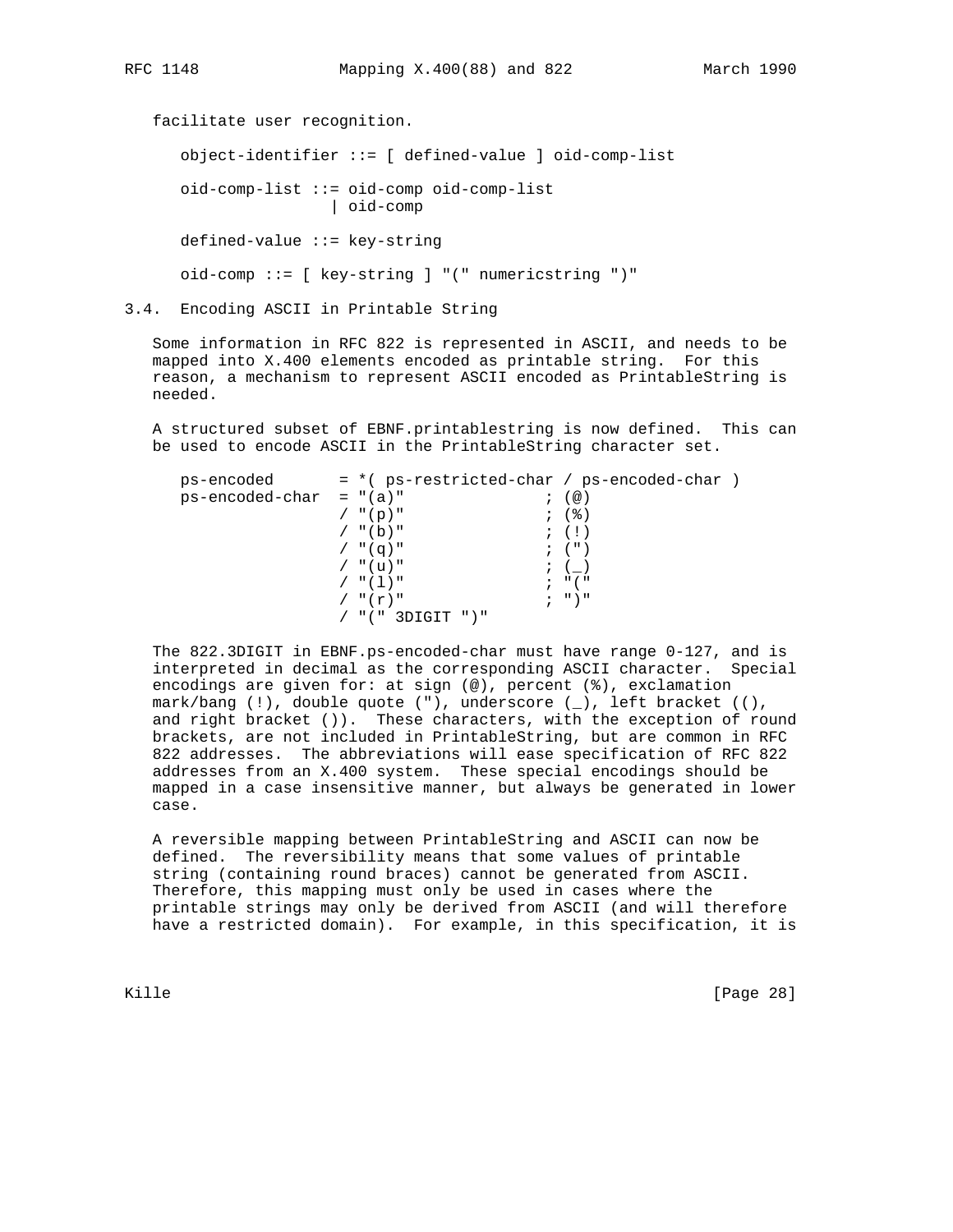only applied to a Domain defined attribute which will have been generated by use of this specification and a value such as "(" would not be possible.

 To encode ASCII as PrintableString, the EBNF.ps-encoded syntax is used, with all EBNF.ps-restricted-char mapped directly. All other 822.CHAR are encoded as EBNF.ps-encoded-char.

 To encode PrintableString as ASCII, parse PrintableString as EBNF.ps-encoded, and then reverse the previous mapping. If the PrintableString cannot be parsed, then the mapping is being applied in to an inappropriate value, and an error should be given to the procedure doing the mapping. In some cases, it may be preferable to pass the printable string through unaltered.

 Some examples are now given. Note the arrows which indicate asymmetrical mappings:

| PrintableString |               | ASCII                 |
|-----------------|---------------|-----------------------|
| 'a demo.'       | $\lt$ $ >$    | 'a demo.'             |
| foo(a)bar       | $\lt$ $\gt$   | foo@bar               |
| (q)(u)(p)(q)    | $\lt$ $ >$    | " 응 "                 |
| (a)             | $\lt$ ->      | @                     |
| (A)             | $\lt$ - $>$   | @                     |
| (1)a(r)         | $\lt$ - $>$   | (a)                   |
| (126)           | $\lt$ $ >$    | $\tilde{\phantom{a}}$ |
|                 | $\rightarrow$ |                       |
|                 | $\lt$ - $>$   |                       |
|                 |               |                       |

Chapter 4 -- Addressing

 Addressing is probably the trickiest problem of an X.400 <-> RFC 822 gateway. Therefore it is given a separate chapter. This chapter, as a side effect, also defines a textual representation of an X.400 O/R Address.

 Initially, we consider an address in the (human) mail user sense of "what is typed at the mailsystem to reference a mail user". A basic RFC 822 address is defined by the EBNF EBNF.822-address:

822-address = [ route ] addr-spec

 In an 822-MTS protocol, the originator and each recipient should be considered to be defined by such a construct. In an RFC 822 header, the EBNF.822-address is encapsulated in the 822.address syntax rule, and there may also be associated comments. None of this extra information has any semantics, other than to the end user.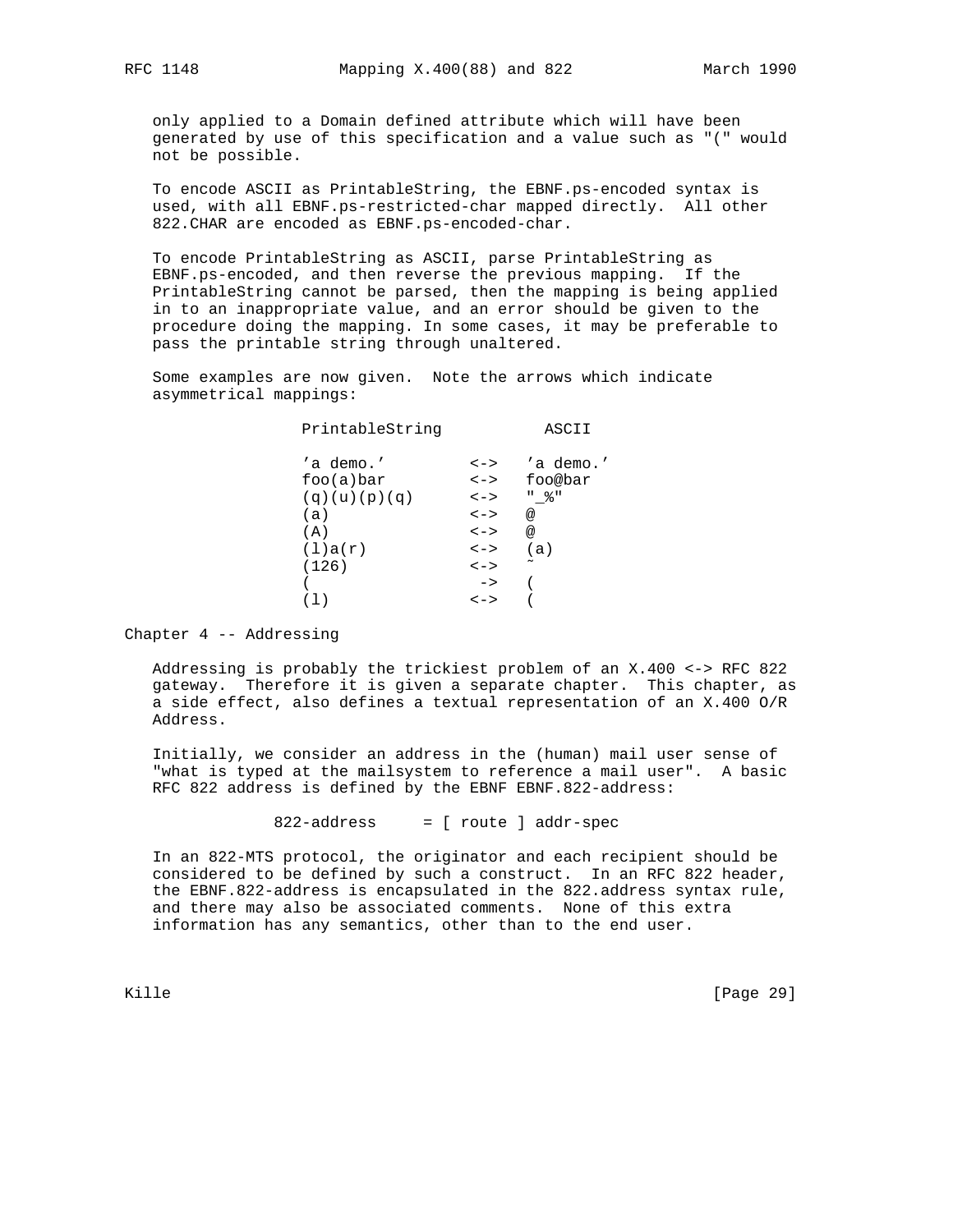The basic X.400 O/R Address, used by the MTS for routing, is defined by MTS.ORAddress. In IPMS, the MTS.ORAddress is encapsulated within IPMS.ORDescriptor.

 It can be seen that RFC 822 822.address must be mapped with IPMS.ORDescriptor, and that RFC 822 EBNF.822-address must be mapped with MTS.ORAddress.

4.1. A textual representation of MTS.ORAddress

 MTS.ORAddress is structured as a set of attribute value pairs. It is clearly necessary to be able to encode this in ASCII for gatewaying purposes. All aspects should be encoded, in order to guarantee return of error messages, and to optimise third party replies.

# 4.2. Basic Representation

 An O/R Address has a number of structured and unstructured attributes. For each unstructured attribute, a key and an encoding is specified. For structured attributes, the X.400 attribute is mapped onto one or more attribute value pairs. For domain defined attributes, each element of the sequence will be mapped onto a triple (key and two values), with each value having the same encoding. The attributes are as follows, with 1984 attributes given in the first part of the table. For each attribute, a reference is given, consisting of the relevant sections in X.402 / ISO 10021-2, and the extension identifier for 88 only attributes:

| Id |
|----|
|    |
|    |
|    |
|    |
|    |
|    |
|    |
|    |
|    |
|    |
|    |
|    |
|    |
|    |
|    |
|    |
|    |

Kille [Page 30]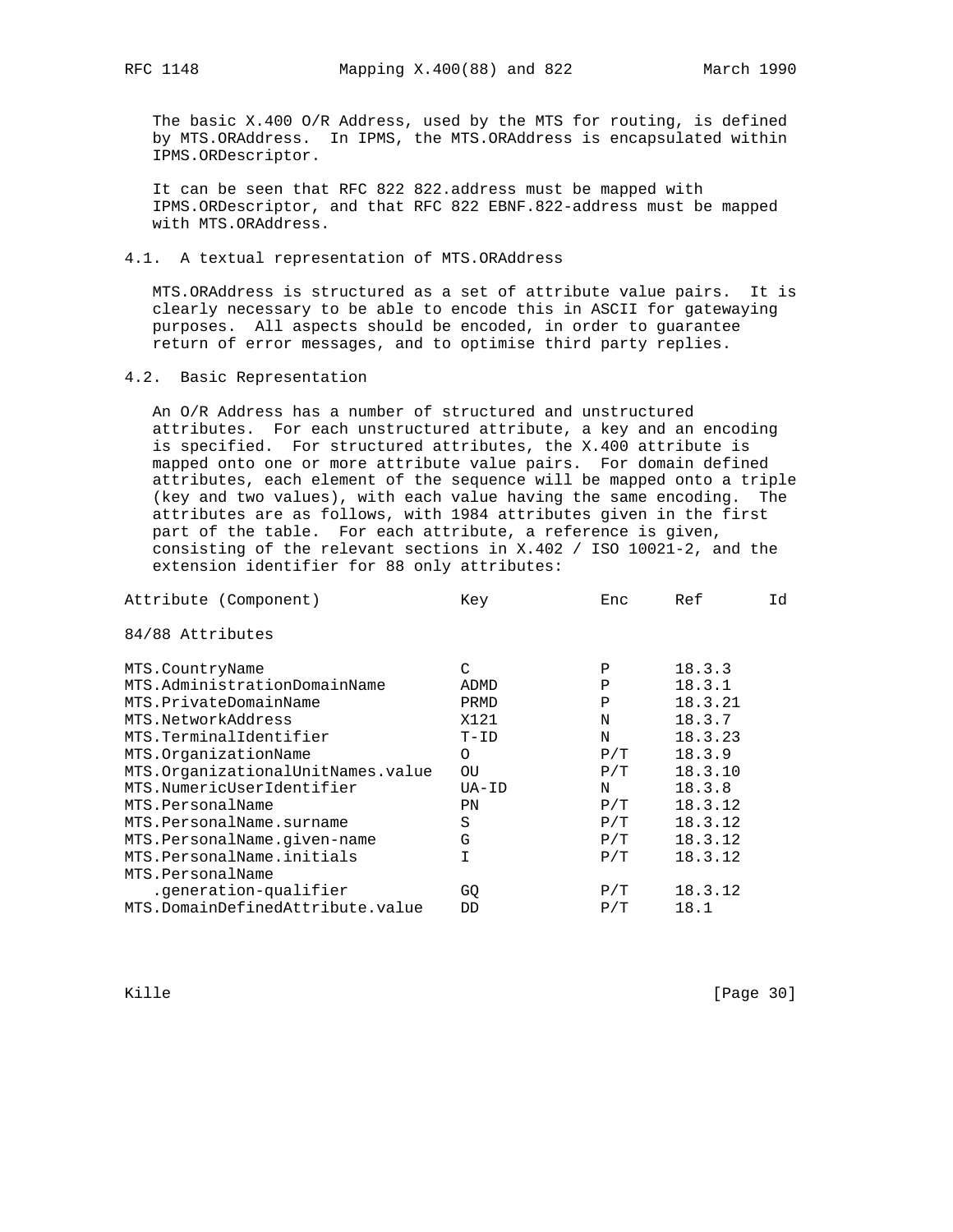# 88 Attributes

| MTS.CommonName                      | $\mathcal{C}N$     | P/T           | 18.3.2  | 1              |
|-------------------------------------|--------------------|---------------|---------|----------------|
| MTS.TeletexCommonName               | $\mathbb{C}N$      | P/T           | 18.3.2  | $\overline{2}$ |
| MTS.TeletexOrganizationName         | $\circ$            | P/T           | 18.3.9  | 3              |
| MTS.TeletexPersonalName             | PN                 | P/T           | 18.3.12 | $\overline{4}$ |
| MTS. TeletexPersonalName. surname   | S                  | P/T           | 18.3.12 | 4              |
| MTS.TeletexPersonalName.given-name  | G                  | $\rm P\,/\,T$ | 18.3.12 | $\overline{4}$ |
| MTS. TeletexPersonalName. initials  | $\mathbf I$        | P/T           | 18.3.12 | $\overline{4}$ |
| MTS.TeletexPersonalName             |                    |               |         |                |
| .generation-qualifier               | GQ                 | P/T           | 18.3.12 | $\overline{4}$ |
| MTS. TeletexOrganizationalUnitNames |                    |               |         |                |
| .value                              | OU                 | P/T           | 18.3.10 | 5              |
| MTS. TeletexDomainDefinedAttribute  |                    |               |         |                |
| .value                              | DD                 | P/T           | 18.1    | 6              |
| MTS.PDSName                         | PD-SYSTEM          | Ρ             | 18.3.11 | 7              |
| MTS. PhysicalDeliveryCountryName    | $PD-C$             | Ρ             | 18.3.13 | 8              |
| MTS.PostalCode                      | POSTCODE           | $\mathbf{P}$  | 18.3.19 | 9              |
| MTS.PhysicalDeliveryOfficeName      | PD-OFFICE          | P/T           | 18.3.14 | 10             |
| MTS.PhysicalDeliveryOfficeNumber    | PD-OFFICE-NUM      | P/T           | 18.3.15 | 11             |
| MTS.ExtensionORAddressComponents    | $PD-EXT-D$         | P/T           | 18.3.4  | 12             |
| MTS.PhysicalDeliveryPersonName      | $PD-PN$            | P/T           | 18.3.17 | 13             |
| MTS.PhysicalDelivery                | $PD-O$             | P/T           | 18.3.16 | 14             |
| OrganizationName                    |                    |               |         |                |
| MTS.ExtensionPhysicalDelivery       |                    |               |         |                |
| AddressComponents                   | PD-EXT-LOC         | P/T           | 18.3.5  | 15             |
| MTS. UnformattedPostalAddress       | <b>PD-ADDRESS</b>  | P/T           | 18.3.25 | 16             |
| MTS.StreetAddress                   | <b>STREET</b>      | P/T           | 18.3.22 | 17             |
| MTS.PostOfficeBoxAddress            | $PO-BOX$           | P/T           | 18.3.18 | 18             |
| MTS. PosteRestanteAddress           | POSTE-RESTANTE P/T |               | 18.3.20 | 19             |
| MTS.UniquePostalName                | PD-UNIQUE          | $\rm P\,/\,T$ | 18.3.26 | 20             |
| MTS. LocalPostalAttributes          | PD-LOCAL           | P/T           | 18.3.6  | 21             |
| MTS.ExtendedNetworkAddress          |                    |               |         |                |
| .e163-4-address.number              | NET-NUM            | N             | 18.3.7  | 22             |
| MTS.ExtendedNetworkAddress          |                    |               |         |                |
| .el63-4-address.sub-address         | NET-SUB            | N             | 18.3.7  | 22             |
| MTS.ExtendedNetworkAddress          |                    |               |         |                |
| .psap-address                       | NET-PSAP           | X             | 18.3.7  | 22             |
| MTS.TerminalType                    | NET-TTYPE          | $\mathbf I$   | 18.3.24 | 23             |

 The following keys identify different EBNF encodings, which are associated with the ASCII representation of MTS.ORAddress.

| Key | Encoding |
|-----|----------|
|-----|----------|

- P printablestring
- N numericstring
- T teletex-string

Kille [Page 31]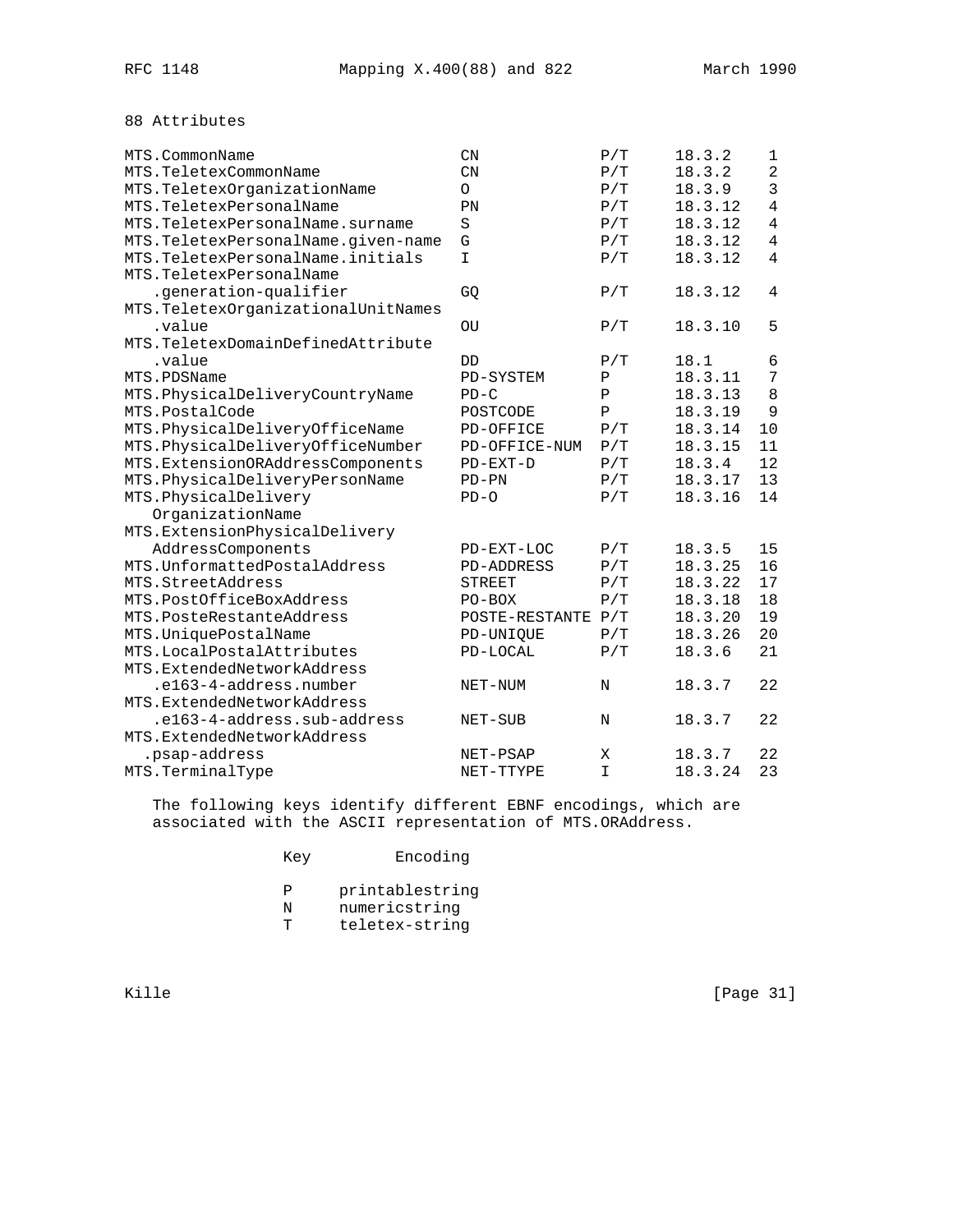P/T teletex-and-or-ps

- I labelled-integer
- X presentation-address

 The BNF for presentation-address is taken from the specification "A String Encoding of Presentation Address" [Kille89a].

 In most cases, the EBNF encoding maps directly to the ASN.1 encoding of the attribute. There are a few exceptions. In cases where an attribute can be encoded as either a PrintableString or NumericString (Country, ADMD, PRMD), either form should be mapped into the BNF. When generating ASN.1, the NumericString encoding should be used if the string contains only digits.

 There are a number of cases where the P/T (teletex-and-or-ps) representation is used. Where the key maps to a single attribute, this choice is reflected in the encoding of the attribute (attributes 10-21). For most of the 1984 attributes and common name, there is a printablestring and a teletex variant. This pair of attributes is mapped onto the single component here. This will give a clean mapping for the common cases where only one form of the name is used.

4.2.1. Encoding of Personal Name

 Handling of Personal Name and Teletex Personal Name based purely on the EBNF.standard-type syntax defined above is likely to be clumsy. It seems desirable to utilise the "human" conventions for encoding these components. A syntax is defined, which is designed to provide a clean encoding for the common cases of O/R address specification where:

- 1. There is no generational qualifier
- 2. Initials contain only letters
- 3. Given Name does not contain full stop ("."), and is at least two characters long.
- 4. If Surname contains full stop, then it may not be in the first two characters, and either initials or given name is present.

The following EBNF is defined:

| encoded-pn |  | $=$ [ given "." ] *( initial "." ) surname |  |  |  |  |
|------------|--|--------------------------------------------|--|--|--|--|
| given      |  | $= 2*ps-char not including ".$             |  |  |  |  |

Kille [Page 32]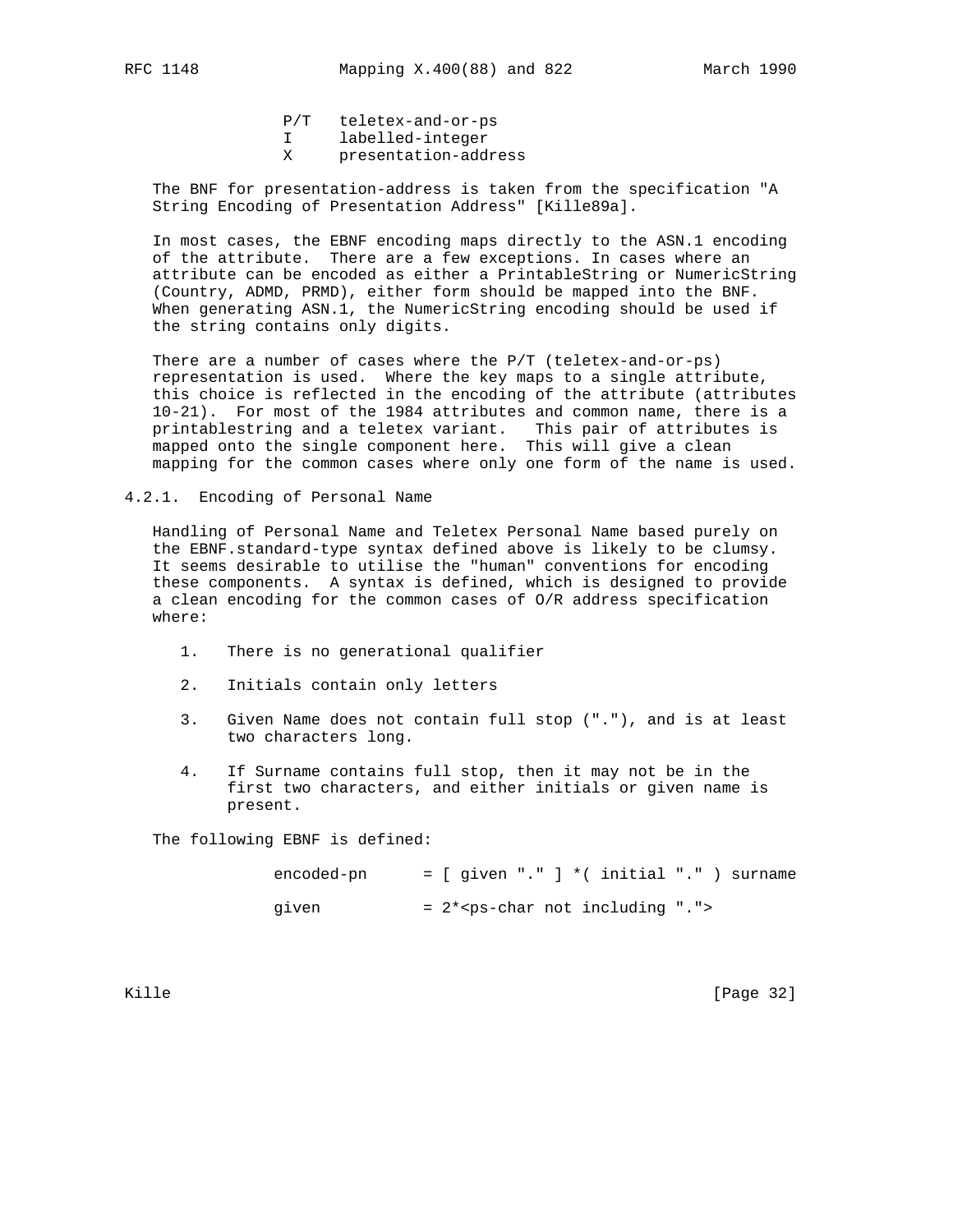$initial$  = ALPHA

surname = printablestring

 This can be used to map from any string containing only printable string characters to an O/R address personal name. Parse the string according to the EBNF. The given name and surname are assigned directly. All EBNF.initial tokens are concatenated without intervening full stops to generate the initials.

 For an O/R address which follows the above restrictions, a string can be derived in the natural manner. In this case, the mapping will be reversible.

For example:

| GivenName | = "Marshall"              |
|-----------|---------------------------|
| Surname   | = "Rose"                  |
|           | Maps with "Marshall.Rose" |
| Initials  | $=$ "MT"                  |
| Surname   | $=$ "Rose"                |
|           | Maps with "M.T.Rose"      |
| GivenName | = "Marshall"              |
| Initials  | $=$ "MT"                  |
| Surname   | = "Rose"                  |

Maps with "Marshall.M.T.Rose"

 Note that X.400 suggest that Initials is used to encode ALL initials. Therefore, the proposed encoding is "natural" when either GivenName or Initials, but not both, are present. The case where both are present can be encoded, but this appears to be contrived!

4.2.2. Standard Encoding of MTS.ORAddress

 Given this structure, we can specify a BNF representation of an O/R Address.

> std-or-address =  $1*(-")$ " attribute "=" value  $)$  "/" attribute = standard-type / "RFC-822" / registered-dd-type / dd-key "." std-printablestring standard-type = key-string

Kille [Page 33]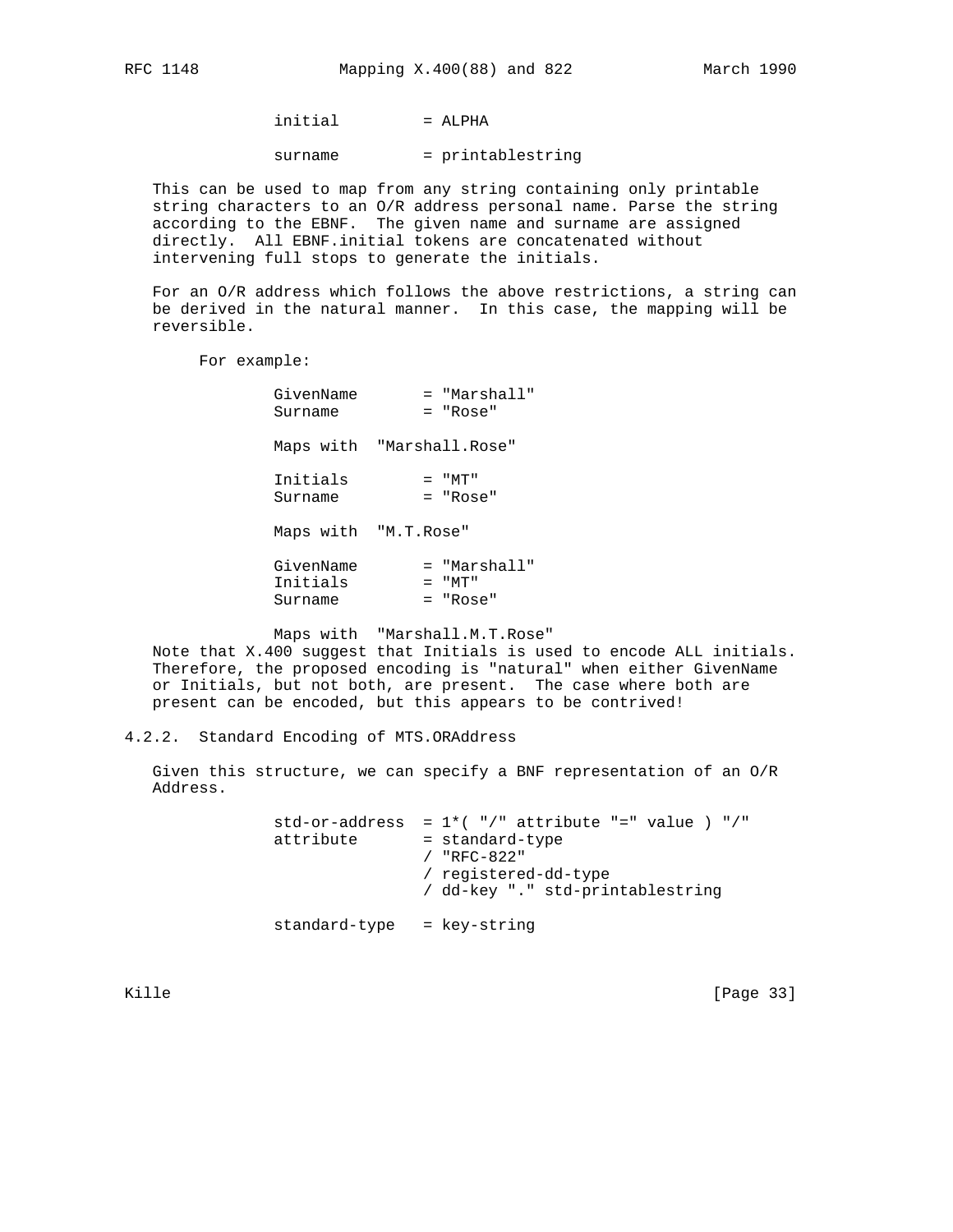| registered-dd-type  |                              |                                                               |
|---------------------|------------------------------|---------------------------------------------------------------|
| dd-key              | = key-string<br>= key-string |                                                               |
| value               | = std-printablestring        |                                                               |
| std-printablestring | $= *$ (std-char / std-pair)  |                                                               |
| std-char            |                              | $=$ <"{", "}", "*", and any ps-char<br>except $*/"$ and $"="$ |
| std-pair            | = "\$" ps-char               |                                                               |

 The standard-type is any key defined in the table in Section 4.2, except PN, and DD. The value, after quote removal, should be interpreted according to the defined encoding.

 If the standard-type is PN, the value is interpreted according to EBNF.encoded-pn, and the components of MTS.PersonalName and/or MTS.TeletexPersonalName derived accordingly.

 If dd-key is the recognised Domain Defined string (DD), then the type and value should be interpreted according to the syntax implied from the encoding, and aligned to either the teletex or printable string form. Key and value should have the same encoding.

 If value is "RFC-822", then the (printable string) Domain Defined Type of "RFC-822" is assumed. This is an optimised encoding of the domain defined type defined by this specification.

 The matching of all keywords should be done in a case- independent manner.

 If the value is registered-dd-type, the value is registered with the IANA and will be listed in the Assigned Numbers RFC, then the value should be interpreted accordingly. This restriction maximises the syntax checking which can be done at a gateway.

4.3. EBNF.822-address <-> MTS.ORAddress

 Ideally, the mapping specified would be entirely symmetrical and global, to enable addresses to be referred to transparently in the remote system, with the choice of gateway being left to the Message Transfer Service. There are two fundamental reasons why this is not possible:

 1. The syntaxes are sufficiently different to make this awkward.

Kille [Page 34]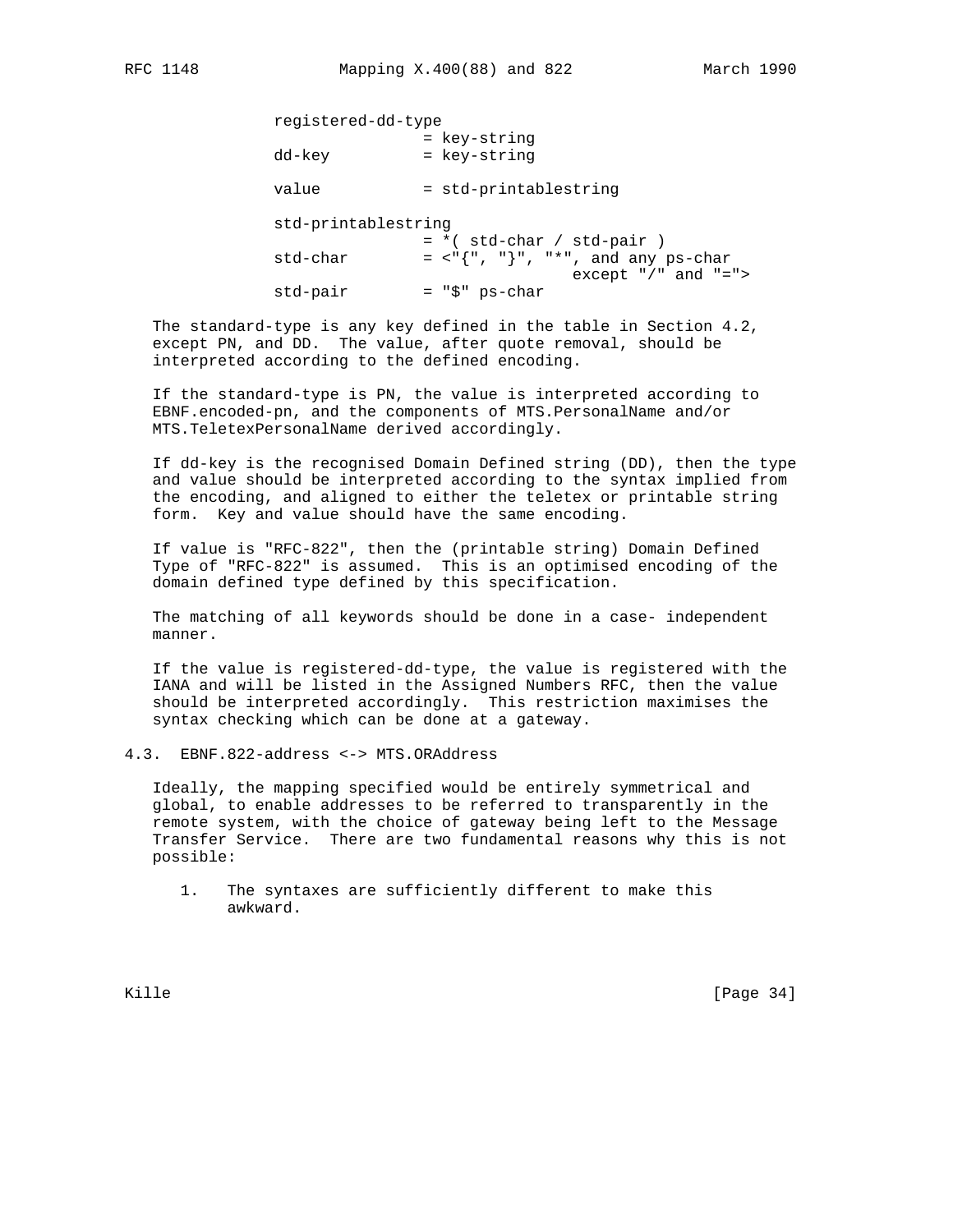- - 2. In the general case, there would not be the necessary administrative co-operation between the X.400 and RFC 822 worlds, which would be needed for this to work.

 Therefore, an asymmetrical mapping is defined, which can be symmetrical where there is appropriate administrative control.

## 4.3.1. X.400 encoded in RFC 822

 The std-or-address syntax is used to encode O/R Address information in the 822.local-part of EBNF.822-address. Further O/R Address information may be associated with the 822.domain component. This cannot be used in the general case, basically due to character set problems, and lack of order in X.400 O/R Addresses. The only way to encode the full PrintableString character set in a domain is by use of the 822.domain-ref syntax (i.e., 822.atom). This is likely to cause problems on many systems. The effective character set of domains is in practice reduced from the RFC 822 set, by restrictions imposed by domain conventions and policy.

 A generic 822.address consists of a 822.local-part and a sequence of 822.domains (e.g., <@domain1,@domain2:user@domain3>). All except the 822.domain associated with the 822.local-part (domain3 in this case) should be considered to specify routing within the RFC 822 world, and will not be interpreted by the gateway (although they may have identified the gateway from within the RFC 822 world).

 This form of source routing is now discouraged in the Internet (Host Requirements, page 58 [Braden89a]).

 The 822.domain associated with the 822.local-part may also identify the gateway from within the RFC 822 world. This final 822.domain may be used to determine some number of O/R Address attributes. The following O/R Address attributes are considered as a hierarchy, and may be specified by the domain. They are (in order of hierarchy):

Country, ADMD, PRMD, Organisation, Organisational Unit

There may be multiple Organisational Units.

 Associations may be defined between domain specifications, and some set of attributes. This association proceeds hierarchically. For example, if a domain implies ADMD, it also implies country. Subdomains under this are associated according to the O/R Address hierarchy. For example:

 => "AC.UK" might be associated with C="GB", ADMD="GOLD 400", PRMD="UK.AC"

Kille [Page 35]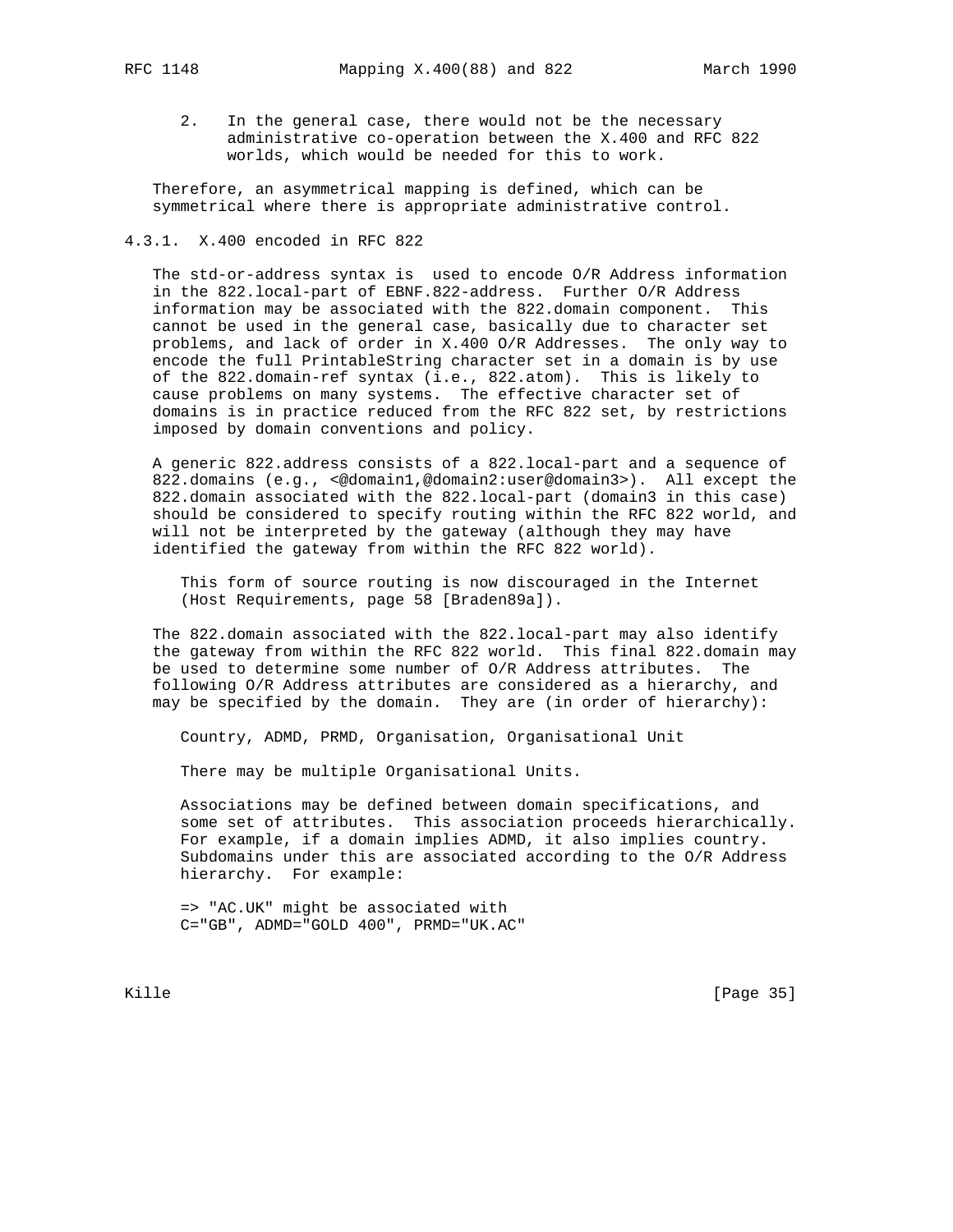then domain "R-D.Salford.AC.UK" maps with C="GB", ADMD="GOLD 400", PRMD="UK.AC", O="Salford", OU="R-D"

 There are three basic reasons why a domain/attribute mapping might be maintained, as opposed to using simply subdomains:

- 1. As a shorthand to avoid redundant X.400 information. In particular, there will often be only one ADMD per country, and so it does not need to be given explicitly.
- 2. To deal with cases where attribute values do not fit the syntax:

|          | $domain-syntax = alphanum$ $*alphanumhyphen alphanum$ ]   |
|----------|-----------------------------------------------------------|
| alphanum | = <alpha digit="" or=""></alpha>                          |
|          | alphanumhyphen = <alpha digit="" hyphen="" or=""></alpha> |

 Although RFC 822 allows for a more general syntax, this restricted syntax is chosen as it is the one chosen by the various domain service administrations.

 3. To deal with missing elements in the hierarchy. A domain may be associated with an omitted attribute in conjunction with several present ones. When performing the algorithmic insertion of components lower in the hierarchy, the omitted value should be skipped. For example, if "HNE.EGM" is associated with "C=TC", "ADMD=ECQ", "PRMD=HNE", and omitted organisation, then "ZI.HNE.EGM" is mapped with "C=TC", "ADMD=ECQ", "PRMD=HNE", "OU=ZI". It should be noted that attributes may have null values, and that this is treated separately from omitted attributes (whilst it would be bad practice to treat these two cases differently, they must be allowed for).

 This set of mappings need only be known by the gateways relaying between the RFC 822 world, and the O/R Address space associated with the mapping in question. However, it is desirable (for the optimal mapping of third party addresses) for all gateways to know these mappings. A format for the exchange of this information is defined in Appendix F.

 The remaining attributes are encoded on the LHS, using the EBNF.std or-address syntax. For example:

/I=J/S=Linnimouth/GQ=5/@Marketing.Widget.COM

encodes the MTS.ORAddress consisting of:

Kille [Page 36]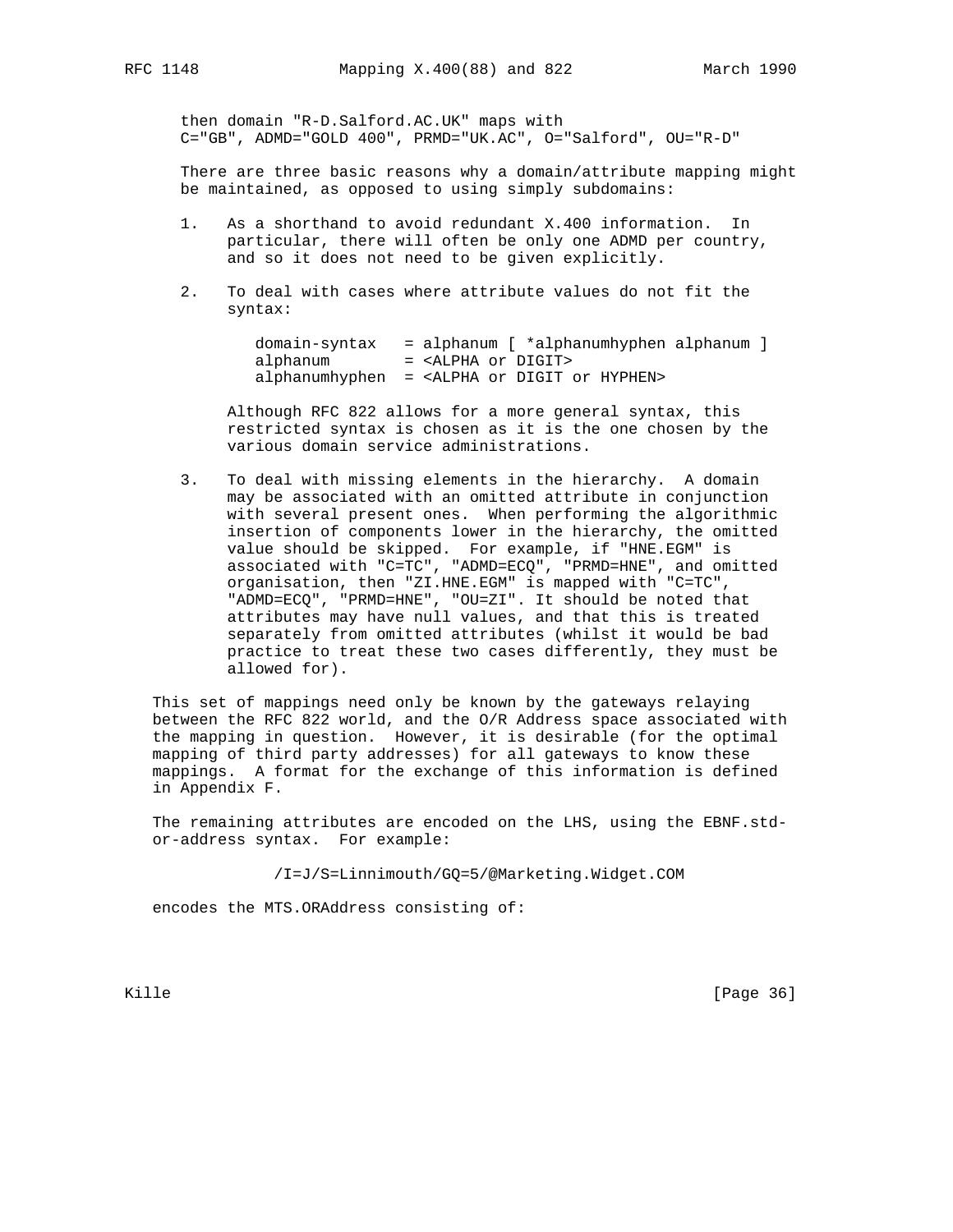MTS.CountryName<br>MTS.AdministrationDomainName = "BTT" MTS.AdministrationDomainName = "BTT"<br>MTS.OrganizationName = "Widget" MTS.OrganizationName MTS.OrganizationalUnitNames.value = "Marketing" MTS.PersonalName.surname =  $\blacksquare$  = "Linnimouth" MTS.PersonalName.initials  $= "J"$ MTS.PersonalName.generation-qualifier = "5"

 The first three attributes are determined by the domain Widget.COM. Then, the first element of OrganizationalUnitNames is determined systematically, and the remaining attributes are encoded on the LHS. In an extreme case, all of the attributes will be on the LHS. As the domain cannot be null, the RHS will simply be a domain indicating the gateway.

 The RHS (domain) encoding is designed to deal cleanly with common addresses, and so the amount of information on the RHS should be maximised. In particular, it covers the Mnemonic O/R Address using a 1984 compatible encoding. This is seen as the dominant form of O/R Address. Use of other forms of O/R Address, and teletex encoded attributes will require an LHS encoding.

 There is a further mechanism to simplify the encoding of common cases, where the only attributes to be encoded on the LHS is a (non- Teletex) Personal Name attributes which comply with the restrictions of 4.2.1. To achieve this, the 822.local-part shall be encoded as EBNF.encoded-pn. In the previous example, if the GenerationQualifier was not present, the encoding J.Linnimouth@Marketing.Widget.COM would result.

 From the standpoint of the RFC 822 Message Transfer System, the domain specification is simply used to route the message in the standard manner. The standard domain mechanisms are are used to select appropriate gateways for the corresponding O/R Address space. In most cases, this will be done by registering the higher levels, and assuming that the gateway can handle the lower levels.

## 4.3.2. RFC 822 encoded in X.400

 In some cases, the encoding defined above may be reversed, to give a "natural" encoding of genuine RFC 822 addresses. This depends largely on the allocation of appropriate management domains.

 The general case is mapped by use of domain defined attributes. A Domain defined type "RFC-822" is defined. The associated attribute value is an ASCII string encoded according to Section 3.3.3 of this specification. The interpretation of the ASCII string depends on the context of the gateway.

Kille [Page 37]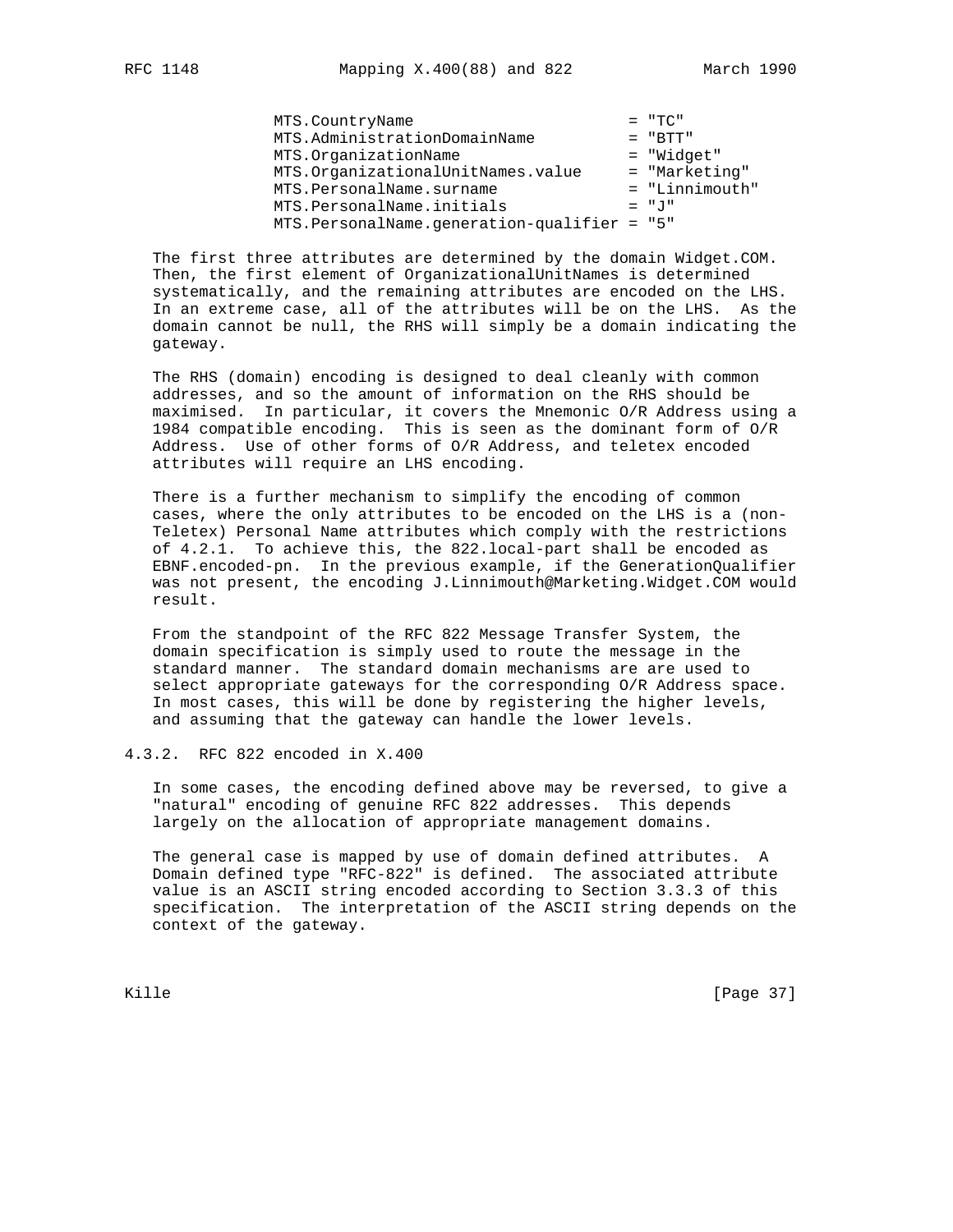- 1. In the context of RFC 822, and RFC 1034 [Crocker82a, Mockapetris87a], the string can be used directly.
- 2. In the context of the JNT Mail protocol, and the NRS [Kille84a, Larmouth83a], the string should be interpreted according to Mailgroup Note 15 [Kille84b].
- 3. In the context of UUCP based systems, the string should be interpreted as defined in [Horton86a].

 Other O/R Address attributes will be used to identify a context in which the O/R Address will be interpreted. This might be a Management Domain, or some part of a Management Domain which identifies a gateway MTA. For example:

| C         | $= "GB"$                        |
|-----------|---------------------------------|
| ADMD      | $=$ "GOLD 400"                  |
| PRMD      | $= "UK . AC"$                   |
|           | $=$ "UCL"                       |
| OU        | $= "CS"$                        |
| "RFC-822" | $=$ "Jimmy(a)WIDGET-LABS.CO.UK" |
|           |                                 |

OR

| $\cap$    | $=$ "TC"                    |
|-----------|-----------------------------|
| ADMD      | $=$ "Wizz.mail"             |
| PRMD      | $= 42$ "                    |
| "rfc-822" | = "Postel(a)venera.isi.edu" |

 Note in each case the PrintableString encoding of "@" as "(a)". In the second example, the "RFC-822" domain defined attribute is interpreted everywhere within the (Private) Management Domain. In the first example, further attributes are needed within the Management Domain to identify a gateway. Thus, this scheme can be used with varying levels of Management Domain co-operation.

## 4.3.3. Component Ordering

 In most cases, ordering of O/R Address components is not significant for the mappings specified. However, Organisational Units (printable string and teletex forms) and Domain Defined Attributes are specified as SEQUENCE in MTS.ORAddress, and so their order may be significant. This specification needs to take account of this:

1. To allow consistent mapping into the domain hierarchy

2. To ensure preservation of order over multiple mappings.

Kille [Page 38]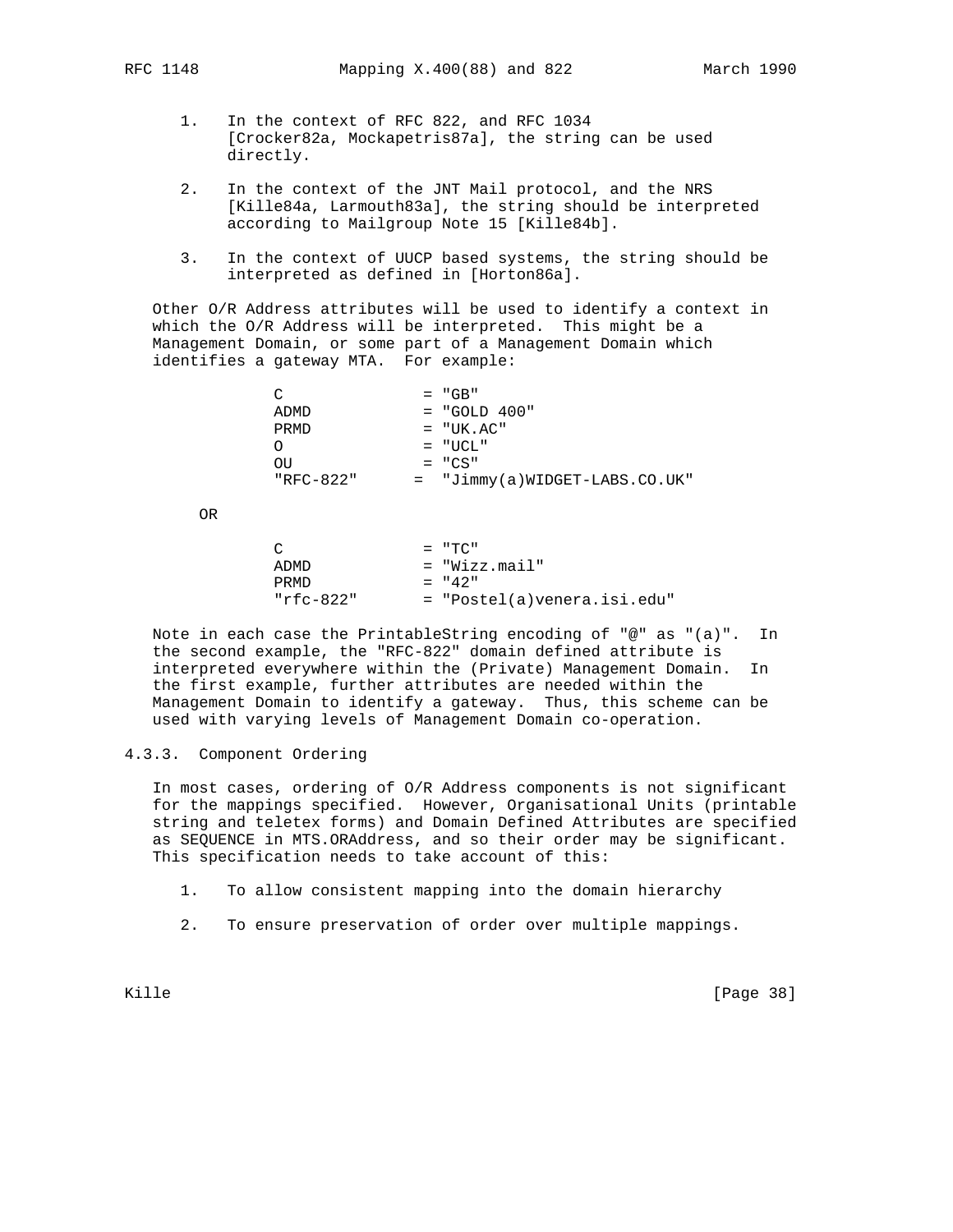There are three places where an order must be specified:

- 1. The text encoding (std-or-address) of MTS.ORAddress as used in the local-part of an RFC 822 address. An order is needed for those components which may have multiple values (Organisational Unit, and Domain Defined Attributes). When generating an 822.std-or-address, components of a given type shall be in hierarchical order with the most significant component on the RHS. If there is an Organisation Attribute, it shall be to the right of any Organisational Unit attributes. These requirements are for the following reasons:
	- Alignment to the hierarchy of other components in RFC 822 addresses (thus, Organisational Units will appear in the same order, whether encoded on the RHS or LHS). Note the differences of JNT Mail as described in Appendix B.
	- Backwards compatibility with RFC 987/1026.
	- To ensure that gateways generate consistent addresses. This is both to help end users, and to generate identical message ids.

 Further, it is recommended that all other attributes are generated according to this ordering, so that all attributes so encoded follow a consistent hierarchy.

 There will be some cases where an X.400 O/R address of this encoding will be generated by an end user from external information. The ordering of attributes may be inverted or mixed. For this reason, the following heuristics may be applied:

- If there is an Organisation attribute to the left of any Org Unit attribute, assume that the hierarchy is inverted.
- If an inversion of the Org Unit hierarchy generates a valid address, when the preferred order does not, assume that the hierarchy is inverted.
- 2. For the Organisational Units (OU) in MTS.ORAddress, the first OU in the SEQUENCE is the most significant, as specified in X.400.
- 3. For the Domain Defined Attributes in MTS.ORAddress, the

Kille [Page 39]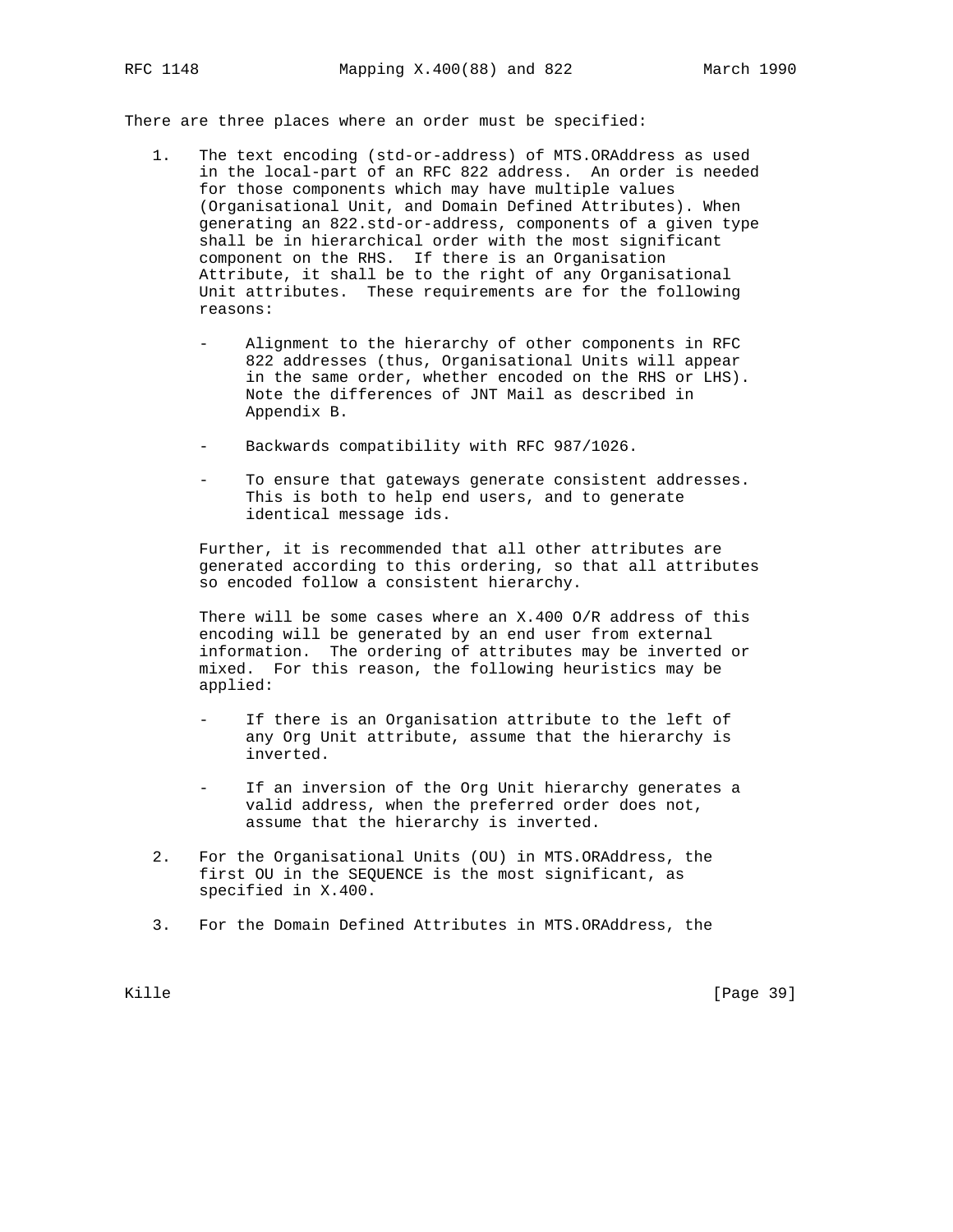First Domain Defined Attribute in the SEQUENCE is the most significant.

 Note that although this ordering is mandatory for this mapping, there are NO implications on ordering significance within X.400, where this is a Management Domain issue.

4.3.4. RFC 822 -> X.400

There are two basic cases:

- 1. X.400 addresses encoded in RFC 822. This will also include RFC 822 addresses which are given reversible encodings.
- 2. "Genuine" RFC 822 addresses.

The mapping should proceed as follows, by first assuming case 1).

STAGE I.

1. If the 822-address is not of the form:

local-part "@" domain

Go to stage II.

- NOTE:It may be appropriate to reduce a source route address to this form by removal of all bar the last domain. In terms of the design intentions of RFC 822, this would be an incorrect action. However, in most real cases, it will do the "right" thing and provide a better service to the end user. This is a reflection on the excessive and inappropriate use of source routing in RFC 822 based systems. Either approach, or the intermediate approach of stripping only domain references which reference the local gateway are conformant to this specification.
- 2. Attempt to parse EBNF.domain as:

\*( domain-syntax "." ) known-domain

 Where EBNF.known-domain is the longest possible match in a list of supported mappings (see Appendix F). If this fails, and the EBNF.domain does not explicitly identify the local gateway, go to stage II. If it succeeds, allocate the attributes associated with EBNF.known-domain, and systematically allocate the attributes implied by each

Kille [Page 40]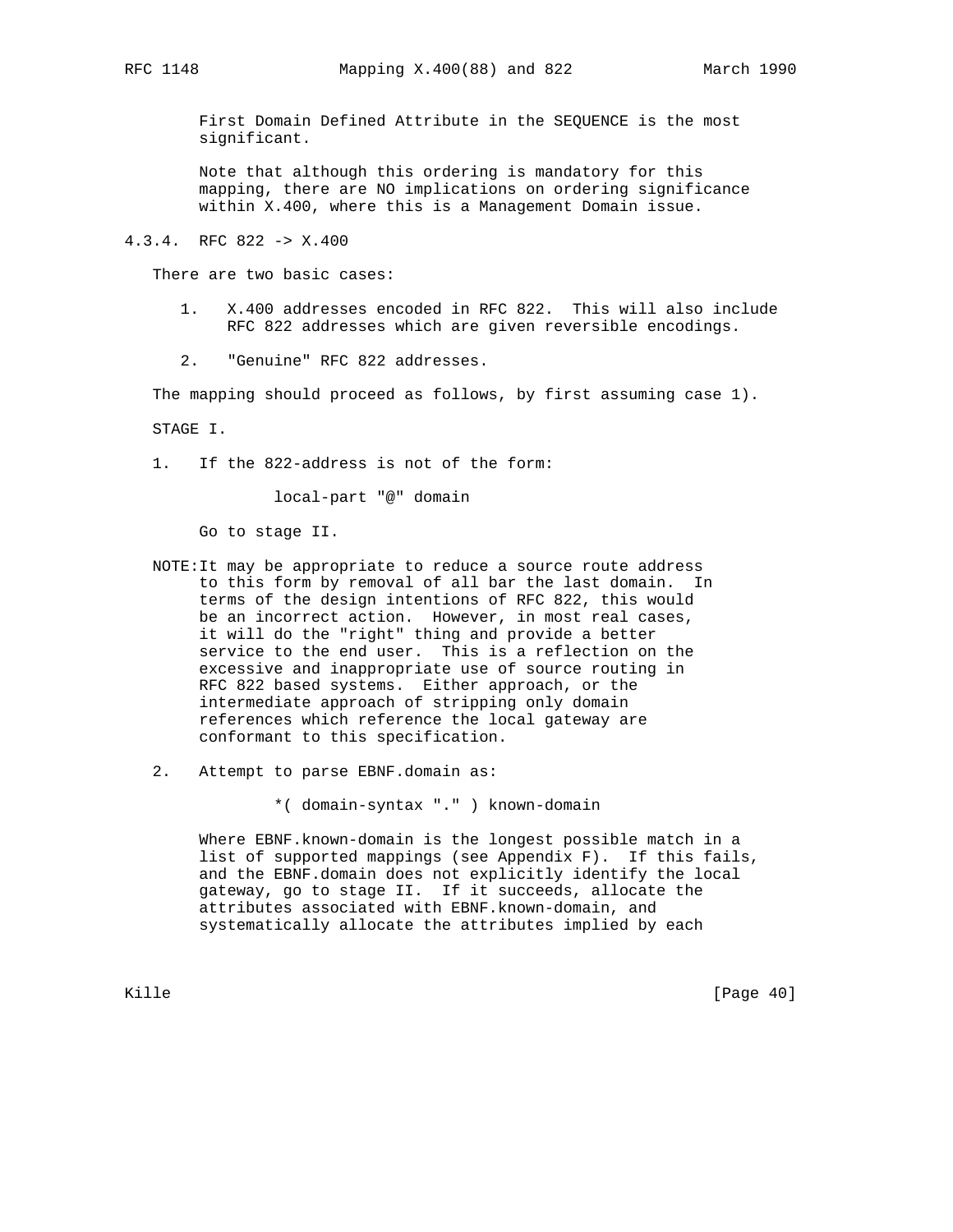EBNF.domain-syntax component. If the domain explicitly identifies the gateway, allocate no attributes.

- 3. If the local-part contains any characters not in PrintableString, go to stage II.
- 4. If the 822.local-part uses the 822.quoted-string encoding, remove this quoting. Parse the (unquoted) 822.local-part according to the EBNF EBNF.std-or-address. If this parse fails, parse the local-part according to the EBNF EBNF.encoded-pn. The result is a set of type/value pairs. If the values generated conflict with those derived in step 2 (e.g., a duplicated country attribute), the domain should be assumed to be an RFC 987 gateway. In this case, take only the LHS derived attributes. Otherwise add LHS and RHS derived attributes together.
- 5. Associate the EBNF.attribute-value syntax (determined from the identified type) with each value, and check that it conforms. If not, go to stage II.
- 6. Ensure that the set of attributes conforms both to the MTS.ORAddress specification and to the restrictions on this set given in X.400. If not go to stage II.
- 7. Build the O/R Address from this information.

STAGE II.

 This will only be reached if the RFC 822 EBNF.822-address is not a valid X.400 encoding. If the address is an 822-MTS recipient address, it must be rejected, as there is a need to interpret such an address in X.400. For the 822-MTS return address, and any addresses in the RFC 822 header, they should now be encoded as RFC 822 addresses in an X.400 O/R Name:

- 1. Convert the EBNF.822-address to PrintableString, as specified in Chapter 3.
- 2. The "RFC-822" domain defined attribute should be generated from this string.
- 3. Build the rest of the O/R Address in the local Management Domain agreed manner, so that the O/R Address will receive a correct global interpretation.

Note that the domain defined attribute value has a maximum length

Kille [Page 41]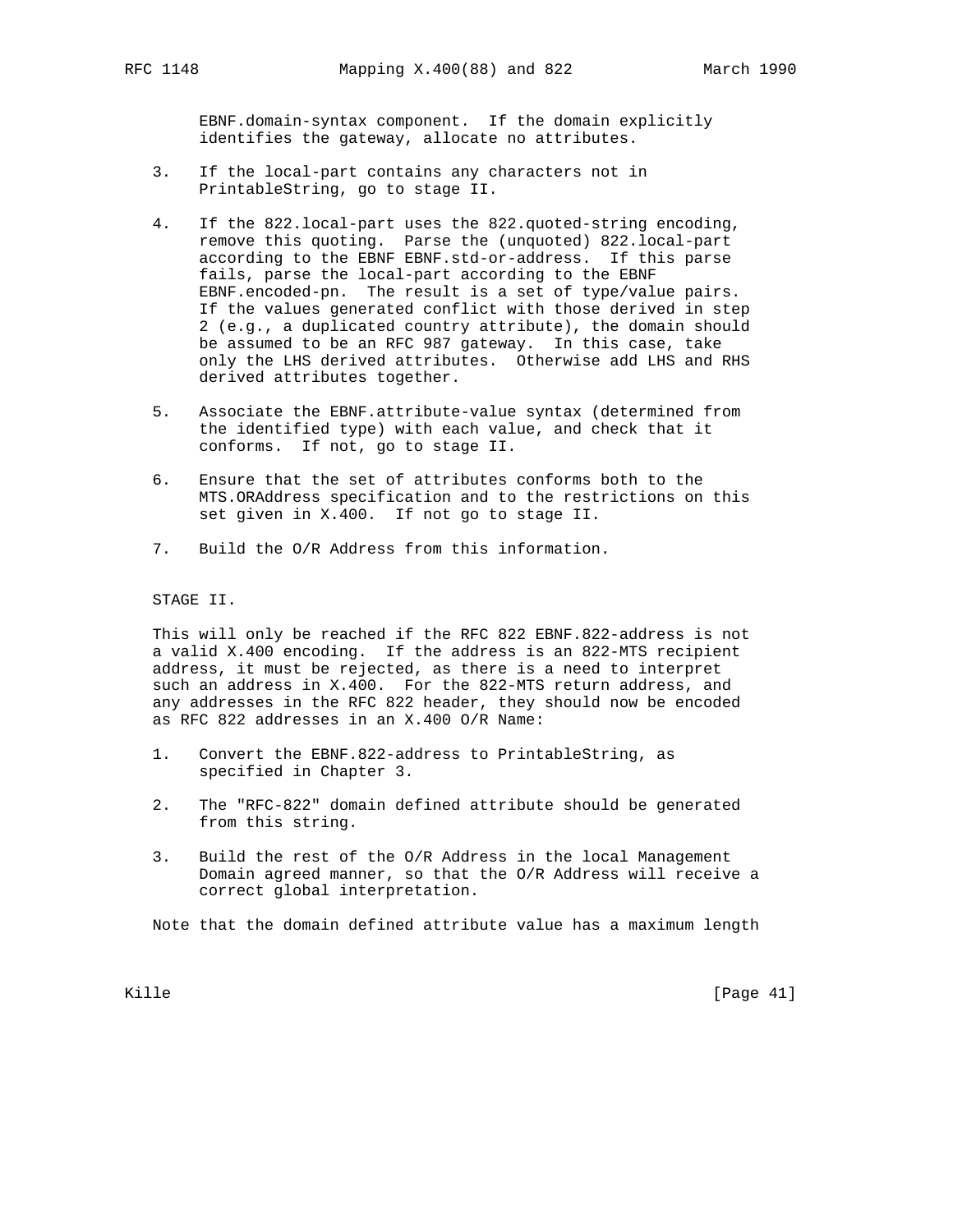of MTS.ub-domain-defined-attribute-value-length (128). If this is exceeded by a mapping at the MTS level, then the gateway should reject the message in question. If this occurs at the IPMS level, then the action should depend on the policy being taken, which is discussed in Section 5.1.3.

4.3.5. X.400 -> RFC 822

There are two basic cases:

- 1. RFC 822 addresses encoded in X.400.
- 2. "Genuine" X.400 addresses. This may include symmetrically encoded RFC 822 addresses.

 When a MTS Recipient O/R Address is interpreted, gatewaying will be selected if there a single "RFC-822" domain defined attribute present. In this case, use mapping A. For other O/R Addresses which:

1. Contain the special attribute.

AND

 2. Identifies the local gateway or any other known gateway with the other attributes.

Use mapping A. In other cases, use mapping B.

NOTE:

 A pragmatic approach would be to assume that any O/R Address with the special domain defined attribute identifies an RFC 822 address. This will usually work correctly, but is in principle not correct.

- Mapping A
- 1. Map the domain defined attribute value to ASCII, as defined in Chapter 3.

Mapping B

 This will be used for X.400 addresses which do not use the explicit RFC 822 encoding.

 1. For all string encoded attributes, remove any leading or trailing spaces, and replace adjacent spaces with a single space.

Kille [Page 42]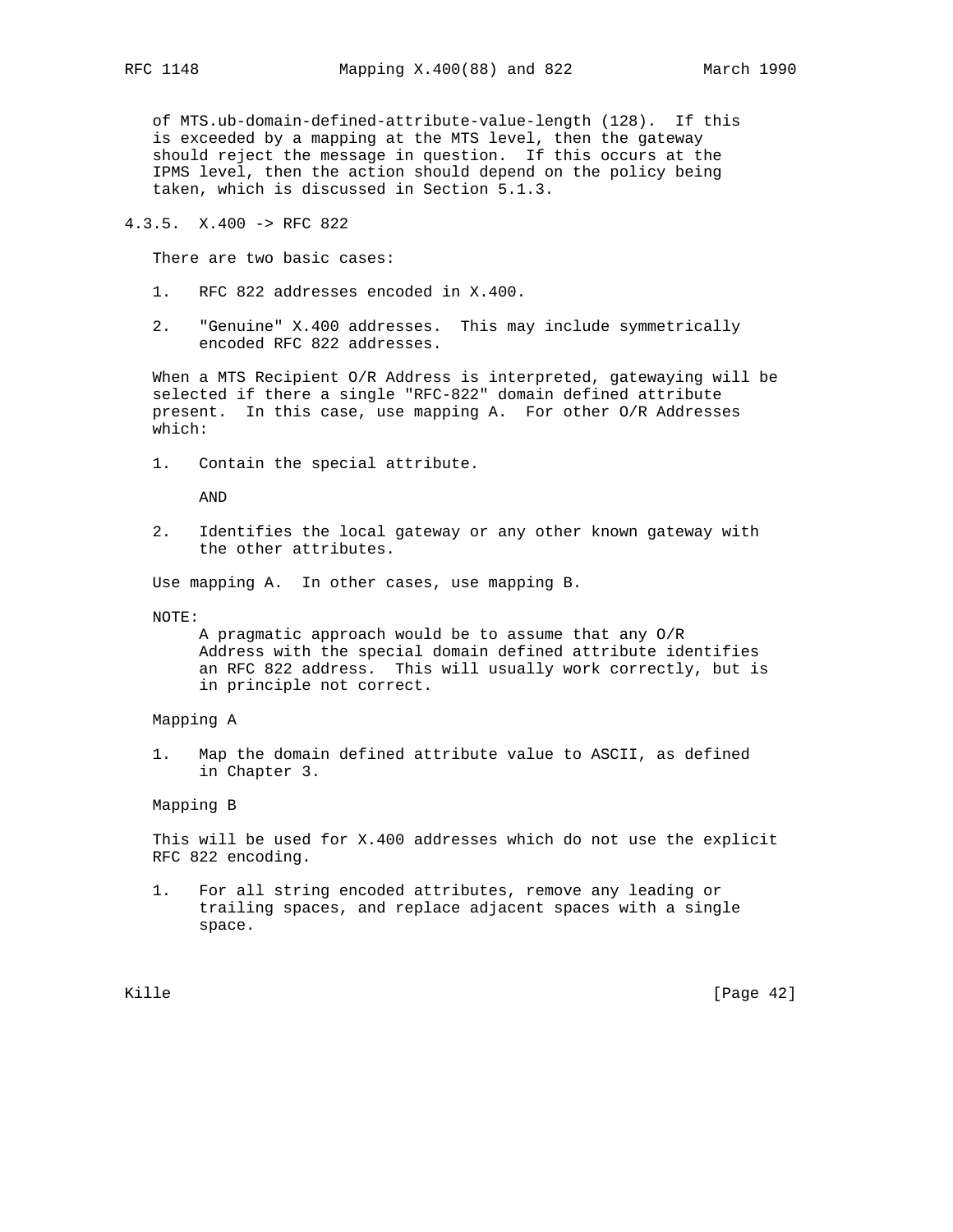- 2. Noting the hierarchy specified in 4.3.1, determine the maximum set of attributes which have an associated domain specification. If no match is found, allocate the domain as the domain specification of the local gateway, and go to step 4.
- 3. Following the 4.3.1 hierarchy and noting any omitted components implied by the mapping tables (see Appendix F), if each successive component exists, and conforms to the syntax EBNF.domain-syntax (as defined in 4.3.1), allocate the next subdomain. At least one attribute of the X.400 address should not be mapped onto subdomain, as 822.local-part cannot be null.
- 4. If the remaining components are personal-name components, conforming to the restrictions of 4.2.1, then EBNF.encoded pn should be derived to form 822.local-part. In other cases the remaining components should simply be encoded as a 822.local-part using the EBNF.std-or-address syntax. If necessary, the 822.quoted-string encoding should be used.

 If the derived 822.local-part can only be encoded by use of 822.quoted-string, then use of the mapping defined in [Kille89b] may be appropriate. Use of this mapping is discouraged.

## 4.4. Repeated Mappings

 The mappings defined are symmetrical and reversible across a single gateway. The symmetry is particularly useful in cases of (mail exploder type) distribution list expansion. For example, an X.400 user sends to a list on an RFC 822 system which he belongs to. The received message will have the originator and any 3rd party X.400 O/R Addresses in correct format (rather than doubly encoded). In cases (X.400 or RFC 822) where there is common agreement on gateway identification, then this will apply to multiple gateways.

 When a message traverses multiple gateways, the mapping will always be reversible, in that a reply can be generated which will correctly reverse the path. In many cases, the mapping will also be symmetrical, which will appear clean to the end user. For example, if countries "AB" and "XY" have RFC 822 networks, but are interconnected by X.400, the following may happen: The originator specifies:

Joe.Soap@Widget.PTT.XY

Kille [Page 43]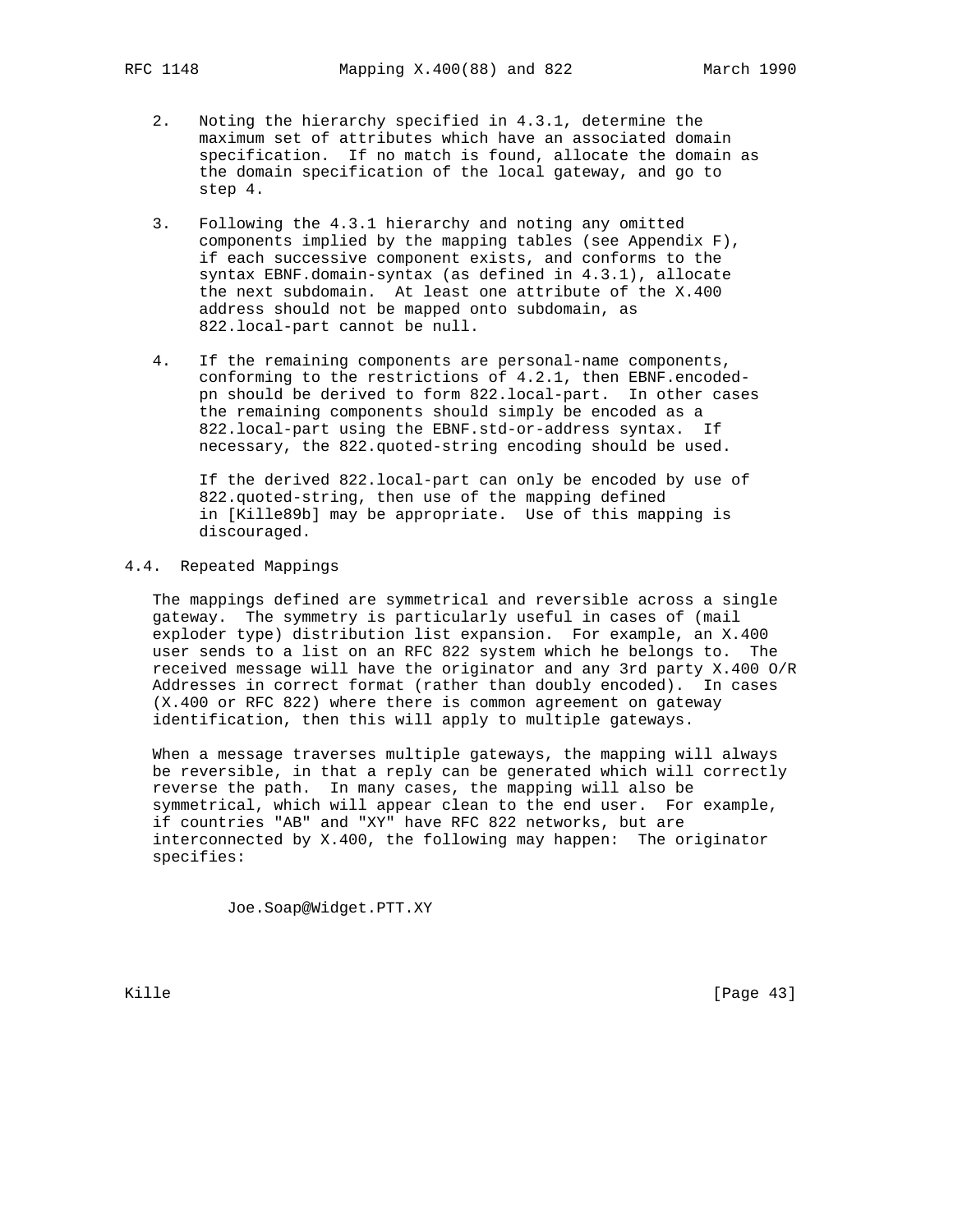This is routed to a gateway, which generates:

| $\cap$       | $= "XY"$                  |
|--------------|---------------------------|
| ADMD         | $=$ "PTT"                 |
| PRMD         | = "Griddle MHS Providers" |
| Organisation | = "Widget Corporation"    |
| Surname      | $= "Soap"$                |
| Given Name   | = "Joe"                   |

 This is then routed to another gateway where the mapping is reversed to give:

Joe.Soap@Widget.PTT.XY

Here, use of the gateway is transparent.

 Mappings will only be symmetrical where mapping tables are defined. In other cases, the reversibility is more important, due to the (far too frequent) cases where RFC 822 and X.400 services are partitioned.

 The syntax may be used to source route. THIS IS STRONGLY DISCOURAGED. For example:

 X.400 -> RFC 822 -> X.400  $\begin{array}{lll}\n\text{C} & = & "UK" \\
\text{ADMD} & = & "Gol'\n\end{array}$  $=$  "Gold  $400"$  PRMD = "UK.AC" "RFC-822" = "/PN=Duval/DD.Title=Manager/(a)Inria.ATLAS.FR"

 This will be sent to an arbitrary UK Academic Community gateway by X.400. Then it will be sent by JNT Mail to another gateway determined by the domain Inria.ATLAS.FR (FR.ATLAS.Inria). This will then derive the X.400 O/R Address:

| ◠       | $=$ "FR"      |
|---------|---------------|
| ADMD    | $=$ "ATIAS"   |
| PRMD    | = "Inria"     |
| PN.S    | $=$ "Duval"   |
| "Title" | $=$ "Manager" |

 Similarly: RFC 822 -> X.400 -> RFC 822

"/C=UK/ADMD=BT/PRMD=AC/RFC-822=jj(a)seismo.css.gov/"

@monet.berkeley.edu

This will be sent to monet.berkeley.edu by RFC 822, then to the AC

Kille [Page 44]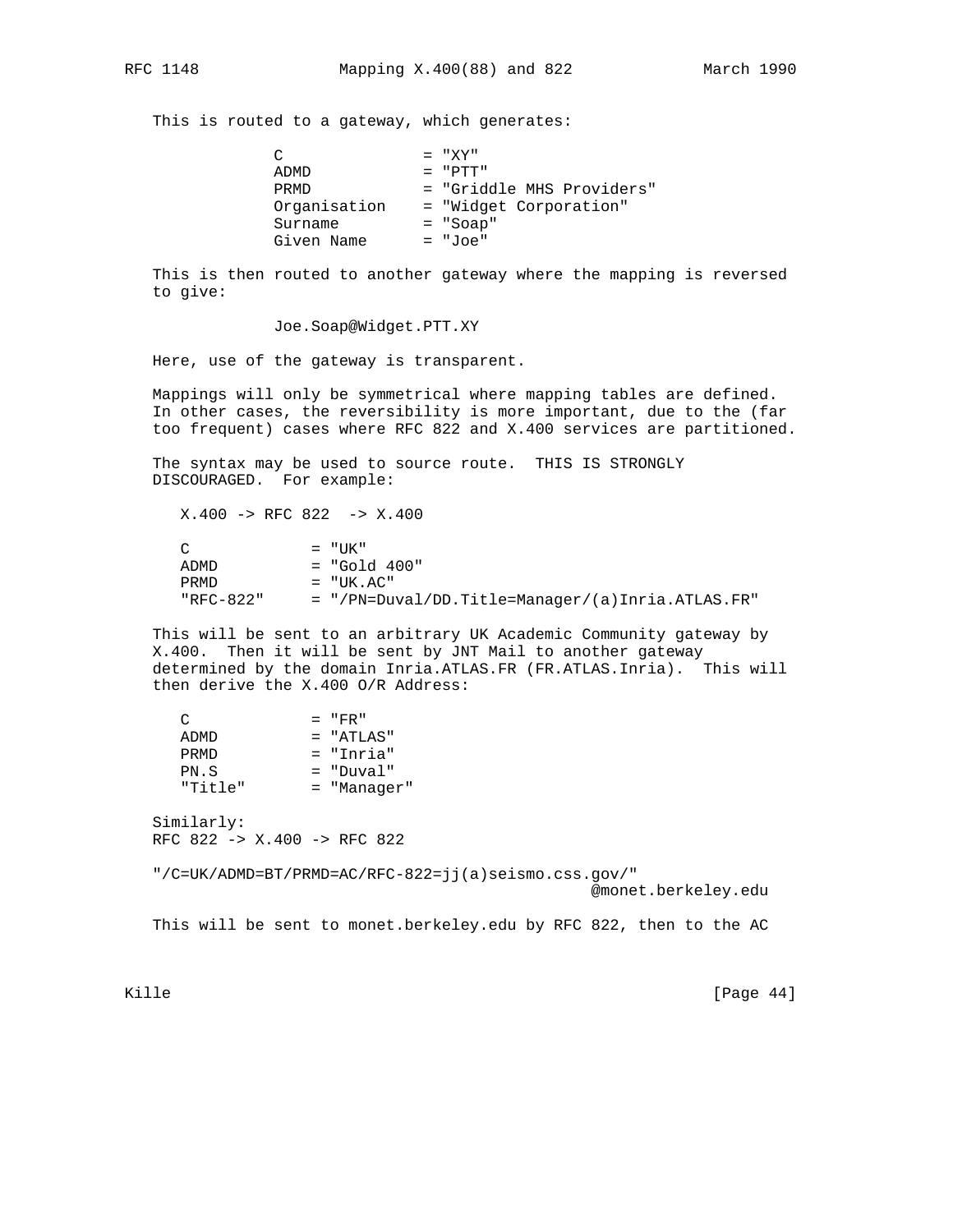PRMD by X.400, and then to jj@seismo.css.gov by RFC 822.

4.5. Directory Names

 Directory Names are an optional part of O/R Name, along with O/R Address. The RFC 822 addresses are mapped onto the O/R Address component. As there is no functional mapping for the Directory Name on the RFC 822 side, a textual mapping should be used. There is no requirement for reversibility in terms of the goals of this specification. There may be some loss of functionality in terms of third party recipients where only a directory name is given, but this seems preferable to the significant extra complexity of adding a full mapping for Directory Names.

4.6. MTS Mappings

The basic mappings at the MTS level are:

- 1) 822-MTS originator -> MTS.PerMessageSubmissionFields.originator-name MTS.OtherMessageDeliveryFields.originator-name -> 822-MTS originator
- 2) 822-MTS recipient -> MTS.PerRecipientMessageSubmissionFields MTS.OtherMessageDeliveryFields.this-recipient-name -> 822-MTS recipient

 822-MTS recipients and return addresses are encoded as EBNF.822 address.

 The MTS Originator is always encoded as MTS.OriginatorName, which maps onto MTS.ORAddressAndOptionalDirectoryName, which in turn maps onto MTS.ORName.

4.6.1. RFC 822 -> X.400

 From the 822-MTS Originator, use the basic ORAddress mapping, to generate MTS.PerMessageSubmissionFields.originator-name (MTS.ORName), without a DirectoryName.

 For recipients, the following settings should be made for each component of MTS.PerRecipientMessageSubmissionFields.

 recipient-name This should be derived from the 822-MTS recipient by the basic ORAddress mapping.

Kille [Page 45]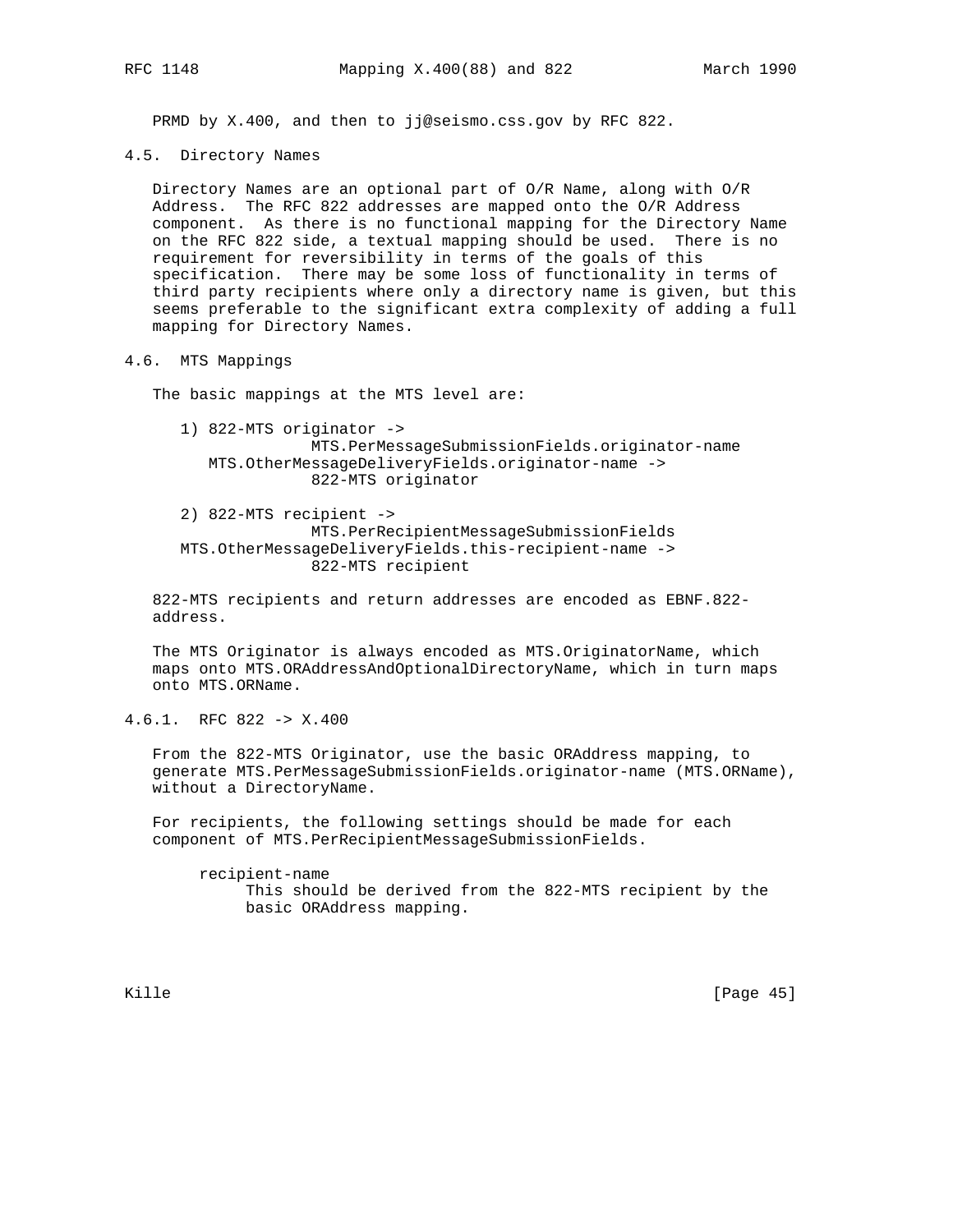#### originator-report-request

 This should be set according to content return policy, as discussed in Section 5.2.

explicit-conversion

 This optional component should be omitted, as this service is not needed.

 extensions The default value (no extensions) should be used.

# 4.6.2. X.400 -> RFC 822

 The basic functionality is to generate the 822-MTS originator and recipients. There is information present on the X.400 side, which cannot be mapped into analogous 822-MTS services. For this reason, new RFC 822 fields are added for the MTS Originator and Recipients. The information discarded at the 822-MTS level should be present in these fields. There may also be the need to generate a delivery report.

## 4.6.2.1. 822-MTS Mappings

 Use the basic ORAddress mapping, to generate the 822-MTS originator (return address) from MTS.OtherMessageDeliveryFields.originator-name (MTS.ORName). If MTS.ORName.directory-name is present, it should be discarded.

 The 822-MTS recipient is conceptually generated from MTS.OtherMessageDeliveryFields.this-recipient-name. This is done by taking MTS.OtherMessageDeliveryFields.this-recipient-name, and generating an 822-MTS recipient according to the basic ORAddress mapping, discarding MTS.ORName.directory-name if present. However, if this model was followed exactly, there would be no possibility to have multiple 822-MTS recipients on a single message. This is unacceptable, and so layering is violated. The mapping needs to use the MTA level information, and map each value of MTA.PerRecipientMessageTransferFields.recipient-name, where the responsibility bit is set, onto an 822-MTS recipient.

4.6.2.2. Generation of RFC 822 Headers

 Not all per-recipient information can be passed at the 822-MTS level. For this reason, two new RFC 822 headers are created, in order to carry this information to the RFC 822 recipient. These fields are "X400-Originator:" and "X400-Recipients:".

The "X400-Originator:" field should be set to the same value as the

Kille [Page 46]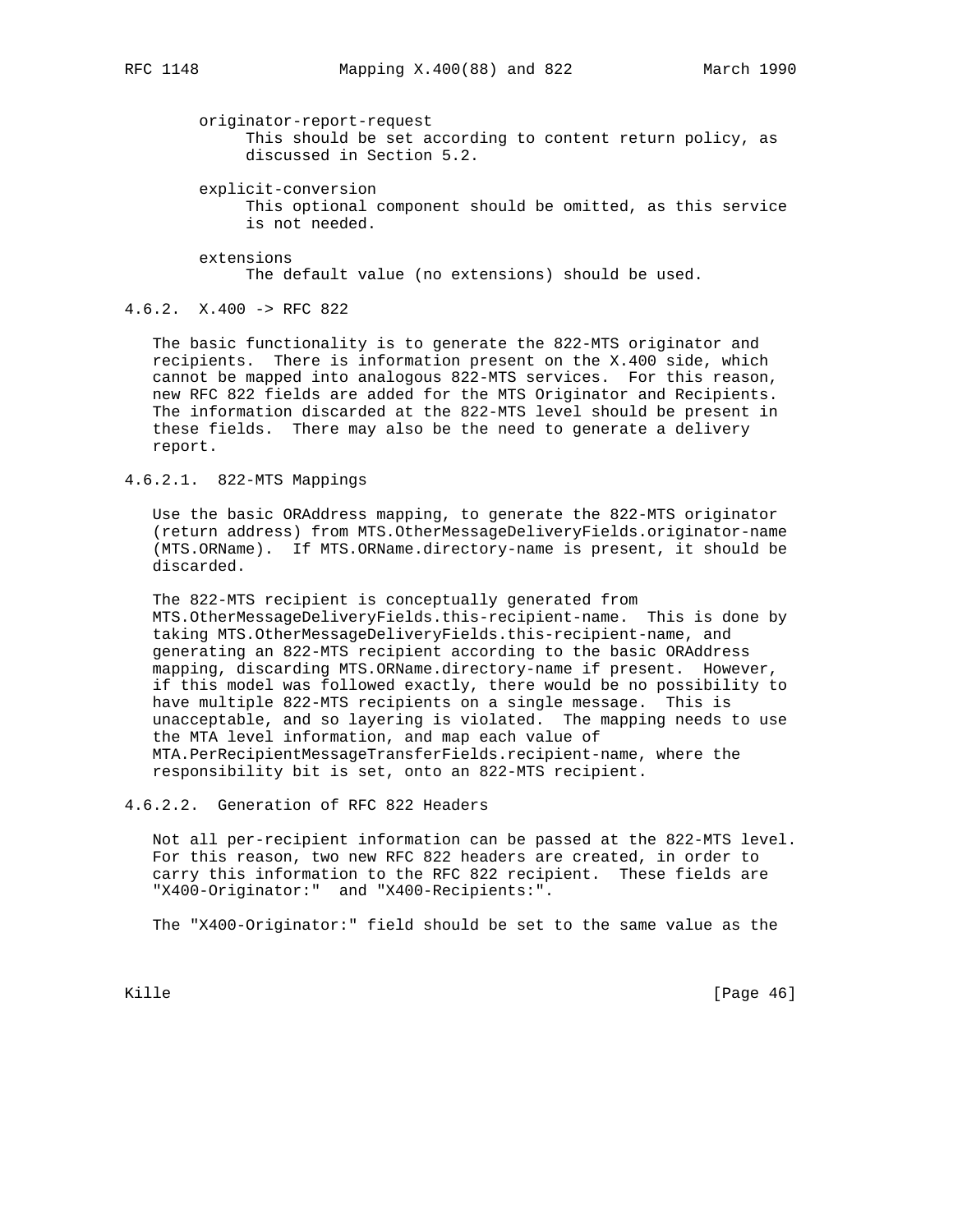822-MTS originator. In addition, if MTS.OtherMessageDeliveryFields.originator-name (MTS.ORName) contains MTS.ORName.directory-name then this Directory Name should be represented in an 822.comment.

 Recipient names, taken from each value of MTS.OtherMessageDeliveryFields.this-recipient-name and MTS.OtherMessageDeliveryFields.other-recipient-names should be made available to the RFC 822 user by use of the "X400-Recipients:" field. By taking the recipients at the MTS level, disclosure of recipients will be dealt with correctly. If any MTS.ORName.directory-name is present, it should be represented in an 822.comment. If MTS.OtherMessageDeliveryFields.orignally-intended-recipient-name is present, then it should be represented in an associated 822.comment, starting with the string "Originally Intended Recipient".

 In addition, the following per-recipient services from MTS.OtherMessageDeliveryFields.extensions should be represented in comments if they are used. None of these services can be provided on RFC 822 networks, and so in general these will be informative strings associated with other MTS recipients. In some cases, string values are defined. For the remainder, the string value may be chosen by the implementor. If the parameter has a default value, then no comment should be inserted.

```
 requested-delivery-method
 physical-forwarding-prohibited
      "(Physical Forwarding Prohibited)".
 physical-forwarding-address-request
      "(Physical Forwarding Address Requested)".
 physical-delivery-modes
 registered-mail-type
 recipient-number-for-advice
 physical-rendition-attributes
 physical-delivery-report-request
      "(Physical Delivery Report Requested)".
 proof-of-delivery-request
      "(Proof of Delivery Requested)".
```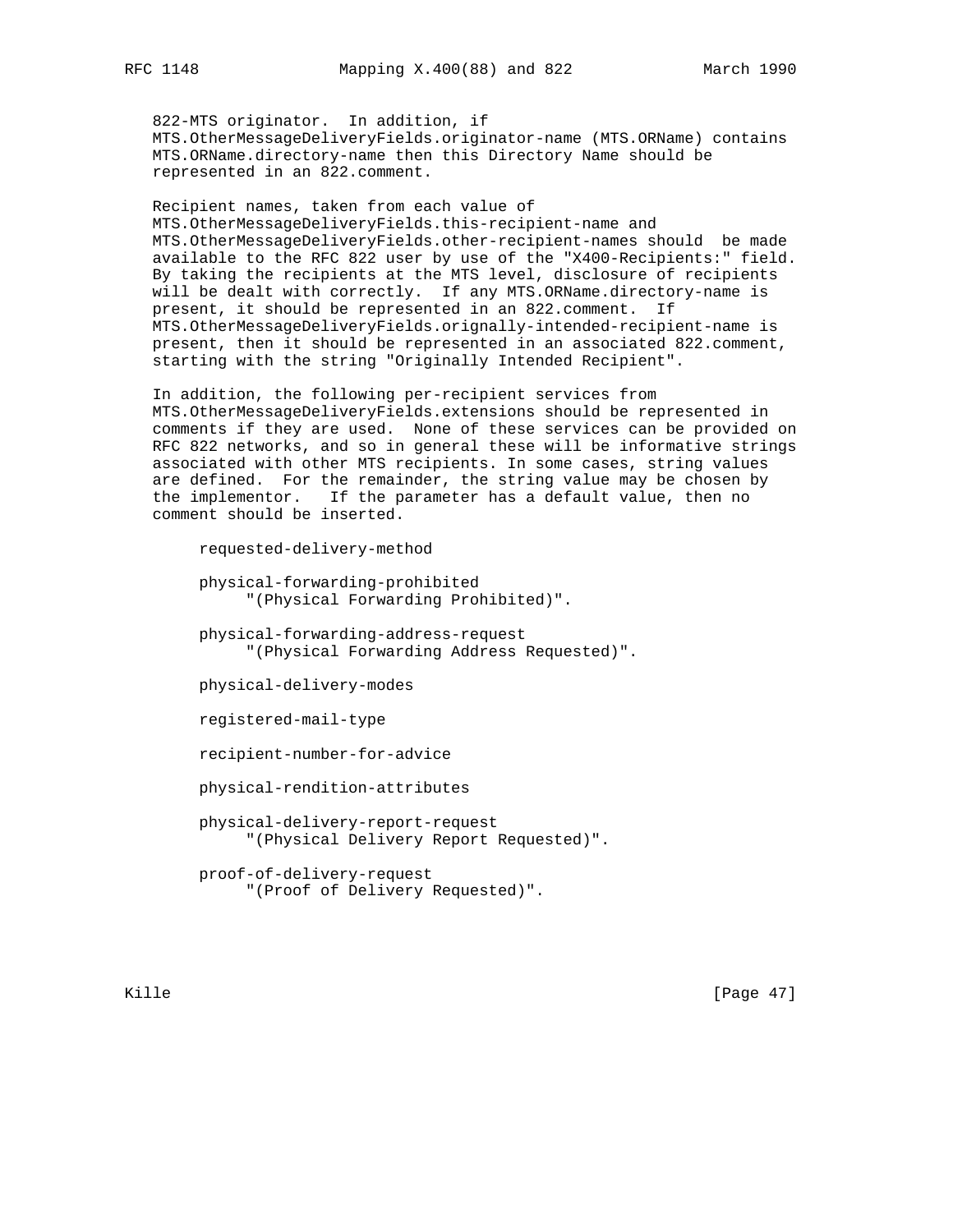# 4.6.2.3. Delivery Report Generation

 If MTA.PerRecipientMessageTransferFields.per-recipient-indicators requires a positive delivery notification, this should be generated by the gateway. Supplementary Information should be set to indicate that the report is gateway generated.

## 4.6.3. Message IDs (MTS)

 A mapping from 822.msg-id to MTS.MTSIdentifier is defined. The reverse mapping is not needed, as MTS.MTSIdentifier is always mapped onto new RFC 822 fields. The value of MTS.MTSIdentifier.local-part will facilitate correlation of gateway errors.

 To map from 822.msg-id, apply the standard mapping to 822.msg-id, in order to generate an MTS.ORAddress. The Country, ADMD, and PRMD components of this should be used to generate MTS.MTSIdentifier.global-domain-identifier. MTS.MTSIdentifier.local-identifier should be set to the 822.msg-id, including the braces "<" and ">". If this string is longer than MTS.ub-local-id-length (32), then it should be truncated to this length.

 The reverse mapping is not used in this specification. It would be applicable where MTS.MTSIdentifier.local-identifier is of syntax 822.msg-id, and it algorithmically identifies MTS.MTSIdentifier.

## 4.7. IPMS Mappings

 All RFC 822 addresses are assumed to use the 822.mailbox syntax. This should include all 822.comments associated with the lexical tokens of the 822.mailbox. In the IPMS O/R Names are encoded as MTS.ORName. This is used within the IPMS.ORDescriptor, IPMS.RecipientSpecifier, and IPMS.IPMIdentifier. An asymmetrical mapping is defined between these components.

# 4.7.1. RFC 822 -> X.400

To derive IPMS.ORDescriptor from an RFC 822 address.

- 1. Take the address, and extract an EBNF.822-address. This can be derived trivially from either the 822.addr-spec or 822.route-addr syntax. This is mapped to MTS.ORName as described above, and used as IMPS.ORDescriptor.formal-name.
- 2. A string should be built consisting of (if present):

Kille [Page 48]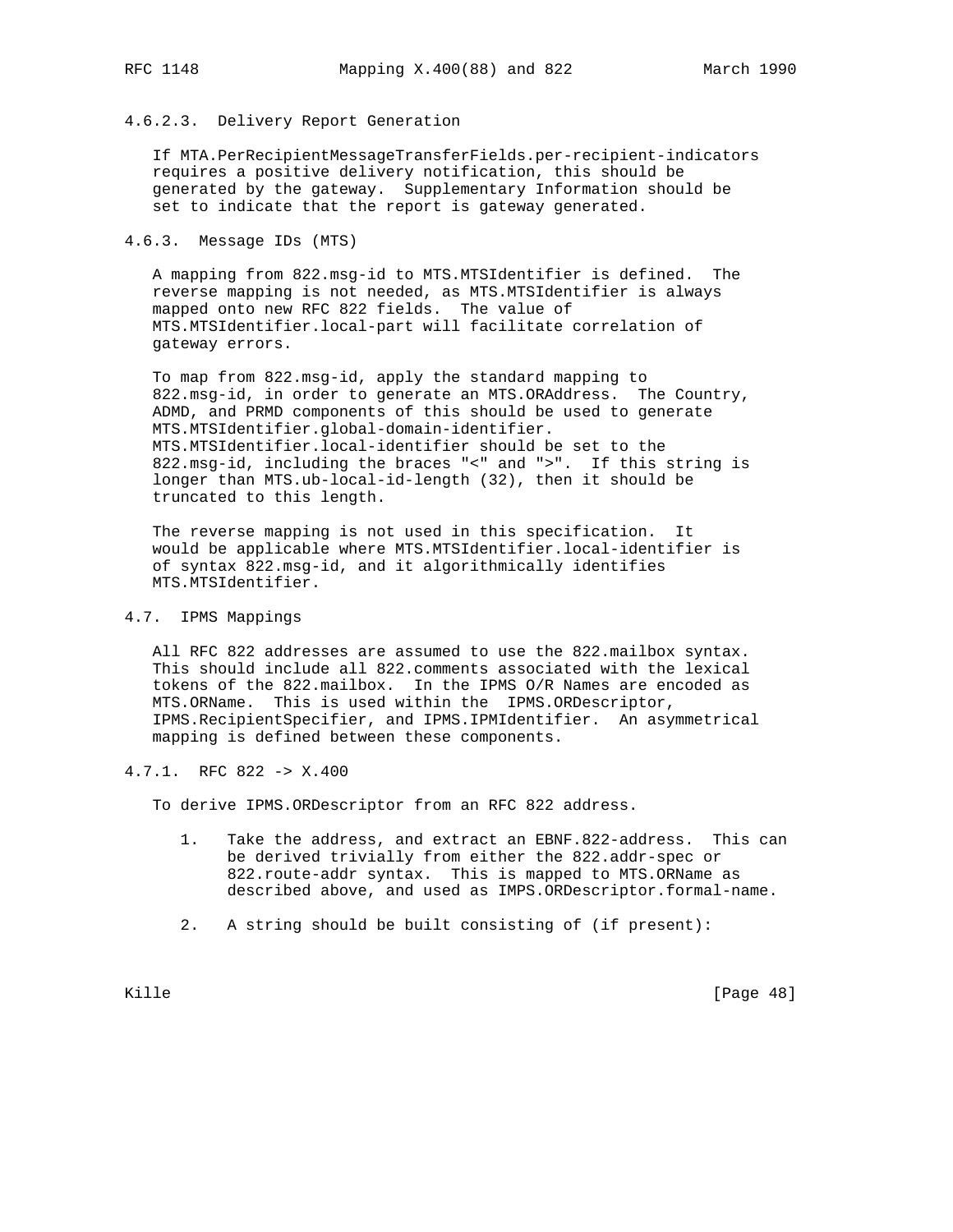- The 822.phrase component if the 822.address is an 822.phrase 822.route-addr construct.

- Any 822.comments, in order, retaining the parentheses.

 This string should then be encoded into T.61 us a human oriented mapping (as described in Chapter 3). If the string is not null, it should be assigned to IPMS.ORDescriptor.free-form-name.

3. IPMS.ORDescriptor.telephone-number should be omitted.

 If IPMS.ORDescriptor is being used in IPMS.RecipientSpecifier, IPMS.RecipientSpecifier.reply-request and IPMS.RecipientSpecifier.notification-requests should be set to default values (none and false).

 If the 822.group construct is present, any included 822.mailbox should be encoded as above to generate a separate IPMS.ORDescriptor. The 822.group should be mapped to T.61, and a IPMS.ORDescriptor with only an free-form-name component built from it.

4.7.2. X.400 -> RFC 822

 Mapping from IPMS.ORDescriptor to RFC 822 address. In the basic case, where IPMS.ORDescriptor.formal-name is present, proceed as follows.

- 1. Encode IPMS.ORDescriptor.formal-name (MTS.ORName) as EBNF.822-address.
- 2a. If IPMS.ORDescriptor.free-form-name is present, convert it to ASCII (Chapter 3), and use this as the 822.phrase component of 822.mailbox using the 822.phrase 822.route-addr construct.
- 2b. If IPMS.ORDescriptor.free-form-name is absent. If EBNF.822-address is parsed as 822.addr-spec use this as the encoding of 822.mailbox. If EBNF.822-address is parsed as 822.route 822.addr-spec, then a 822.phrase taken from 822.local-part should be added.
- 3. If IPMS.ORDescriptor.telephone-number is present, this should be placed in an 822.comment, with the string "Tel ". The normal international form of number should be used. For example:

(Tel +44-1-387-7050)

Kille [Page 49]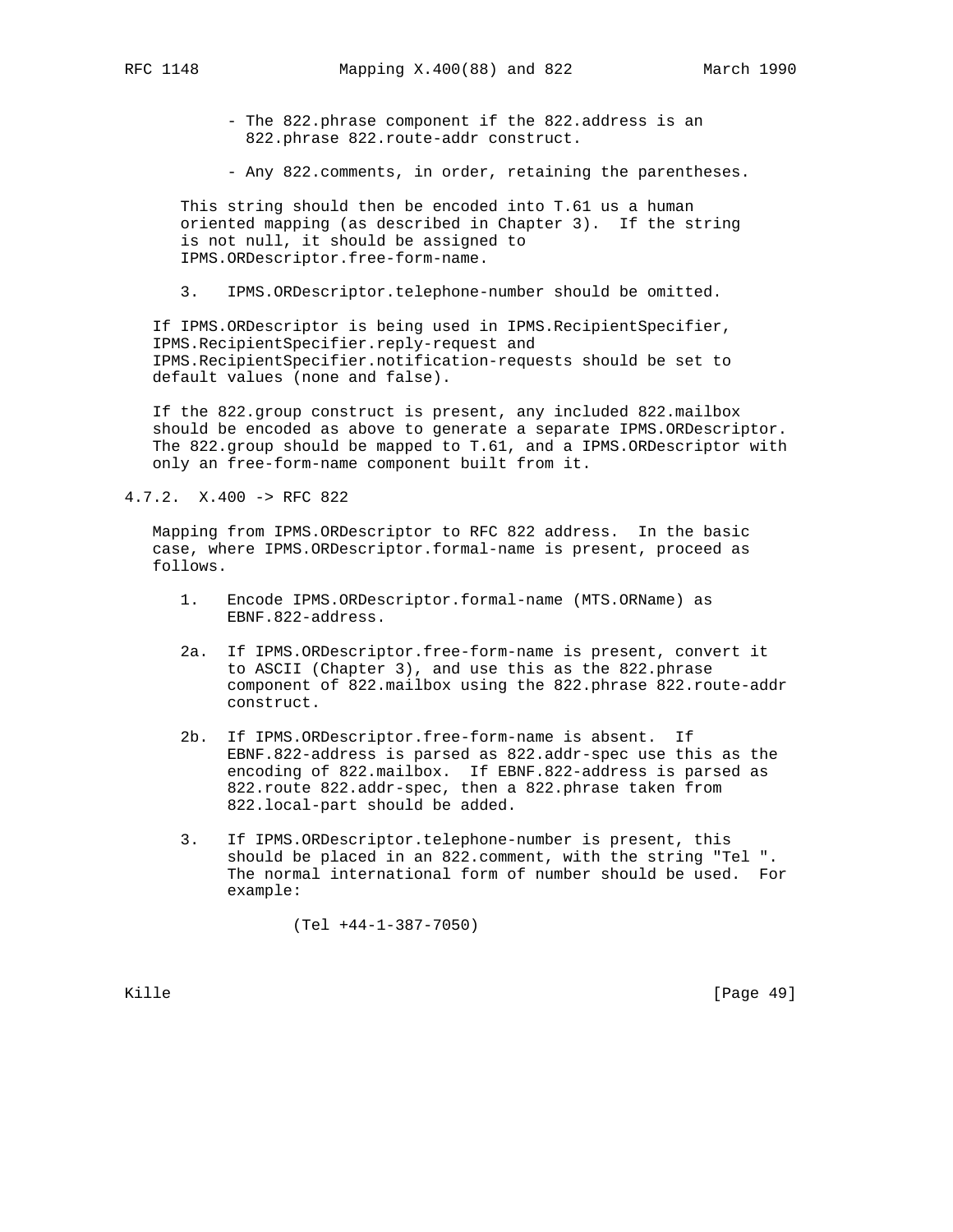- 4. If IPMS.ORDescriptor.formal-name.directory-name is present, then a text representation should be placed in a trailing 822.comment.
- 5. If IPMS.RecipientSpecifier.report-request has any non default values, then an 822.comment "(Receipt Notification Requested)", and/or "(Non Receipt Notification Requested)", and/or "(IPM Return Requested)" should be appended to the address. The effort of correlating P1 and P2 information is too great to justify the gateway sending Receipt Notifications.
- 6. If IPMS.RecipientSpecifier.reply-request is True, an 822.comment "(Reply requested)" should be appended to the address.

 If IPMS.ORDescriptor.formal-name is absent, IPMS.ORDescriptor.free form-name should be converted to ASCII, and used as 822.phrase within the RFC 822 822.group syntax. For example:

Free Form Name ":" ";"

Steps 3-6 should then be followed.

4.7.3. IP Message IDs

 There is a need to map both ways between 822.msg-id and IPMS.IPMIdentifier. This allows for X.400 Receipt Notifications, Replies, and Cross References to reference an RFC 822 Message ID, which is preferable to a gateway generated ID. A reversible and symmetrical mapping is defined. This allows for good things to happen when messages pass multiple times across the X.400/RFC 822 boundary.

 An important issue with messages identifiers is mapping to the exact form, as many systems use these ids as uninterpreted keys. The use of table driven mappings is not always symmetrical, particularly in the light of alternative domain names, and alternative management domains. For this reason, a purely algorithmic mapping is used. A mapping which is simpler than that for addresses can be used for two reasons:

- There is no major requirement to make message IDs "natural"
- There is no issue about being able to reply to message IDs. (For addresses, creating a return path which works is more important than being symmetrical).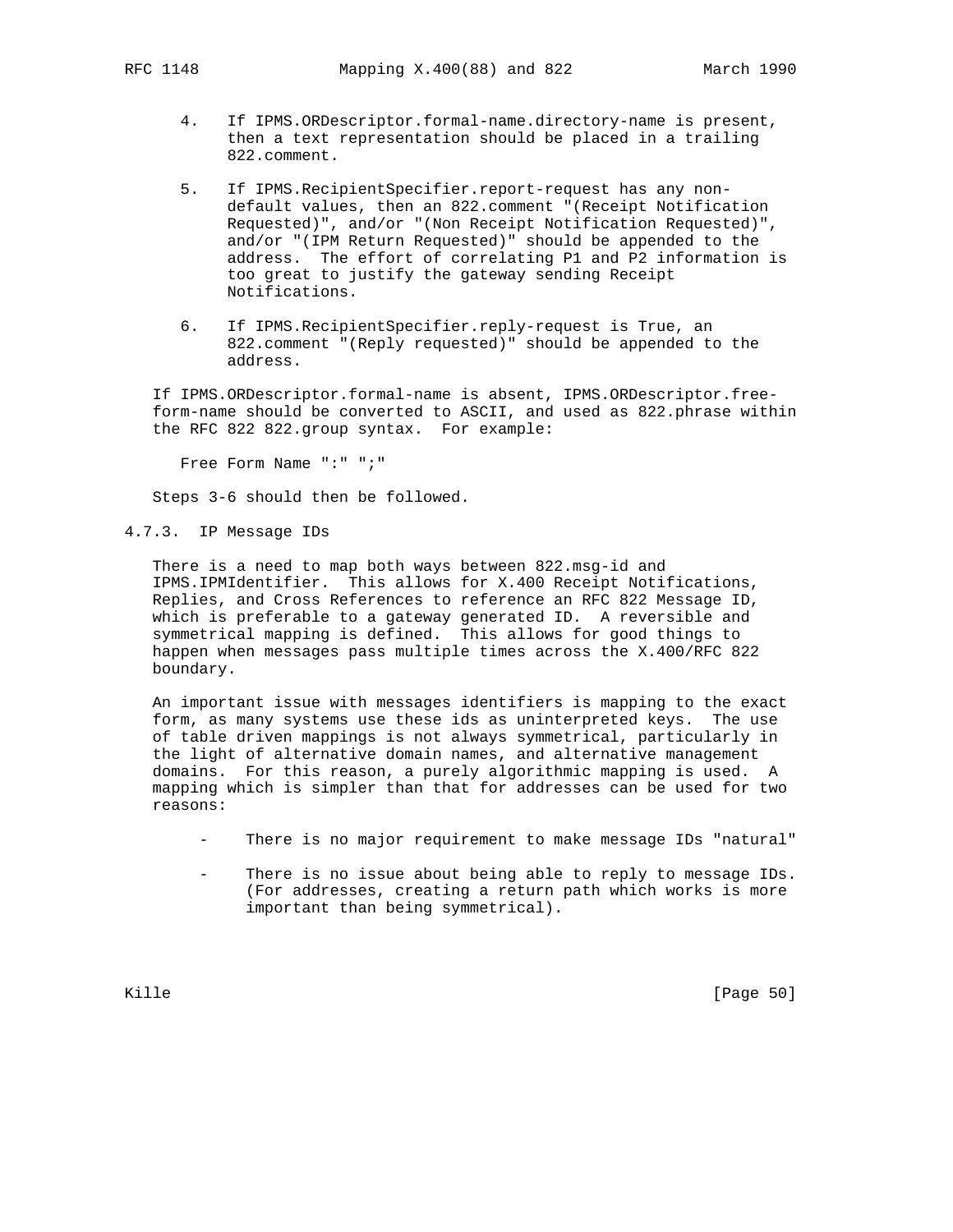The mapping works by defining a way in which message IDs generated on one side of the gateway can be represented on the other side in a systematic manner. The mapping is defined so that the possibility of clashes is is low enough to be treated as impossible.

4.7.3.1. 822.msg-id represented in X.400

 IPMS.IPMIdentifier.user is omitted. The IPMS.IPMIdentifier.user relative-identifier is set to a printable string encoding of the 822.msg-id with the angle braces ("<" and ">") removed.

4.7.3.2. IPMS.IPMIdentifier represented in RFC 822

 The 822.domain of 822.msg-id is set to the value "MHS". The 822.local-part of 822.msg-id is built as:

[ printablestring ] "\*" [ std-or-address ]

 with EBNF.printablestring being the IPMS.IPMIdentifier.user relative-identifier, and std-or-address being an encoding of the IPMS.IPMIdentifier.user. If necessary, the 822.quoted-string encoding is used. For example:

<"147\*/S=Dietrich/O=Siemens/ADMD=DBP/C=DE/"@MHS>

4.7.3.3. 822.msg-id -> IPMS.IPMIdentifier

If the 822.local-part can be parsed as:

[ printablestring ] "\*" [ std-or-address ]

 and the 822.domain is "MHS", then this ID was X.400 generated. If EBNF.printablestring is present, the value is assigned to IPMS.IPMIdentifier.user-relative-identifier. If EBNF.std-or-address is present, the O/R Address components derived from it are used to set IPMS.IPMIdentifier.user.

 Otherwise, this is an RFC 822 generated ID. In this case, set IPMS.IPMIdentifier.user-relative-identifier to a printable string encoding of the 822.msg-id without the angle braces.

4.7.3.4. IPMS.IPMIdentifier -> 822.msg-id

 If IPMS.IPMIdentifier.user is absent, and IPMS.IPMIdentifier.user relative-identifier mapped to ASCII and angle braces added parses as 822.msg-id, then this is an RFC 822 generated ID.

Otherwise, the ID is X.400 generated. Use the

Kille [Page 51]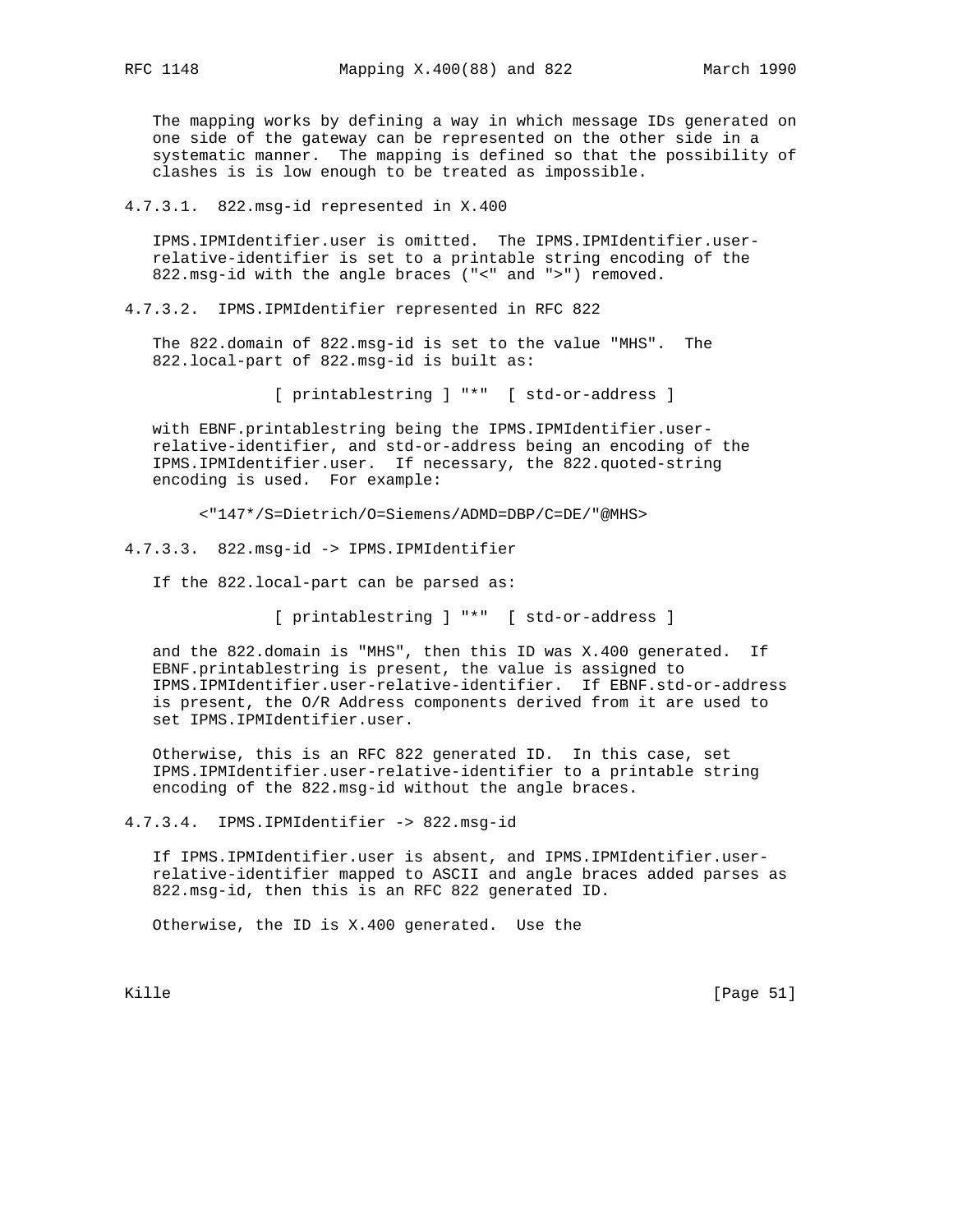IPMS.IPMIdentifier.user to generate an EBNF.std-or-address form string. Build the 822.local-part of the 822.msg-id with the syntax:

[ printablestring ] "\*" [ std-or-address ]

 The printablestring is taken from IPMS.IPMIdentifier.user-relative identifier. Use 822.quoted-string if necessary. The 822.msg-id is generated with this 822.local-part, and "MHS" as the 822.domain.

4.7.3.5. Phrase form

 In "Reply-To:" and "References:", the encoding 822.phrase may be used as an alternative to 822.msg-id. To map from 822.phrase to IPMS.IPMIdentifier, assign IPMS.IPMIdentifier.user-relative identifier to the phrase. When mapping from IPMS.IPMIdentifier for "Reply-To:" and "References:", if IPMS.IPMIdentifier.user is absent and IPMS.IPMIdentifier.user-relative-identifier does not parse as 822.msg-id, generate an 822.phrase rather than adding the domain MHS.

4.7.3.6. RFC 987 backwards compatibility

 The mapping proposed here is different to that used in RFC 987, as the RFC 987 mapping lead to changed message IDs in many cases. Fixing the problems is preferable to retaining backwards compatibility. An implementation of this standard is encouraged to recognise message IDs generated by RFC 987.

Chapter 5 -- Detailed Mappings

 This chapter gives detailed mappings for the functions outlined in Chapters 1 and 2. It makes extensive use of the notations and mappings defined in Chapters 3 and 4.

- 5.1. RFC 822 -> X.400
- 5.1.1. Basic Approach

 A single IP Message is generated. The RFC 822 headers are used to generate the IPMS.Heading. The IP Message will have one IA5 IPMS.BodyPart containing the RFC 822 message body.

 Some RFC 822 fields cannot be mapped onto a standard IPM Heading field, and so an extended field is defined in Section 5.1.2. This is then used for fields which cannot be mapped onto existing services.

 The message is submitted to the MTS, and the services required can be defined by specifying MTS.MessageSubmissionEnvelope. A few parameters of the MTA Abstract service are also specified, which are

Kille [Page 52]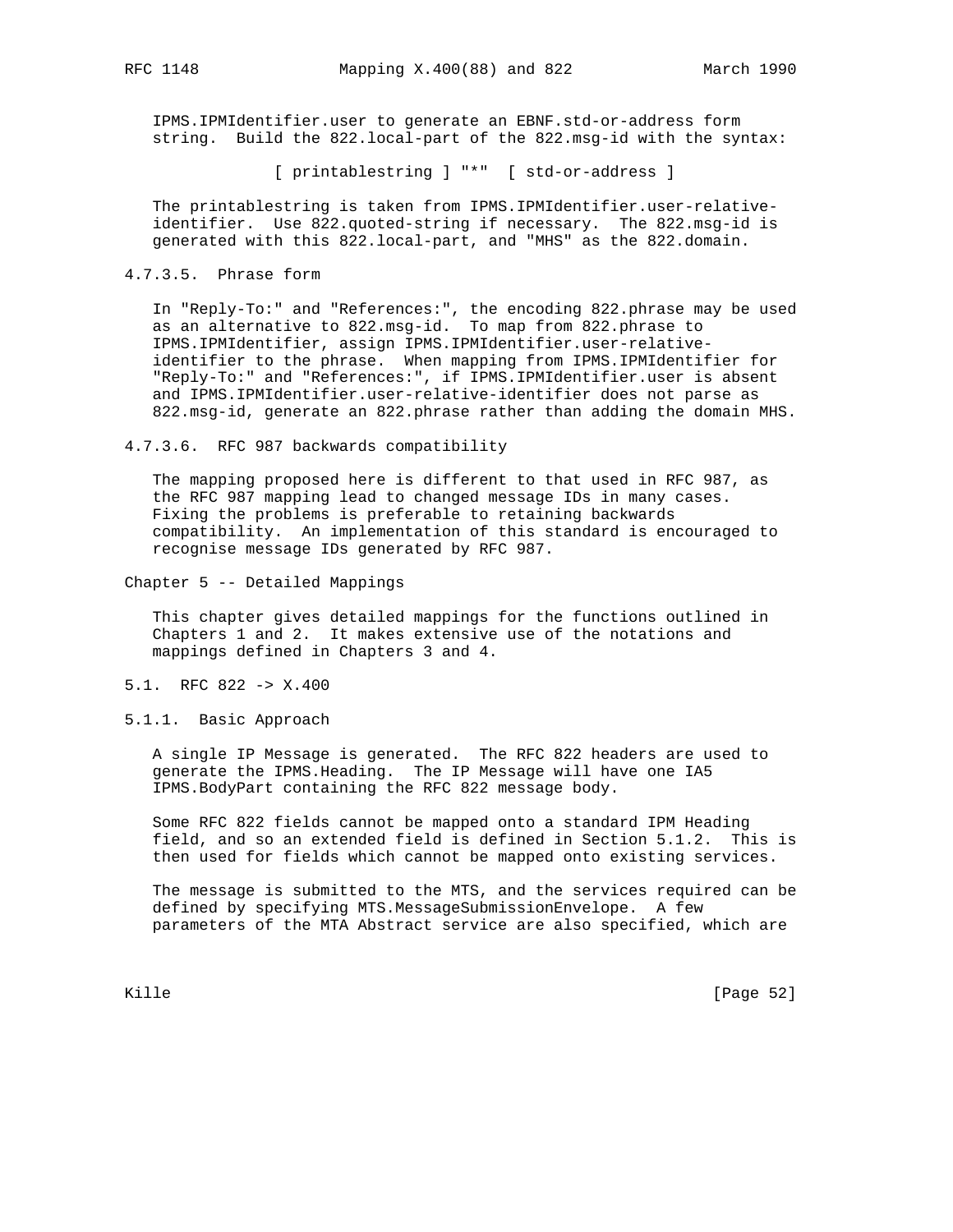not in principle available to the MTS User. Use of these services allows RFC 822 MTA level parameters to be carried in the analogous X.400 service elements. The advantages of this mapping far outweigh

5.1.2. X.400 Extension Field

the layering violation.

An IPMS Extension is defined:

 rfc-822-field HEADING-EXTENSION VALUE RFC822Field ::= id-rfc-822-field

RFC822Field ::= IA5String

The Object Identifier id-rfc-822-field is defined in Appendix D.

 To encode any RFC 822 Header using this extension, the RFC822Field should be set to the 822.field omitting the trailing CRLF (e.g., "Fruit-Of-The-Day: Kiwi Fruit"). Structured fields should be unfolded. There should be no space before the ":". The reverse mapping builds the RFC 822 field in a straightforward manner.

5.1.3. Generating the IPM

 The IPM (IPMS Service Request) is generated according to the rules of this section. The IPMS.IPM.body usually consists of one IPMS.BodyPart of type IPMS.IA5TextbodyPart with IPMS.IA5TextBodyPart.parameters.repertoire set to the default (ia5) which contains the body of the RFC 822 message. The exception is where there is a "Comments:" field in the RFC 822 header.

 If no specific 1988 features are used, the IPM generated should be encoded as content type 2. Otherwise, it should be encoded as content type 22. The latter will always be the case if extension heading fields are generated.

 When generating the IPM, the issue of upper bounds must be considered. At the MTS and MTA level, this specification is strict about enforcing upper bounds. Three options are available at the IPM level. Use of any of these options conforms to this standard.

- 1. Ignore upper bounds, and generate messages in the natural manner. This assumes that if any truncation is done, it will happen at the recipient UA. This will maximise transfer of information, but may break some recipient UAs.
- 2. Reject any inbound message which would cause a message

Kille [Page 53]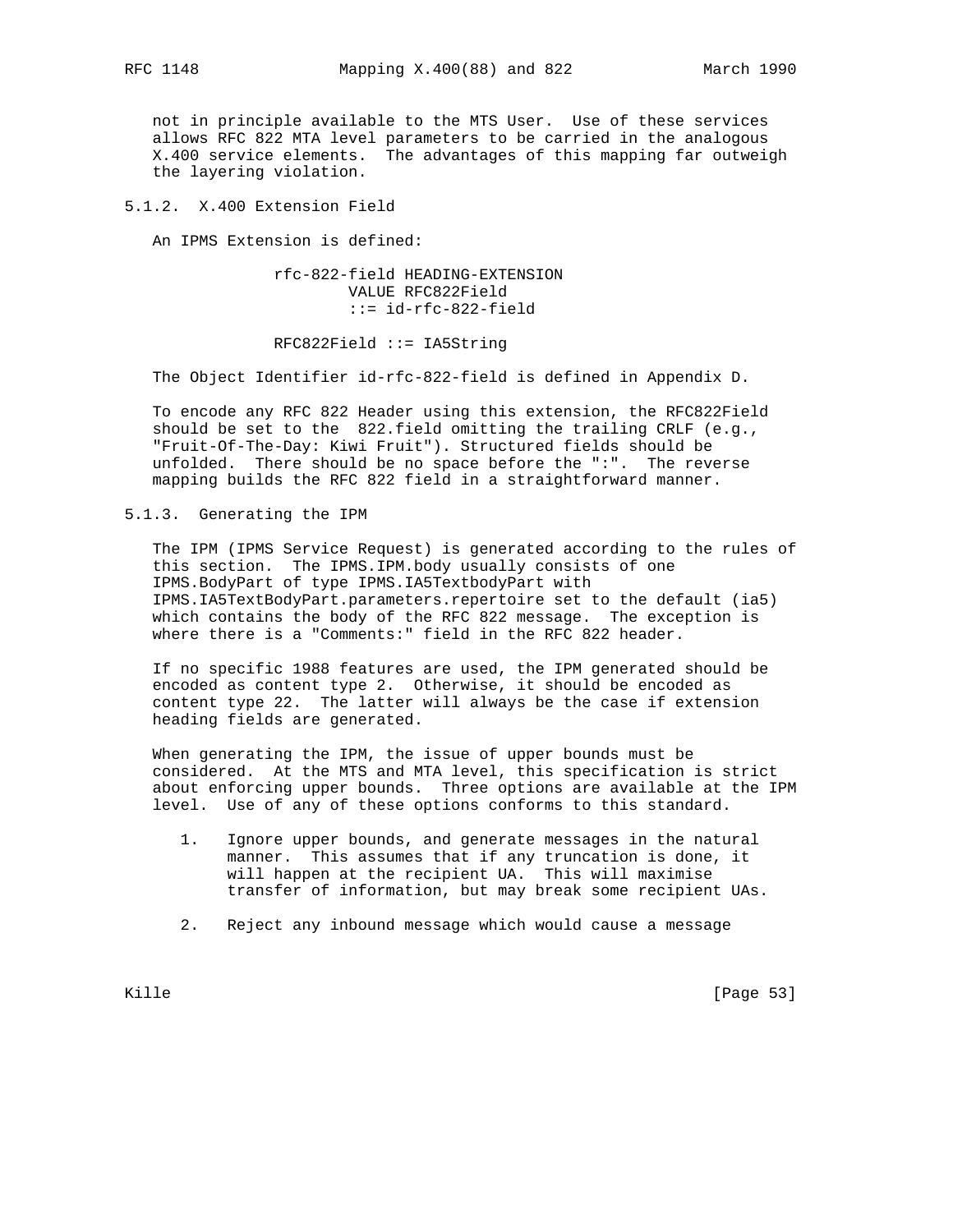violating constraints to be generated. This will be robust, but may prevent useful communication.

 3. Truncate fields to the upper bounds specified in X.400. This will prevent problems with UAs which enforce upper bounds, but will sometimes discard useful information.

 These choices have different advantages and disadvantages, and the choice will depend on the exact application of the gateway.

 The rest of this section concerns IPMS.IPM.heading (IPMS.Heading). The only mandatory component of IPMS.Heading is the IPMS.Heading.this-IPM (IPMS.IPMIdentifier). A default should be generated by the gateway. With the exception of "Received:", the values of multiple fields should be merged (e.g., If there are two "To:" fields, then the mailboxes of both should be used). Information should be generated from the standard RFC 822 Headers as follows:

 Date: Ignore (Handled at MTS level) Received: Ignore (Handled at MTA level) Message-Id: Mapped to IPMS.Heading.this-IPM. For these, and all other fields containing 822.msg-id the mappings of Chapter 4 are used for each 822.msg-id. From: If Sender: is present, this is mapped to IPMS.Heading.authorizing-users. If not, it is mapped to IPMS.Heading.originator. For this, and other components containing addresses, the mappings of Chapter 4 are used for each address. Sender: Mapped to IPMS.Heading.originator. Reply-To: Mapped to IPMS.Heading.reply-recipients. To: Mapped to IPMS.Heading.primary-recipients Cc: Mapped to IPMS.Heading.copy-recipients. Bcc: Mapped to IPMS.Heading.blind-copy-recipients.

Kille [Page 54]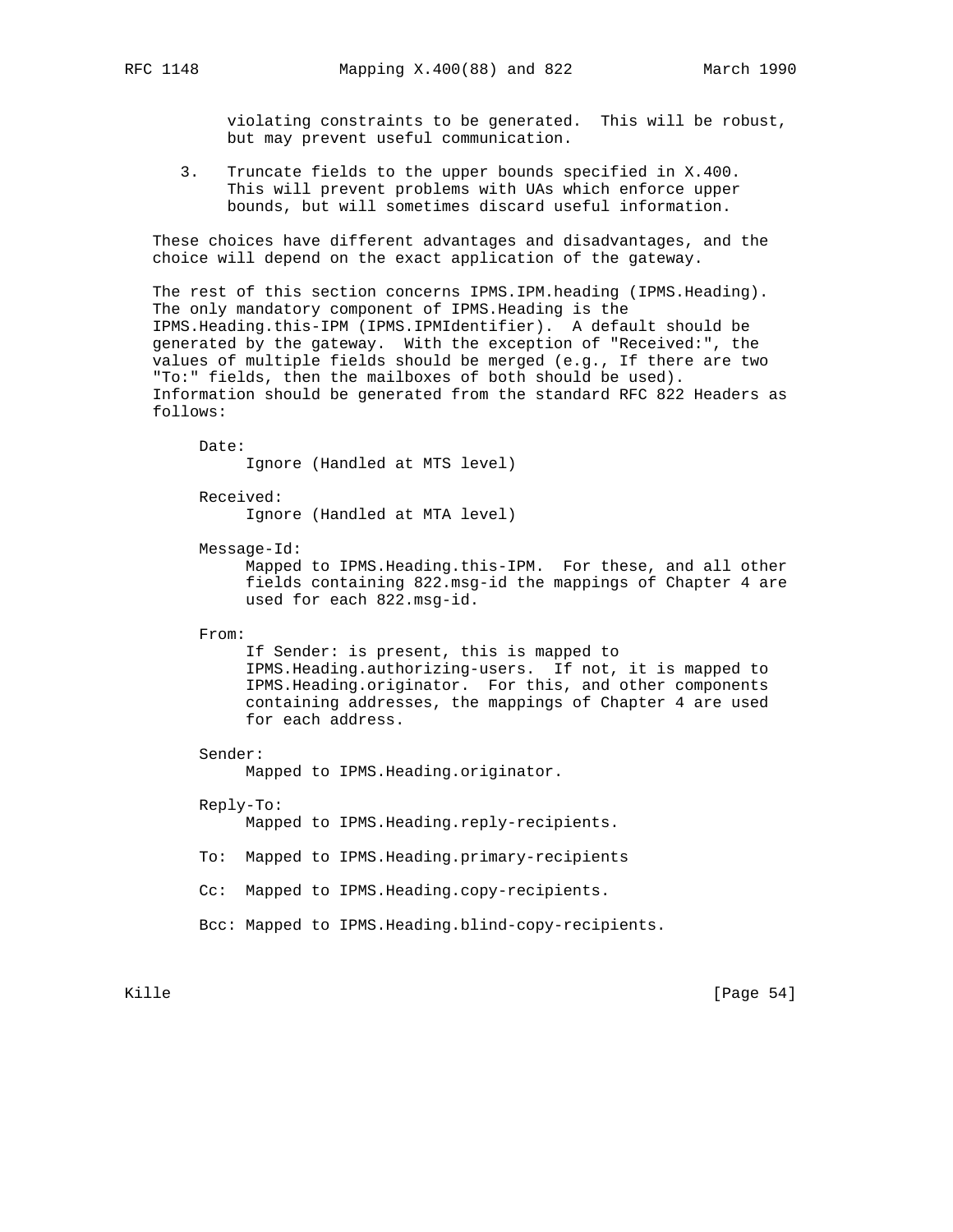In-Reply-To: If there is one value, it is mapped to IPMS.Heading.replied-to-IPM, using the 822.phrase or 822.msg-id mapping as appropriate. If there are several values, they are mapped to IPMS.Heading.related-IPMs, along with any values from a "References:" field. References: Mapped to IPMS.Heading.related-IPMs. Keywords: Mapped onto a heading extension. Subject: Mapped to IPMS.Heading.subject. The field-body uses the human oriented mapping referenced in Chapter 3 from ASCII to T.61. Comments: Generate an IPMS.BodyPart of type IPMS.IA5TextbodyPart with IPMS.IA5TextBodyPart.parameters.repertoire set to the default (ia5), containing the value of the fields, preceded by the string "Comments: ". This body part should precede the other one. Encrypted: Mapped onto a heading extension. Resent-\* Mapped onto a heading extension. Note that it would be possible to use a ForwardedIPMessage for these fields, but the semantics are (arguably) slightly different, and it is probably not worth the effort. Other Fields In particular X-\* fields, and "illegal" fields in common usage (e.g., "Fruit-of-the-day:") are mapped onto a heading extension, unless covered by another section or appendix of this specification. The same treatment should be applied to RFC 822 fields where the content of the field does not conform to RFC 822 (e.g., a Date: field with unparsable syntax). 5.1.4. Mappings to the MTS Abstract Service The MTS.MessageSubmissionEnvelope comprises MTS.PerMessageSubmissionFields, and Kille [Page 55]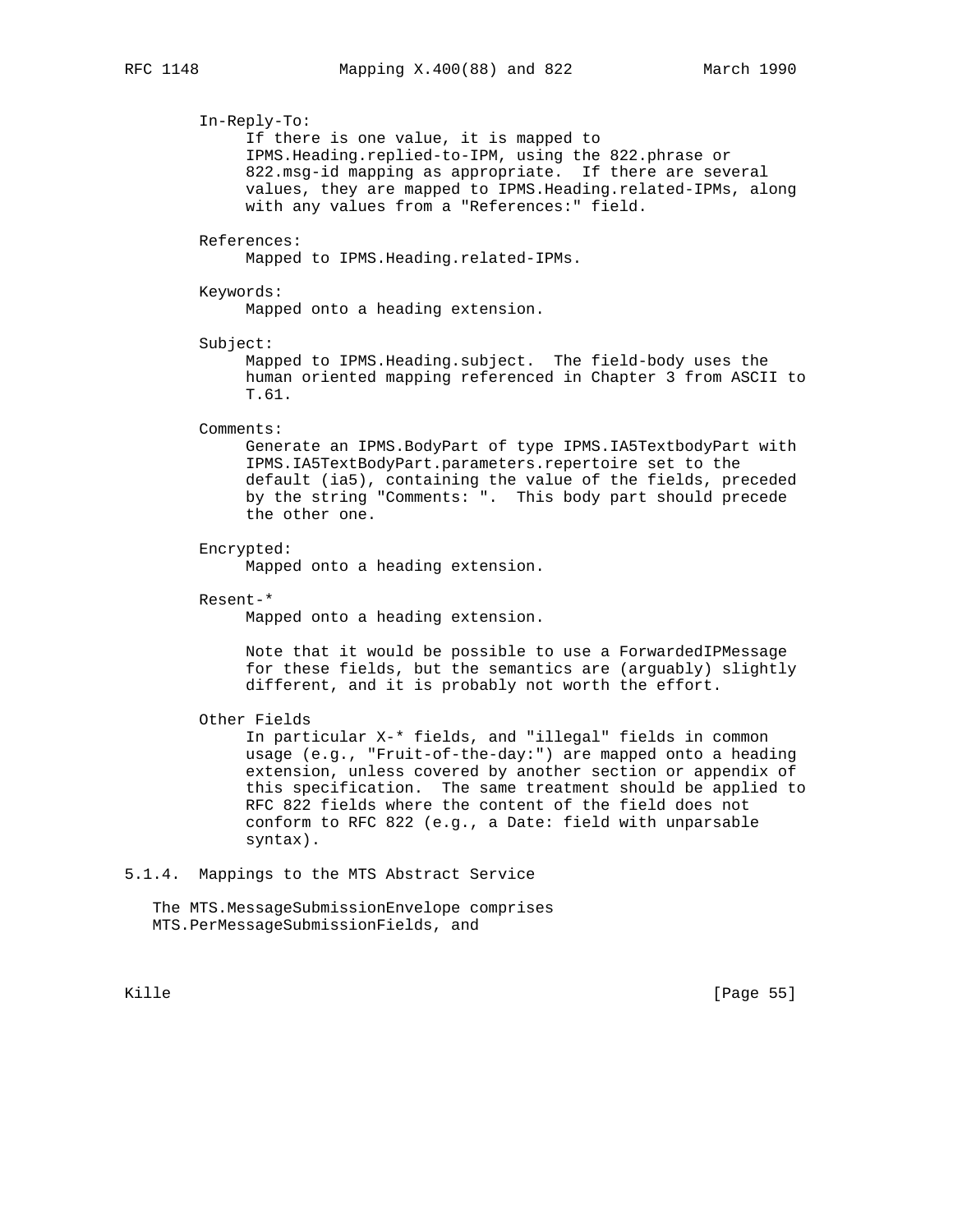MTS.PerRecipientMessageSubmissionFields. The mandatory parameters should be defaulted as follows.

- MTS.PerMessageSubmissionFields.originator-name This is always generated from 822-MTS, as defined in Chapter 4.
- MTS.PerMessageSubmissionFields.content-type Set to the value implied by the encoding of the IPM (2 or 22).
- MTS.PerRecipientMessageSubmissionFields.recipient-name These will always be supplied from 822-MTS, as defined in Chapter 4.

 Optional components should be left out, and default components defaulted, with two exceptions. For MTS.PerMessageSubmissionFields.per-message-indicators, the following settings should be made:

- Alternate recipient should be allowed, as it seems desirable to maximise the opportunity for (reliable) delivery.
- Content return request should be set according to the issues discussed in Section 5.2.

 MTS.PerMessageSubmissionFields.original-encoded-information-types should be made a set of one element BuiltInEncodedInformationTypes.ia5-text.

 The MTS.PerMessageSubmissionFields.content-correlator should be encoded as IA5String, and contain the Subject:, Message-ID:, Date:, and To: fields (if present). This should include the strings "Subject:", "Date:", "To:", "Message-ID:", and appropriate folding. This should be truncated to MTS.ub-content-correlator-length (512) characters. In addition, if there is a "Subject:" field, the MTS.PerMessageSubmissionFields.content-identifier, should be set to a printable string representation of the contents of it, truncated to MTS.ub-content-id-length (16). Both are used, due to the much larger upper bound of the content correlator, and that the content id is available in X.400(1984).

5.1.5. Mappings to the MTA Abstract Service

 There is a need to map directly onto some aspects of the MTA Abstract service, for the following reasons:

- So the the MTS Message Identifier can be generated from the

Kille [Page 56]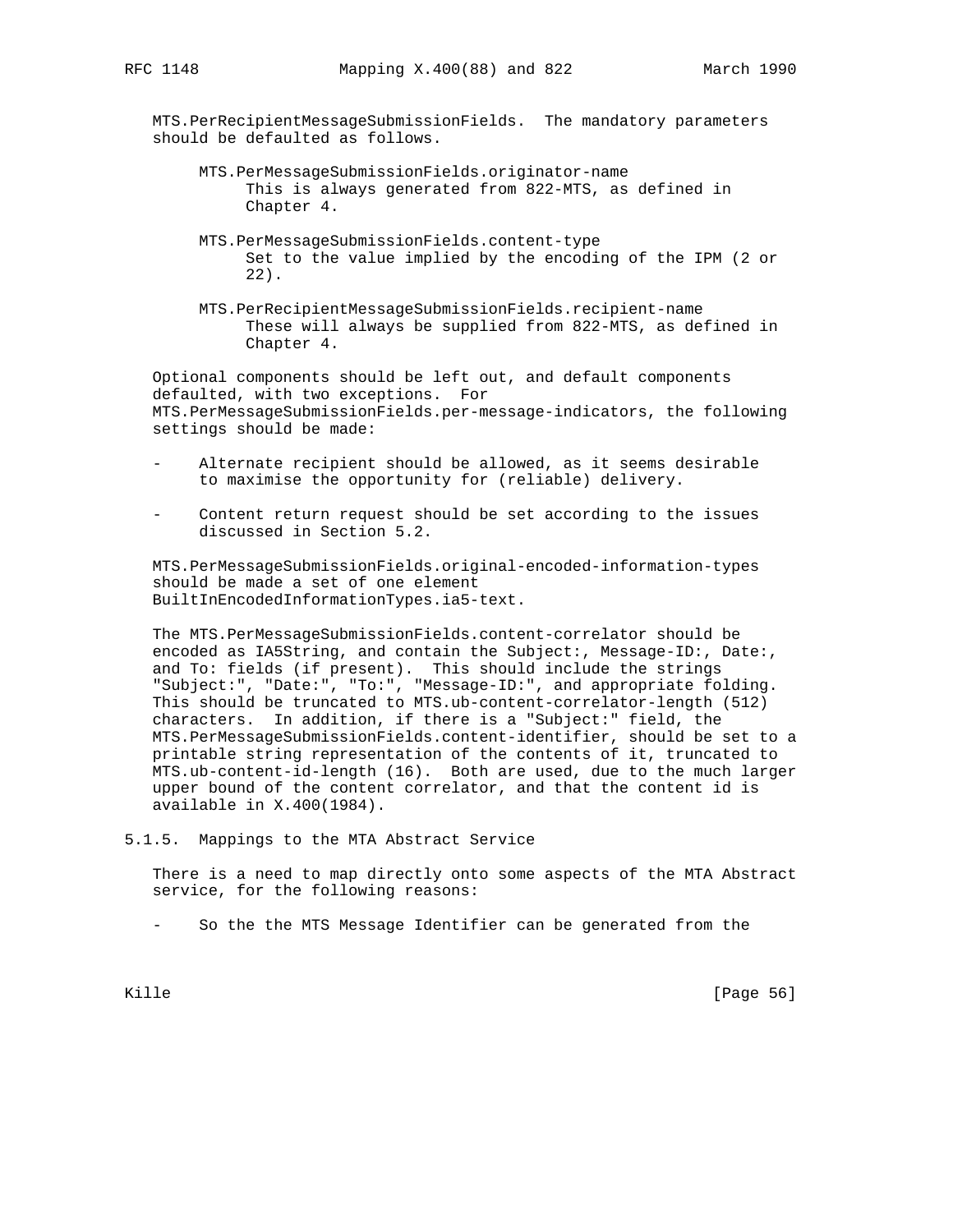RFC 822 Message-ID:.

- So that the submission date can be generated from the 822.Date.
- To prevent loss of trace information.
- To prevent RFC  $822/X.400$  looping caused by distribution lists or redirects.

The following mappings are defined.

```
 Message-Id:
```
 If this is present, the MTA.PerMessageTransferFields.message-identifier should be generated from it, using the mappings described in Chapter 4.

#### Date:

 This is used to set the first component of MTA.PerMessageTransferFields.trace-information (MTA.TraceInformationElement). The 822-MTS originator should be mapped into an MTS.ORAddress, and used to derive MTA.TraceInformationElement.global-domain-identifier. The optional components of MTA.TraceInformationElement.domain-supplied-information are omitted, and the mandatory components are set as follows:

 MTA.DomainSuppliedInformation.arrival-time This is set to the date derived from Date:

 MTA.DomainSuppliedInformation.routing-action Set to relayed.

The first element of

 MTA.PerMessageTransferFields.internal-trace-information should be generated in an analogous manner, although this may later be dropped (see the procedures for "Received:").

## Received:

 All RFC 822 trace is used to derive MTA.PerMessageTransferFields.trace-information and MTA.PerMessageTransferFields.internal-trace-information. Processing of Received: lines should follow processing of Date:, and should be done from the the bottom to the top of the RFC 822 header (i.e., in chronological order). If other trace elements are processed (Via:, X400-Received:), care should be taken to keep the relative ordering correct. The

Kille [Page 57]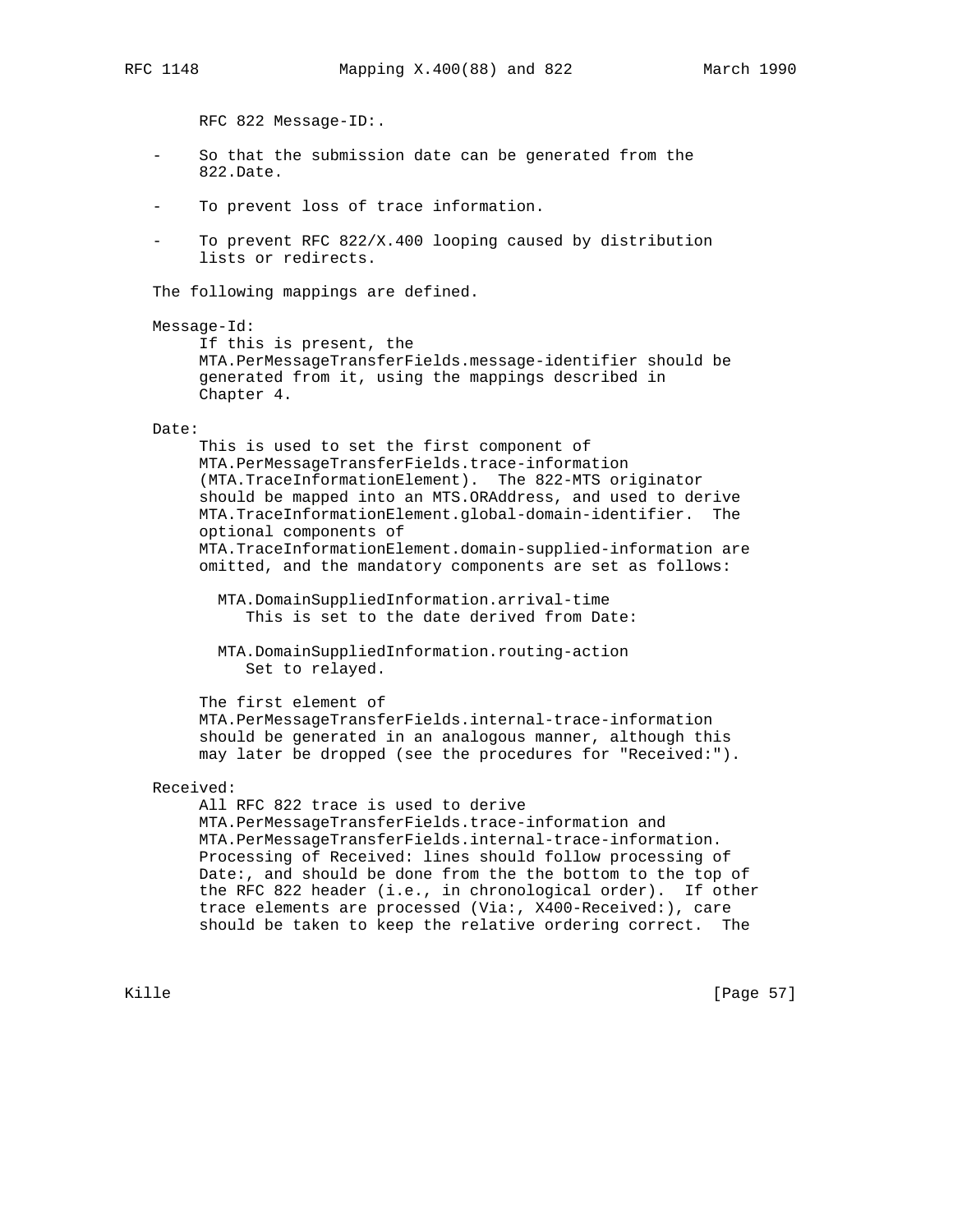```
 initial element of
 MTA.PerMessageTransferFields.trace-information will be
 generated already (from Date:).
```
 Consider the Received: field in question. If the "by" part of the received is present, use it to derive an MTS.GlobalDomainIdentifier. If this is different from the one in the last element of MTA.PerMessageTransferFields.trace-information (MTA.TraceInformationElement.global-domain-identifier) create a new MTA.TraceInformationElement, and optionally remove MTA.PerMessageTransferFields.internal-trace-information. This removal should be done in cases where the message is being transferred to another MD where there is no bilateral agreement to preserve internal trace beyond the local MD. The trace creation is as for internal trace described below, except that no MTA field is needed.

 Then add a new element (MTA.InternalTraceInformationElement) to MTA.PerMessageTransferFields.internal-trace-information, creating this if needed. This shall be done, even if inter-MD trace is created. The MTA.InternalTraceInformationElement.global-domain-identifier should be set to the value derived. The MTA.InternalTraceInformationElement.mta-supplied-information (MTA.MTASuppliedInformation) should be set as follows:

 MTA.MTASuppliedInformation.arrival-time Derived from the date of the Received: line

 MTA.MTASuppliedInformation.routing-action Set to relayed

 The MTA.InternalTraceInformationElement.mta-name should be taken from the "by" component of the "Received:" field, truncated to MTS.ub-mta-name-length (32). For example:

 Received: from computer-science.nottingham.ac.uk by vs6.Cs.Ucl.AC.UK via Janet with NIFTP id aa03794; 28 Mar 89 16:38 GMT

Generates the string:

vs6.Cs.Ucl.AC.UK

 Note that before transferring the message to some ADMDs, additional trace stripping may be required, as the implied path through multiple

Kille [Page 58]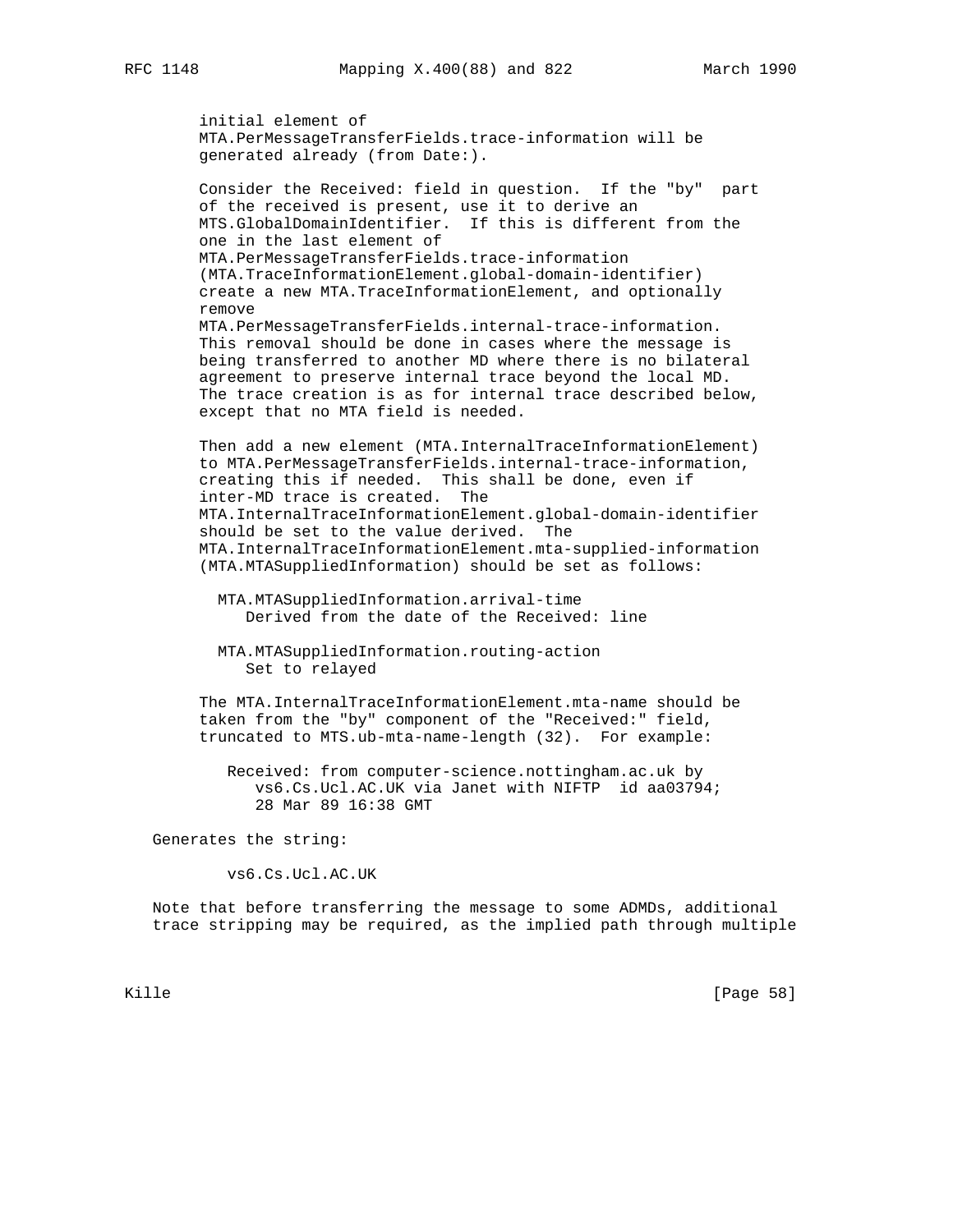MDs would violate ADMD policy.

 Two extended fields must be mapped, in order to prevent looping. "DL-Expansion-History:" is mapped to MTA.PerMessageTransferFields.extensions.dl-expansion-history. "Redirection-History:" is mapped to MTA.PerRecipientMessageTransferFields.extensions.redirection-history.

## 5.1.6. Mapping New Fields

 This specification defines a number of new fields for Reports, Notifications and IP Messages in Section 5.3. As this specification only aims to preserve existing services, a gateway conforming to this specification does not need to map these fields to X.400, with the exception of "DL-Expansion-History" and "Redirection-History" described in the previous section. However, it is usually desirable and beneficial to do so, particularly to facilitate support of a message traversing multiple gateways. These mappings may be onto MTA, MTS, or IPMS services.

## 5.2. Return of Contents

 It is not clear how widely supported the X.400 return of contents service will be. Experience with X.400(1984) suggests that support of this service may not be universal. As this service is expected in the RFC 822 world, two approaches are specified. The choice will depend on the use of X.400 return of contents withing the X.400 community being serviced by the gateway.

 In environments where return of contents is widely supported, content return can be requested as a service. The content return service can then be passed back to the end (RFC 822) user in a straightforward manner.

 In environments where return of contents is not widely supported, a gateway must make special provision to handle return of contents. For every message passing from RFC 822 -> X.400, content return request will not be requested, and report request always will be. When the delivery report comes back, the gateway can note that the message has been delivered to the recipient(s) in question. If a non-delivery report is received, a meaningful report (containing some or all of the original message) can be sent to the 822-MTS originator. If no report is received for a recipient, a (timeout) failure notice should be sent to the 822-MTS originator. The gateway may retransmit the X.400 message if it wishes. When this approach is taken, routing must be set up so that error reports are returned through the same MTA. This approach may be difficult to use in conjunction with some routing strategies.

Kille [Page 59]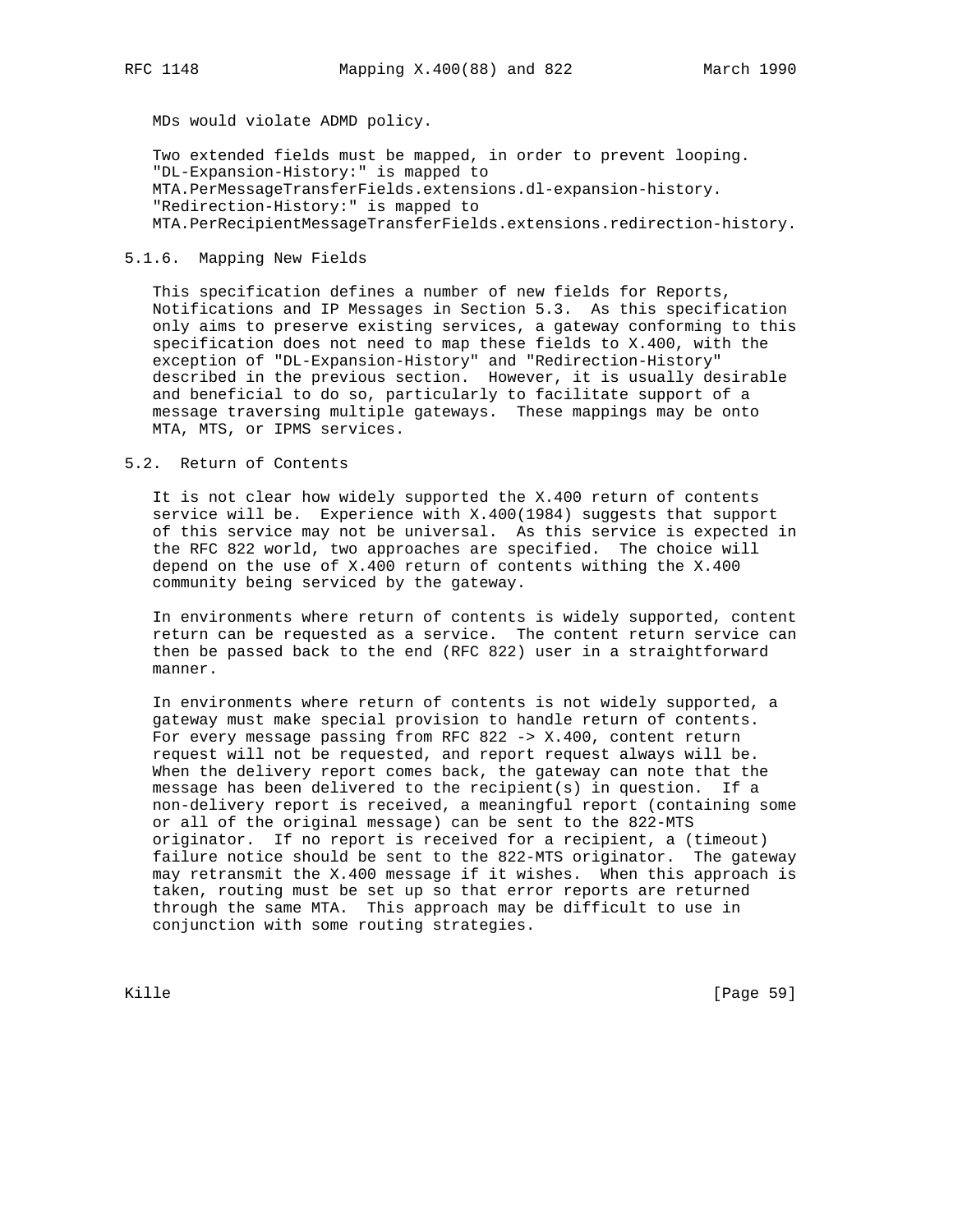## 5.3. X.400 -> RFC 822

5.3.1. Basic Approach

 A single RFC 822 message is generated from the incoming IP Message, Report, or IP Notification. All IPMS.BodyParts are mapped onto a single RFC 822 body. Other services are mapped onto RFC 822 header fields. Where there is no appropriate existing field, new fields are defined for IPMS, MTS and MTA services.

 The gateway mechanisms will correspond to MTS Delivery. As with submission, there are aspects where the MTA (transfer) services are also used. In particular, there is an optimisation to allow for multiple 822-MTS recipients.

5.3.2. RFC 822 Settings

 An RFC 822 Service requires to have a number of mandatory fields in the RFC 822 Header. Some 822-MTS services mandate specification of an 822-MTS Originator. Even in cases where this is optional, it is usually desirable to specify a value. The following defaults are defined, which should be used if the mappings specified do not derive a value:

822-MTS Originator

 If this is not generated by the mapping (e.g., for a Delivery Report), a value pointing at a gateway administrator should be assigned.

Date:

A value will always be generated

 From:If this is not generated by the mapping, it should be assigned equal to the 822-MTS Originator. If this is gateway generated, an appropriate 822.phrase should be added.

 At least one recipient field If no recipient fields are generated, a field "To: list:;", should be added.

 This will ensure minimal RFC 822 compliance. When generating RFC 822 headers, folding should be used in an appropriate manner.

Kille [Page 60]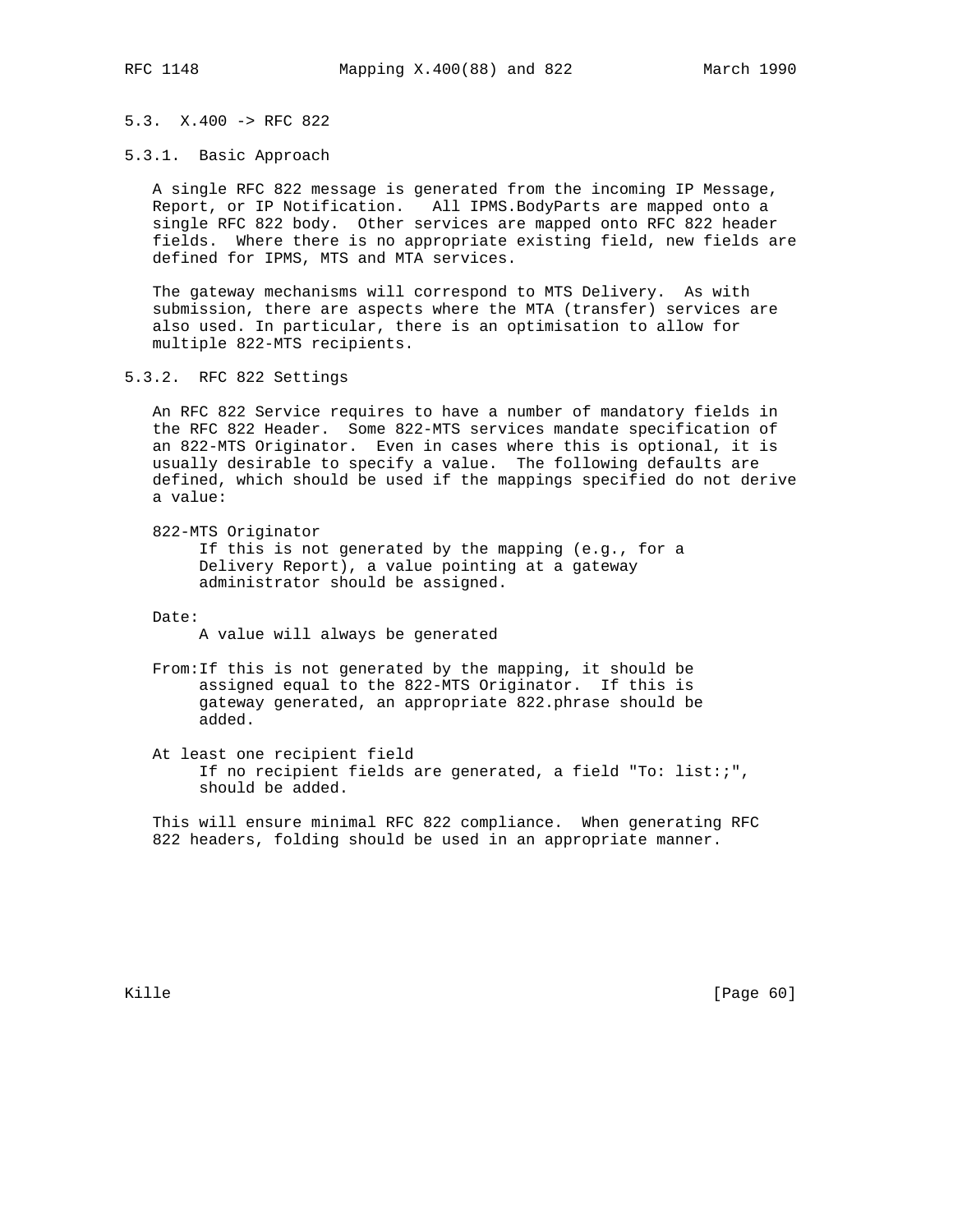# 5.3.3. Basic Mappings

5.3.3.1. Encoded Information Types

 This mapping from MTS.EncodedInformationTypes is needed in several disconnected places. EBNF is defined as follows:

| encoded-info | = 1#encoded-type                   |                          |
|--------------|------------------------------------|--------------------------|
| encoded-type | = built-in-eit / object-identifier |                          |
| built-in-eit | = "Undefined"                      | $:$ undefined $(0)$      |
|              | "Telex"                            | ; $t\text{LX}$ $(1)$     |
|              | / "IA5-Text"                       | ; iA5Text (2)            |
|              | $/$ "G3-Fax"                       | $;$ q $3$ Fax $(3)$      |
|              | "TIFO"                             | ; $LTF0(4)$              |
|              | / "Teletex"                        | ; $\text{tr} \times (5)$ |
|              | "Videotex"                         | $;$ videotex $(6)$       |
|              | "Voice"                            | ; voice $(7)$            |
|              | "SFD"                              | $;$ SFD $(8)$            |
|              | "TIF1"                             | ; $tIF1(9)$              |
|              |                                    |                          |

 MTS.EncodedInformationTypes is mapped onto EBNF.encoded-info. MTS.EncodedInformationTypes.non-basic-parameters is ignored. Built in types are mapped onto fixed strings (compatible with X.400(1984) and RFC 987), and other types are mapped onto EBNF.object-identifier.

5.3.3.2. Global Domain Identifier

 The following simple EBNF is used to represent MTS.GlobalDomainIdentifier:

global-id = std-or-address

 This is encoded using the std-or-address syntax, for the attributes within the Global Domain Identifier.

## 5.3.4. Mappings from the IP Message

 Consider that an IPM has to be mapped to RFC 822. The IPMS.IPM comprises an IPMS.IPM.heading and IPMS.IPM.body. The heading is considered first. Some EBNF for new fields is defined:

> ipms-field = "Obsoletes" ":" 1#msg-id / "Expiry-Date" ":" date-time / "Reply-By" ":" date-time / "Importance" ":" importance / "Sensitivity" ":" sensitivity

Kille [Page 61]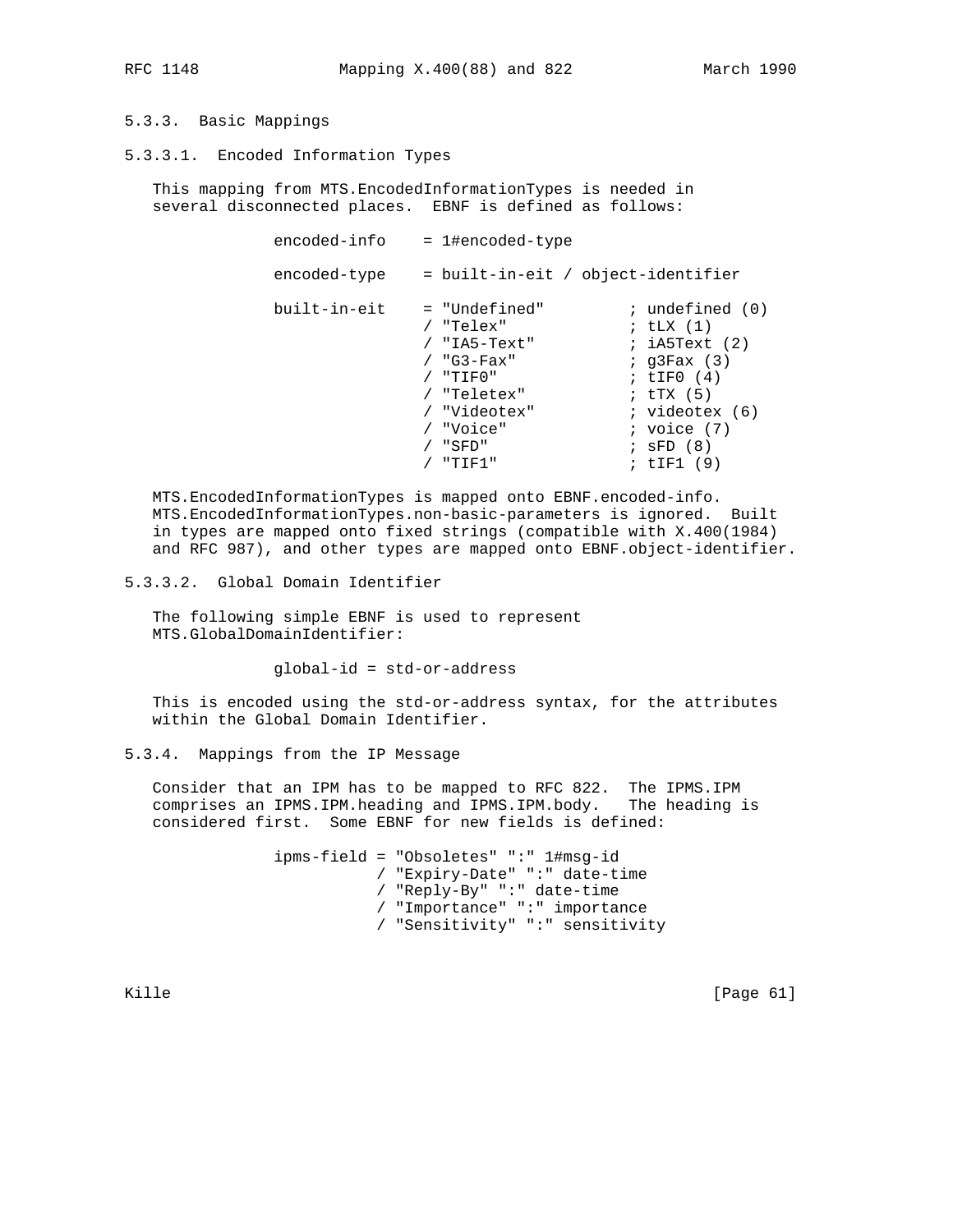/ "Autoforwarded" ":" boolean / "Incomplete-Copy" ":" / "Language" ":" language / "Message-Type" ":" message-type / "Discarded-X400-IPMS-Extensions" ":" 1#oid  $importance = "low" / "normal" / "high"$  sensitivity = "Personal" / "Private" / "Company-Confidential" language = 2\*ALPHA [ language-description ] language-description = printable-string message-type = "Delivery Report" / "InterPersonal Notification" / "Multiple Part" The mappings and actions for the IPMS.Heading is now specified for each element. Addresses, and Message Identifiers are mapped according to Chapter 4. Other mappings are explained, or are straightforward (algorithmic). IPMS.Heading.this-IPM Mapped to "Message-ID:". IPMS.Heading.originator If IPMS.Heading.authorizing-users is present this is mapped to Sender:, if not to "From:". IPMS.Heading.authorizing-users Mapped to "From:". IPMS.Heading.primary-recipients Mapped to "To:". IPMS.Heading.copy-recipients Mapped to "Cc:". IPMS.Heading.blind-copy-recipients Mapped to "Bcc:". IPMS.Heading.replied-to-ipm Mapped to "In-Reply-To:".

Kille [Page 62]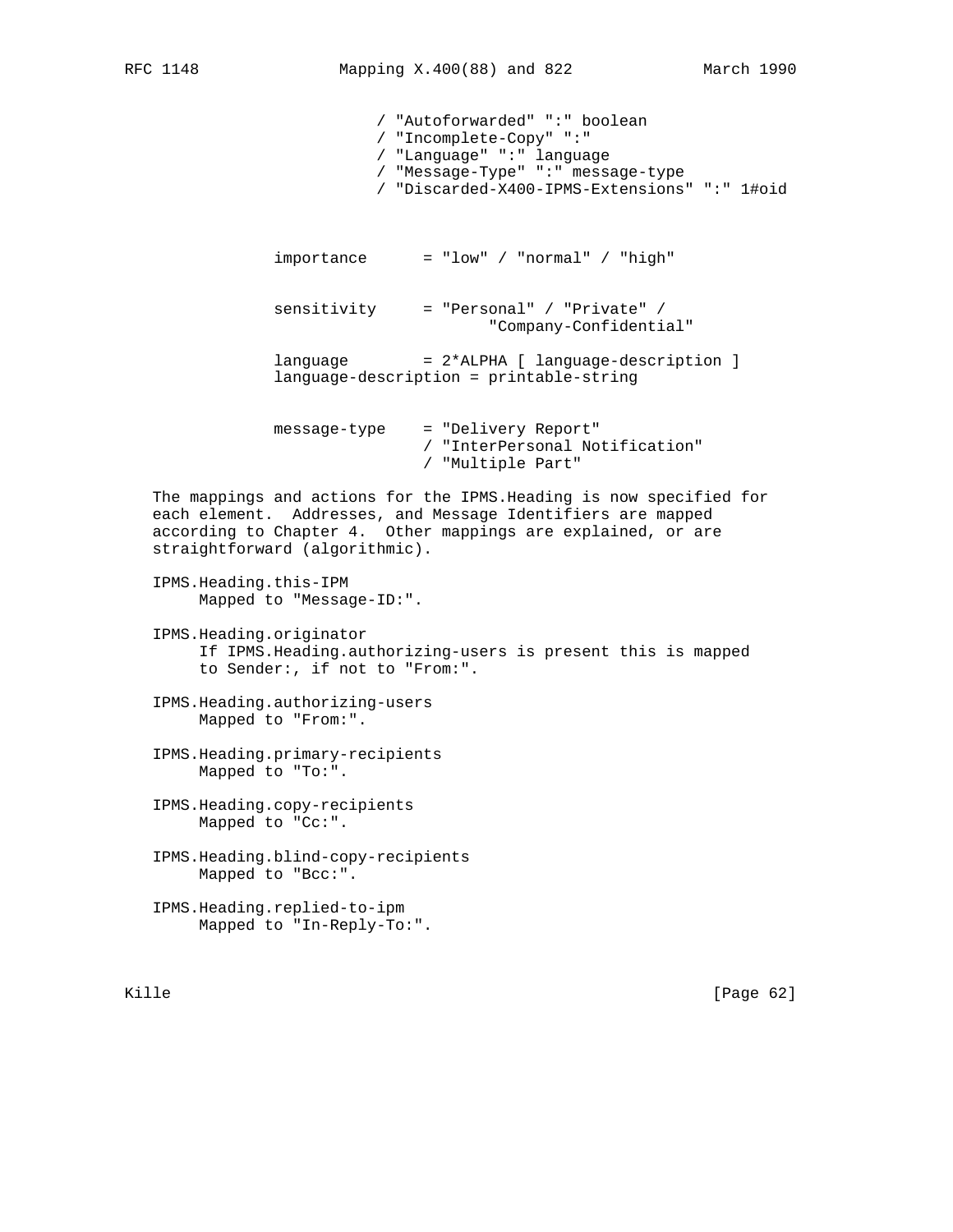IPMS.Heading.obsoleted-IPMs Mapped to the extended RFC 822 field "Obsoletes:" IPMS.Heading.related-IPMs Mapped to "References:". IPMS.Heading.subject Mapped to "Subject:". The contents are converted to ASCII (as defined in Chapter 3). Any CRLF are not mapped, but are used as points at which the subject field must be folded. IPMS.Heading.expiry-time Mapped to the extended RFC 822 field "Expiry-Date:". IPMS.Heading.reply-time Mapped to the extended RFC 822 field "Reply-By:". IPMS.Heading.reply-recipients Mapped to "Reply-To:". IPMS.Heading.importance Mapped to the extended RFC 822 field "Importance:". IPMS.Heading.sensitivity Mapped to the extended RFC 822 field "Sensitivity:". IPMS.Heading.autoforwarded Mapped to the extended RFC 822 field "Autoforwarded:". The standard extensions (Annex H of X.420 / ISO 10021-7) are mapped as follows: incomplete-copy Mapped to the extended RFC 822 field "Incomplete-Copy:". language Mapped to the extended RFC 822 field "Language:", filling in the two letter code. If possible, the language-description should be filled in with a human readable description of the language. If the RFC 822 extended header is found, this should be mapped onto an RFC 822 header, as described in Section 5.1.2. If a non-standard extension is found, it should be discarded, unless

 the gateway understands the extension and can perform an appropriate mapping onto an RFC 822 header field. If extensions are discarded,

Kille [Page 63]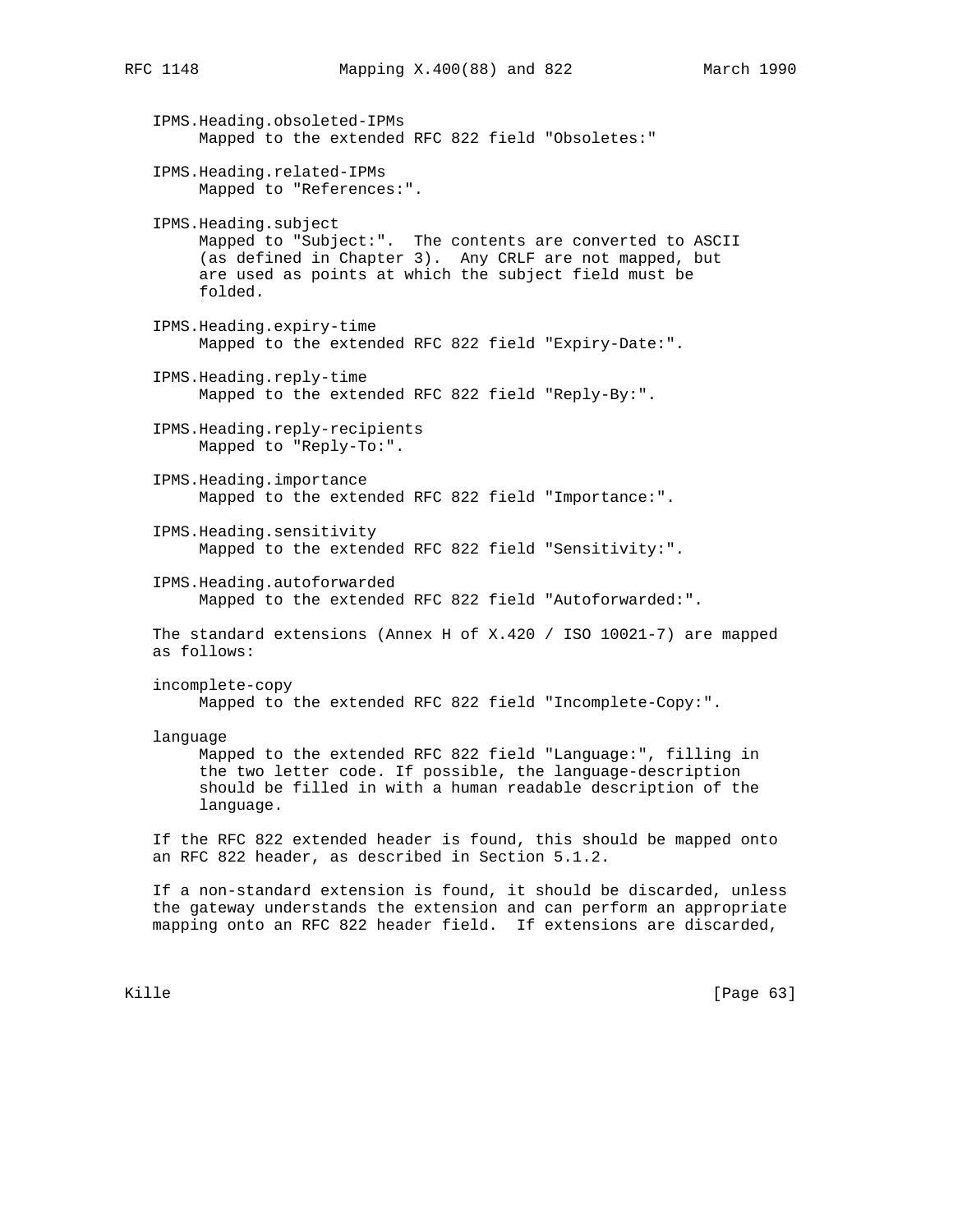the list should be indicated in the extended RFC 822 field "Discarded-X400-IPMS-Extensions:".

 The IPMS.Body is mapped into the RFC 822 message body. Each IPMS.BodyPart is converted to ASCII as follows:

IPMS.IA5Text

The mapping is straightforward (see Chapter 3).

IPMS.MessageBodyPart

The X.400 -> RFC 822 mapping should be recursively applied, to generate an RFC 822 Message. If present, the IPMS.MessageBodyPart.parameters.delivery-envelope should be used for the MTS Abstract Service Mappings. If present, the IPMS.MessageBodyPart.parameters.delivery-time should be mapped to the extended RFC 822 field "Delivery-Date:".

#### Other

 If other body parts can be mapped to IA5, either by use of mappings defined in X.408 [CCITT88a], or by other reasonable mappings, this should be done unless content conversion is prohibited.

 If some or all of the body parts cannot be converted there are three options. All of these conform to this standard. A different choice may be made for the case where no body part can be converted:

- 1. The first option is to reject the message, and send a non delivery notification. This must always be done if conversion is prohibited.
- 2. The second option is to map a missing body part to something of the style:

\*\*\*\*\*\*\*\*\*\*\*\*\*\*\*\*\*\*\*\*\*\*\*\*\*\*\*\*\*\*\*\*\*

There was a foobar here

The widget gateway ate it

\*\*\*\*\*\*\*\*\*\*\*\*\*\*\*\*\*\*\*\*\*\*\*\*\*\*\*\*\*\*\*\*\*

 This will allow some useful information to be transferred. As the recipient is a human (IPMS), then suitable action should be available.

 3. Finally both can be done. In this case, the supplementary information in the (positive) Delivery Report should make

Kille [Page 64]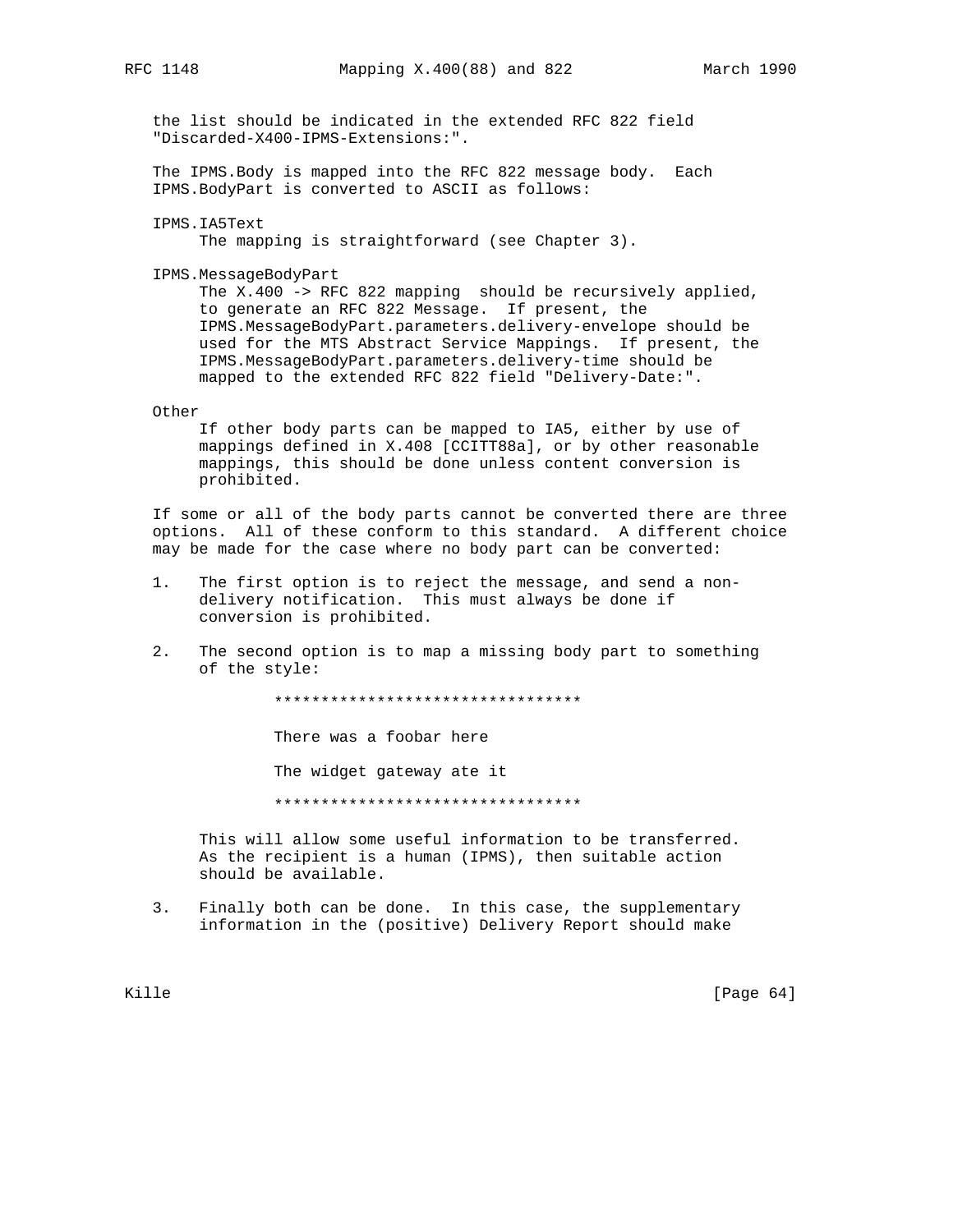clear that something was sent on to the recipient with substantial loss of information.

 Where there is more than one IPMS.BodyPart, the mapping defined by Rose and Stefferud in [Rose85a], should be used to map the separate IPMS.BodyParts in the single RFC 822 message body. If this is done, a "Message-Type:" field with value "Multiple part" should be added, which will indicate to a receiving gateway that the message may be unfolded according to RFC 934.

 For backwards compatibility with RFC 987, the following procedures should also be followed. If there are two IA5 body parts, and the first starts with the string "RFC-822-Headers:" as the first line, then the remainder of this body part should be appended to the RFC 822 header.

5.3.5. Mappings from an IP Notification

A message is generated, with the following fields:

From:

 Set to the MTS.MessageDeliveryEnvelope.other fields.originator-name.

To: Set to the IPMS.IPN.ipm-originator.

Subject:

 Set to something of the form "X.400 Inter-Personal Receipt Notification".

 Message-Type: Set to "InterPersonal Notification"

 References: Set to IPMS.IPN.subject-ipm

 The following EBNF is defined for the body of the Message. This format is defined to ensure that all information from an interpersonal notification is available to the end user in a uniform manner.

> ipn-body-format = ipn-description <CRLF> [ ipn-extra-information <CRLF> ] ipn-content-return ipn-description = ipn-receipt / ipn-non-receipt ipn-receipt = "Your message to:" preferred-recipient <CRLF>

Kille [Page 65]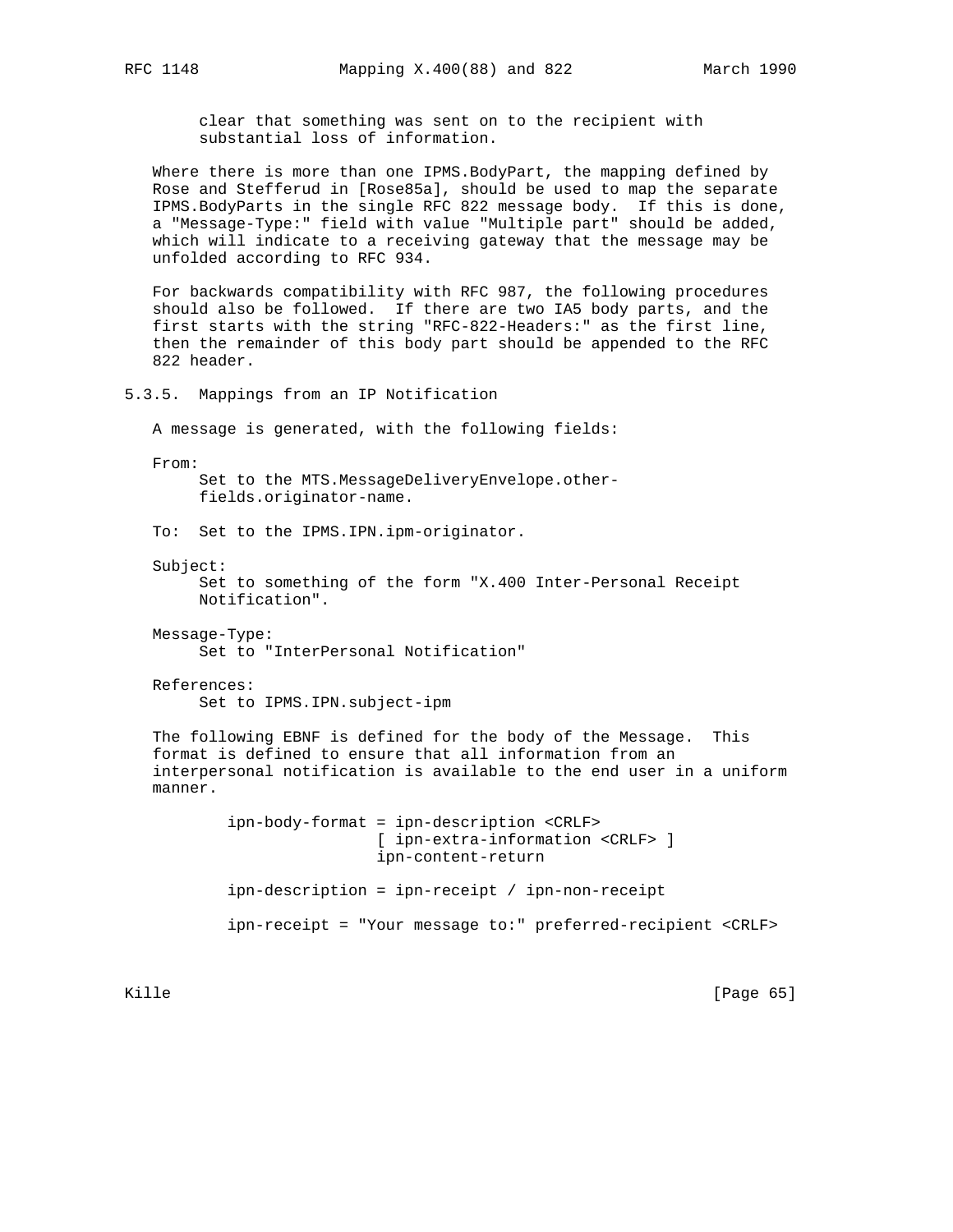"was received at" receipt-time <CRLF> <CRLF> "This notification was generated" acknowledgement-mode <CRLF> "The following extra information was given:" <CRLF> ipn-suppl <CRLF> ipn-non-receipt "Your message to:" preferred-recipient <CRLF> ipn-reason ipn-reason = ipn-discarded / ipn-auto-forwarded ipn-discarded = "was discarded for the following reason:" discard-reason <CRLF> ipn-auto-forwarded = "was automatically forwarded." <CRLF> [ "The following comment was made:" auto-comment ] ipn-extra-information = "The following information types were converted:" encoded-info ipn-content-return = "The Original Message is not available" / "The Original Message follows:" <CRLF> <CRLF> message preferred-recipient = mailbox receipt-time = date-time auto-comment = printablestring ipn-suppl = printablestring non-receipt-reason = "Discarded" / "Auto-Forwarded" discard-reason = "Expired" / "Obsoleted" / "User Subscription Terminated" acknowledgement-mode = "Manually" / "Automatically" The mappings for elements of the common fields of IPMS.IPN (IPMS.CommonFields) onto this structure and the message header are: subject-ipm Mapped to "References:"

Kille [Page 66]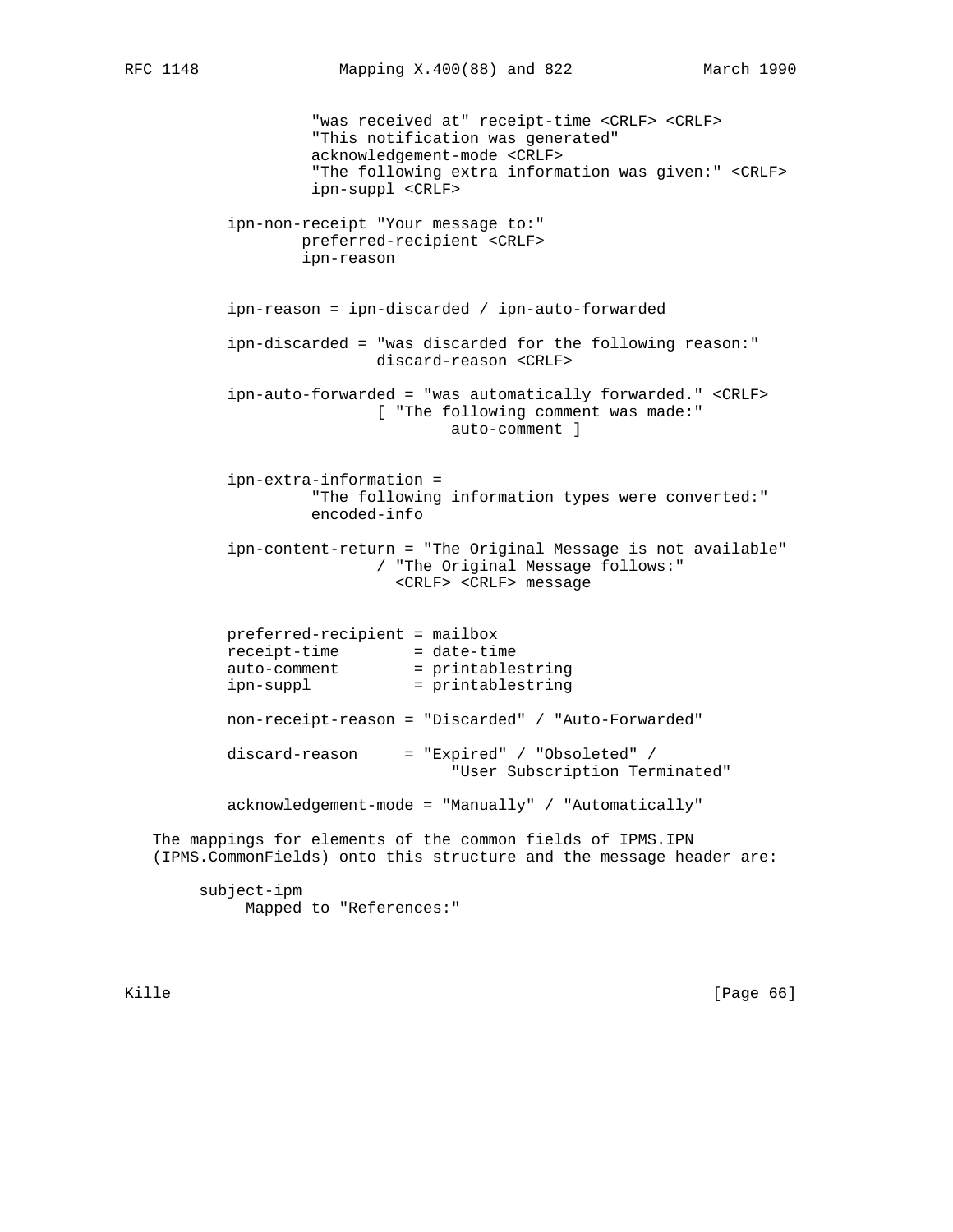ipm-originator Mapped to "To:". ipm-preferred-recipient Mapped to EBNF.preferred-recipient conversion-eits Mapped to EBNF.encoded-info in EBNF.ipn-extra-information The mappings for elements of IPMS.IPN.non-receipt-fields (IPMS.NonReceiptFields) are: non-receipt-reason Used to select between EBNF.ipn-discarded and EBNF.ipn-auto-forwarded discard-reason Mapped to EBNF.discard-reason auto-forward-comment Mapped to EBNF.auto-comment returned-ipm If present, the second option of EBNF.ipn-content-return should be chosen, and an RFC 822 mapping of the message included. Otherwise the first option should be chosen. The mappings for elements of IPMS.IPN.receipt-fields (IPMS.ReceiptFields) are: receipt-time Mapped to EBNF.receipt-time acknowledgement-mode Mapped to EBNF.acknowledgement-mode suppl-receipt-info Mapped to EBNF.ipn-suppl An example notification is: From: Steve Kille <steve@cs.ucl.ac.uk> To: Julian Onions <jpo@computer-science.nottingham.ac.uk> Subject: X400 Inter-personal Receipt Notification Message-Type: InterPersonal Notification References: <1229.614418325@UK.AC.NOTT.CS> Date: Wed, 21 Jun 89 08:45:25 +0100

Kille [Page 67]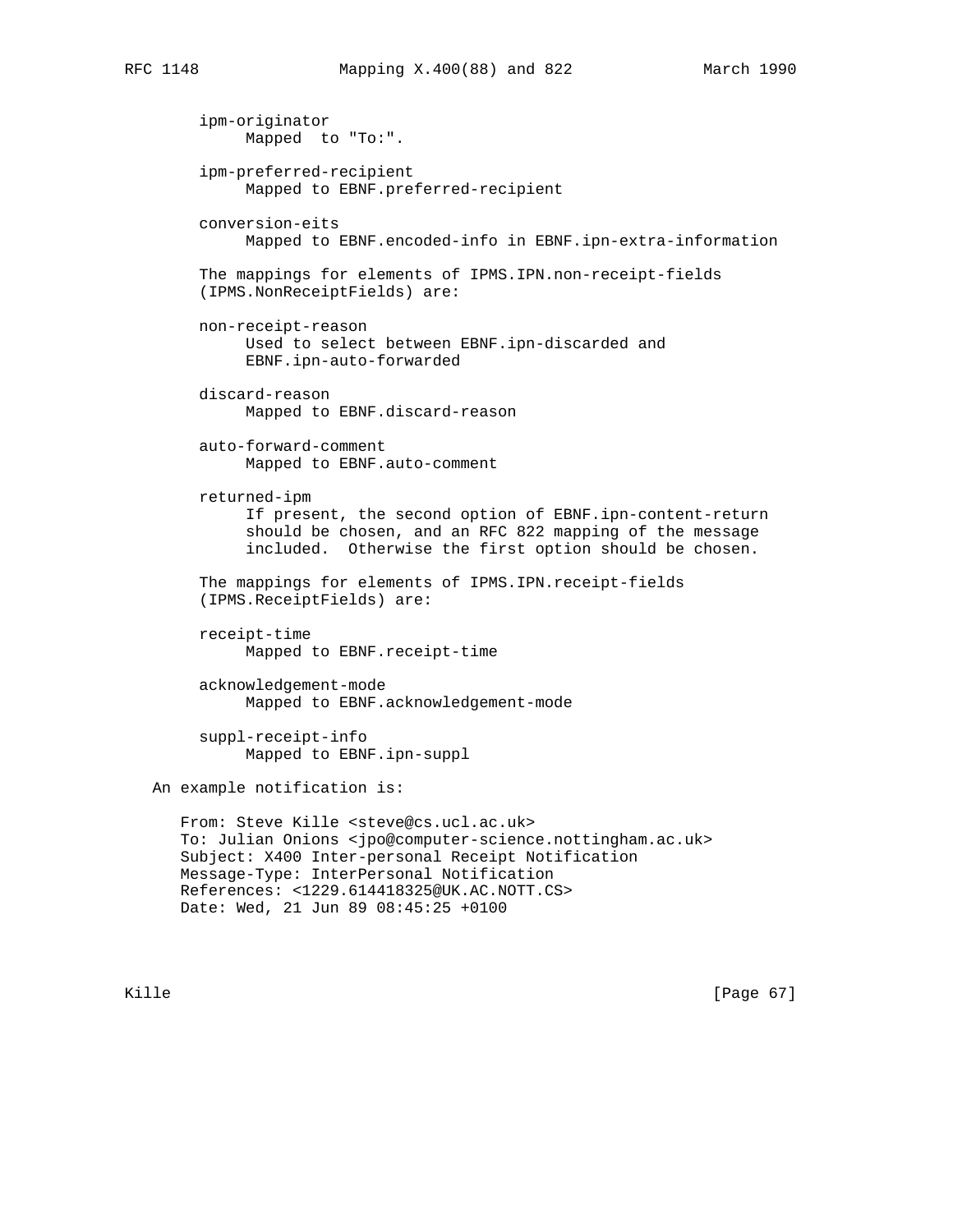Your message to: Steve Kille <steve@cs.ucl.ac.uk> was automatically forwarded. The following comment was made: Sent on to a random destination

The following information types were converted: g3fax

The Original Message is not available

5.3.6. Mappings from the MTS Abstract Service

 This section describes the MTS mappings for User Messages (IPM and IPN). This mapping is defined by specifying the mapping of MTS.MessageDeliveryEnvelope. The following extensions to RFC 822 are defined to support this mapping:

 mts-field = "X400-MTS-Identifier" ":" mts-msg-id / "X400-Originator" ":" mailbox / "X400-Recipients" ":" 1#mailbox / "Original-Encoded-Information-Types" ":" encoded-info / "X400-Content-Type" ":" mts-content-type / "Content-Identifier" ":" printablestring / "Priority" ":" priority / "Originator-Return-Address" ":" 1#mailbox / "DL-Expansion-History" ":" mailbox ";" date-time ";" / "Redirection-History" ":" redirection / "Conversion" ":" prohibition / "Conversion-With-Loss" ":" prohibition / "Requested-Delivery-Method" ":" 1\*( labelled-integer ) / "Delivery-Date" ":" date-time / "Discarded-X400-MTS-Extensions" ":" 1#( oid / labelled-integer ) prohibition = "Prohibited" / "Allowed"  $mts-msg-id = "[' global-id "i" *text "]"$  mts-content-type = "P2" / labelled-integer / object-identifer priority = "normal" / "non-urgent" / "urgent"

 redirection = mailbox ";" "reason" "=" redirection-reason ";" date-time

Kille [Page 68]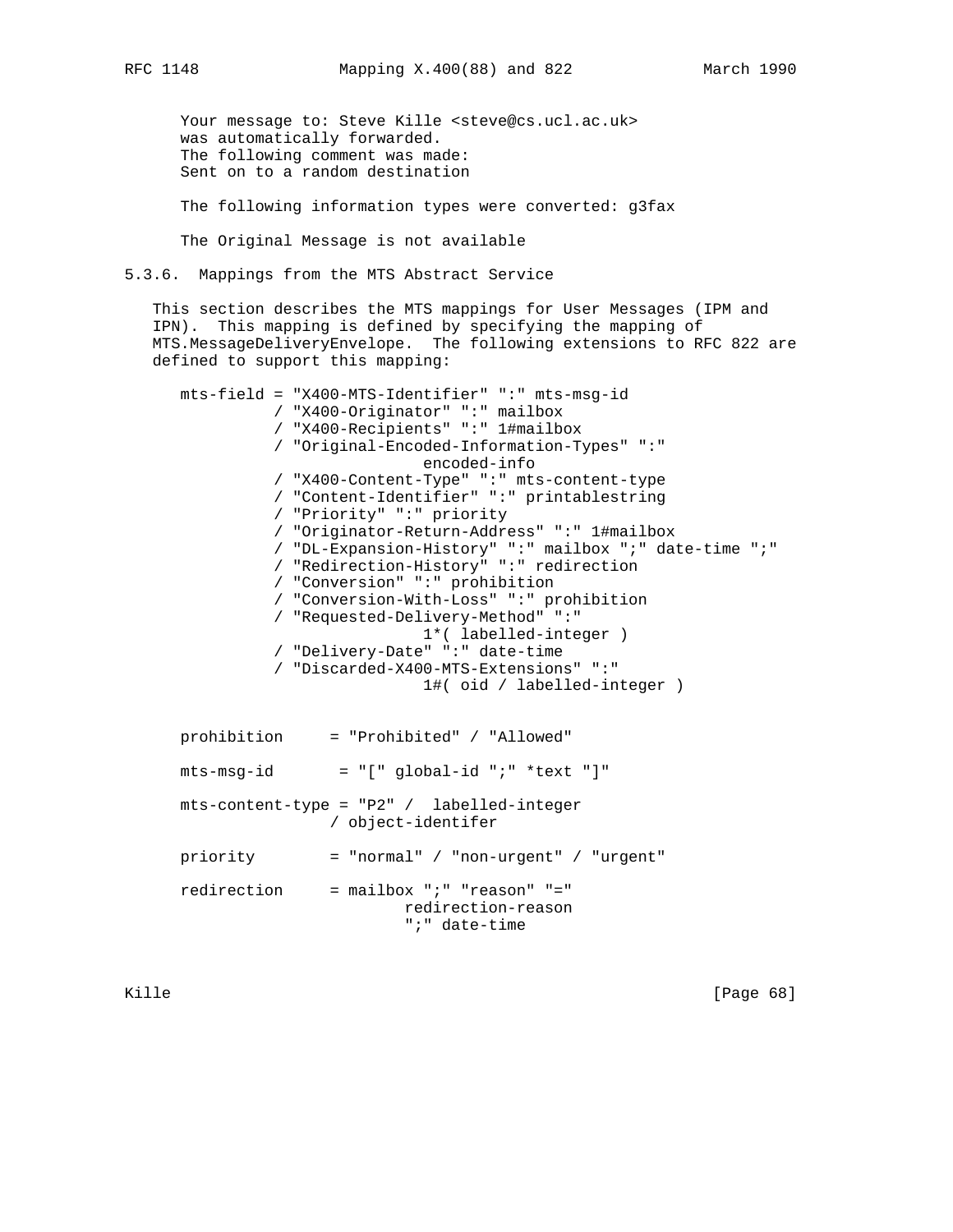redirection-reason = "Recipient Assigned Alternate Recipient" / "Originator Requested Alternate Recipient" / "Recipient MD Assigned Alternate Recipient" The mappings for each element of MTS.MessageDeliveryEnvelope can now be considered. MTS.MessageDeliveryEnvelope.message-delivery-identifier Mapped to the extended RFC 822 field "X400-MTS-Identifier:". MTS.MessageDeliveryEnvelope.message-delivery-time Discarded, as this time will be represented in an appropriate trace element. The mappings for elements of MTS.MessageDeliveryEnvelope.other-fields (MTS.OtherMessageDeliveryFields) are: content-type Mapped to the extended RFC 822 field "X400-Content-Type:". The string "P2" is for backwards compatibility with RFC 987. If the content type is 22, then a labelled-integer encoding should be used. originator-name Mapped to the 822-MTS originator, and to the extended RFC 822 field "X400-Originator:". This is described in Section 4.6.2. original-encoded-information-types Mapped to the extended RFC 822 field "Original-Encoded-Information-Types:". priority Mapped to the extended RFC 822 field "Priority:". delivery-flags If the conversion-prohibited bit is set, add an extended RFC 822 field "Conversion:". this-recipient-name and other-recipient-names These fields are used together, to generate the extended RFC 822 field "X400-Recipients:". Note that the latter will only be present if disclosure of recipients is allowed. originally-intended-recipient-name Mapped to a comment associated with the recipient in

Kille [Page 69]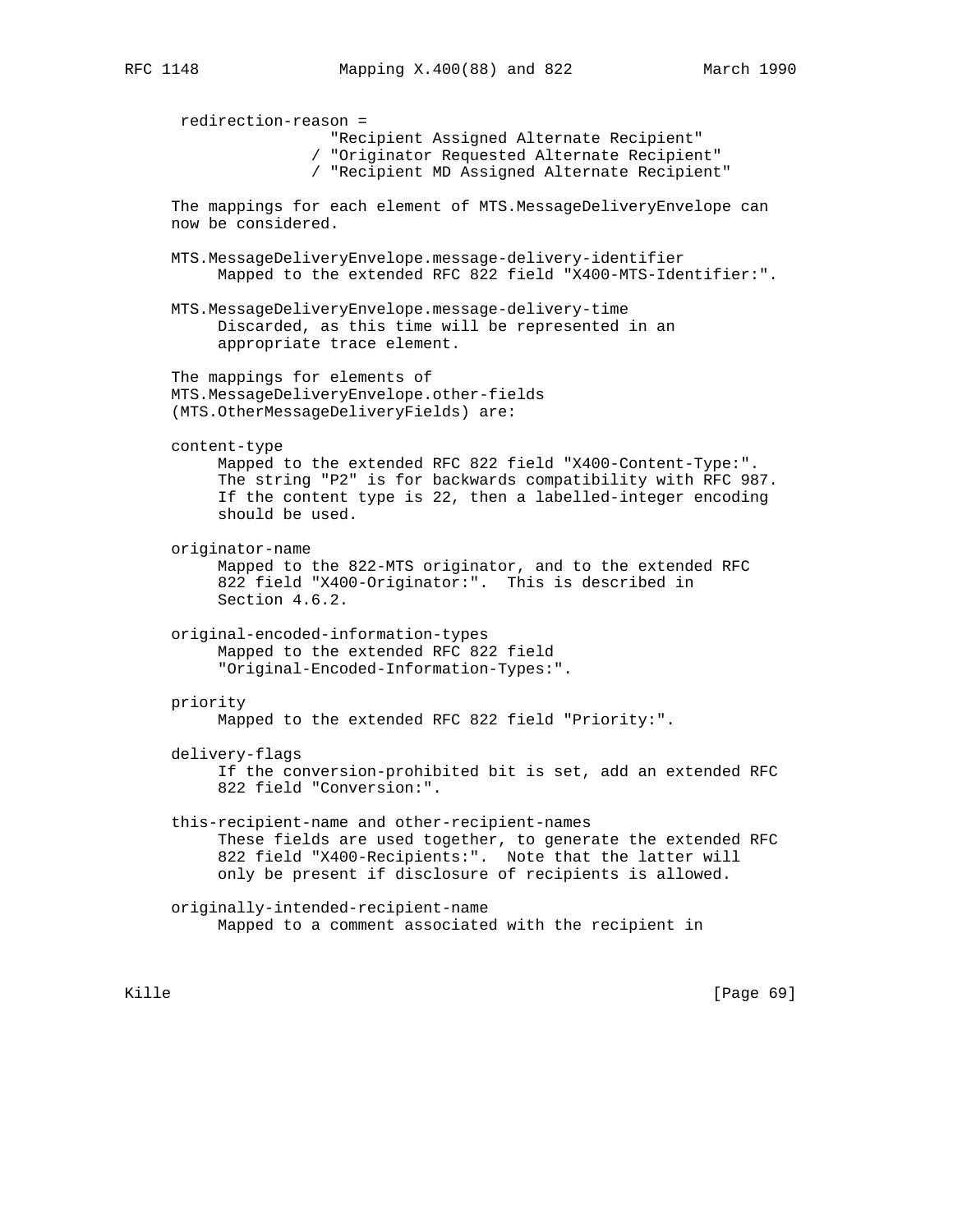```
 question, as described in Section 4.6.2.2.
 converted-encoded-information-types
       Discarded, as it will always be IA5 only.
 message-submission-time
       Mapped to Date:.
 content-identifier
       Mapped to the extended RFC 822 field "Content-Identifier:".
 If any extensions
 (MTS.MessageDeliveryEnvelope.other-fields.extensions) are
 present, and they are marked as critical for transfer or
 delivery, then the message should be rejected. The extensions
 (MTS.MessageDeliveryEnvelope.other-fields.extensions) are mapped
 as follows.
 conversion-with-loss-prohibited
       If set to
       MTS.ConversionWithLossProhibited.conversion-with-loss-prohibited,
       then add the extended RFC 822 field "Conversion-With-Loss:".
 requested-delivery-method
       Mapped to the extended RFC 822 field
       "Requested-Delivery-Method:".
 originator-return-address
       Mapped to the extended RFC 822 field
       "Originator-Return-Address:".
 physical-forwarding-address-request
 physical-delivery-modes
 registered-mail-type
 recipient-number-for-advice
 physical-rendition-attributes
 physical-delivery-report-request
 physical-forwarding-prohibited
   These elements are only appropriate for physical delivery. They
   are represented as comments in the "X400-Recipients:" field, as
   described in Section 4.6.2.2.
 originator-certificate
 message-token
 content-confidentiality-algorithm-identifier
 content-integrity-check
 message-origin-authentication-check
```
Kille [Page 70]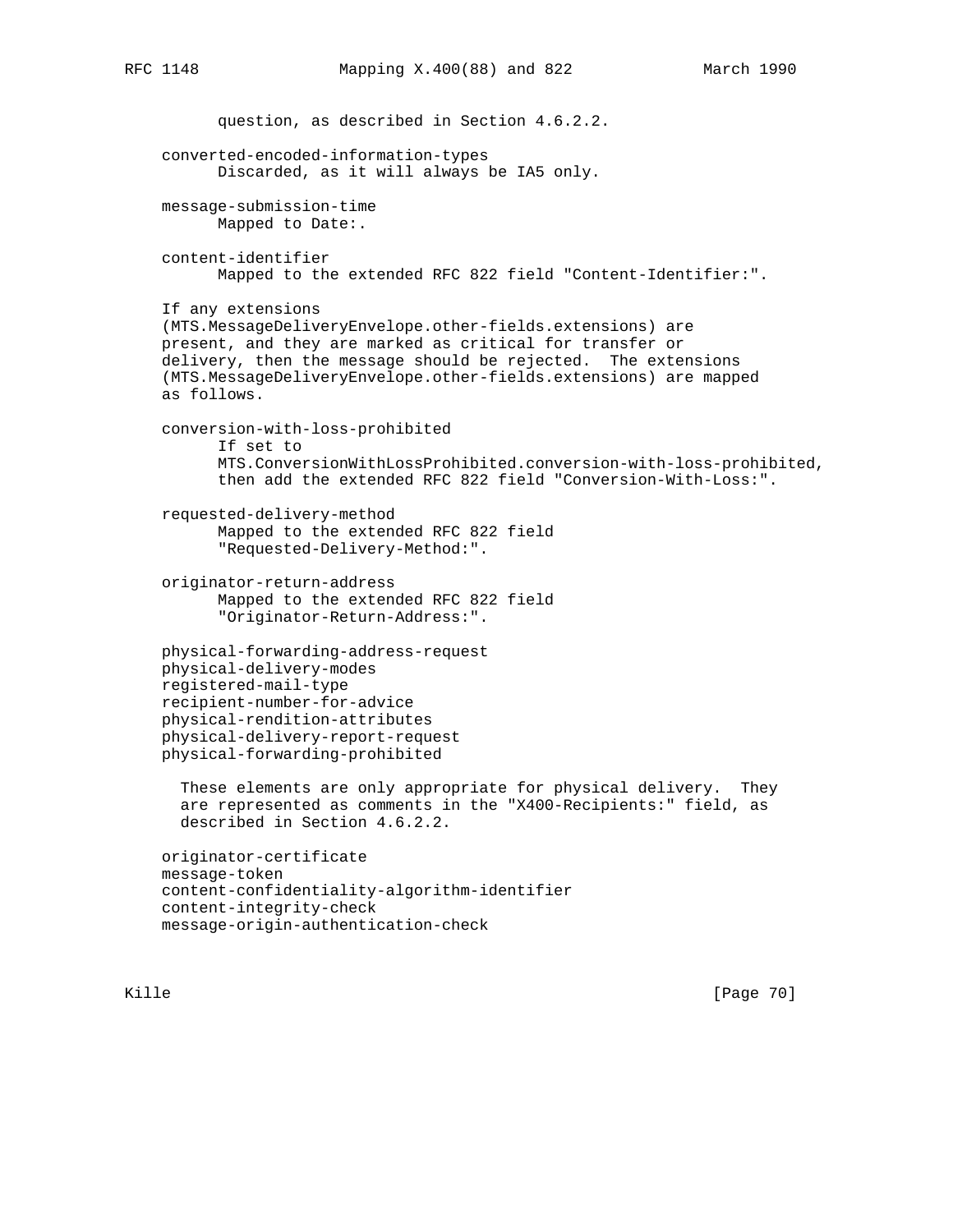message-security-label

proof-of-delivery-request

 These elements imply use of security services not available in the RFC 822 environment. If they are marked as critical for transfer or delivery, then the message should be rejected. Otherwise they should be discarded.

redirection-history

 Each element is mapped to an extended RFC 822 field "Redirection-History:". They should be ordered in the message header, so that the most recent redirection comes first (same order as trace).

dl-expansion-history

 Each element is mapped to the extended RFC 822 field "DL-Expansion-History:". They should be ordered in the message header, so that the most recent expansion comes first (same order as trace).

 If any MTS (or MTA) Extensions not specified in X.400 are present, and they are marked as critical for transfer or delivery, then the message should be rejected. If they are not so marked, they can safely be discarded. The list of discarded fields should be indicated in the extended header "Discarded-X400-MTS-Extensions:".

5.3.7. Mappings from the MTA Abstract Service

 There are some mappings at the MTA Abstract Service level which are done for IPM and IPN. These can be derived from MTA.MessageTransferEnvelope. The reasons for the mappings at this level, and the violation of layering are:

- Allowing for multiple recipients to share a single RFC 822 message.
- Making the X.400 trace information available on the RFC 822 side.
- Making any information on deferred delivery available.

 The 822-MTS recipients should be calculated from the full list of X.400 recipients. This is all of the members of MTA.MessageTransferEnvelope.per-recipient-fields being passed through the gateway, where the responsibility bit is set. In some cases, a different RFC 822 message would be calculated for each recipient. If this is due to differing service requests for each recipient, then a different message should be generated.

Kille [Page 71]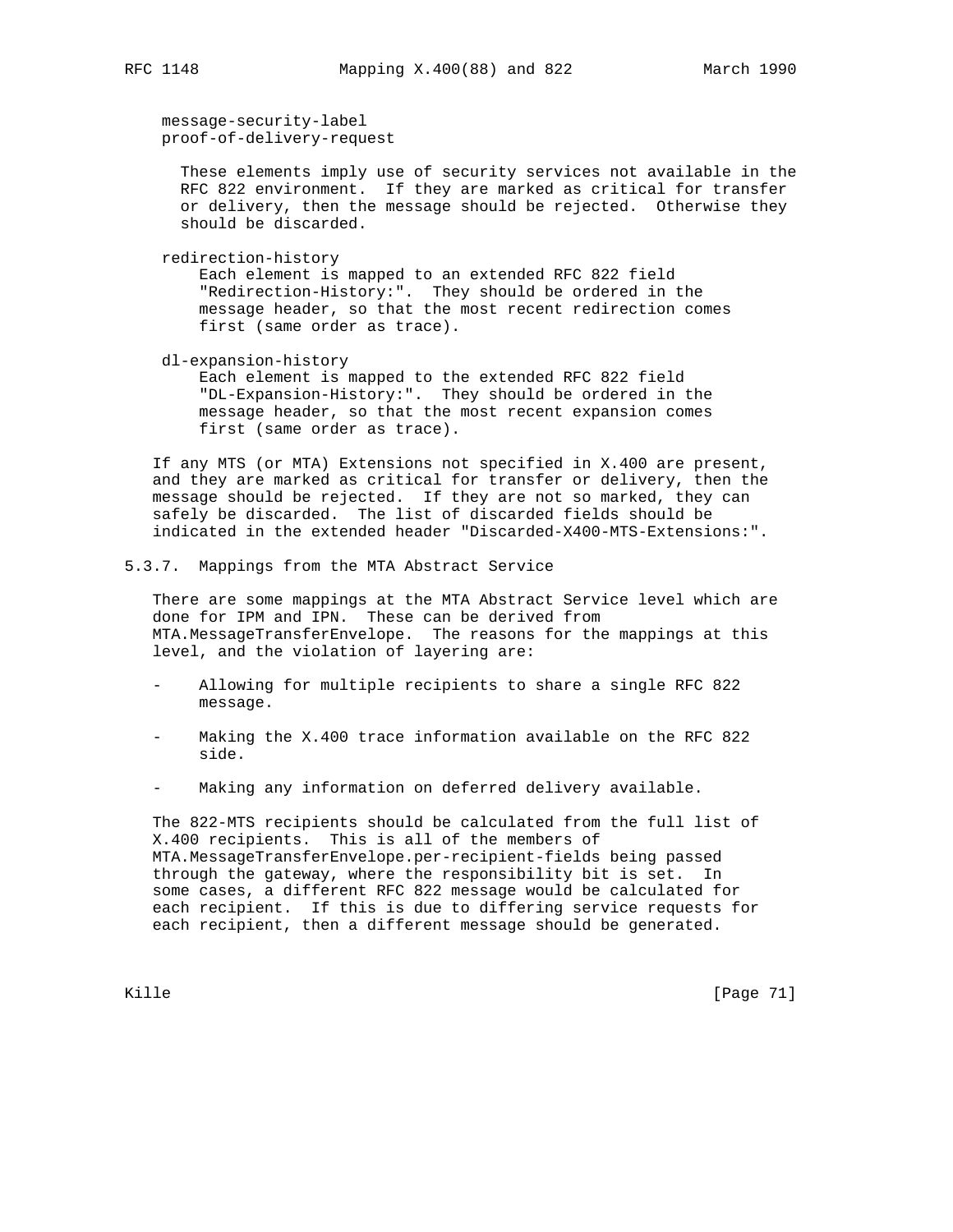If it is due only to the request for non-disclosure of recipients, then the "X400-Recipients:" field should be omitted, and only one message sent.

The following EBNF is defined for extended RFC 822 headers:

| mta-field                         | $=$ "X400-Received" ":" x400-trace<br>/ "Deferred-Delivery" ":" date-time<br>/ "Latest-Delivery-Time" ":" date-time                                                                    |
|-----------------------------------|----------------------------------------------------------------------------------------------------------------------------------------------------------------------------------------|
| x400-trace                        | $=$ "by" md-and-mta ";"<br>[ "deferred until" date-time ";" ]<br>$[$ "converted" "(" encoded-info ")" ";" $]$<br>$[$ "attempted" md-and-mta ";" $]$<br>action-list<br>";" arrival-time |
| md-and-mta<br>mta<br>arrival-time | = [ "mta" mta "in" ] qlobal-id<br>= word<br>$=$ date-time                                                                                                                              |
| action-list<br>action             | $= 1$ #action<br>= "Redirected"<br>/ "Expanded"<br>"Relayed"                                                                                                                           |

/ "Rerouted"

 If MTA.PerMessageTransferFields.deferred-delivery-time is present, use it to generate a Deferred-Delivery: field. For some reason, X.400 does not make this information available at the MTS level on delivery. X.400 profiles, and in particular the CEN/CENELEC profile for X.400(1984) [Systems85a], specify that this element must be supported at the first MTA. If it is not, the function may optionally be implemented by the gateway: that is, the gateway should hold the message until the time specified in the protocol element. Thus, it is expected that the value of this element will often be in the past. For this reason, the extended RFC 822 field is primarily for information.

 Merge MTA.PerMessageTransferFields.trace-information, and MTA.PerMessageTransferFields.internal-trace-information to produce a single ordered trace list. If Internal trace from other management domains has not been stripped, this may require complex interleaving. Use this to generate a sequence of "X400-Received:" fields. The only difference between external trace and internal trace will be the

Kille [Page 72]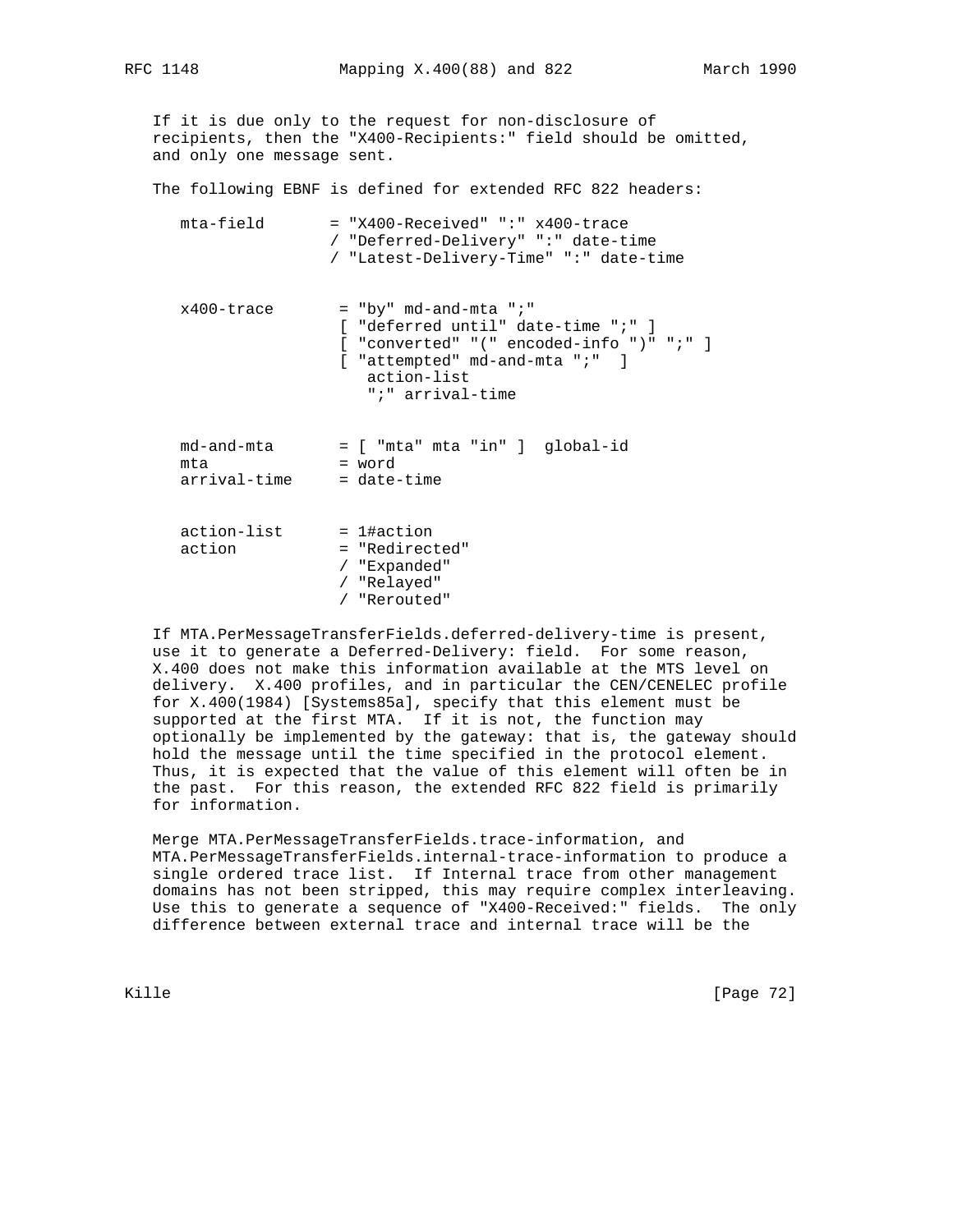extra MTA information in internal trace elements.

 When generating an RFC 822 message all trace fields (X400- Received and Received) should be at the beginning of the header, before any other fields. Trace should be in chronological order, with the most recent element at the front of the message. A simple example trace (external) is:

 X400-Received: by /PRMD=UK.AC/ADMD=Gold 400/C=GB/ ; Relayed ; Tue, 20 Jun 89 19:25:11 +0100

A more complex example (internal):

 X400-Received: by mta UK.AC.UCL.CS in /PRMD=UK.AC/ADMD=Gold 400/C=GB/ ; deferred until Tue, 20 Jun 89 14:24:22 +0100 ; converted (undefined, g3fax) ";" attempted /ADMD=Foo/C=GB/ ; Relayed, Expanded, Redirected ; Tue, 20 Jun 89 19:25:11 +0100

5.3.8. Mappings from Report Delivery

 Delivery reports are mapped at the MTS service level. This means that only reports destined for the MTS user will be mapped. Some additional services are also taken from the MTA service.

5.3.8.1. MTS Mappings

 A Delivery Report service will be represented as MTS.ReportDeliveryEnvelope, which comprises of per-report-fields (MTS.PerReportDeliveryFields) and per-recipient-fields.

A message should be generated with the following fields:

From:

 An administrator at the gateway system. This is also the 822-MTS originator.

 To: A mapping of the MTA.ReportTransferEnvelope.report-destination-name. This is also the 822-MTS recipient.

 Message-Type: Set to "Delivery Report".

Subject:

Something of the form "X.400 Delivery Report".

The format of the body of the message is defined to ensure that all

Kille [Page 73]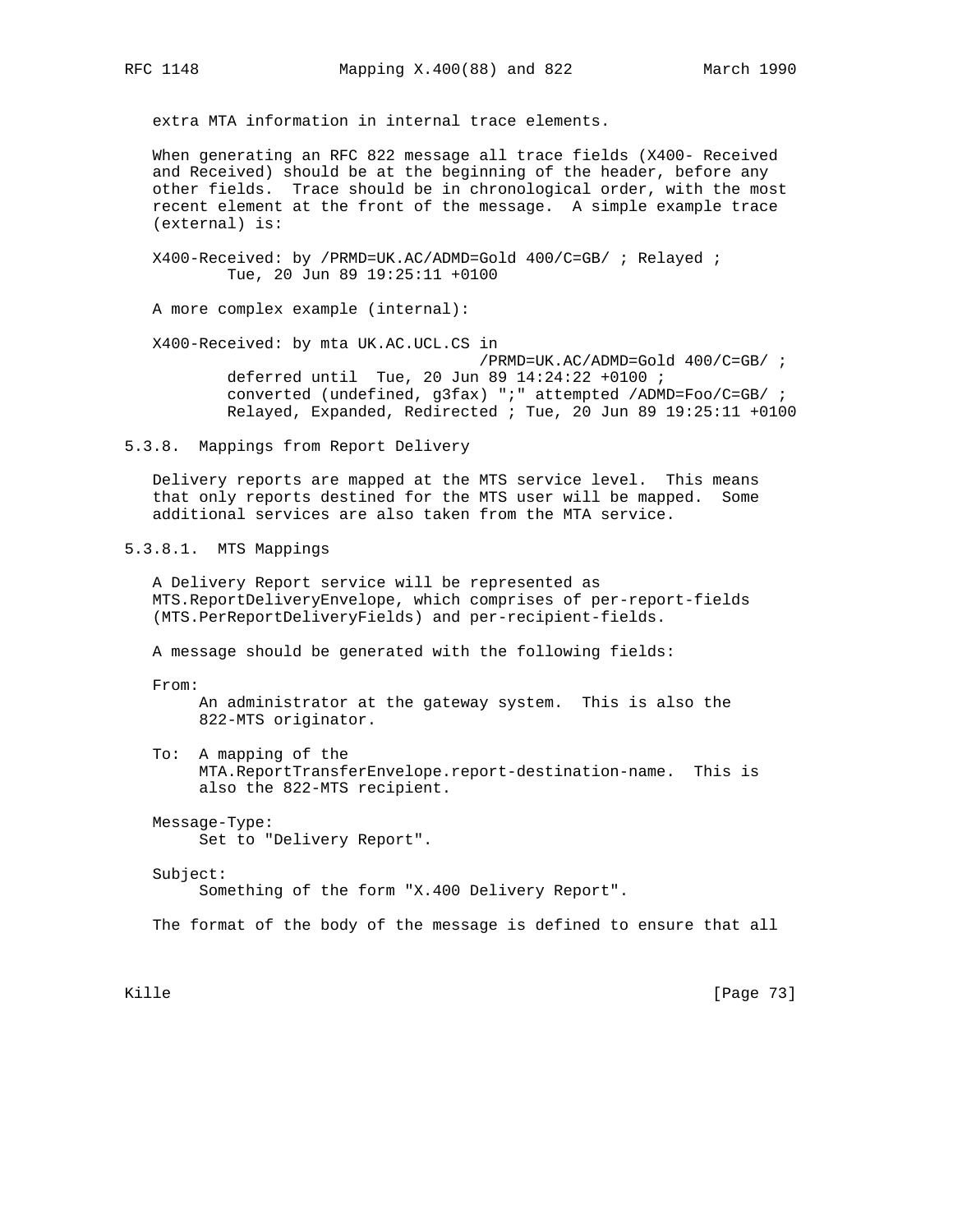information is conveyed to the RFC 822 user in a consistent manner. This gives a summary of critical information, and then a full listing of all parameters:

 dr-body-format = dr-summary <CRLF> dr-recipients <CRLF> dr-extra-information <CRLF> dr-content-return

 dr-content-return = "The Original Message is not available" / "The Original Message follows:" <CRLF> <CRLF> message

 dr-summary = "This report relates to your message:" <CRLF> content-correlator <CRLF> <CRLF> "of" date-time <CRLF> <CRLF> "It was generated by:" report-point <CRLF> "at" date-time <CRLF> <CRLF> "It was later converted to RFC 822 by:" mailbox <CRLF> "at" date-time <CRLF> <CRLF>

 dr-recipients = \*(dr-recipient <CRLF> <CRLF>) dr-recipient = dr-recip-success / dr-recip-failure dr-recip-success = "Your message was successfully delivered to:" mailbox "at" date-time

 dr-recip-failure = "Your message was not delivered to:" mailbox <CRLF> "for the following reason:" \*word

 dr-extra-information = "-----------------------------------------------" <CRLF> <CRLF> "The following information is derived from the Report" <CRLF> "It may be useful for problem diagnosis:" <CRLF> <CRLF> drc-field-list  $drc-field-list$  =  $*(drc-field < CRLF)$  drc-field = "Subject-Submission-Identifier" ":" mts-msg-id / "Content-Identifier" ":" printablestring

Kille [Page 74]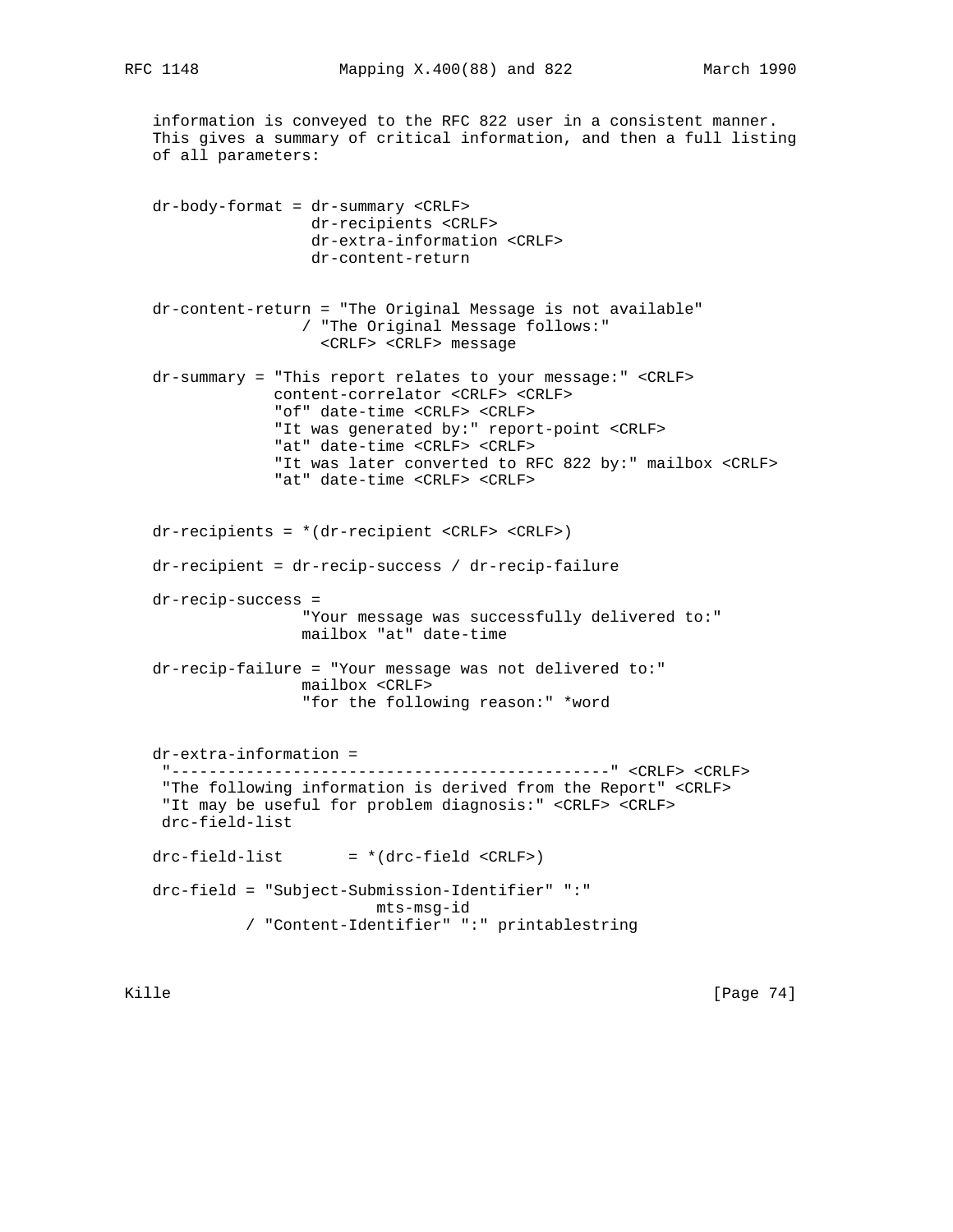```
 / "Content-Type" ":" mts-content-type
           / "Original-Encoded-Information-Types" ":"
                         encoded-info
           / "Originator-and-DL-Expansion-History" ":"
                         dl-history
           / "Reporting-DL-Name" ":" mailbox
           / "Content-Correlator" ":" content-correlator
           / "Recipient-Info" ":" recipient-info
           / "Subject-Intermediate-Trace-Information" ":"
                         x400-trace
 recipient-info = mailbox "," std-or ";"
                 report-type
                 [ "converted eits" encoded-info ";" ]
                 [ "originally intended recipient"
                          mailbox "," std-or ";" ]
                 [ "last trace" [ encoded-info ] date-time ";" ]
                 [ "supplementary info" <"> printablestring <"> ";" ]
                 [ "redirection history" 1#redirection ";"
                 [ "physical forwarding address"
                                        printablestring ";" ]
 report-type = "SUCCESS" drc-success
                 / "FAILURE" drc-failure
\texttt{drc-success} = "delivered at" date-time ";"
                 [ "type of MTS user" labelled-integer ";" ]
 drc-failure = "reason" labelled-integer ";"
                 [ "diagnostic" labelled-integer ";" ]
 report-point = [ "mta" word "in" ] global-id
 content-correlator = *word
 dl-history = 1#( mailbox "(" date-time ")")
 The format is defined as a fixed definition. The only exception is
 that the EBNF.drc-fields should follow RFC 822 folding rules.
 The elements of MTS.ReportDeliveryEnvelope.per-report-fields are
 mapped as follows onto extended RFC 822 fields:
 subject-submission-identifier
      Mapped to EBNF.drc-field (Subject-Submission-Identifier)
 content-identifier
      Mapped to EBNF.drc-field (Content-Identifier)
```
Kille [Page 75]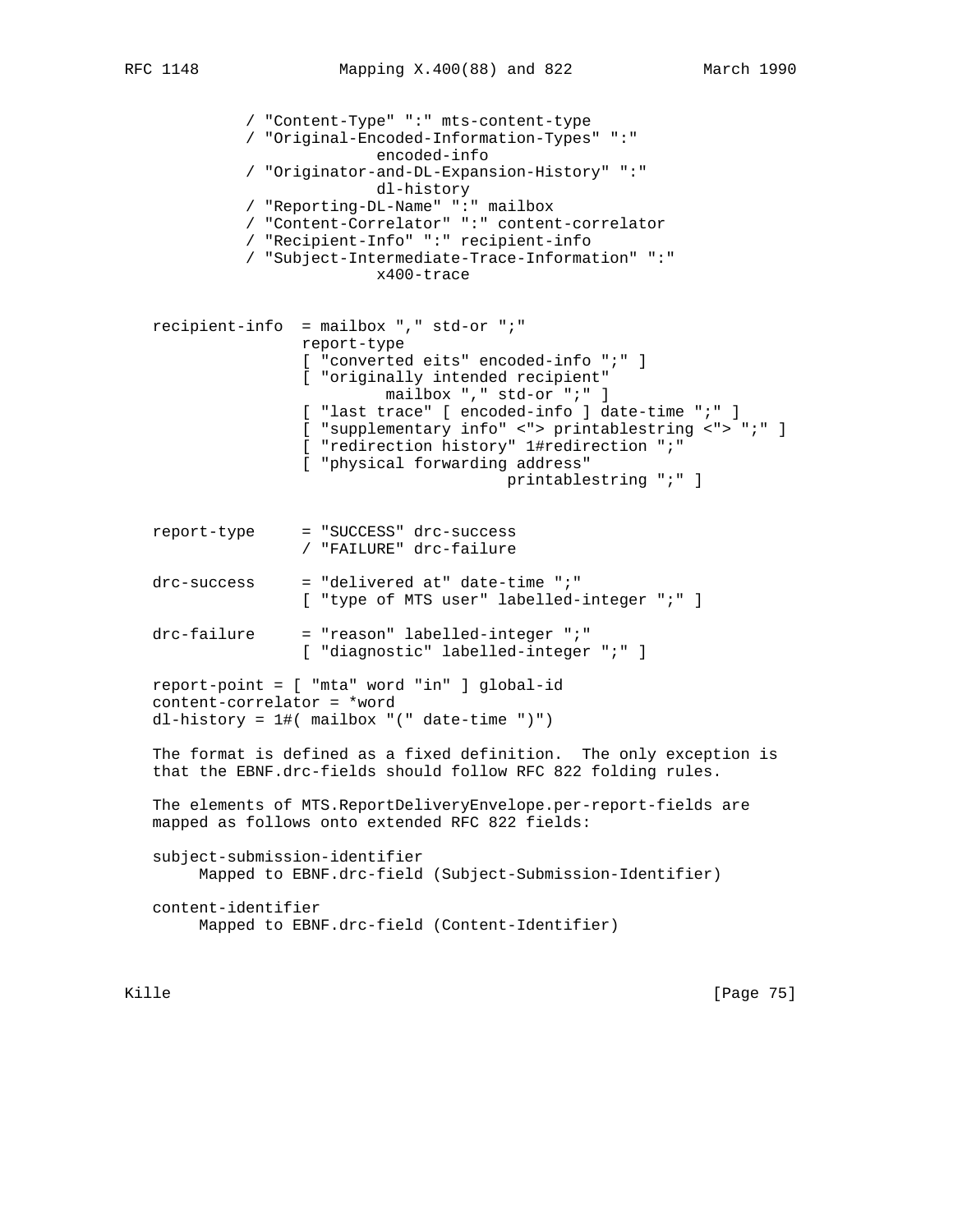content-type Mapped to EBNF.drc-field (Content-Type) original-encoded-information-types Mapped to EBNF.drc-field (Encoded-Info) The extensions from MTS.ReportDeliveryEnvelope.per-report-fields.extensions are mapped as follows: originator-and-DL-expansion-history Mapped to EBNF.drc-field (Originator-and-DL-Expansion- History) reporting-DL-name Mapped to EBNF.drc-field (Reporting-DL-Name) content-correlator Mapped to EBNF.content-correlator, provided that the encoding is IA5String (this should always be the case). This is used in EBNF.dr-summary and EBNF.drc-field-list. In the former, LWSP may be added, in order to improve the layout of the message. message-security-label reporting-MTA-certificate report-origin-authentication-check These security parameters should not be present. If they are, they should be discarded in preference to discarding the whole report. For each element of MTS.ReportDeliveryEnvelope.per-recipient-fields, a value of EBNF.dr-recipient, and an EBNF.drc-field (Recipient-Info) should be generated. The components are mapped as follows. actual-recipient-name Used to generate the first EBNF.mailbox and EBNF.std-or in EBNF.recipient-info. Both RFC 822 and X.400 forms are given, as there may be a problem in the mapping tables. It also generates the EBNF.mailbox in EBNF.dr-recip-success or EBNF.dr-recip-failure. report If it is MTS.Report.delivery, then set EBNF.dr-recipient to EBNF.dr-recip-success, and similarly set EBNF.report-type, filling in EBNF.drc-success. If it is a failure, set

EBNF.dr-recipient to EBNF.dr-recip-failure, making a human

Kille [Page 76]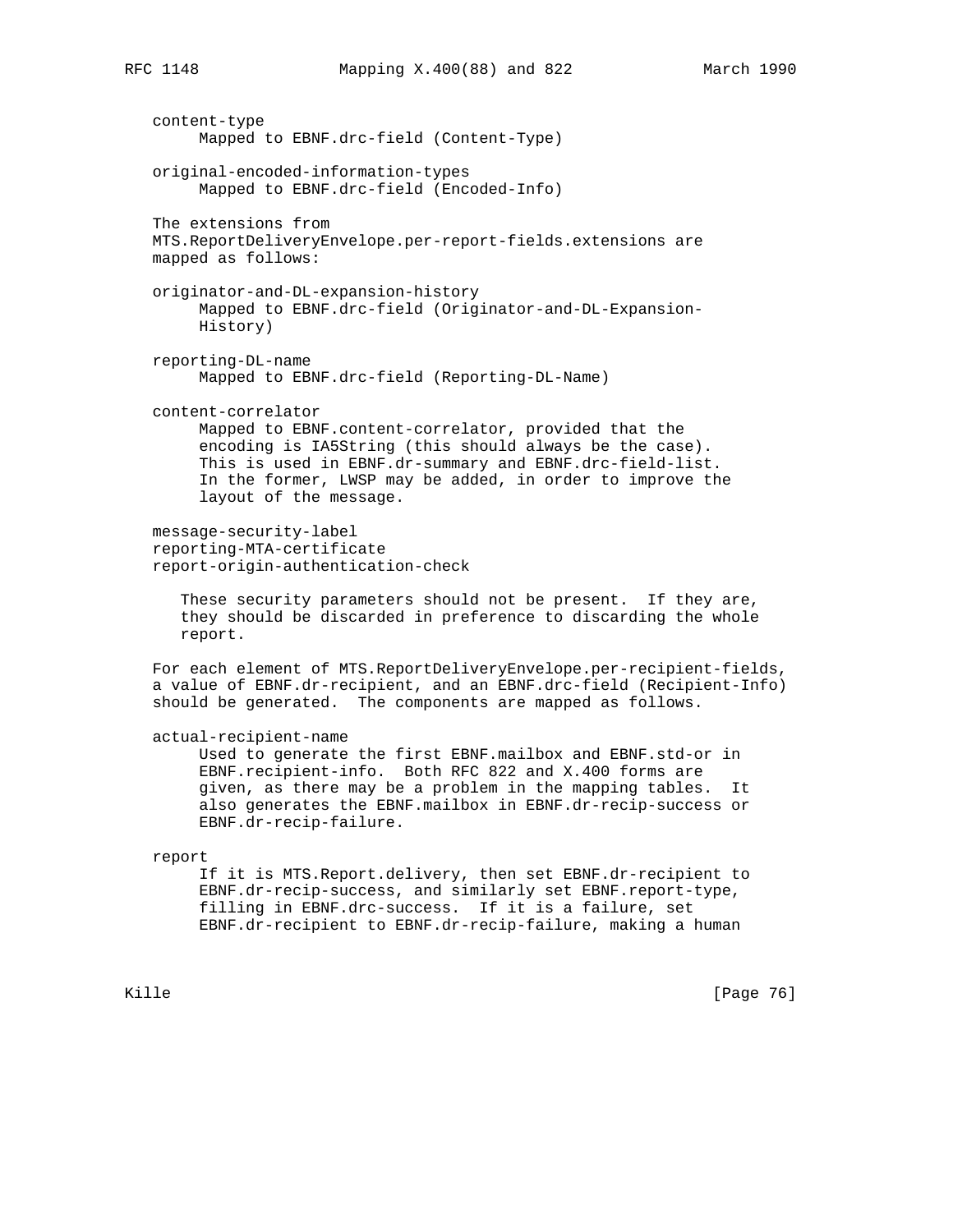```
 interpretation of the reason and diagnostic codes, and
         including any supplementary information. EBNF.drc-failure
         should be filled in systematically.
    converted-encoded-information-types
         Set EBNF.drc-field ("converted eits")
    originally-intended-recipient
         Set the second ("originally intended recipient") mailbox
         and
         std-or in EBNF.drc-field.
    supplementary-info
         Set EBNF.drc-field ("supplementary info"), and include this
         information in EBNF.dr-recip-failure.
   redirection-history
         Set EBNF.drc-field ("redirection history")
   physical-forwarding-address
         Set ENBF.drc-field ("physical forwarding address")
   recipient-certificate
         Discard
   proof-of-delivery
         Discard
   Any unknown extensions should be discarded, irrespective of
   criticality.
    The original message should be included in the delivery port. The
    original message will usually be available at the gateway, as
   discussed in Section 5.2.
5.3.8.2. MTA Mappings
    The single 822-MTS recipient is constructed from
    MTA.ReportTransferEnvelope.report-destination-name, using the
   mappings of Chapter 4. Unlike with a user message, this information
    is not available at the MTS level.
   The following additional mappings should be made:
   MTA.ReportTransferEnvelope.report-destination-name
         This should be used to generate the To: field.
```
Kille [Page 77]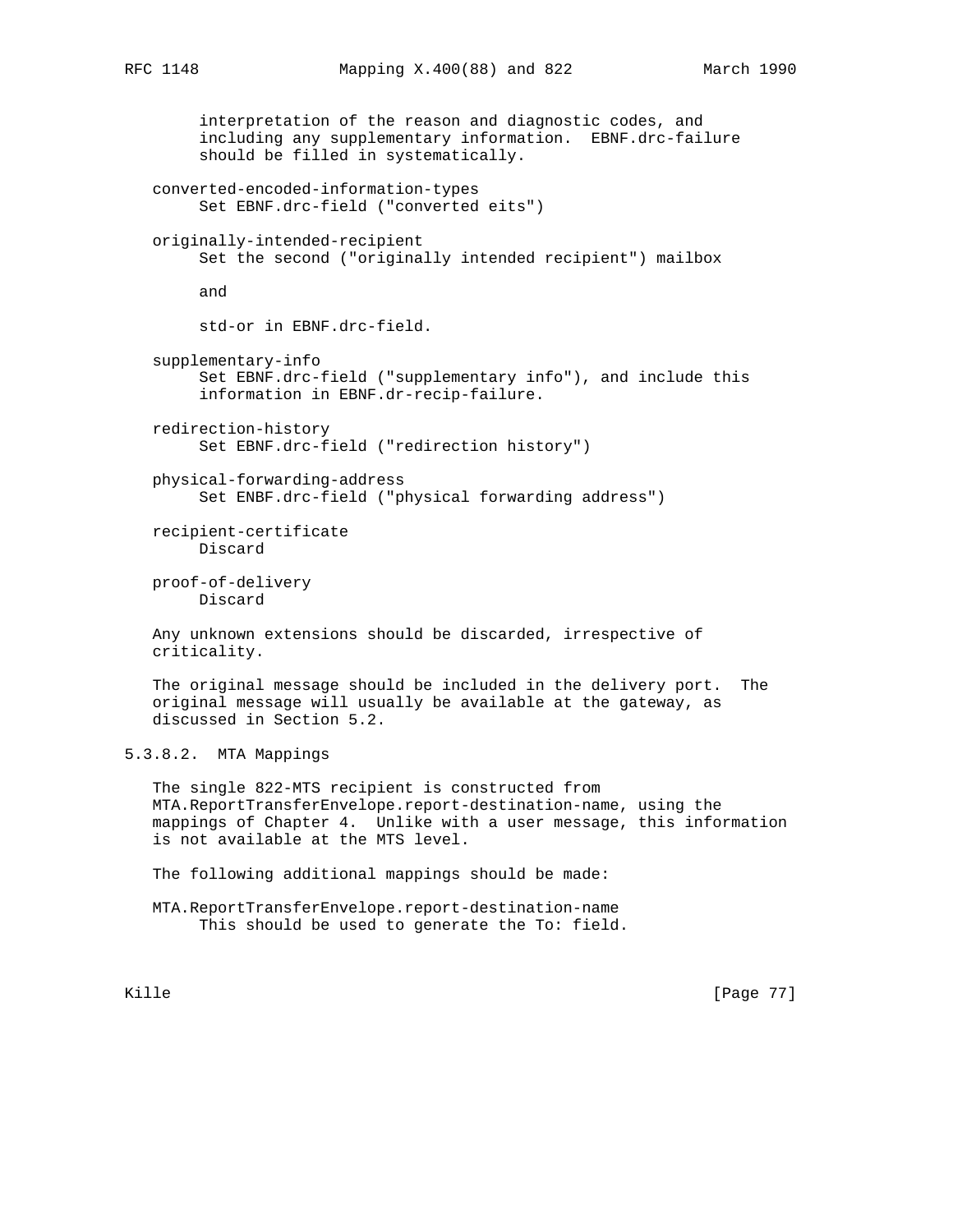MTA.ReportTransferEnvelope.identifier Mapped to the extended RFC 822 field "X400-MTS-Identifier:". It may also be used to derive a "Message-Id:" field.

- MTA.ReportTransferEnvelope.trace-information and
- MTA.ReportTransferEnvelope.internal-trace-information Mapped onto the extended RFC 822 field "X400-Received:", as described in Section 5.3.7. The first element should also be used to generate the "Date:" field, and the EBNF.failure-point.

 MTA.PerRecipientReportTransferFields.last-trace-information Mapped to EBNF.recipient-info (last trace) MTA.PerReportTransferFields.subject-intermediate-trace-information Mapped to EBNF.drc-field (subject-Intermediate-Trace-Information). These fields should be ordered so that the most recent trace element comes first.

5.3.8.3. Example Delivery Report

This is an example, of a moderately complex report.

From: The Postmaster <postmaster@cs.ucl.ac.uk> To: jpo@computer-science.nottingham.ac.uk Subject: X.400 Delivery Report Message-Type: Delivery Report Date: Wed, 21 Jun 89 08:45:25 +0100 X400-MTS-Identifier: /PRMD=UK.AC/ADMD=Gold 400/C=GB/;13412345235

 This report relates to your message: Date: Wed, 21 Jun 89 06:15:43 +0000 Message-ID: <8907140715.aa09015@CS.Nott.AC.UK> Subject: Now it's the fine tuning .... ! To: Piete Brooks (Postmaster) <pb@computer-lab.cambridge.ac.uk>

of Wed, 21 Jun 89 06:15:43 +0000

 It was generated by mta PK in /PRMD=UK/ADMD=DBP/C=DE/ at Wed, 21 Jun 89 08:45:25 +0100

 It was later converted to RFC 822 by: Mail-Gateway@oxbridge.ac.uk at Wed, 21 Jun 89 08:45:26 +0100

Your message was not delivered to: bad-user@nowhere for the following reason: Rendition problem with punctuation (Umlaut failure)

Kille [Page 78]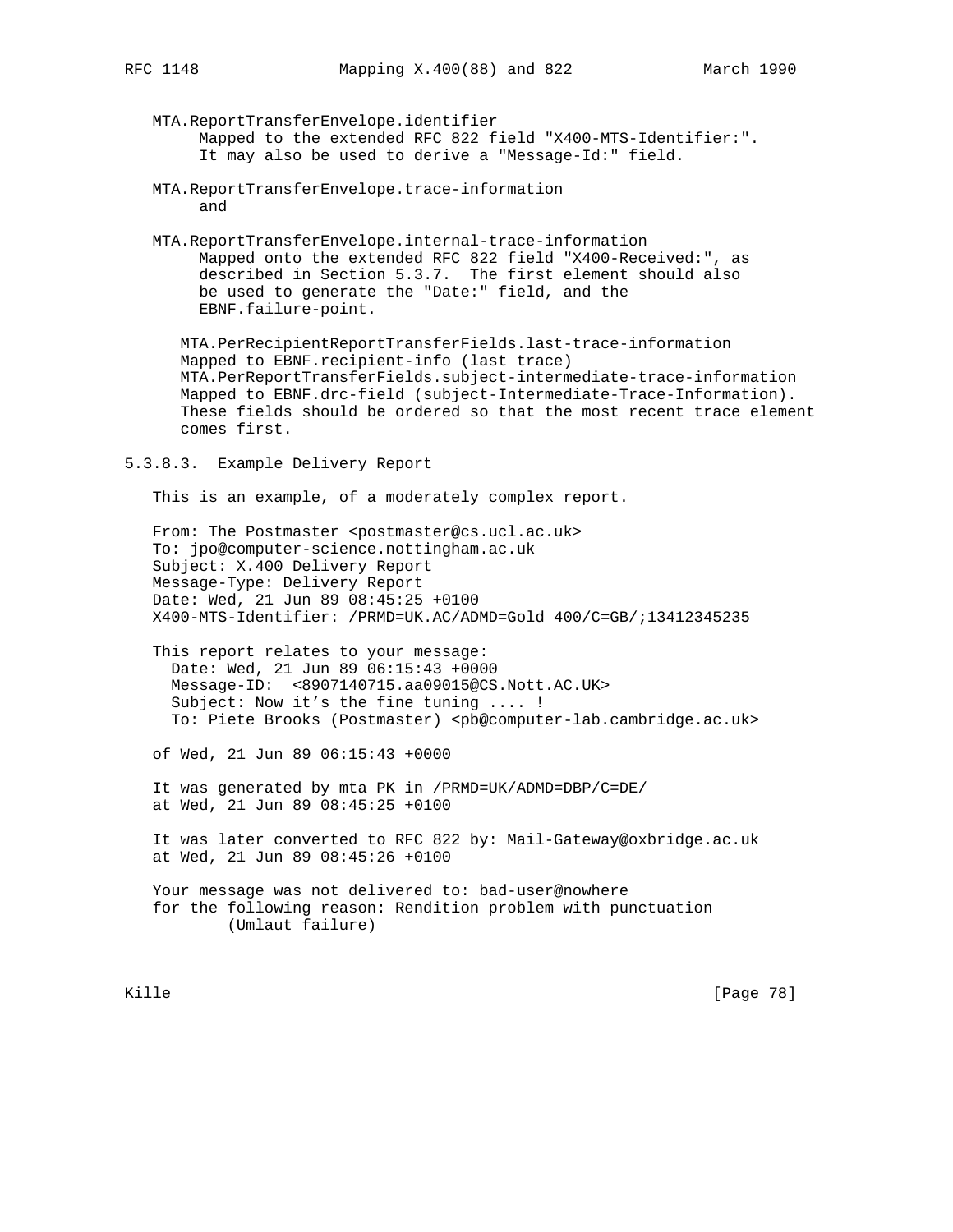----------------------------------------------- The following information is derived from the Report It may be useful for problem diagnosis: Subject-Submission-Identifier: [/PRMD=UK.AC/ADMD=Gold 400/C=GB/;148996] Content-Identifier: X.400 Delivery Report Content-Type: P2-1988 (22) Original-Encoded-Information-Types: ia5 Content-Correlator: Date: Wed, 21 Jun 89 06:15:43 +0000 Message-ID: <8907140715.aa09015@CS.Nott.AC.UK> Subject: Now it's the fine tuning .... ! To: Piete Brooks (Postmaster) <pb@computer-lab.cambridge.ac.uk> Recipient-Info: bad-user@nowhere, /S=bad-user/PRMD=nowhere/ADMD=DBP/C=DE/ ; FAILURE reason Physical-Rendition-Not-Performed (3) ; diagnostic Punctuation-Symbol-Loss (23) ; supplementary info Umlaut failure The Original Message follows: Subject: Now it's the fine tuning .... ! Date: Wed, 21 Jun 89 06:15:43 +0000 From: Julian Onions <jpo@computer-science.nottingham.ac.uk> To: Piete Brooks (Postmaster) <pb@computer-lab.cambridge.ac.uk> Cc: bad-user@nowhere Message-ID: <8907140715.aa09015@CS.Nott.AC.UK>

A short test

```
5.3.9. Probe
```
 This is an MTS internal issue. Any probe should be serviced by the gateway, as there is no equivalent RFC 822 functionality. The value of the reply is dependent on whether the gateway could service an MTS Message with the values specified in the probe. The reply should make use of MTS.SupplementaryInformation to indicate that the probe was serviced by the gateway.

Appendix A - Differences with RFC 987

 This appendix summarises changes between this document and RFC 987/RFC 1026.

1. Introduction

The model has shifted from a protocol based mapping to a service

Kille [Page 79]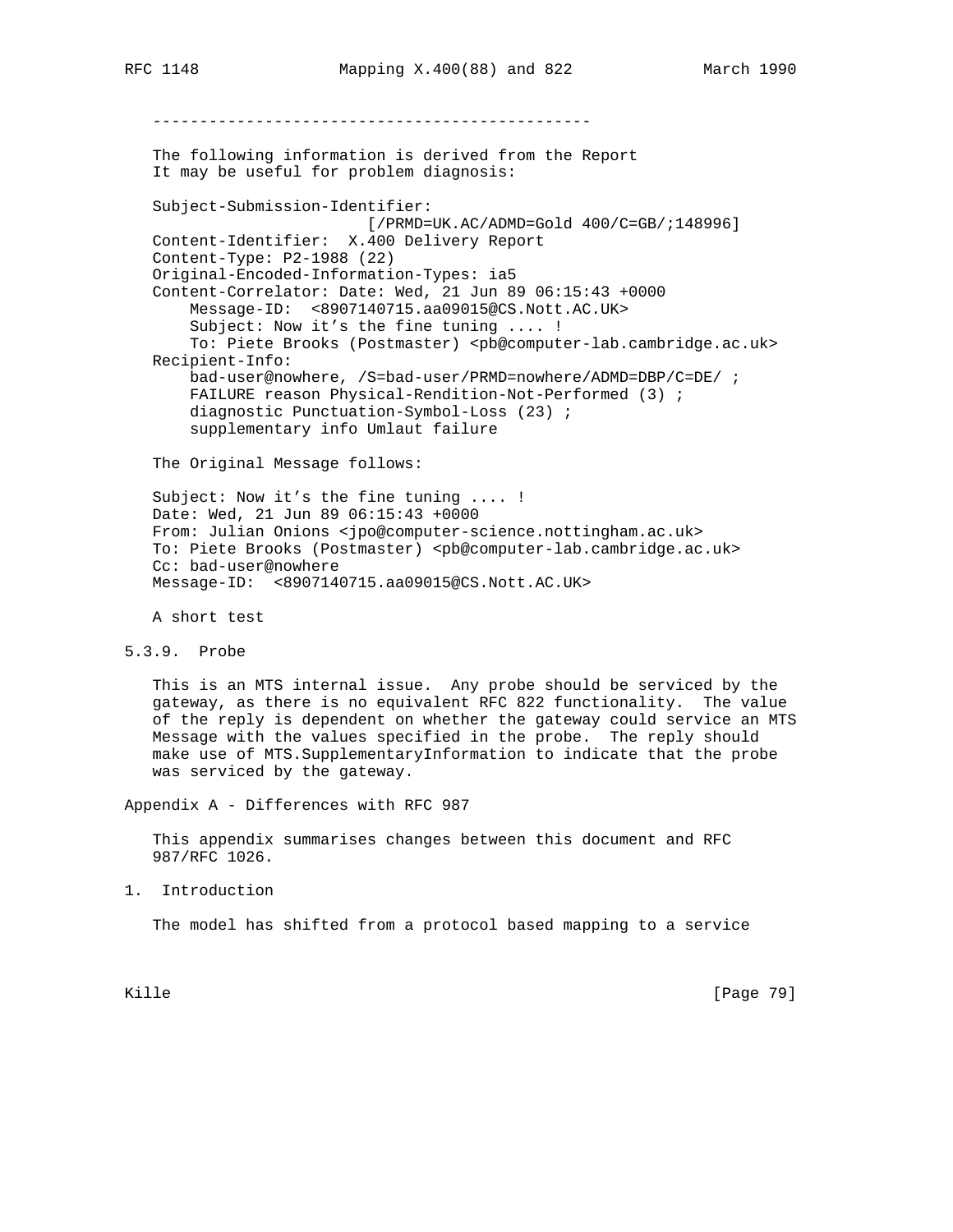based mapping. This has increased the generality of the specification, and improved the model. This change affects the entire document.

A restriction on scope has been added.

- 2. Service Elements
	- The new service elements of X.400 are dealt with.
	- A clear distinction is made between origination and reception.
- 3. Basic Mappings
	- Add teletex support.
	- Add object identifier support.
	- Add labelled integer support.
	- Make PrintableString <-> ASCII mapping reversible.
	- The printable string mapping is aligned to the NBS mapping derived from RFC 987.
- 4. Addressing
	- Support for new addressing attributes.
	- The message ID mapping is changed to not be table driven.
- 5. Detailed Mappings
	- Define extended IPM Header, and use instead of second body part for RFC 822 extensions.
	- Realignment of element names.
	- New syntax for reports, simplifying the header and introducing a mandatory body format (the RFC 987 header format was unusable).
	- Drop complex autoforwarded mapping.
	- Add full mapping for IP Notifications, defining a body format.

Kille [Page 80]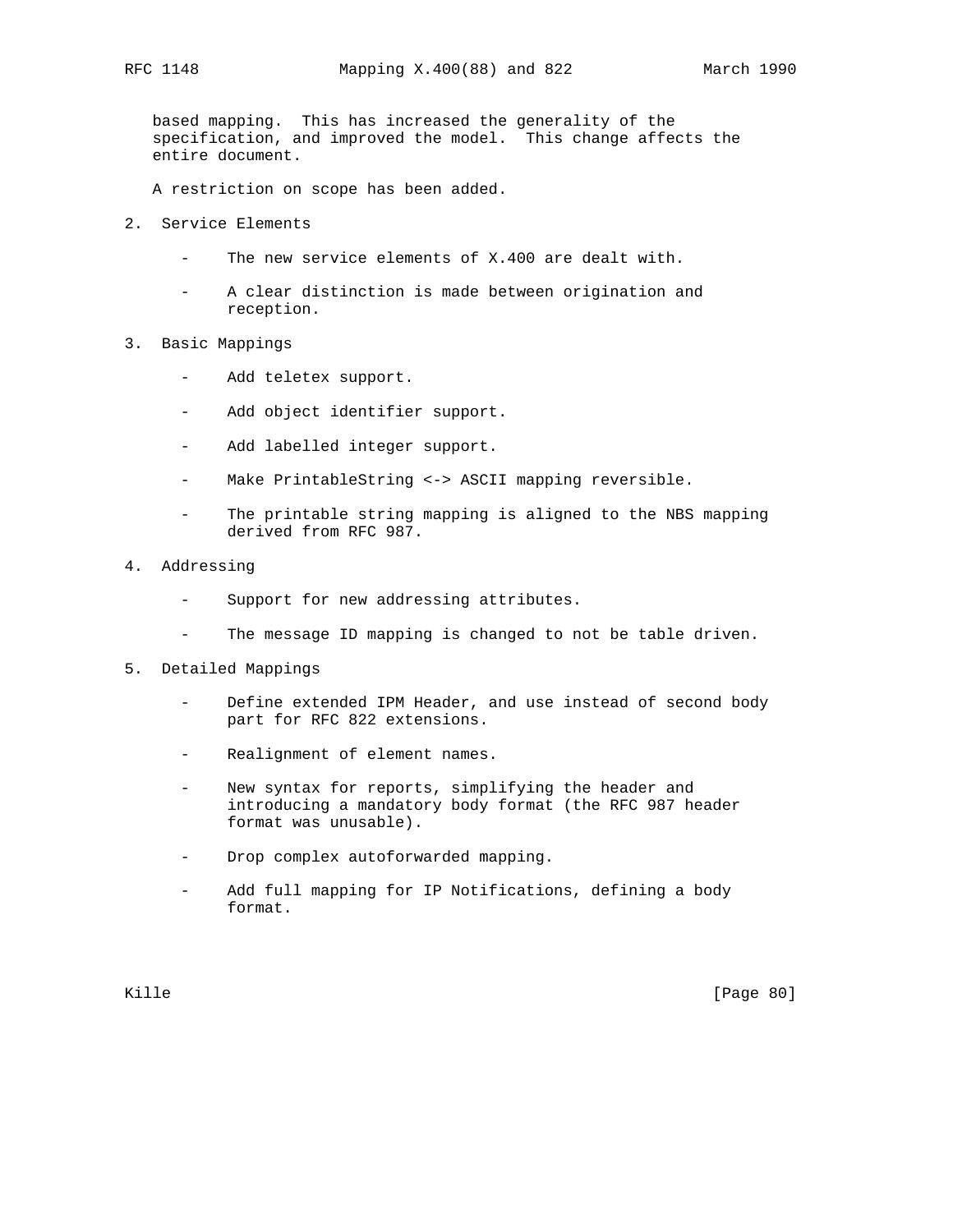- Adopt an MTS Identifier syntax in line with the O/R Address syntax.
- A new format for X400 Trace representation on the RFC 822 side.
- 6. Appendices
	- Move Appendix on restricted 822 mappings to a separate RFC.
	- Delete Phonenet and SMTP Appendixes.

Appendix B - Mappings specific to the JNT Mail

 This Appendix is specific to the JNT Mail Protocol. It describes specific changes in the context of this protocol.

1. Introduction

 There are five aspects of a gateway which are JNT Mail Specific. These are each given a section of this appendix.

2. Domain Ordering

 When interpreting and generating domains, the UK NRS domain ordering must be used.

3. Acknowledge-To:

 This field has no direct functional equivalent in X.400. However, it can be supported to an extent, and can be used to improve X.400 support.

 If an Acknowledge-To: field is present when going from JNT Mail to X.400, MTS.PerRecipientSubmissionFields.originator-request report.report shall be set for each recipient. If there is more that one address in the Acknowledge-To: field, or if the one address is not equivalent to the 822-MTS return address, then:

- 1. Acknowledgement(s) should be generated by the gateway. The text of these acknowledgements should indicate that they are generated by the gateway.
- 2. The Acknowledge-To: field should also be passed as an extension heading.

 When going from X.400 to JNT Mail, in cases where MTA.PerRecipientMessageTransferFields.per-recipient-indicators.

Kille [Page 81]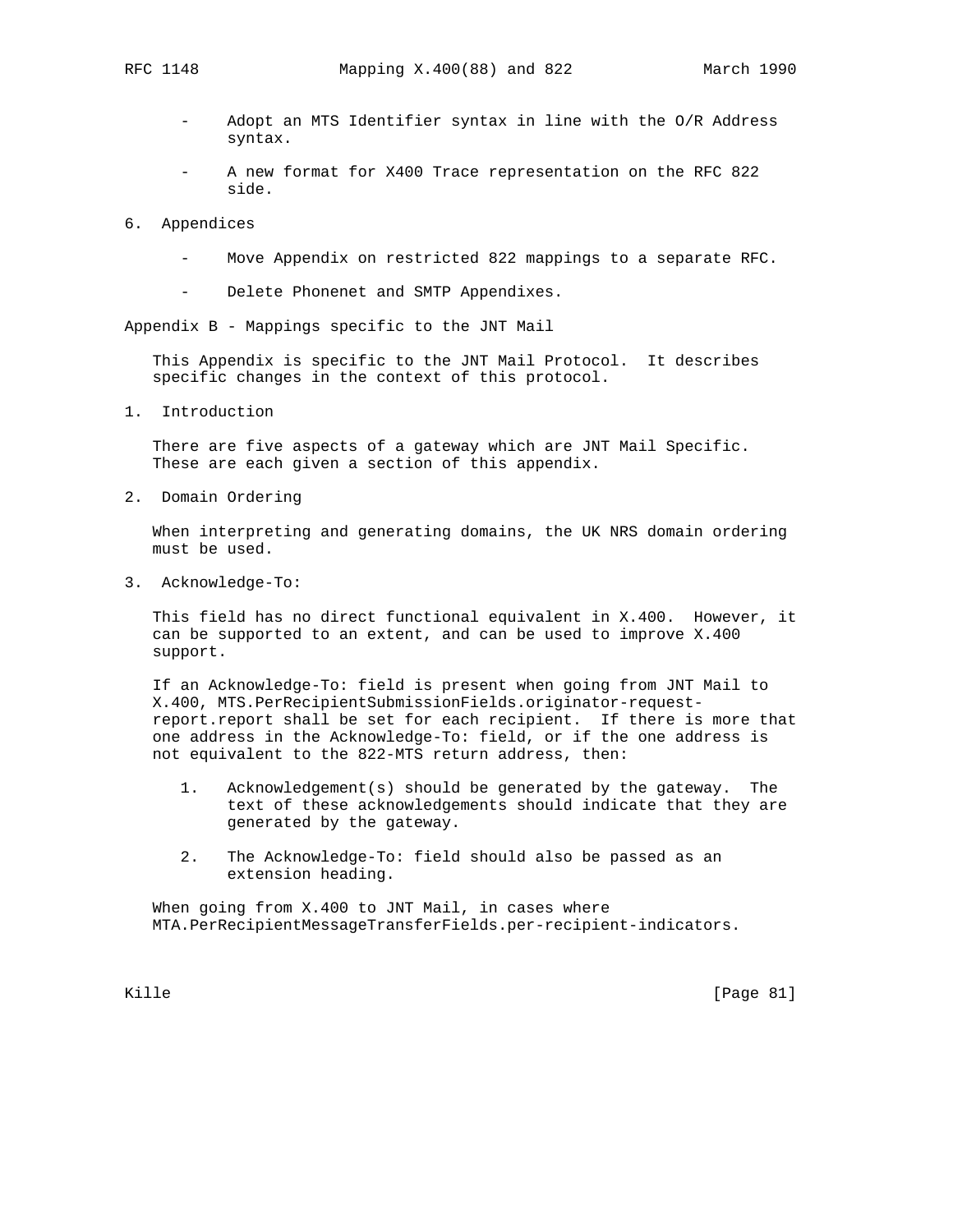originator-report is set, the copy of the message to that recipient should have an Acknowledge-To: field containing the MTS.OtherMessageDeliveryFields.originator-name. No special treatment should be given when MTA.PerRecipientMessageTransferFields.per recipient-indicators. originating-MTA-report is set. No attempt should be made to map Receipt notification requests onto Acknowledge-To:, as no association can be guaranteed between IPMS and MTS level addressing information.

4. Trace

 JNT Mail trace uses the Via: syntax. When going from JNT Mail to X.400, a mapping similar to that for Received: is used. No MTS.GlobalDomainIdentifier of the site making the trace can be derived from the Via:, so a value for the gateway should be used. The trace text, including the "Via:", should be unfolded, truncated to MTS.ub-mta-name-length (32), and mapped to MTA.InternalTraceInformationElement.mta-name. There is no JNT Mail specific mapping for the reverse direction.

5. Timezone specification

 The extended syntax of zone defined in the JNT Mail Protocol should be used in the mapping of UTCTime defined in Chapter 3.

6. Lack of 822-MTS originator specification

 In JNT Mail the default mapping of the MTS.OtherMessageDeliveryFields.originator-name is to the Sender: field. This can cause a problem when going from X.400 to JNT Mail if the mapping of IPMS.Heading has already generated a Sender: field. To overcome this, new extended JNT Mail field is defined. This is chosen to align with the JNT recommendation for interworking with full RFC 822 systems [Kille84b].

```
 original-sender = "Original-Sender" ":" mailbox
```
 If an IPM has no IPMS.Heading.authorising-users component and IPMS.Heading.originator.formal-name is different from MTS.OtherMessageDeliveryFields.originator-name, map MTS.OtherMessageDeliveryFields.originator-name, onto the Sender: field.

 If an IPM has a IPMS.Heading.authorising-users component, and IPMS.Heading.originator.formal-name is different from MTS.OtherMessageDeliveryFields.originator-name, MTS.OtherMessageDeliveryFields.originator-name should be mapped onto the Sender: field, and IPMS.Heading.originator mapped onto the

Kille [Page 82]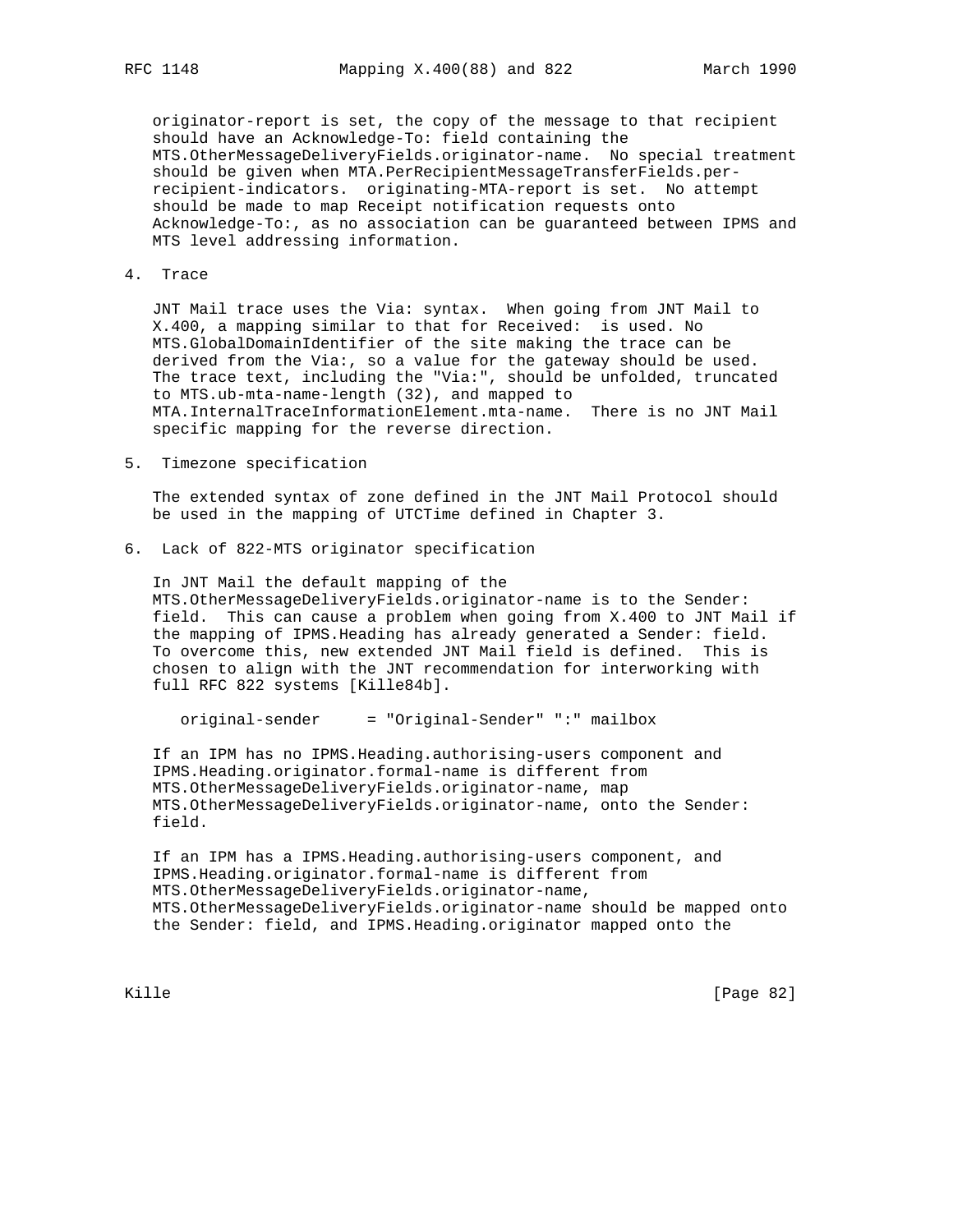Original-Sender: field.

 In other cases the MTS.OtherMessageDeliveryFields.originator-name, is already correctly represented.

Appendix C - Mappings specific to UUCP Mail

 Gatewaying of UUCP and X.400 is handled by first gatewaying the UUCP address into RFC 822 syntax (using RFC 976) and then gatewaying the resulting RFC 822 address into X.400. For example, an X.400 address:

 Country US Organisation Xerox Personal Name John Smith

might be expressed from UUCP as

inthop!gate!gatehost.COM!/C=US/O=Xerox/PN=John.Smith/

 (assuming gate is a UUCP-Internet gateway and gatehost.COM is an Internet-X.400 gateway) or

inthop!gate!Xerox.COM!John.Smith

(assuming that Xerox.COM and /C=US/O=Xerox/ are equivalent.)

 In the other direction, a UUCP address Smith@ATT.COM, integrated into 822, would be handled as any other 822 address. A non-integrated address such as inthop!dest!user might be handled through a pair of gateways:

| Country      | ΠS                            |
|--------------|-------------------------------|
| ADMD         | ΆTT                           |
| PRMD         | Internet                      |
| Organisation | GateOrq                       |
| RFC-822      | inthop!dest!user@gatehost.COM |

or through a single X.400 to UUCP gateway:

| ΠS               |
|------------------|
| ATT              |
| UUCP             |
| GateOrg          |
| inthop!dest!user |
|                  |

Appendix D - Object Identifier Assignment

An object identifier is needed for the extension IPMS element. The

Kille [Page 83]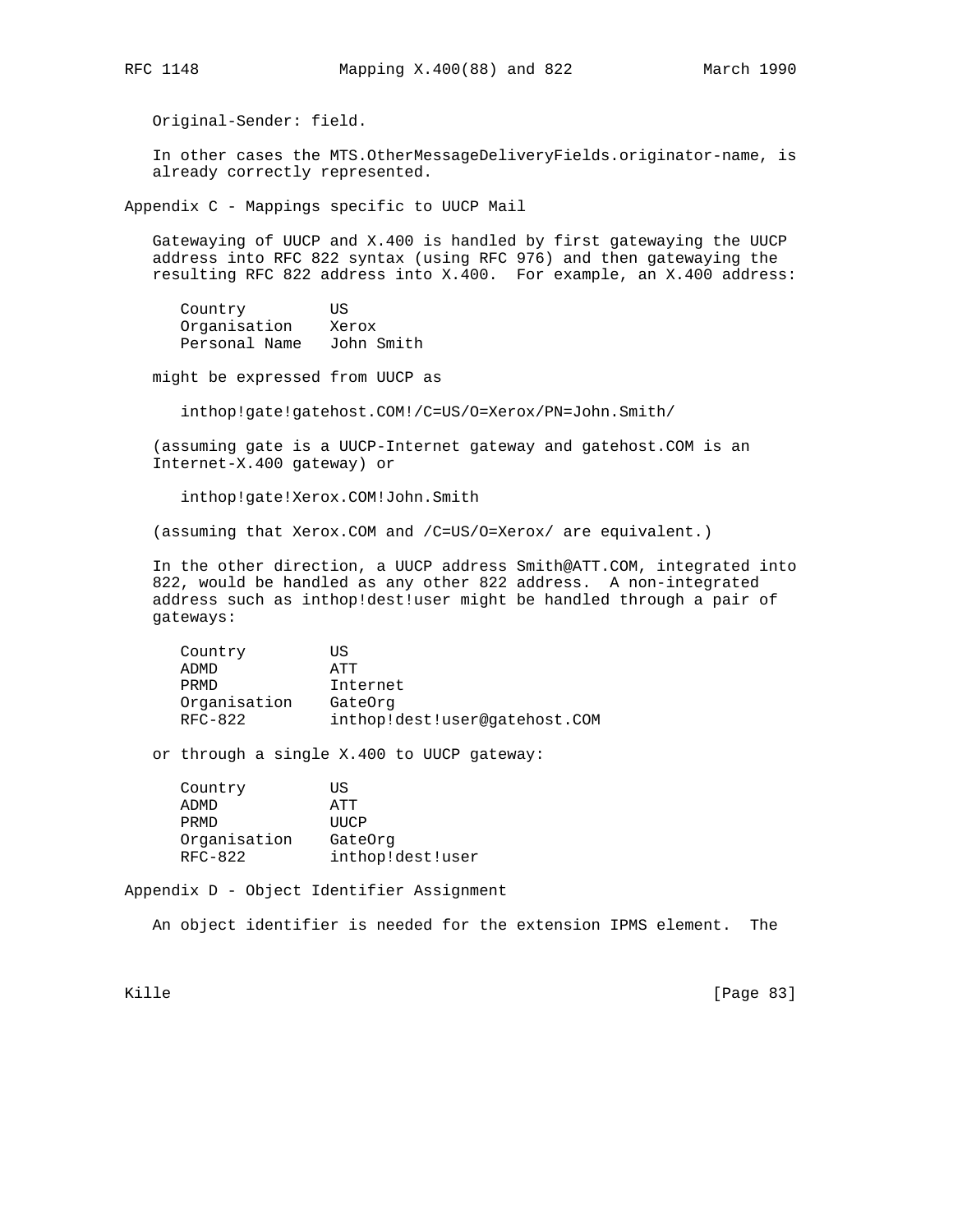```
 following value should be used.
        rfc-987-88 OBJECT IDENTIFIER ::=
            \{c\text{citt data}(9) \text{ pss}(2342) \text{ ucl}(234219200300) \text{ rfc-987-88}(200)\}\id-rfc-822-field OBJECT IDENTIFYER ::= {rfc987-88 field(0)}Appendix E - BNF Summary
    boolean = "TRUE" / "FALSE"
    numericstring = *DIGIT
    printablestring = *( ps-char )
   ps-restricted-char = 1DIGIT / 1ALPHA / " " / "'' / "+" / "," / "-" / "." / "/" / ":" / "=" / "?"
   ps-delim = "(" / ")"
    ps-char = ps-delim / ps-restricted-char
    ps-encoded = *( ps-restricted-char / ps-encoded-char )
   ps-encoded-char = "(a)" ; (@)
                        / "(p)" ; (%)
                         / " (b) "<br>
/ " (q) "<br>
i (!)<br>
i (")
                         / " (q)"
                         \begin{array}{ccc} \gamma & \text{``(u)} \text{''} & & & \text{''} \\ \gamma & \text{``(1)} \text{''} & & & \text{''} \end{array}\begin{array}{ccc} \gamma & \text{``(1)} \text{''} & \text{''} & \text{''} \text{''} \\ \gamma & \text{``(r)} \text{''} & \text{''} & \text{''} \text{''} \end{array}/ "(r)"
                          / "(" 3DIGIT ")"
   teletex-string = *( ps-char / t61-encoded )
   t61-encoded = \{ \| 1 * t61- \text{encoded}- \text{char} \| \| \} t61-encoded-char = 3DIGIT
    teletex-and-or-ps = [ printablestring ] [ "*" teletex-string ]
    labelled-integer ::= [ key-string ] "(" numericstring ")"
 key-string = *key-char
 key-char = <a-z, A-Z, 1-9, and "-">
    object-identifier ::= [ defined-value ] oid-comp-list
```
Kille [Page 84]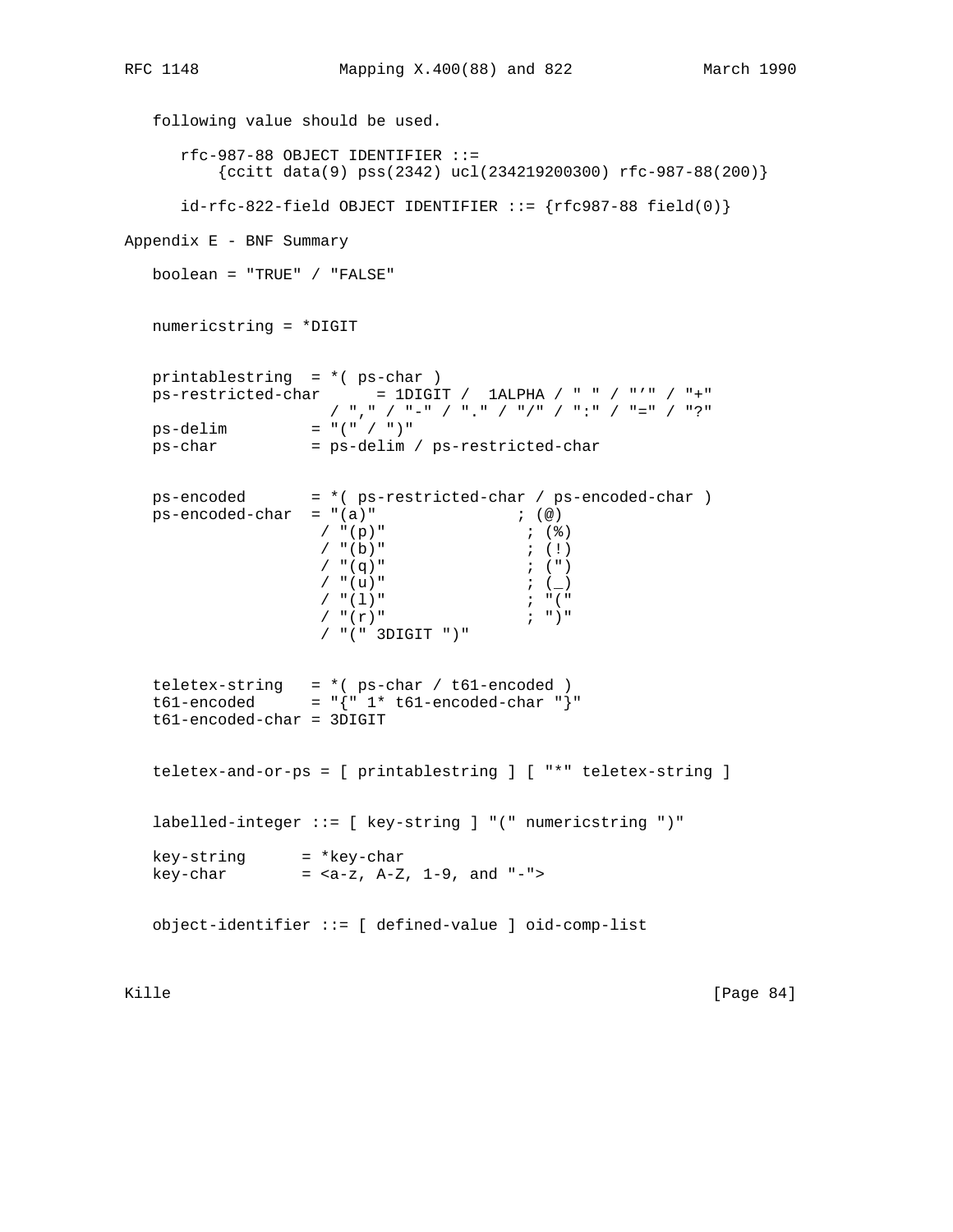oid-comp-list ::= oid-comp oid-comp-list | oid-comp defined-value ::= key-string oid-comp ::= [ key-string ] "(" numericstring ")" encoded-info = 1#encoded-type encoded-type = built-in-eit / object-identifier built-in-eit = "Undefined" ; undefined (0)<br>
/ "Telex" ; tLX (1)<br>
/ "IA5-Text" ; iA5Text (2)<br>
/ "G3-Fax" ; g3Fax (3) / "Telex" ; tLX (1)  $/$  "IA5-Text"  $i$  iA5Text (2) / "G3-Fax" ; g3Fax (3) / "TIF0" ; tIF0 (4) / "Teletex" ; tTX (5)  $\begin{align*} i \text{ video}{\text{text}}(6) \\ i \text{ voice} \end{align*}$ / "Teletex"<br>/ "Videotex"<br>/ "Voice"<br>/ "SFD" / "SFD" ; sFD (8)<br>/ "TIF1" ; tIF1 (9) ; tIF1 (9) encoded-pn = [ given "." ] \*( initial "." ) surname given  $= 2***ps**-char not including ".$  $initial$  = ALPHA surname = printablestring std-or-address =  $1*(-")$ " attribute "=" value ) "/" attribute = standard-type / "RFC-822" / registered-dd-type / dd-key "." std-printablestring standard-type = key-string registered-dd-type = key-string dd-key = key-string value = std-printablestring std-printablestring  $= *$ ( std-char / std-pair )

Kille [Page 85]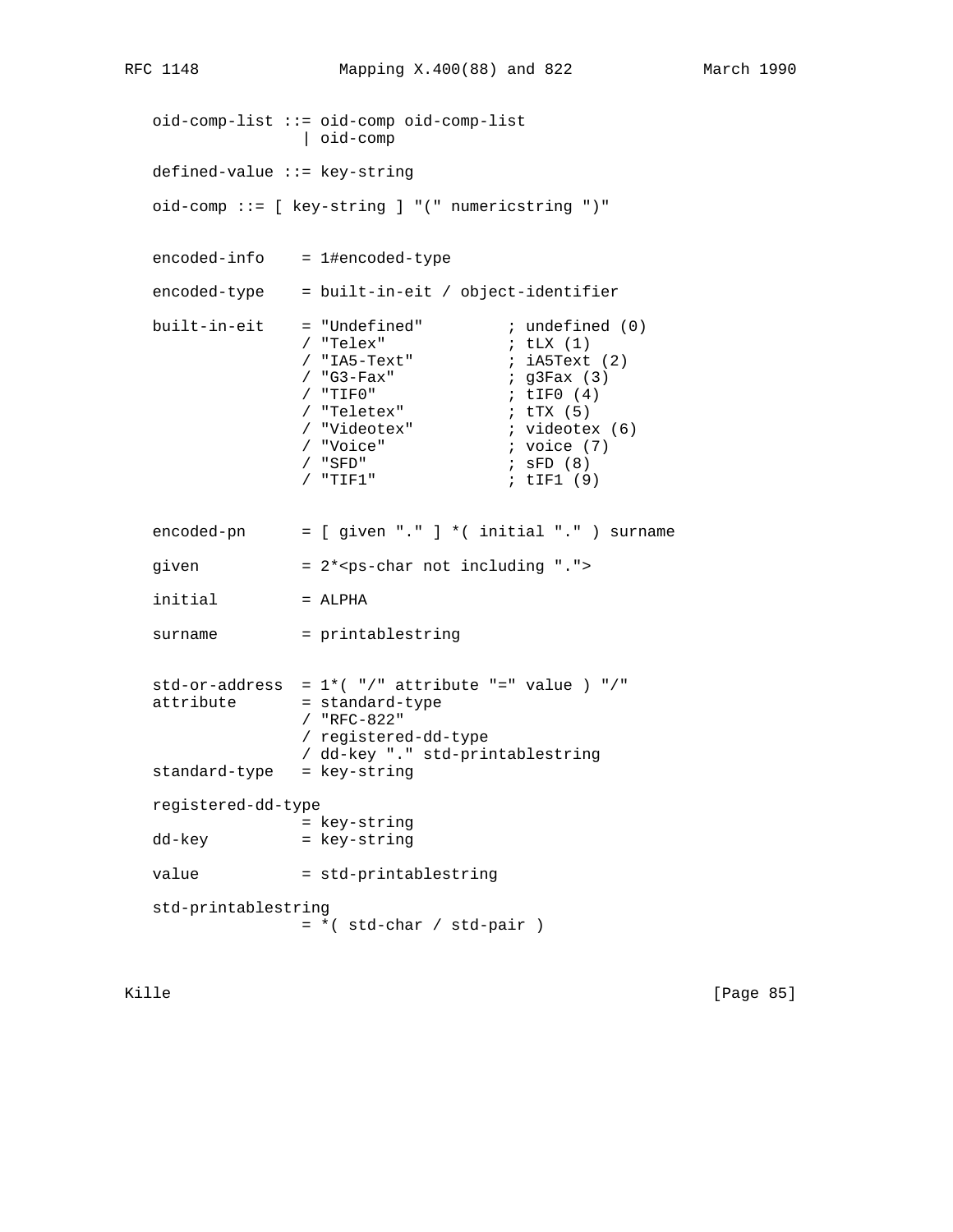```
std-char = \langle \cdot, \cdot \rangle", "*", and any ps-char
                             except "/" and "=">
 std-pair = "$" ps-char
dmn-or-address = dmn-part * ( "." dmn-part )
dmn-part = attribute "$" value
attribute = standard-type
               / "˜" dmn-printablestring
value = dmn-printablestring
                / "@"
 dmn-printablestring =
                = *( dmn-char / dmn-pair )
dmn-char = <"{", "}", "*", and any ps-char
              except ".">
dmn-pair
 global-id = std-or-address
 mta-field = "X400-Received" ":" x400-trace
                / "Deferred-Delivery" ":" date-time
                / "Latest-Delivery-Time" ":" date-time
x400-trace = "by" md-and-mta ";"
                 [ "deferred until" date-time ";" ]
                 [ "converted" "(" encoded-info ")" ";" ]
                [ "attempted" md-and-mta ";" ]
                  action-list
                   ";" arrival-time
 md-and-mta = [ "mta" mta "in" ] global-id
mta = word<br>arrival-time = date-time
arrival-time
 action-list = 1#action
action = "Redirected"
                / "Expanded"
                / "Relayed"
                 / "Rerouted"
 dr-body-format = dr-summary <CRLF>
                dr-recipients <CRLF>
```
Kille [Page 86]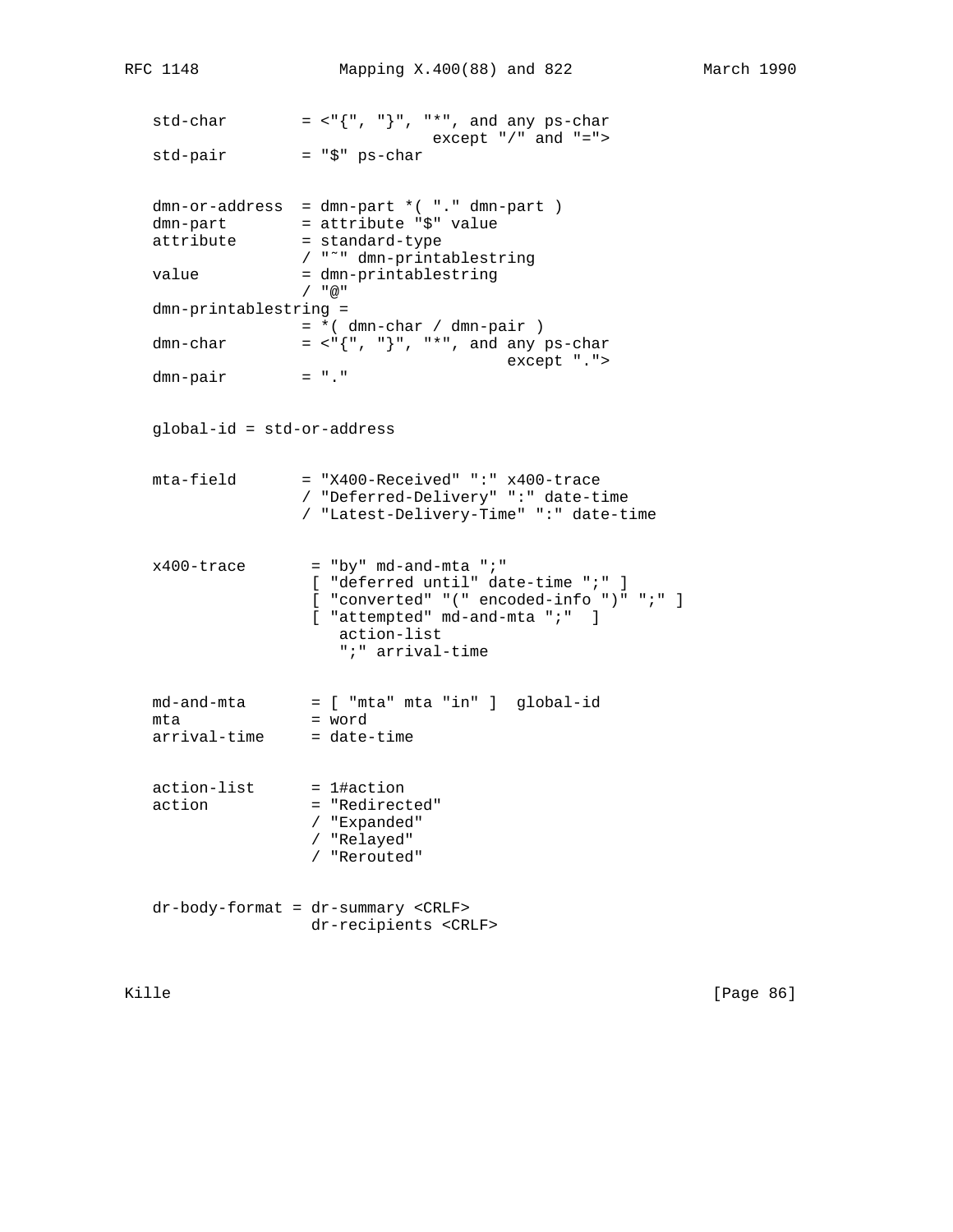dr-extra-information <CRLF>

dr-content-return

 dr-content-return = "The Original Message is not available" / "The Original Message follows:" <CRLF> <CRLF> message dr-summary = "This report relates to your message:" <CRLF> content-correlator <CRLF> <CRLF> "of" date-time <CRLF> <CRLF> "It was generated by:" report-point <CRLF> "at" date-time <CRLF> <CRLF> "It was later converted to RFC 822 by:" mailbox <CRLF> "at" date-time <CRLF> <CRLF> dr-recipients = \*(dr-recipient <CRLF> <CRLF>) dr-recipient = dr-recip-success / dr-recip-failure dr-recip-success = "Your message was successfully delivered to:" mailbox "at" date-time dr-recip-failure = "Your message was not delivered to:" mailbox <CRLF> "for the following reason:" \*word dr-extra-information = "-----------------------------------------------" <CRLF> <CRLF> "The following information is derived from the Report" <CRLF> "It may be useful for problem diagnosis:" <CRLF> <CRLF> drc-field-list  $drc-field-list$  =  $*(drc-field < CRLF)$  drc-field = "Subject-Submission-Identifier" ":" mts-msg-id / "Content-Identifier" ":" printablestring / "Content-Type" ":" mts-content-type / "Original-Encoded-Information-Types" ":" encoded-info / "Originator-and-DL-Expansion-History" ":" dl-history

Kille [Page 87]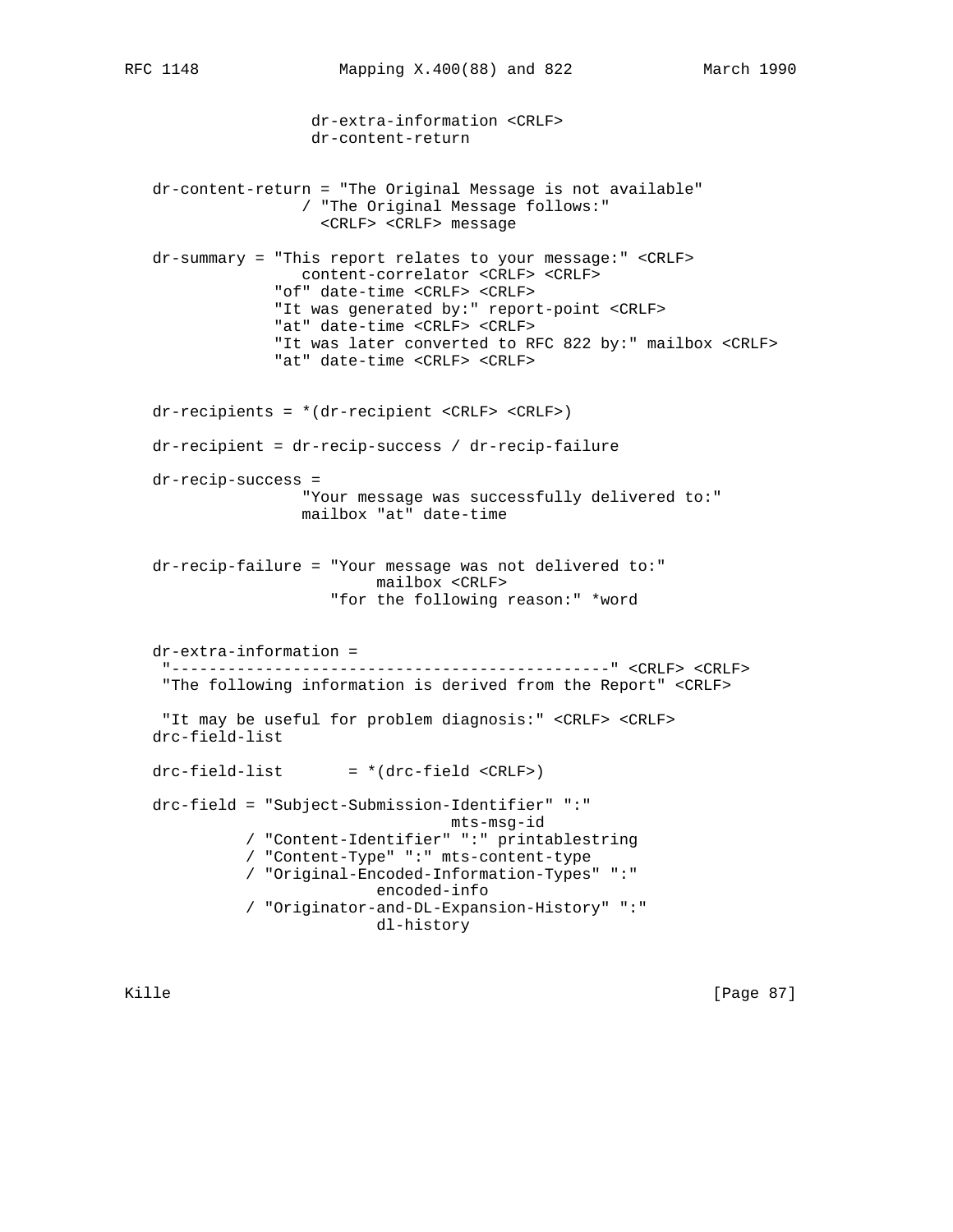/ "Reporting-DL-Name" ":" mailbox / "Content-Correlator" ":" content-correlator / "Recipient-Info" ":" recipient-info recipient-info = mailbox "," std-or ";" report-type [ "converted eits" encoded-info ";" ] [ "originally intended recipient" mailbox "," std-or ";" ] [ "supplementary info" <"> printablestring <"> ";" ] [ "redirection history" 1#redirection ";" [ "physical forwarding address" printablestring ";" ] report-type = "SUCCESS" drc-success / "FAILURE" drc-failure  $drc$ -success = "delivered at" date-time ";" [ "type of MTS user" labelled-integer ";" ] drc-failure = "reason" labelled-integer ";" [ "diagnostic" labelled-integer ";" ] report-point = [ "mta" word "in" ] global-id content-correlator = \*word dl-history = 1#( mailbox "(" date-time ")") mts-field = "X400-MTS-Identifier" ":" mts-msg-id / "X400-Originator" ":" mailbox / "X400-Recipients" ":" 1#mailbox / "Original-Encoded-Information-Types" ":" encoded-info / "X400-Content-Type" ":" mts-content-type / "Content-Identifier" ":" printablestring / "Priority" ":" priority / "Originator-Return-Address" ":" 1#mailbox / "DL-Expansion-History" ":" mailbox ";" date-time ";" / "Redirection-History" ":" redirection / "Conversion" ":" prohibition / "Conversion-With-Loss" ":" prohibition / "Requested-Delivery-Method" ":" 1\*( labelled-integer ) / "Delivery-Date" ":" date-time

Kille [Page 88]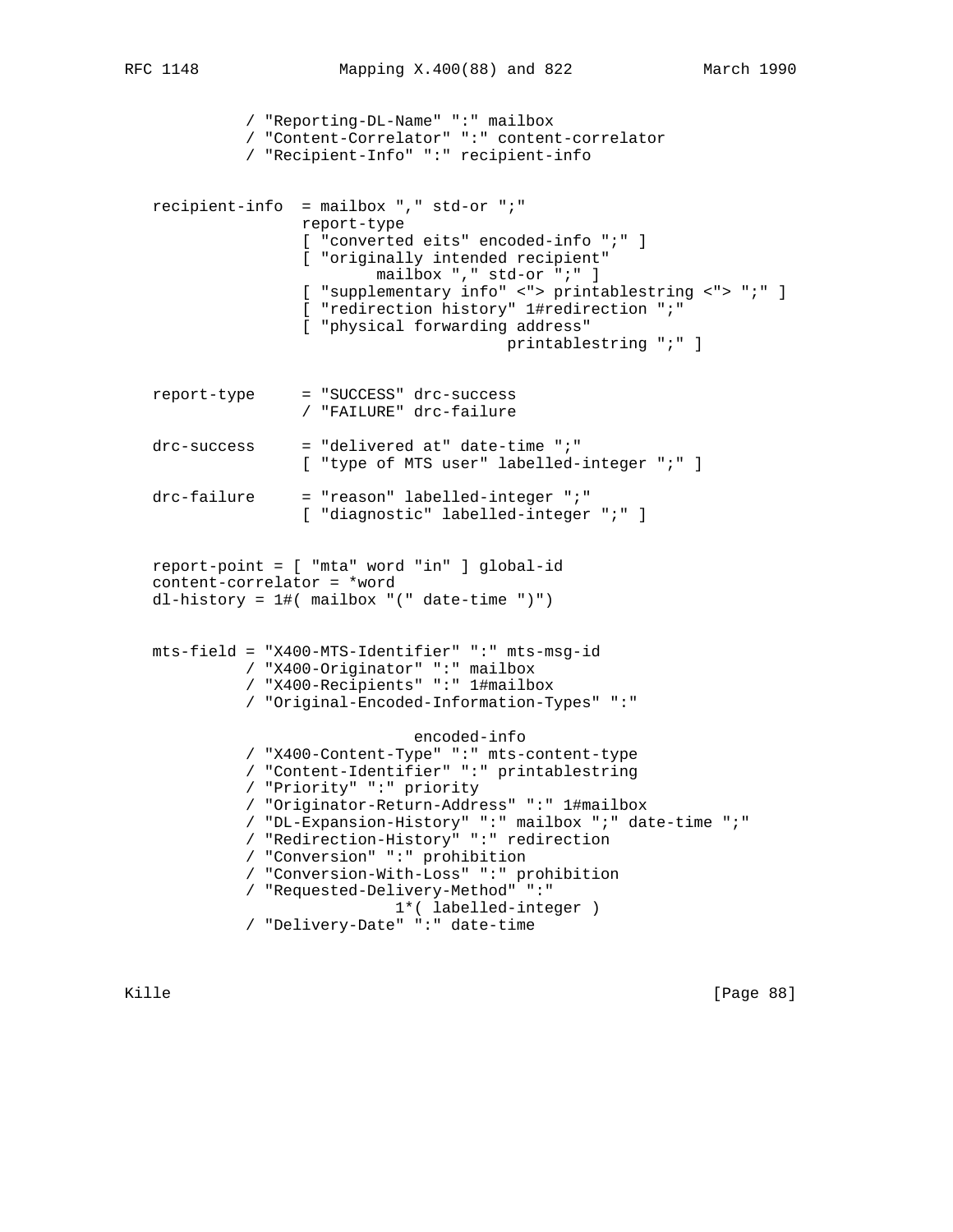/ "Discarded-X400-MTS-Extensions" ":" 1#( oid / labelled-integer ) prohibition = "Prohibited" / "Allowed"  $mts-msg-id = "[' global-id "i" *text "]"$  mts-content-type = "P2" / labelled-integer / object-identifer priority = "normal" / "non-urgent" / "urgent" redirection = mailbox ";" "reason" "=" redirection-reason ";" date-time redirection-reason = "Recipient Assigned Alternate Recipient" / "Originator Requested Alternate Recipient" / "Recipient MD Assigned Alternate Recipient" ipn-body-format = ipn-description <CRLF> [ ipn-extra-information <CRLF> ] ipn-content-return ipn-description = ipn-receipt / ipn-non-receipt ipn-receipt = "Your message to:" preferred-recipient <CRLF> "was received at" receipt-time <CRLF> <CRLF> "This notification was generated" acknowledgement-mode <CRLF> "The following extra information was given:" <CRLF> ipn-suppl <CRLF> ipn-non-receipt "Your message to:" preferred-recipient <CRLF> ipn-reason ipn-reason = ipn-discarded / ipn-auto-forwarded ipn-discarded = "was discarded for the following reason:" discard-reason <CRLF> ipn-auto-forwarded = "was automatically forwarded." <CRLF> [ "The following comment was made:"

Kille [Page 89]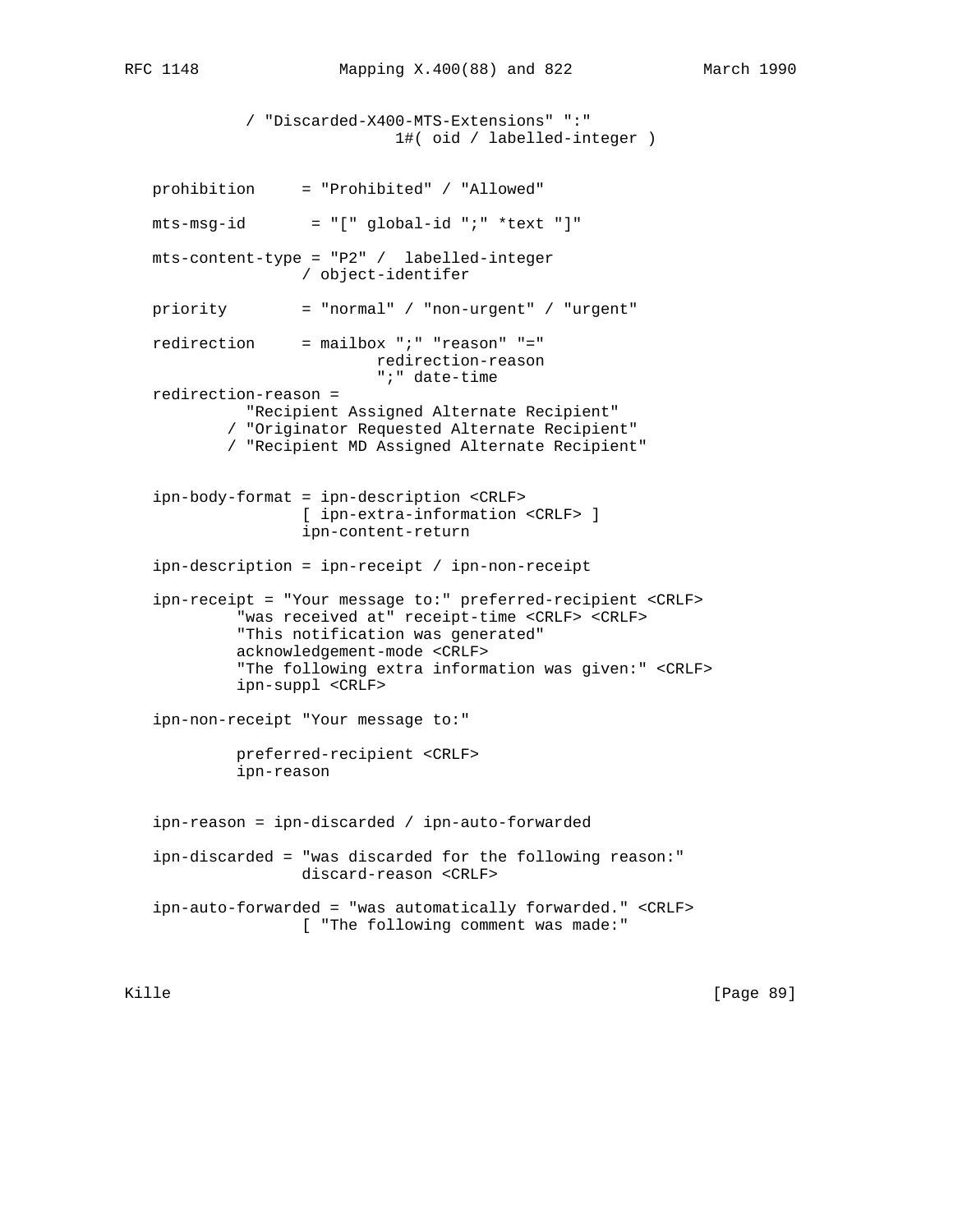```
 auto-comment ]
```
 ipn-extra-information = "The following information types were converted:" encoded-info ipn-content-return = "The Original Message is not available" / "The Original Message follows:" <CRLF> <CRLF> message preferred-recipient = mailbox receipt-time = date-time auto-comment = printablestring ipn-suppl = printablestring non-receipt-reason = "Discarded" / "Auto-Forwarded" discard-reason = "Expired" / "Obsoleted" / "User Subscription Terminated" acknowledgement-mode = "Manually" / "Automatically" ms-field = "Obsoletes" ":" 1#msg-id / "Expiry-Date" ":" date-time / "Reply-By" ":" date-time / "Importance" ":" importance / "Sensitivity" ":" sensitivity / "Autoforwarded" ":" boolean / "Incomplete-Copy" ":" / "Language" ":" language / "Message-Type" ":" message-type / "Discarded-X400-IPMS-Extensions" ":" 1#oid  $importance = "low" / "normal" / "high"$  sensitivity = "Personal" / "Private" / "Company-Confidential" language = 2\*ALPHA [ language-description ] language-description = printable-string message-type = "Delivery Report"

Kille [Page 90]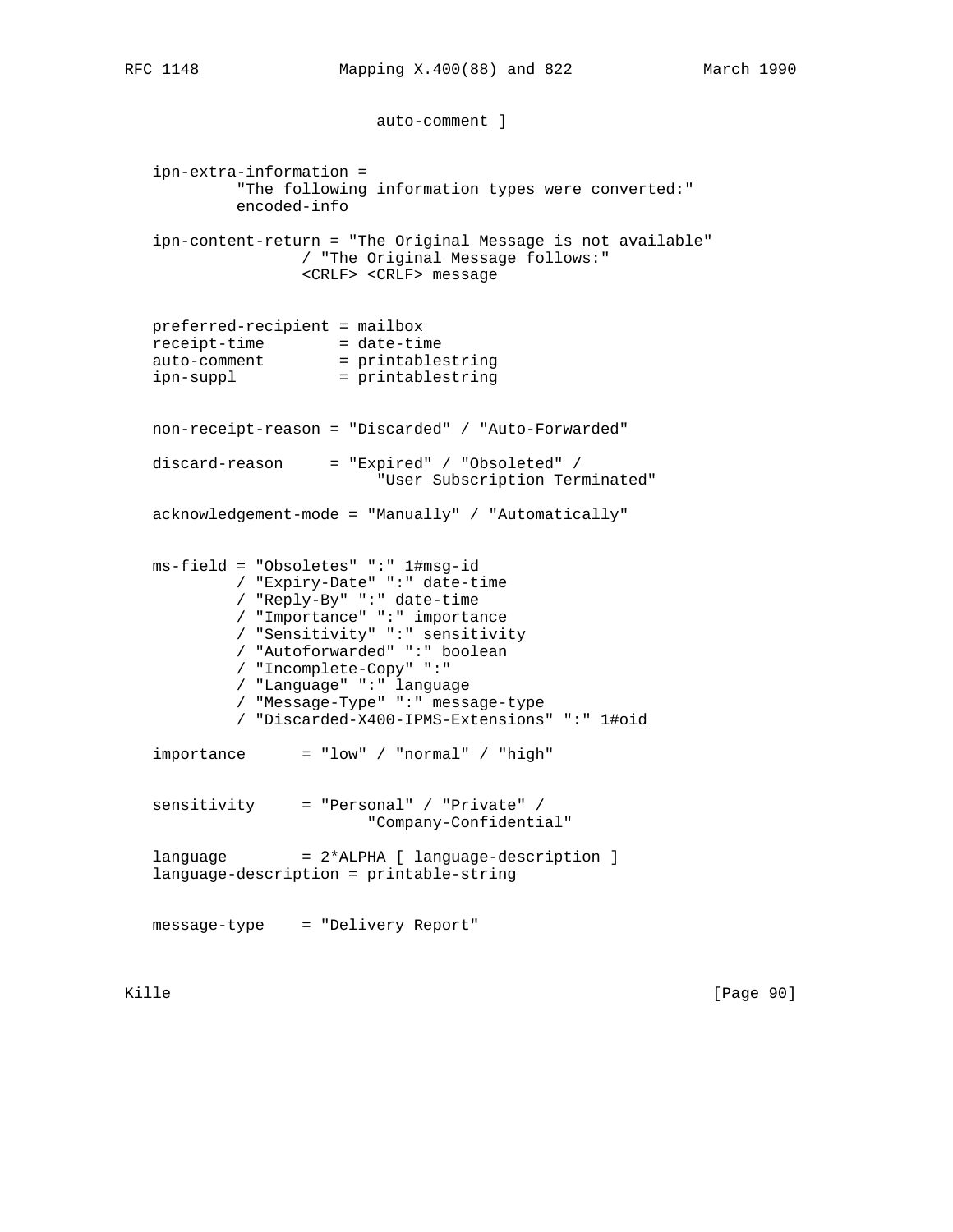/ "InterPersonal Notification" / "Multiple Part"

Appendix F - Format of address mapping tables

 There is a need to specify the association between the domain and X.400 namespaces described in Chapter 4. The use of this association leads to a better service on both sides of the gateway, and so defining mappings and distributing them in the form defined in this appendix is strongly encouraged.

 This syntax defined is initially in table form, but the syntax is defined in a manner which makes it suitable for use with domain nameservices (such as the Internet Domain nameservers or the UK NRS). The mapping is not symmetric, and so a separate table is specified for each direction. If multiple matches are possible, the longest possible match should be used.

 First, an address syntax is defined, which is compatible with the syntax used for 822.domains. It is intended that this syntax may be used in conjunction with systems which support this form of name.

 To allow the mapping of null attributes to be represented, the pseudo-value "@" (not a printable string character) is used to indicate omission of a level in the hierarchy. This is distinct from the form including the element with no value, although a correct X.400 implementation will interpret both in the same manner.

This syntax is not intended to be handled by users.

| dmn-or-address<br>dmn-part<br>attribute<br>value            | $=$ dmn-part $*($ "." dmn-part )<br>= attribute "\$" value<br>= standard-type<br>/ "~" dmn-printablestring<br>= dmn-printablestring<br>/ "@" |
|-------------------------------------------------------------|----------------------------------------------------------------------------------------------------------------------------------------------|
| dmn-printablestring =<br>dmn-char<br>$dmn$ -pair            | $= *$ (dmn-char / dmn-pair )<br>$=$ <"{", "}", "*", and any ps-char<br>except "."><br>$=$ "."                                                |
| An example usage:                                           |                                                                                                                                              |
| ~ROLE\$Big.Chief.ADMD\$ATT.C\$US<br>PRMD\$DEC.ADMD\$@.C\$US |                                                                                                                                              |

Kille [Page 91]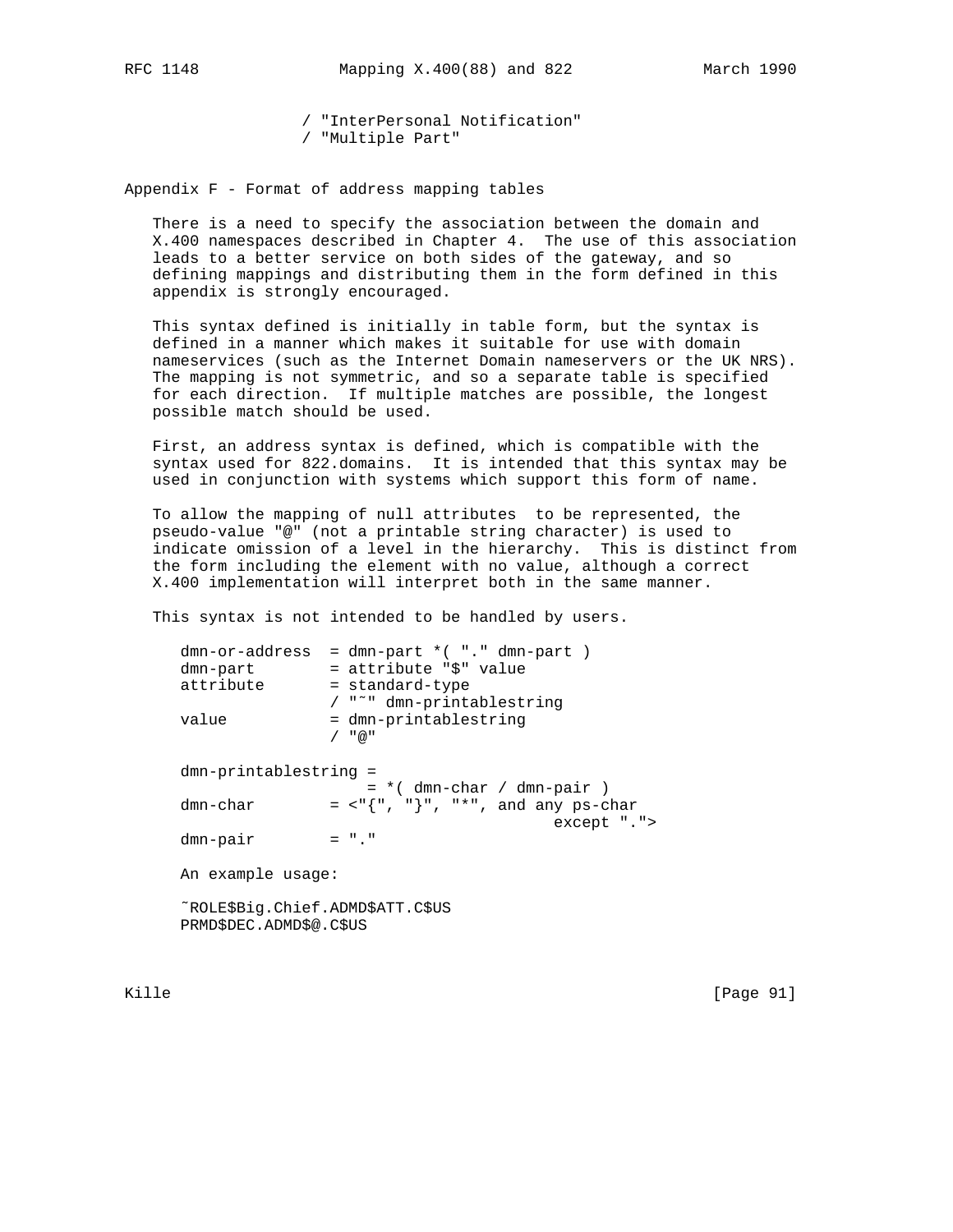The first example illustrates quoting of a ".", and the second omission of the ADMD level.

 Various further restrictions are placed on the usage of dmn-or address:

1. Only C, ADMD, PRMD, O, and OU may be used.

- 2. There must be a strict ordering of all components, with the most significant components on the RHS.
- 3. No components may be omitted from the hierarchy, although the hierarchy may terminate at any level. If the mapping is to an omitted component, the "@" syntax is used.

For domain  $\rightarrow$  X.400:

domain-syntax "#" dmn-or-address "#"

 Note that the trailing "#" is used for clarity, as the dmn-or address syntax can lead to values with trailing blanks. Lines staring with "#" are comments.

For example:

 AC.UK#PRMD\$UK.AC.ADMD\$GOLD 400.C\$GB# XEROX.COM#O\$Xerox.ADMD\$ATT.C\$US# GMD.DE#O\$@.PRMD\$GMD.ADMD\$DBP.C\$DE#

For  $X.400 ->$  domain:

dmn-or-address "#" domain-syntax "#"

For example:

 # # Mapping table # PRMD\$UK.AC.ADMD\$GOLD 400.C\$GB#AC.UK#

References

 [Braden89a] Braden, R., Editor, "Requirements for Internet Hosts -- Application and Support", RFC 1123, USC/Information Sciences Institute, October 1989.

 [CCITT88a] CCITT, "CCITT Recommendations X.408", Message Handling Systems: Encoded Information Type Conversion Rules, CCITT, December

Kille [Page 92]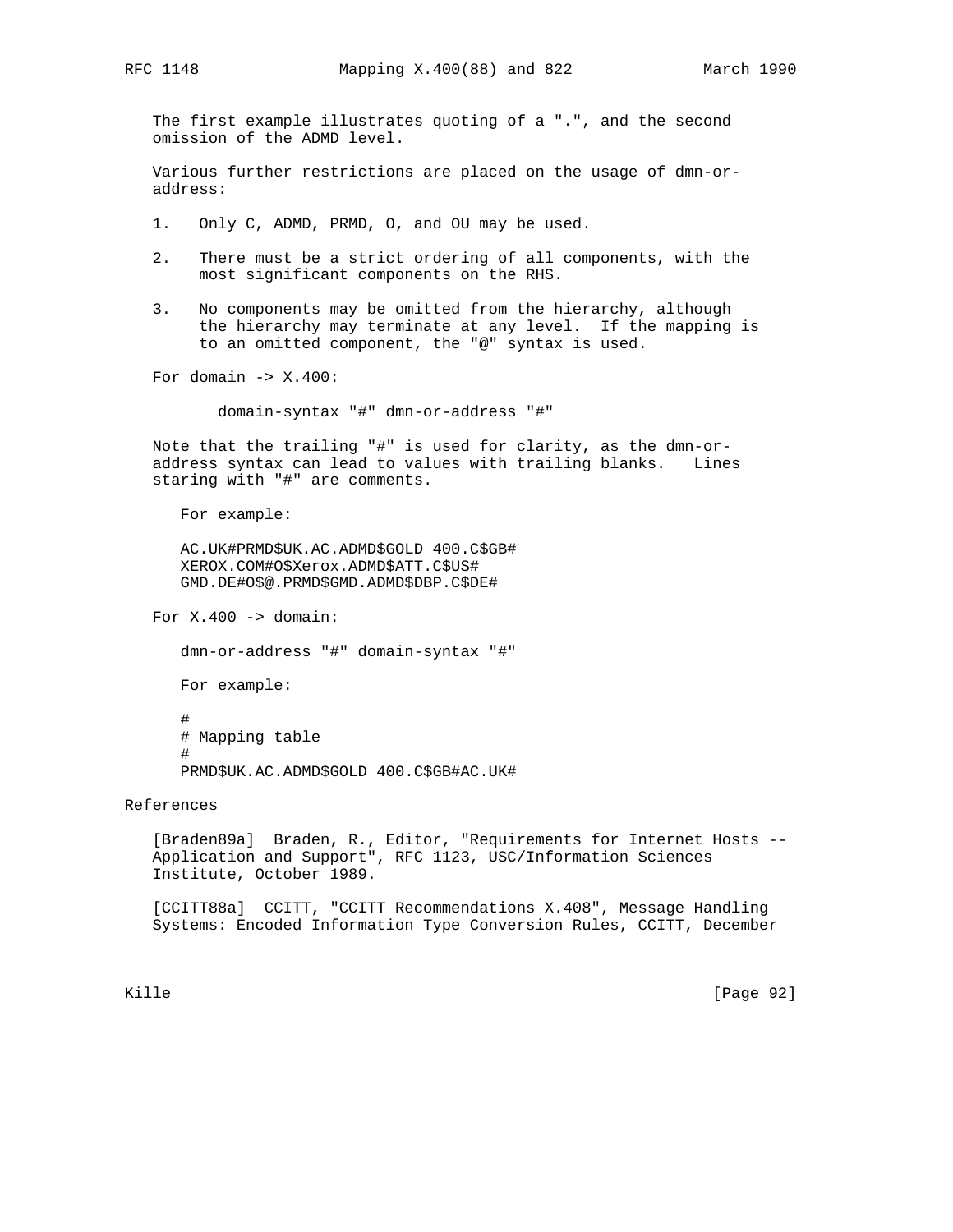1988.

 [CCITT/ISO88a] CCITT/ISO, "CCITT Recommendations X.400/ ISO IS 10021-1", Message Handling: System and Service Overview, CCITT/ISO, December 1988.

 [CCITT/ISO88b] CCITT/ISO, "CCITT Recommendations X.420/ ISO IS 10021-7", Message Handling Systems: Interpersonal Messaging System, CCITT/ISO, December 1988.

 [CCITT/ISO88c] CCITT/ISO, "CCITT Recommendations X.411/ ISO IS 10021-4", Message Handling Systems: Message Transfer System: Abstract Service Definition and Procedures, CCITT/ISO, December 1988.

 [CCITT/ISO88d] CCITT/ISO, "Specification of Abstract Syntax Notation One (ASN.1)", CCITT Recommendation X.208 / ISO IS 8824, CCITT/ISO, December 1988.

 [Crocker82a] Crocker, D., "Standard of the Format of ARPA Internet Text Messages", RFC 822, August 1982.

 [Horton86a] Horton, M., "UUCP Mail Interchange Format Standard", RFC 976, February 1986.

 [Kille84b] Kille, S., "Gatewaying between RFC 822 and JNT Mail", JNT Mailgroup Note 15, May 1984.

 [Kille84a] Kille, S., Editor, "JNT Mail Protocol (revision 1.0)", Joint Network Team, Rutherford Appleton Laboratory, March 1984.

 [Kille86a] Kille, S., "Mapping Between X.400 and RFC 822", UK Academic Community Report (MG.19) / RFC 987, June 1986.

 [Kille87a] Kille, S., "Addendum to RFC 987", UK Academic Community Report (MG.23) / RFC 1026, August 1987.

 [Kille89a] Kille, S., "A String Encoding of Presentation Address", UCL Research Note 89/14, March 1989.

 [Kille89b] Kille, S., "Mapping Between Full RFC 822 and RFC 822 with Restricted Encoding", RFC 1137, December 1989.

[Larmouth83a] Larmouth, J., "JNT Name Registration Technical Guide", Salford University Computer Centre, April 1983.

 [Mockapetris87a] Mockapetris, P., "Domain Names - Concepts and Facilities", RFC 1034, USC/Information Sciences Institute, November 1987.

Kille [Page 93]